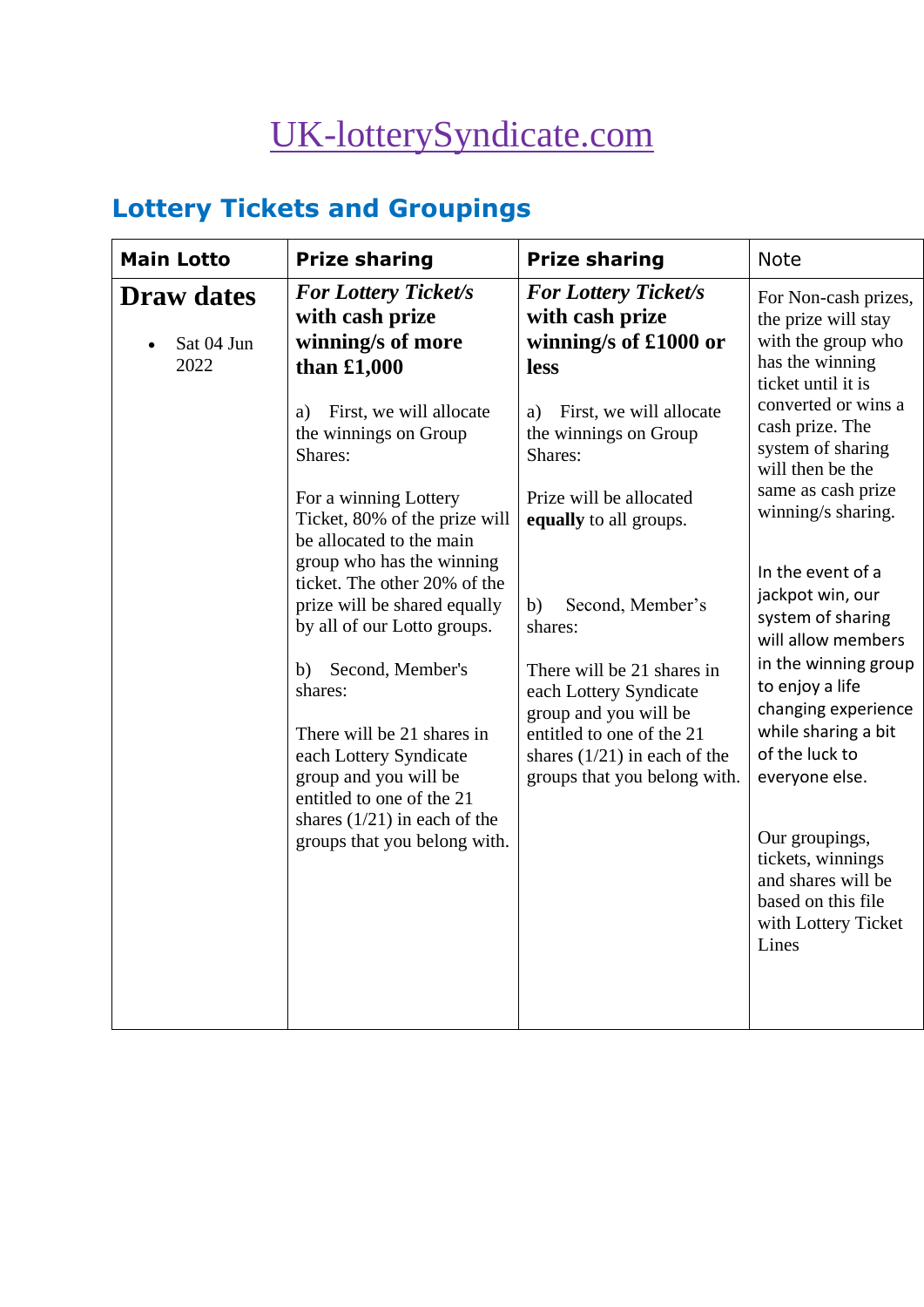#### *Lottery Syndicate Group 1*

#### *1) Do1V1, 2) Ma22G05/MA38G119, 3) La66B40, 4) He82C30,5) Ti53W41,6) Ke34B01, 7) Sa43B16, 8Pa30C27, 9) Tr76G01,10) Ca71W01, 11) Ki11S03, 12) Je15M11, 13) Kh33K03, 14) Ni39G16, 15) TH94L16, 16) Jo54V2 , 17) Sh20S29, 18) An67B17, 19) Ni36N20 20) Si12G05 , 21) Gl25L33*

Ticket 1 of 10

Ticket number: 1113-066567686-083179 Purchase date and time: Sat 4 Jun 2022 at 7:21

#### • **Your numbers**

- A
- o 10
- o 31
- o 33
- o 37
- o 48
- o 56
- o Lucky Dip
- B
- o 08
- $\circ$  20
- o 27
- $\circ$  42
- o 52
- o 56
- o Lucky Dip
- C
- o 16
- o 20 o 24
- o 33
- o 35
- o 57
- o Lucky Dip

• D

o 01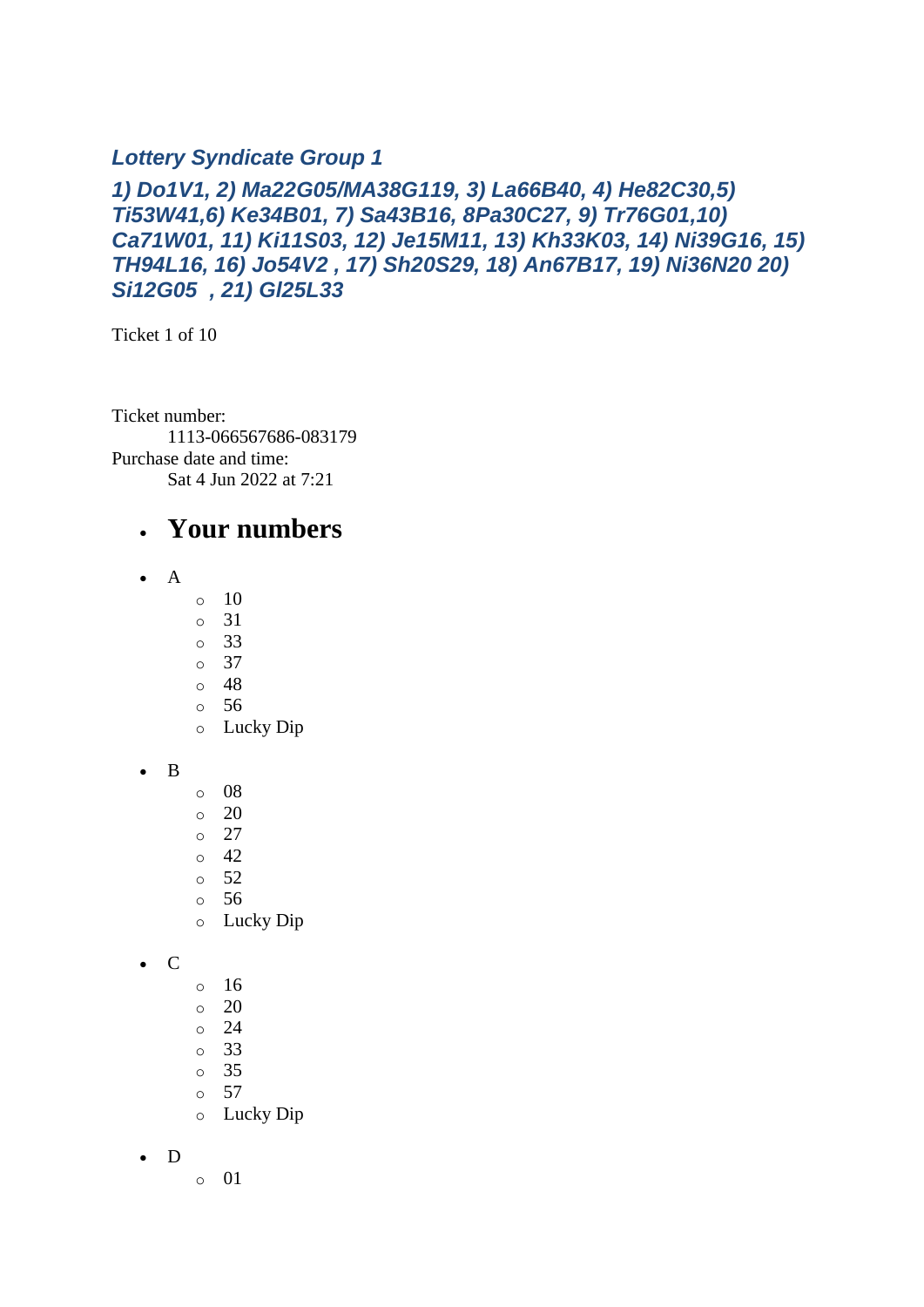- o 04
- o 18
- o 26
- o 36 o 41
- o Lucky Dip

• E

- o 09  $\circ$  20 o 38 o 42 o 45 o 57
- o Lucky Dip

We'll email you if you win.

## **Draws summary**

```
Draws:
      SatSaturday
Weeks:
      1
```
## **Draw summary**

Sat 04 Jun 2022

## **Draw dates**

• Sat 04 Jun 2022

**Cost:** 5 plays x £2.00 for 1 draw = £10.00

## **Total:**

£10.00

Ticket 2 of 10

Ticket number: 1113-019588611-083979 Purchase date and time: Sat 4 Jun 2022 at 7:21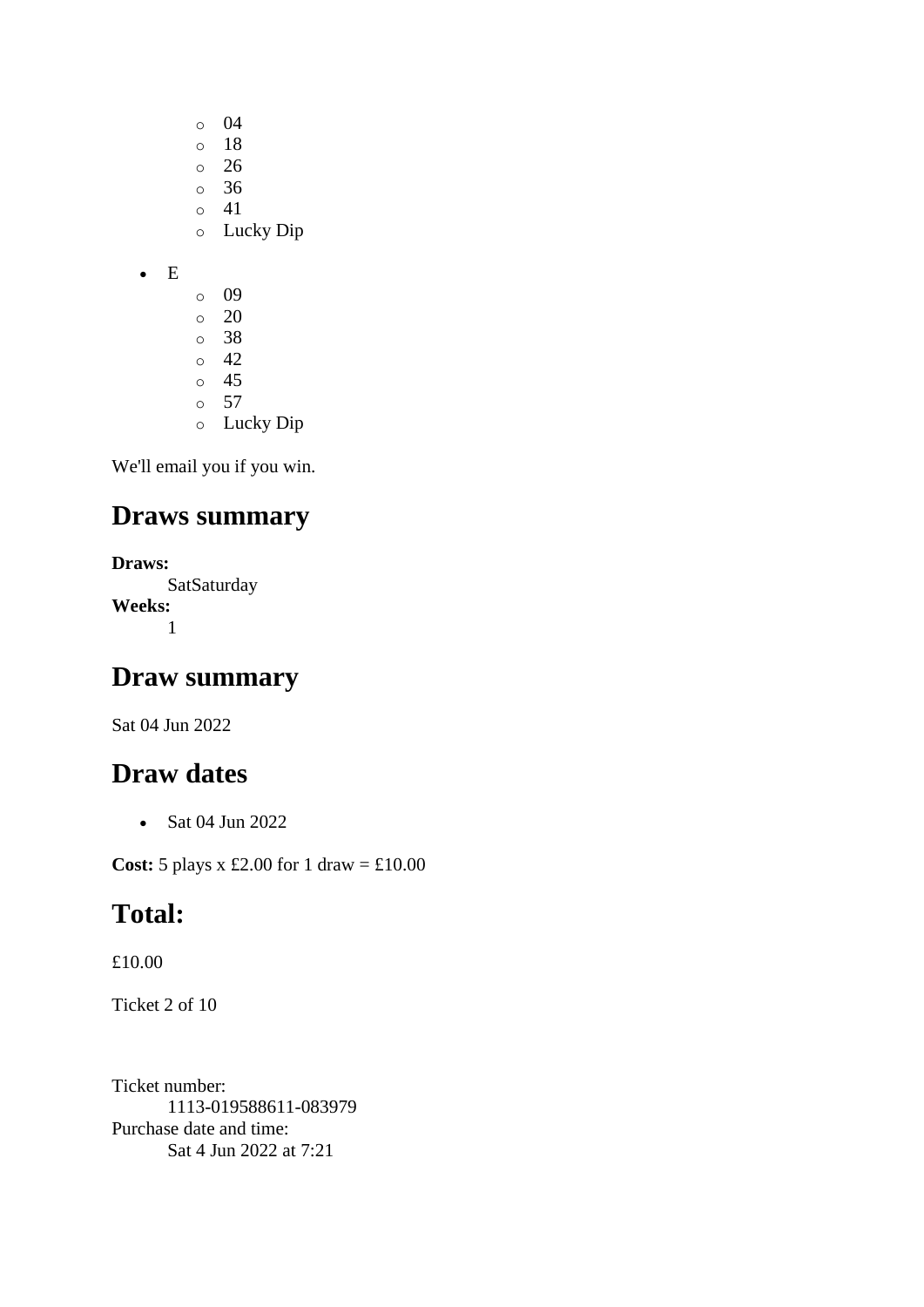## • **Your numbers**

- A
- o 01
- o 04
- o 19
- o 42
- o 43
- o 54
- o Lucky Dip
- B
- o 03
- o 22
- o 43
- o 49
- o 51
- o 55
- o Lucky Dip
- C
- o 05
- o 36
- o 42
- $\circ$  47
- o 54 o 57
- o Lucky Dip
- D
- o 16
- o 20
- o 32
- o 37 o 44
- o 55
- o Lucky Dip
- E
- o 01
- o 08
- o 20
- o 40
- o 44 o 57
- o Lucky Dip

We'll email you if you win.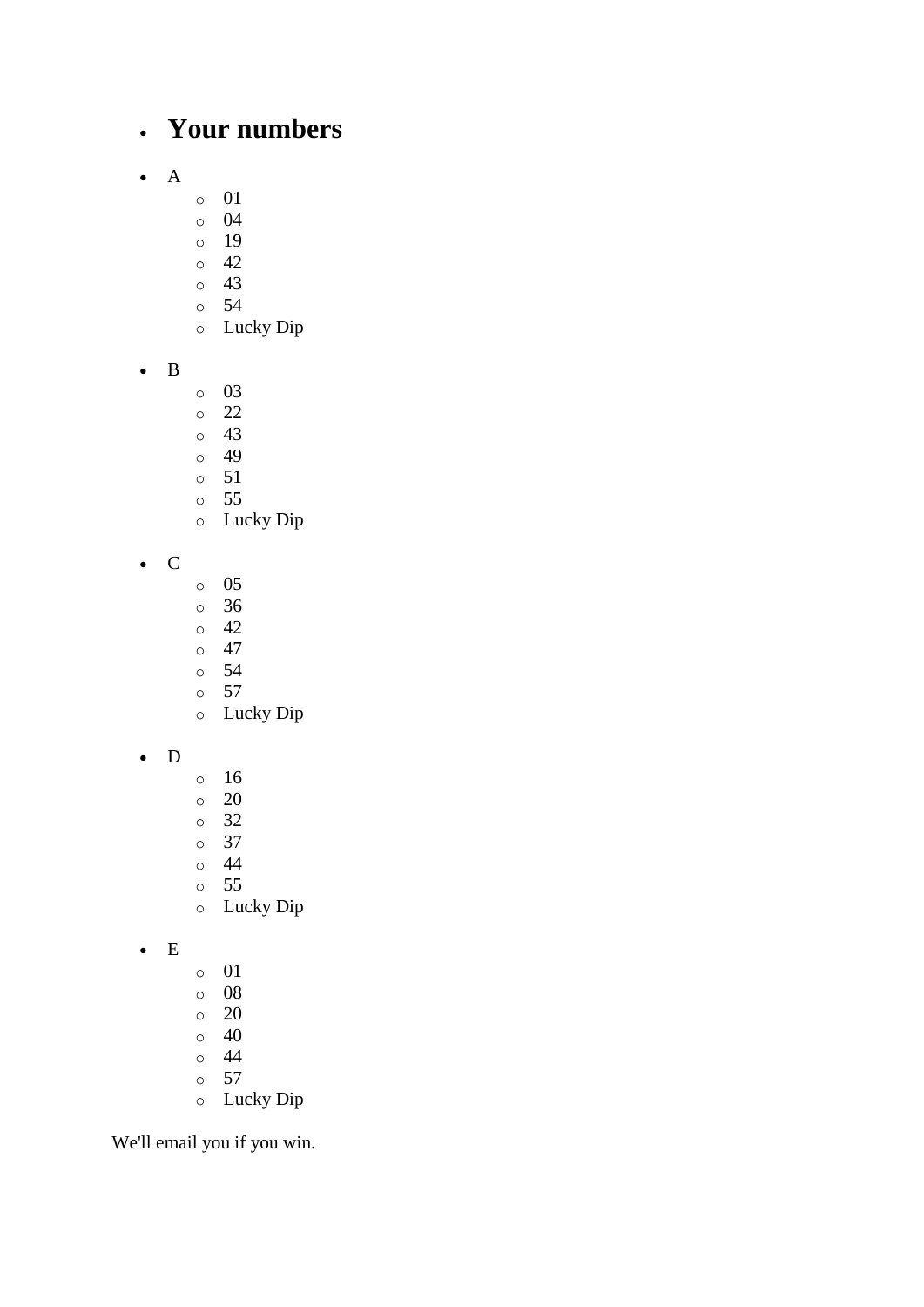## **Draws summary**

**Draws: SatSaturday Weeks:** 1

## **Draw summary**

Sat 04 Jun 2022

## **Draw dates**

• Sat 04 Jun 2022

**Cost:** 5 plays x £2.00 for 1 draw =  $\text{\textsterling}10.00$ 

## **Total:**

£10.00

*-----------------------------------------------------*

## *Lottery Syndicate Group 2*

*1) Do1V1, 2) Ma22G05/MA38G119, 3) Ri28L30, 4) He82C30,5) Da10N11Norcup ,6) Ke34B01, 7) Sa43B16, 8) Pa30C27, 9) Tr76G01,10) Ca71W01, 11) Ki11S03, 12) Je15M11, 13) Me91M02, 14) Ni39G16, 15) Ti53W41, 16) An67B17, 17) Sh20S29, 18) Kh33K03, 19) Ni36N20, 20) Ju06M25, 21) Gl25L33*

Ticket 3 of 10

Ticket number: 1113-040538627-087479 Purchase date and time: Sat 4 Jun 2022 at 7:21

- **Your numbers**
- A
- $\circ$  20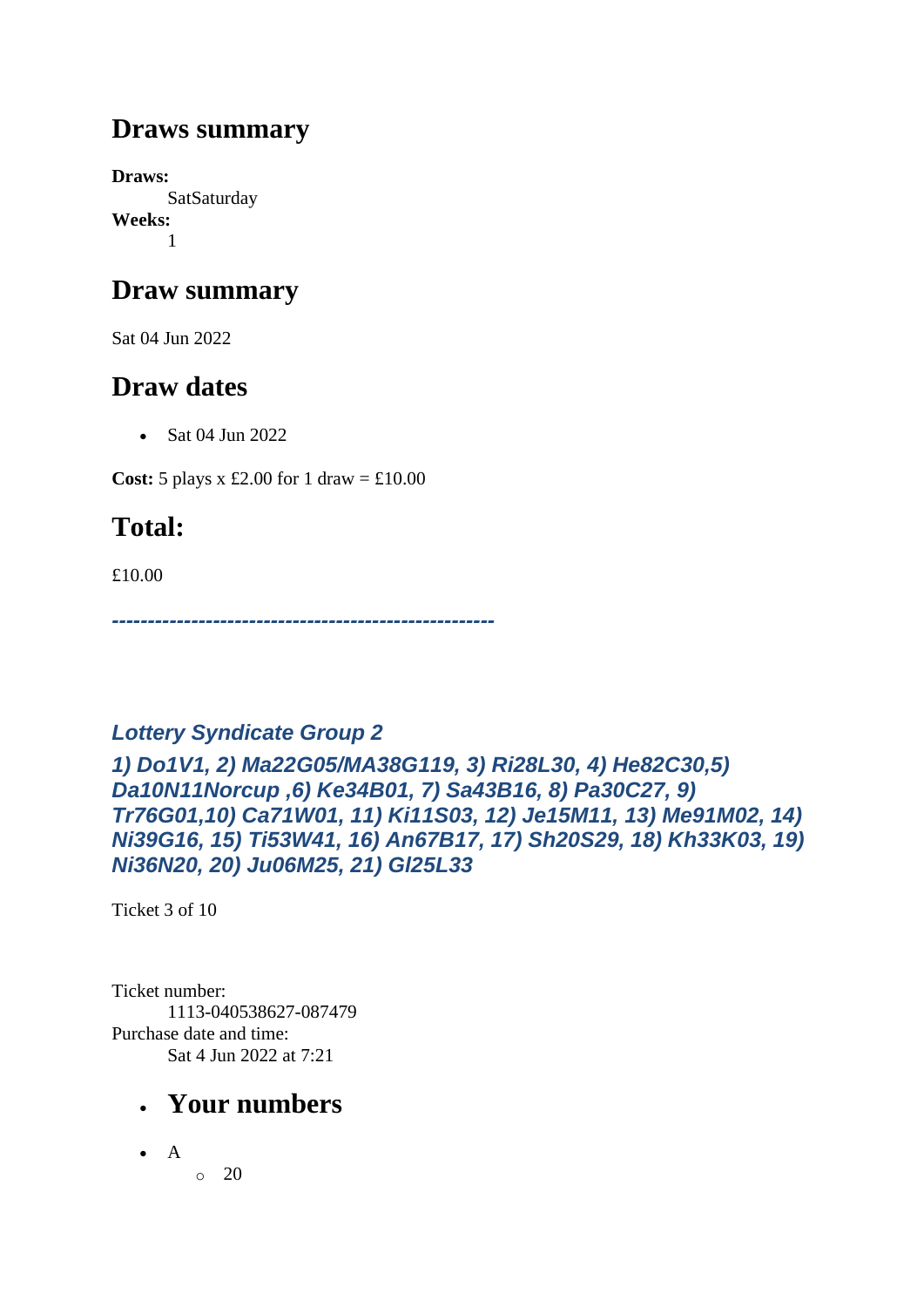- o 35
- o 36
- o 46
- o 50
- o 56
- o Lucky Dip

#### • B

- o 11
- o 48
- o 49
- o 52
- o 53 o 56
- o Lucky Dip

• C

- o 06
- o 08
- o 17
- o 34 o 35
- o 46
- o Lucky Dip
- D
- o 08
- o 11
- $\circ$  20
- o 22
- o 35
- o 47
- o Lucky Dip

• E

- o 04
- o 08
- o 25
- o 36
- o 57
- o 58
- o Lucky Dip

We'll email you if you win.

## **Draws summary**

**Draws:**

**SatSaturday**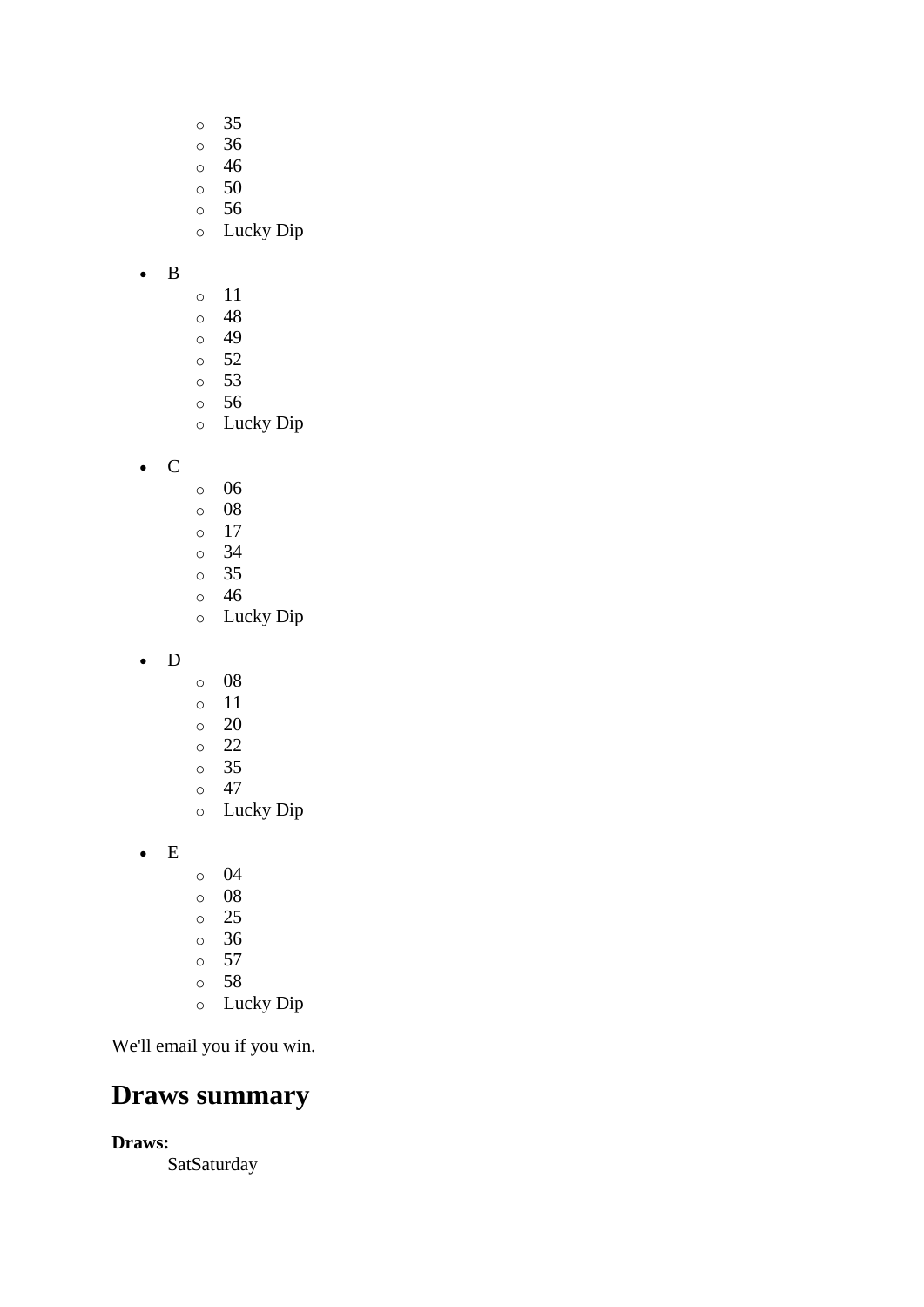**Weeks:** 1

#### **Draw summary**

Sat 04 Jun 2022

## **Draw dates**

• Sat 04 Jun 2022

**Cost:**  $5$  plays x £2.00 for 1 draw = £10.00

## **Total:**

£10.00

Ticket 4 of 10

Ticket number: 1113-031122951-082379 Purchase date and time: Sat 4 Jun 2022 at 7:21

## • **Your numbers**

- A
- o 08
- o 09
- o 14
- o 37
- o 46 o 56
- o Lucky Dip
- B
- o 04
- o 12
- o 14
- o 29
- o 45
- o 52
- o Lucky Dip
- C
- $\circ$  14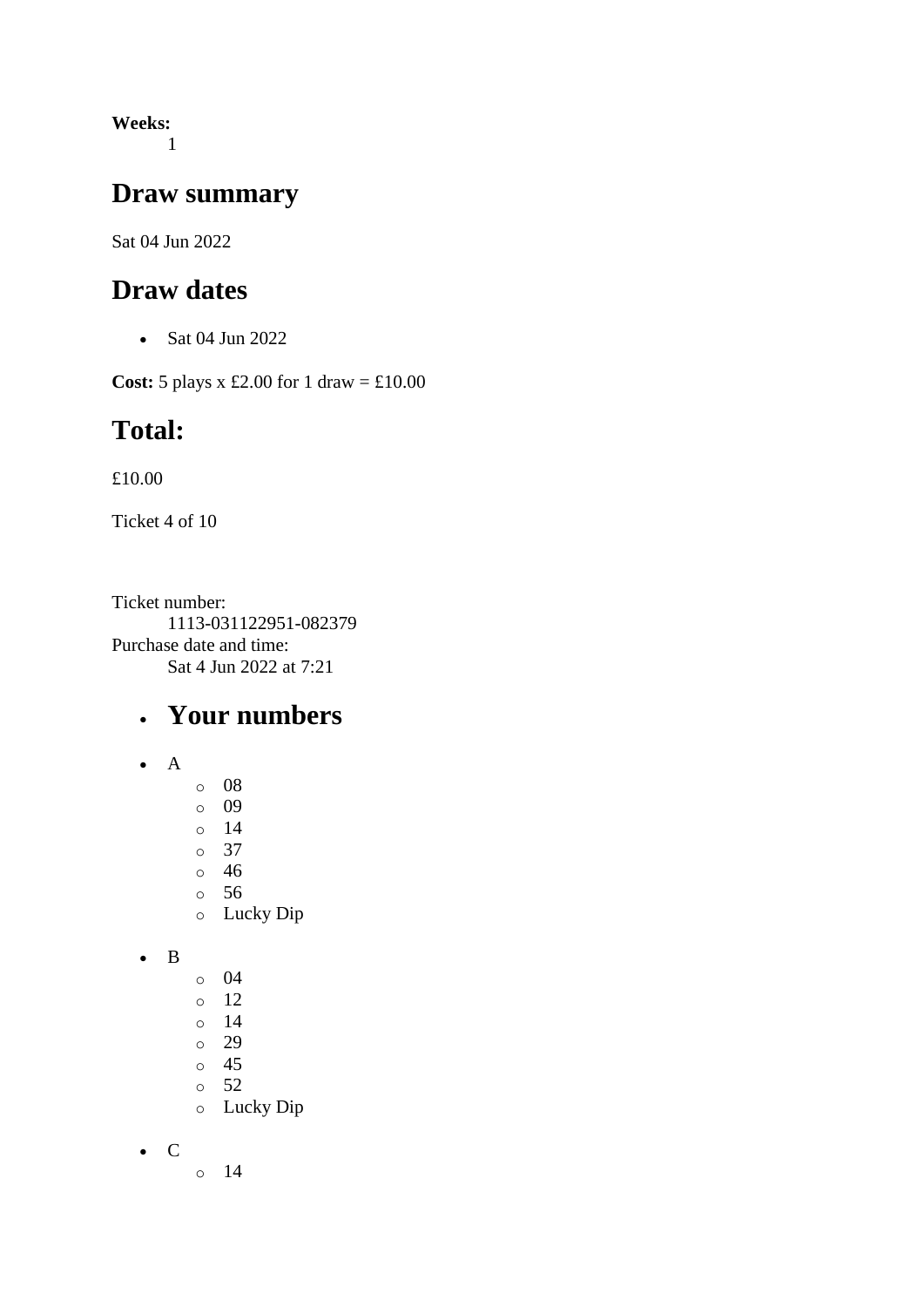- o 26 o 29 o 31
- $\circ$  42
- o 55
- o Lucky Dip
- D
- o 11
- o 12
- o 17  $\circ$  47
- o 49
- o 59
- o Lucky Dip
- E
- o 07 o 17 o 20 o 45  $\circ$  52 o 53
- o Lucky Dip

## **Draws summary**

**Draws: SatSaturday Weeks:** 1

## **Draw summary**

Sat 04 Jun 2022

# **Draw dates**

• Sat 04 Jun 2022

**Cost:** 5 plays x £2.00 for 1 draw = £10.00

# **Total:**

£10.00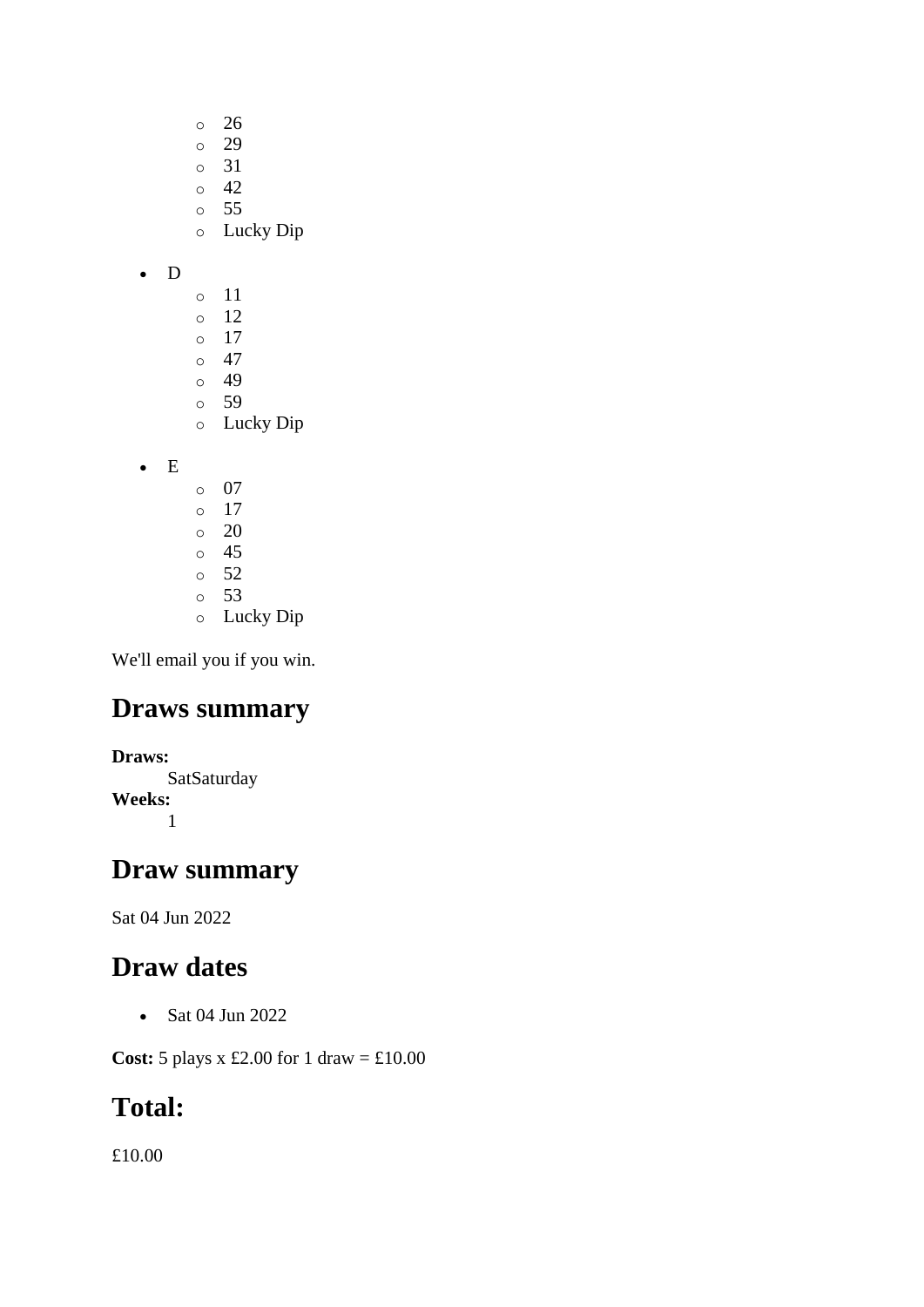#### *Lottery Syndicate Group 3*

*-----------------------------------------------------*

*1) Do1V1, 2) Ma22G05/MA38G119, 3) Ri28L30, 4) He82C30,5) Ti53W41,6) Ke34B01, 7) Sa43B16, 8) Pa30C27, 9) Tr76G01,10) Ca71W01, 11) Ki11S03, 12) Je15M11, 13) Pa03R03, 14) Ni39G16, 15) Me91M02, 16) An67B17, 17) Sh20S29, 18) Ar01B24, 19) Ni36N20, 20) Wi03F2, 21) Gl25L33*

Ticket 5 of 10

Ticket number: 1113-033985282-085279 Purchase date and time: Sat 4 Jun 2022 at 7:21

#### • **Your numbers**

- A
- o 07
- o 31
- o 41
- o 49
- o 52
- o 55
- o Lucky Dip

• B

- o 08
- $\degree$  26
- o 28
- o 33
- o 34
- o 54
- o Lucky Dip
- C
- o 21
- o 23
- o 24
- o 30
- o 35
- $\circ$  48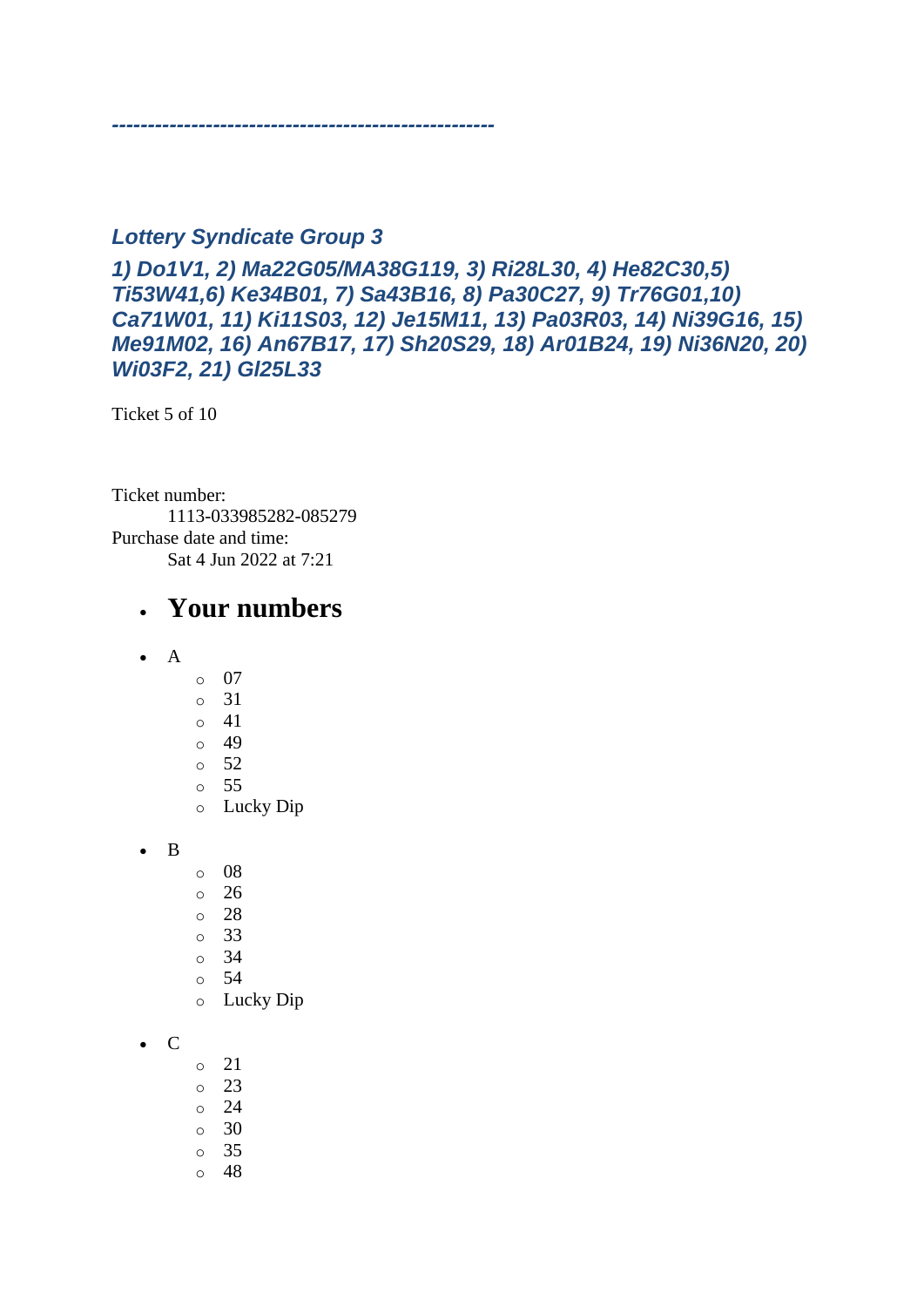- o Lucky Dip
- D
- o 08
- o 17
- o 33
- $\circ$  42  $\circ$  45
- o 48
- o Lucky Dip
- E
- o 11
- o 18 o 22
- o 28
- o 32
- o 33
- o Lucky Dip

## **Draws summary**

**Draws: SatSaturday Weeks:** 1

## **Draw summary**

Sat 04 Jun 2022

## **Draw dates**

• Sat 04 Jun 2022

**Cost:** 5 plays x £2.00 for 1 draw = £10.00

## **Total:**

£10.00

Ticket 6 of 10

Ticket number: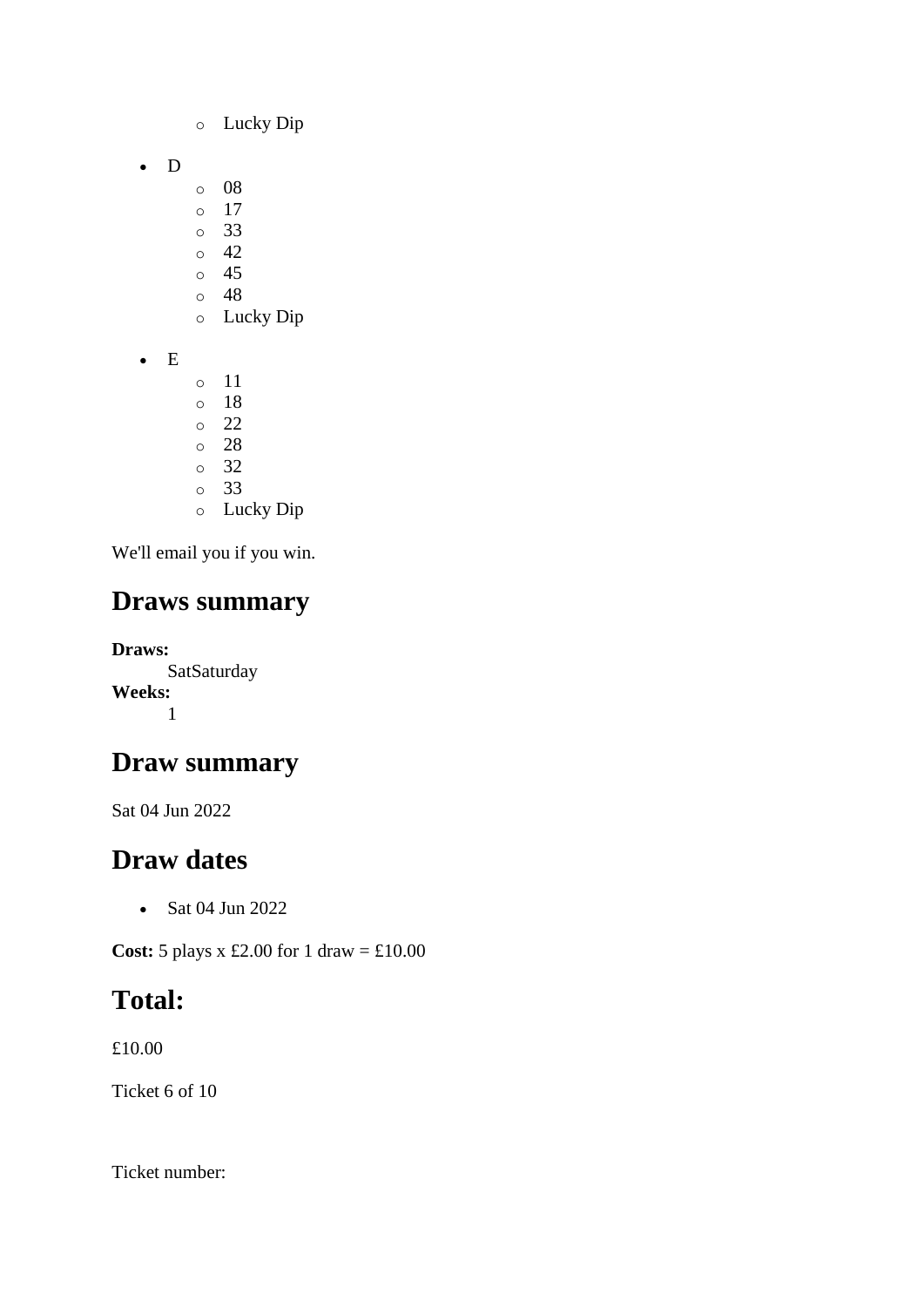1113-028763910-082679 Purchase date and time: Sat 4 Jun 2022 at 7:21

#### • **Your numbers**

- A
- o 14
- o 23
- o 25
- o 43
- o 48
- o 53
- o Lucky Dip
- B
- o 04
- o 17
- $\circ$  27
- o 44
- o 51
- o 56
- o Lucky Dip
- C
- o 08
- o 19
- $\circ$  20
- o 31
- o 45
- $\circ$  47
- o Lucky Dip
- D
- o 02
- o 05
- o 18
- o 28
- o 35
- o 39
- o Lucky Dip
- E
- o 02
- o 11
- o 24
- o 30
- o 37
- o 39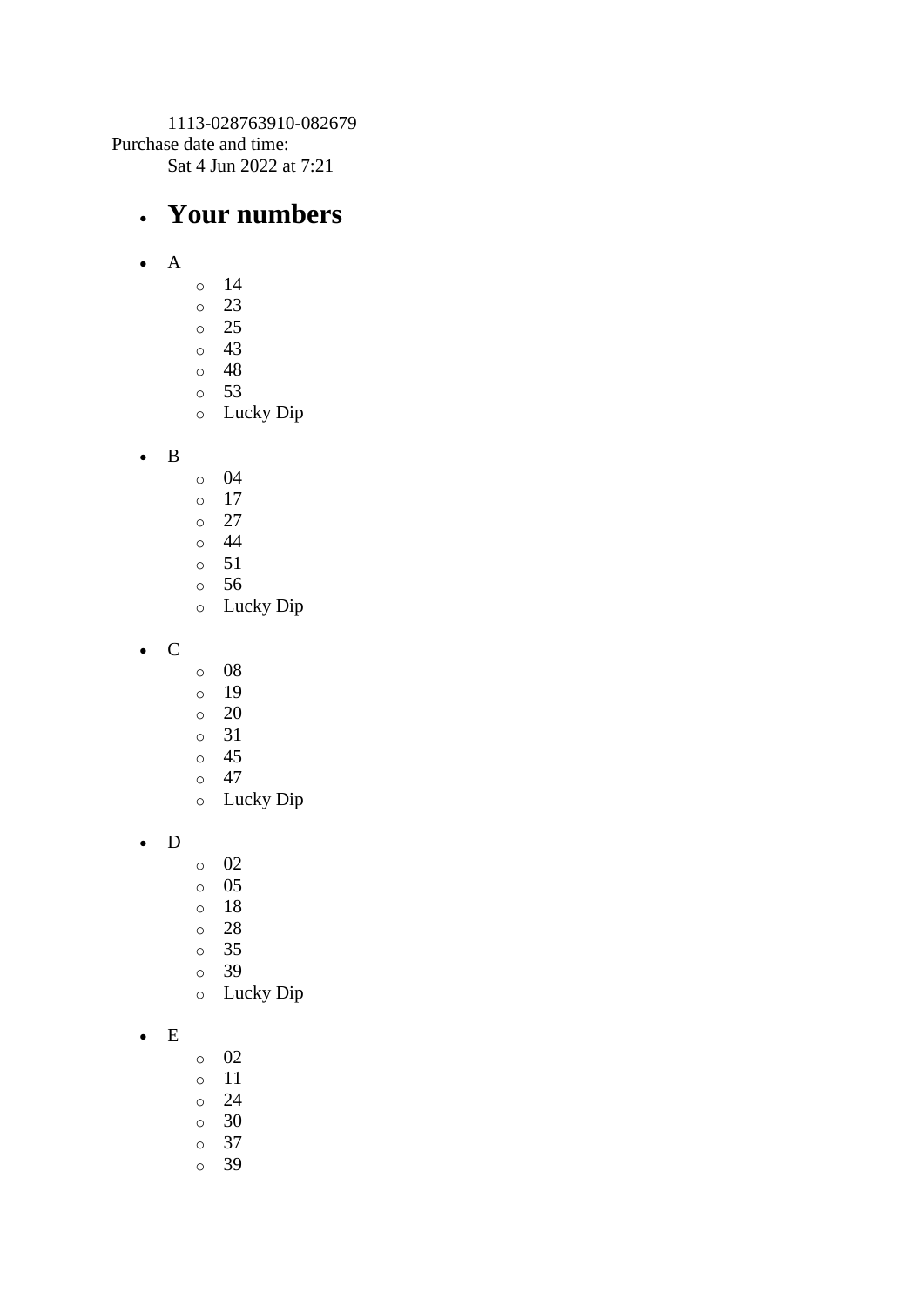o Lucky Dip

We'll email you if you win.

#### **Draws summary**

**Draws: SatSaturday Weeks:** 1

## **Draw summary**

Sat 04 Jun 2022

## **Draw dates**

• Sat 04 Jun 2022

**Cost:** 5 plays x £2.00 for 1 draw =  $\text{\textsterling}10.00$ 

## **Total:**

£10.00

*-----------------------------------------------------*

#### *Lottery Syndicate Group 4*

*1) Do1V1, 2) Ma22G05/MA38G119, 3) Ma45C21, 4 He82C30,5) Jo16V36, 6) Ke34B01, 7) Sa43B16, 8) Pa30C27, 9) Tr76G01,10) Ca71W01, 11) Ki11S03, 12) Je15M11, 13) An67B17, 14) Ni39G16, 15) Pa52W81, 16) De05M22, 17) Sh20S29, 18) Ar01B24, 19) Ni36N20, 20) Wi03F2, 21) Gl25L33*

Ticket 7 of 10

Ticket number: 1113-050839298-083079 Purchase date and time: Sat 4 Jun 2022 at 7:21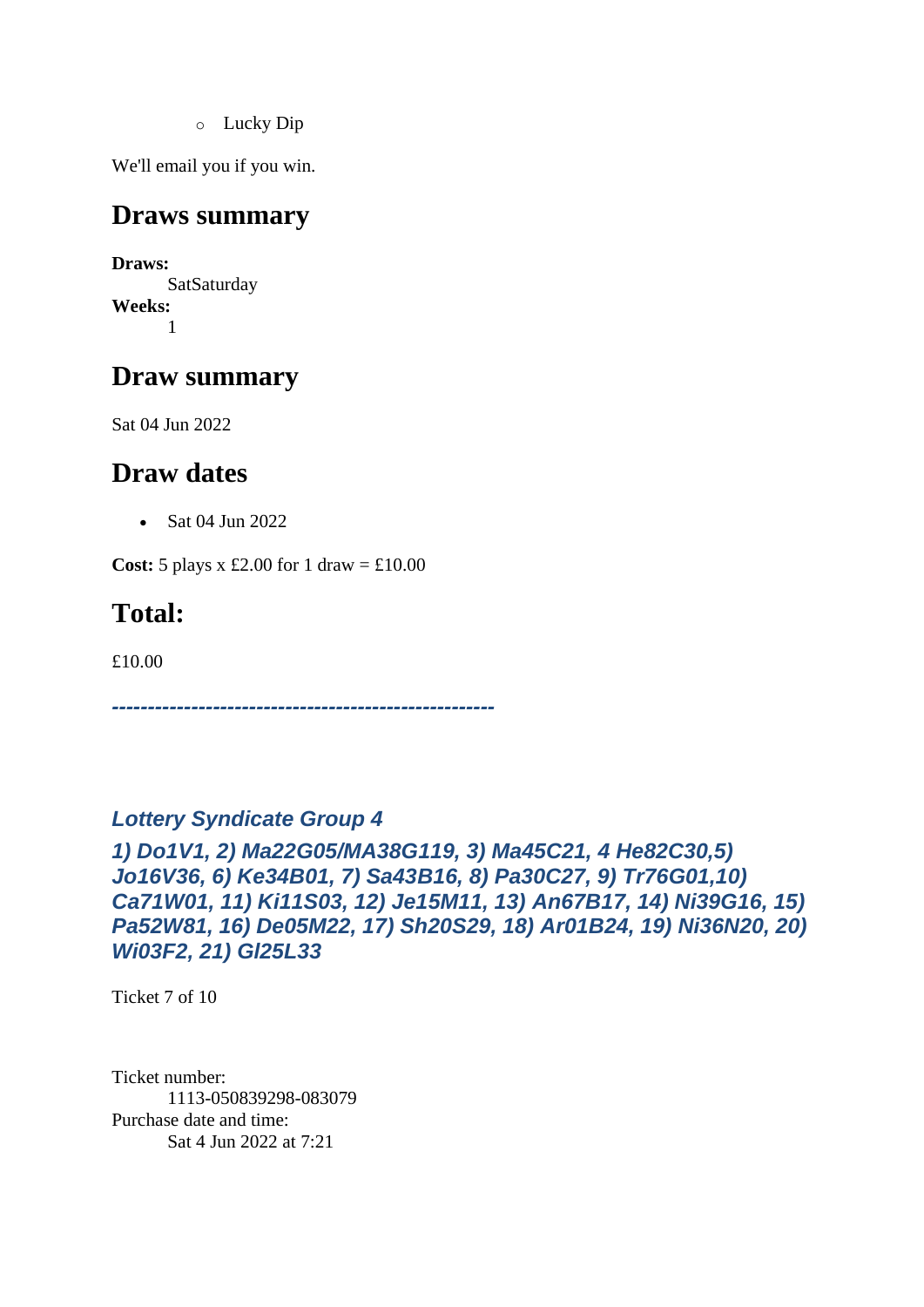## • **Your numbers**

- A
- o 06
- o 08
- o 21
- o 24
- o 26
- o 56
- o Lucky Dip
- B
- o 06
- o 39
- $\circ$  40
- o 49
- o 52
- o 55
- o Lucky Dip
- C
- o 04
- o 20
- o 22
- o 45
- o 48
- o 55 o Lucky Dip
- 
- D
- o 12 o 13
- o 18
- o 33
- o 51
- o 55
- o Lucky Dip
- E
- o 12
- o 22
- o 26
- o 42
- $\circ$  47 o 51
- o Lucky Dip

We'll email you if you win.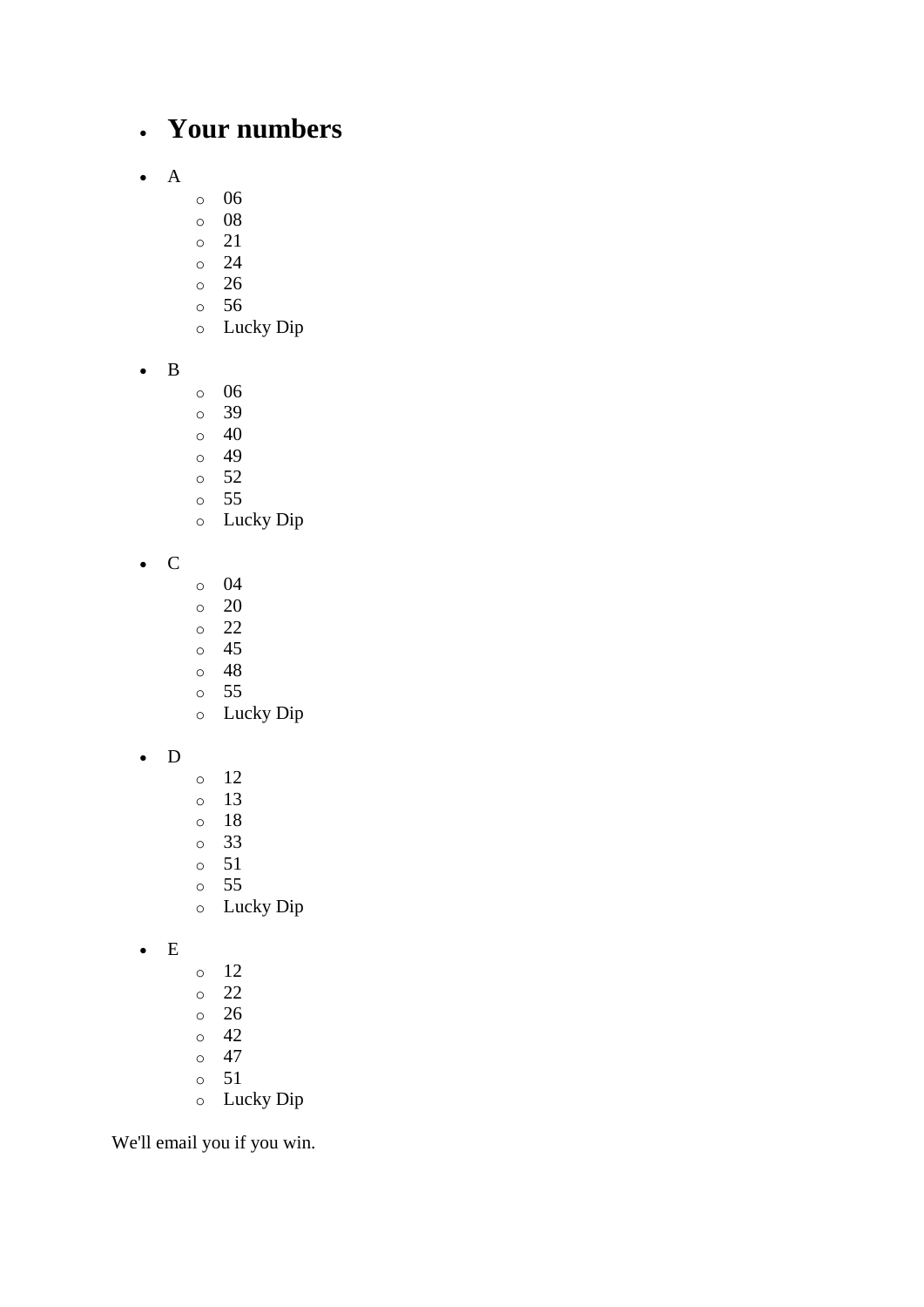## **Draws summary**

**Draws: SatSaturday Weeks:** 1

## **Draw summary**

Sat 04 Jun 2022

## **Draw dates**

• Sat 04 Jun 2022

**Cost:**  $5$  plays x £2.00 for 1 draw = £10.00

# **Total:**

£10.00

Ticket 8 of 10

Ticket number: 1113-049779462-087279 Purchase date and time: Sat 4 Jun 2022 at 7:21

## • **Your numbers**

- A
- o 03
- o 31
- o 34
- o 38
- o 42
- o 51
- o Lucky Dip
- B
- o 05
- o 11
- o 27
- o 35
- o 47
- o 56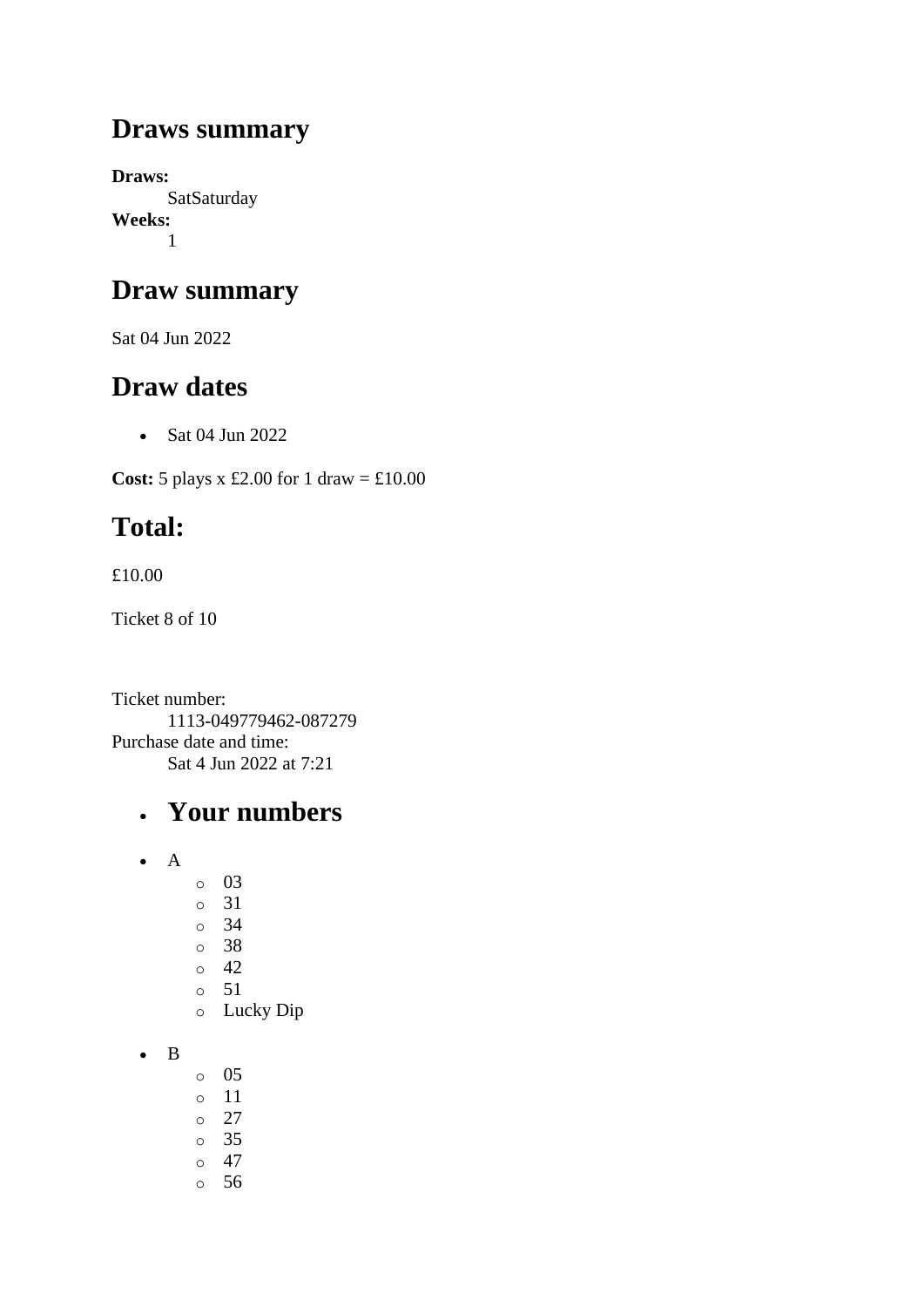- o Lucky Dip
- C
- o 05
- o 07
- o 21
- o 22
- o 26 o 32
- o Lucky Dip
- D
- o 10
- o 20
- o 32
- o 43
- o 49
- o 52 o Lucky Dip
- E
- o 11 o 12 o 14 o 33 o 46
- o 56
- o Lucky Dip

## **Draws summary**

**Draws: SatSaturday Weeks:** 1

## **Draw summary**

Sat 04 Jun 2022

## **Draw dates**

• Sat 04 Jun 2022

**Cost:** 5 plays x £2.00 for 1 draw = £10.00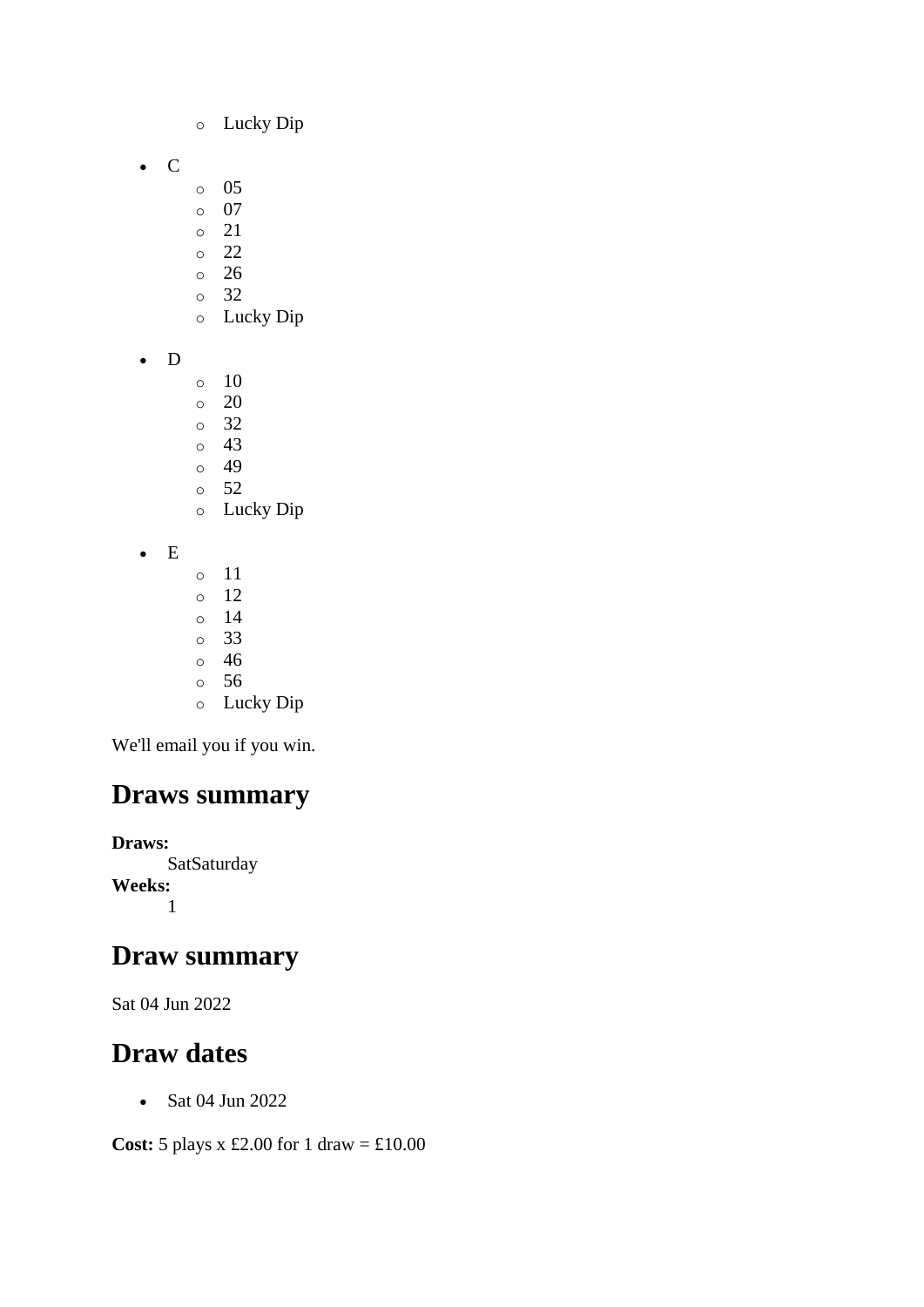## **Total:**

£10.00

# *Lottery Syndicate Group 5*

*---------------------------------------------------*

*1) Do1V1, 2) Ma22G05/MA38G119, 3) Pa30C27, 4) He82C30,5) Wi03F2,6) Ke34B01, 7) Sa43B16, 8) Ow76B04, 9) Me91M02,10) Ca71W01, 11) Ki11S03, 12) Je15M11, 13) Pa52W81, 14) Ni39G16, 15) Ri28L30, 16) Pe64G41, 17) Sh20S29, 18) Ma45C21, 19) Ni36N20, 20) BA09K03Basat, 21) Gl25L33*

Ticket 9 of 10

Ticket number: 1113-002870019-082579 Purchase date and time: Sat 4 Jun 2022 at 7:21

#### • **Your numbers**

- A
	- $\circ$  05
	- $\circ$  19 o 38
	- $\circ$  40
	- o 53
	- o 57
	- o Lucky Dip

• B

- o 09
- o 23
- o 37
- $\circ$  45
- o 46
- o 56 o Lucky Dip
- C
	- o 09
		- o 13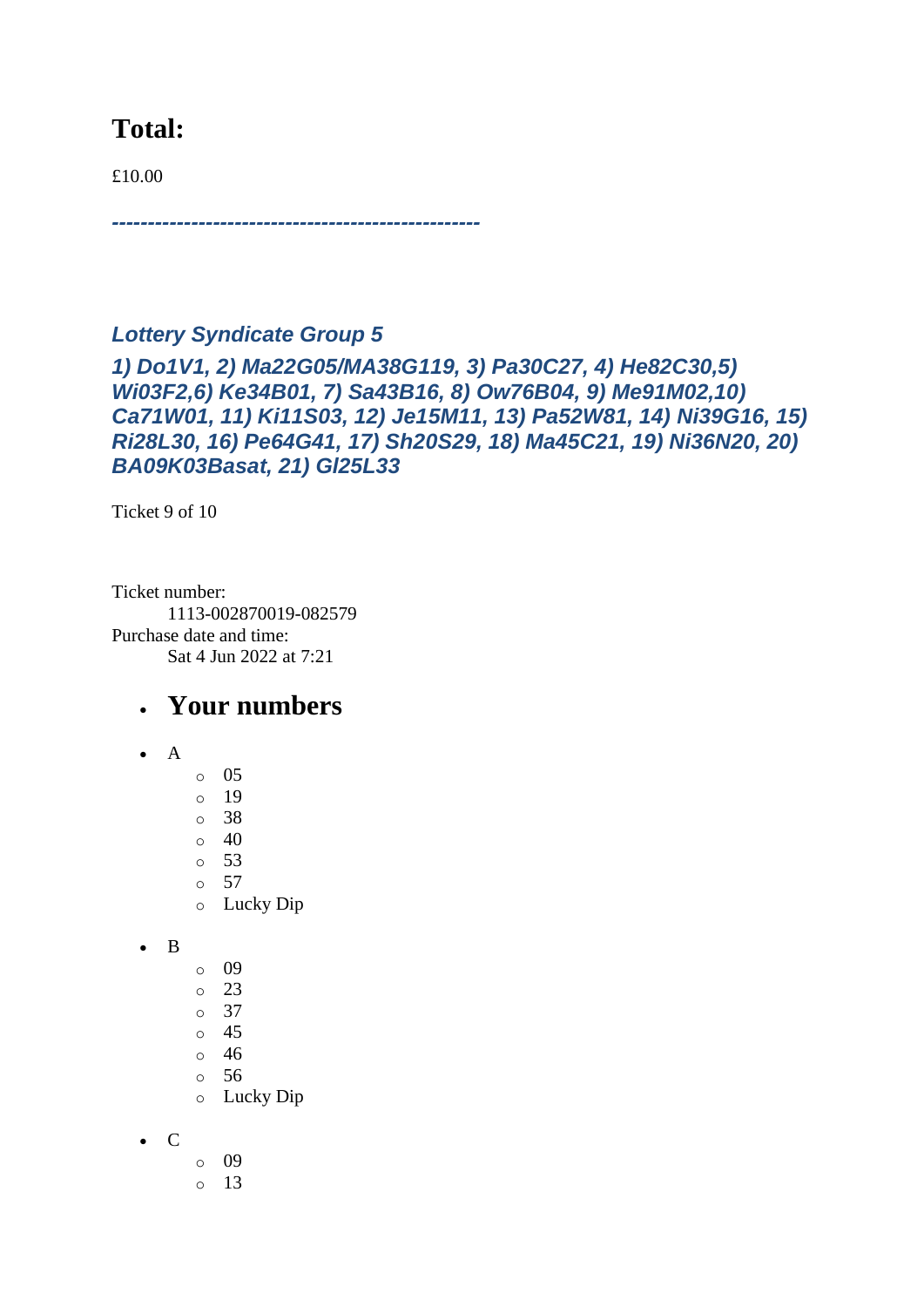- o 26 o 27 o 30
- o 45
- o Lucky Dip

#### • D

- o 18
- o 21
- o 32
- o 35 o 39
- $\circ$  40
- o Lucky Dip

• E

- o 01 o 18 o 23 o 29 o 30 o 58
- o Lucky Dip

We'll email you if you win.

## **Draws summary**

**Draws: SatSaturday Weeks:** 1

## **Draw summary**

Sat 04 Jun 2022

## **Draw dates**

• Sat 04 Jun 2022

**Cost:** 5 plays x £2.00 for 1 draw = £10.00

## **Total:**

£10.00

Ticket 10 of 10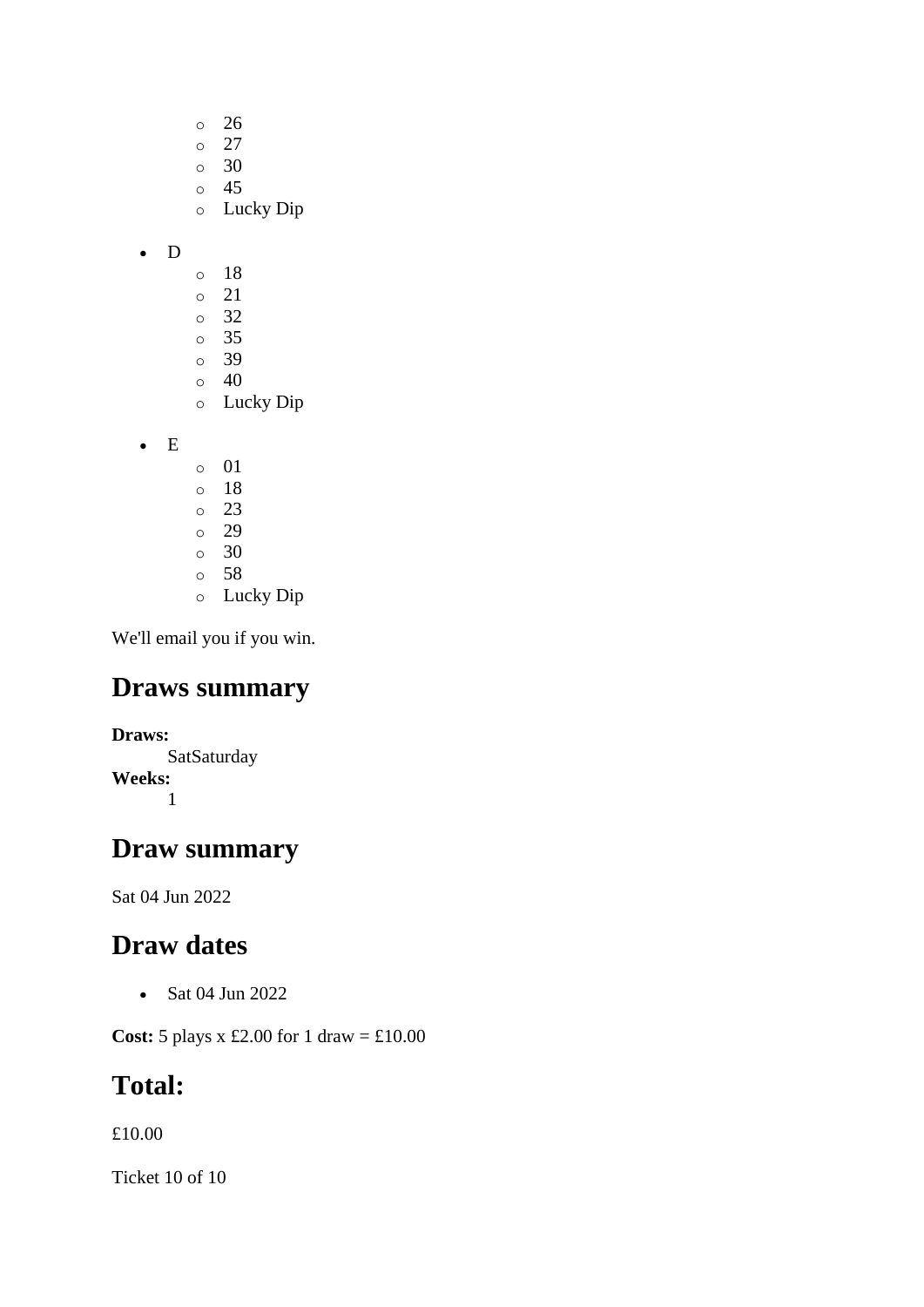Ticket number: 1113-047878919-084179 Purchase date and time: Sat 4 Jun 2022 at 7:21

## • **Your numbers**

- A
- o 02
- o 03 o 15
- o 17
- o 24
- o 47
- o Lucky Dip
- B
- o 08
- o 15
- o 16
- o 17 o 27
- o 42
- o Lucky Dip
- C
- o 01
- o 02
- o 09
- o 44
- o 56
- o 59 o Lucky Dip
- 
- D
- o 16
- o 35
- o 45
- o 46
- o 52
- o 55
- o Lucky Dip
- E
- o 01
- o 04
- o 07
- o 08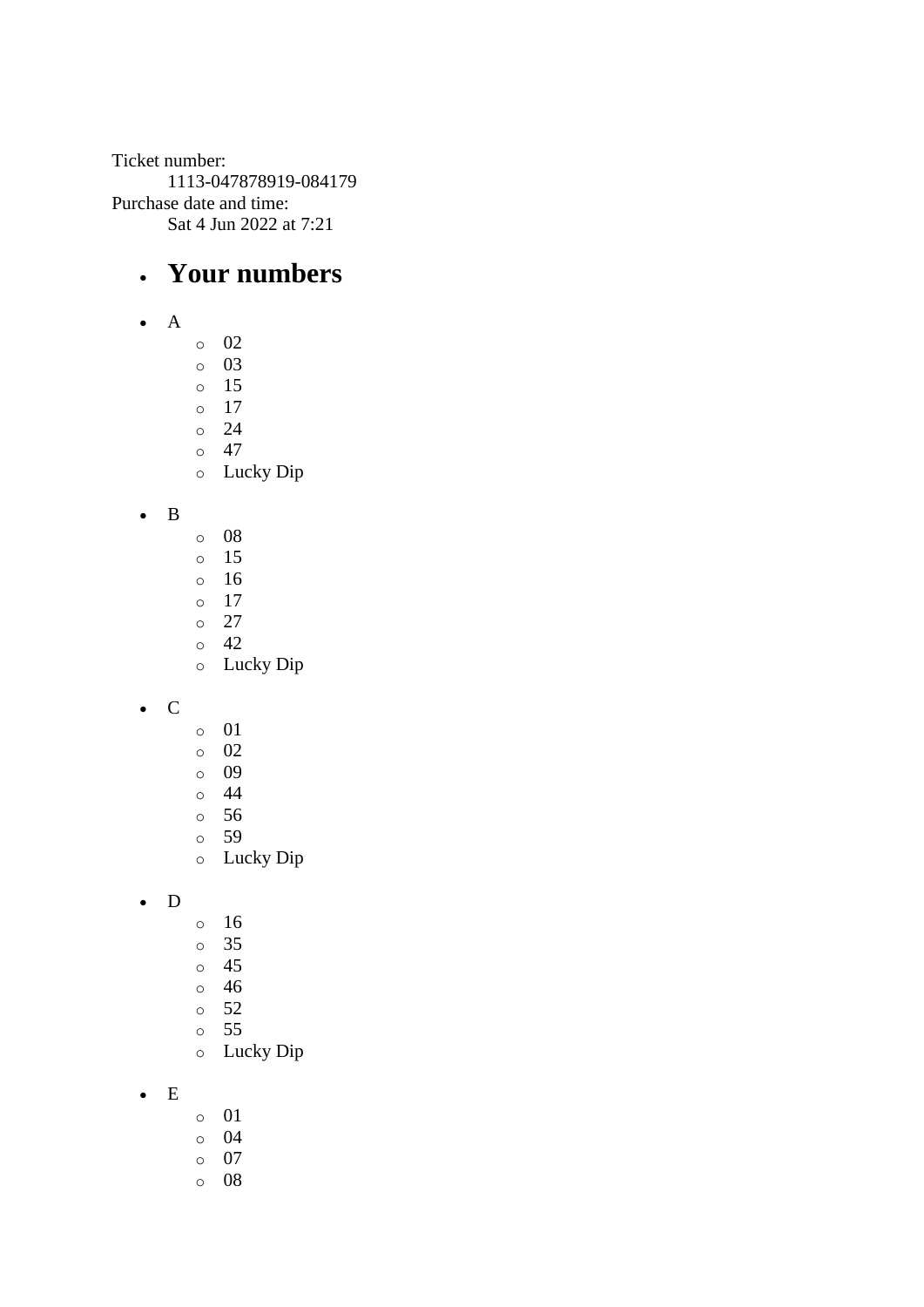o 35 o 53 o Lucky Dip

We'll email you if you win.

#### **Draws summary**

**Draws:** SatSaturday **Weeks:** 1

#### **Draw summary**

Sat 04 Jun 2022

## **Draw dates**

• Sat 04 Jun 2022

**Cost:** 5 plays x £2.00 for 1 draw =  $\text{\textsterling}10.00$ 

## **Total:**

£10.0

*-----------------------------------------------------*

#### *Lottery Syndicate Group 6*

*1) Ro26C28, 2) RO98H60, 3) Sh37P01, 4) Do12P04,5) Do1V1,6) No15L30, 7) Sa43B16, 8) BA09K03Basat, 9) To23S12 (TGS),10) Da27R40, 11) Pe64G41, 12) Ma98A17, 13) Ow76B04, 14) Wi22M02, 15) Da10N11Norcup , 16) PH30B19, 17) Ca71W01, 18) Ma94N21, 19) Jo16V36, 20) Sa65C13, 21) Wi03F2*

Ticket 1 of 10

Ticket number: 1113-050271238-081779 Purchase date and time: Sat 4 Jun 2022 at 7:33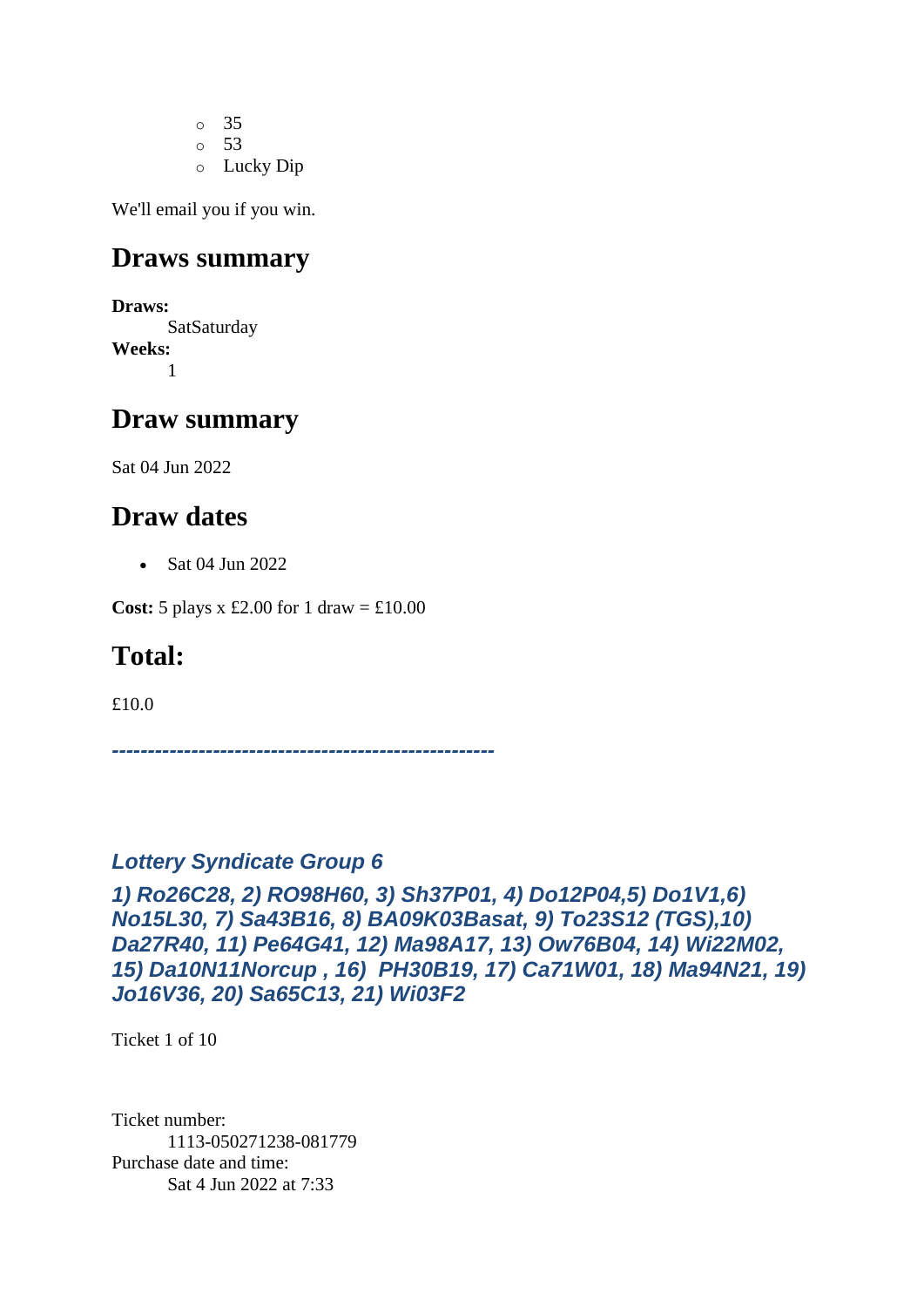## • **Your numbers**

- A
- o 06
- o 20
- o 24
- o 26
- o 45
- o 51
- o Lucky Dip
- B
- o 01
- o 23
- o 39
- $\circ$  40
- o 49
- o 54
- o Lucky Dip
- C
- o 11
- o 22
- o 28
- o 46
- o 50
- o 57
- o Lucky Dip
- D
- $\circ$  10
- o 14
- o 29
- o 49
- o 55
- o 56
- o Lucky Dip
- E
- o 06
- o 09
- o 22
- o 24 o 39
- o 52
- o Lucky Dip

We'll email you if you win.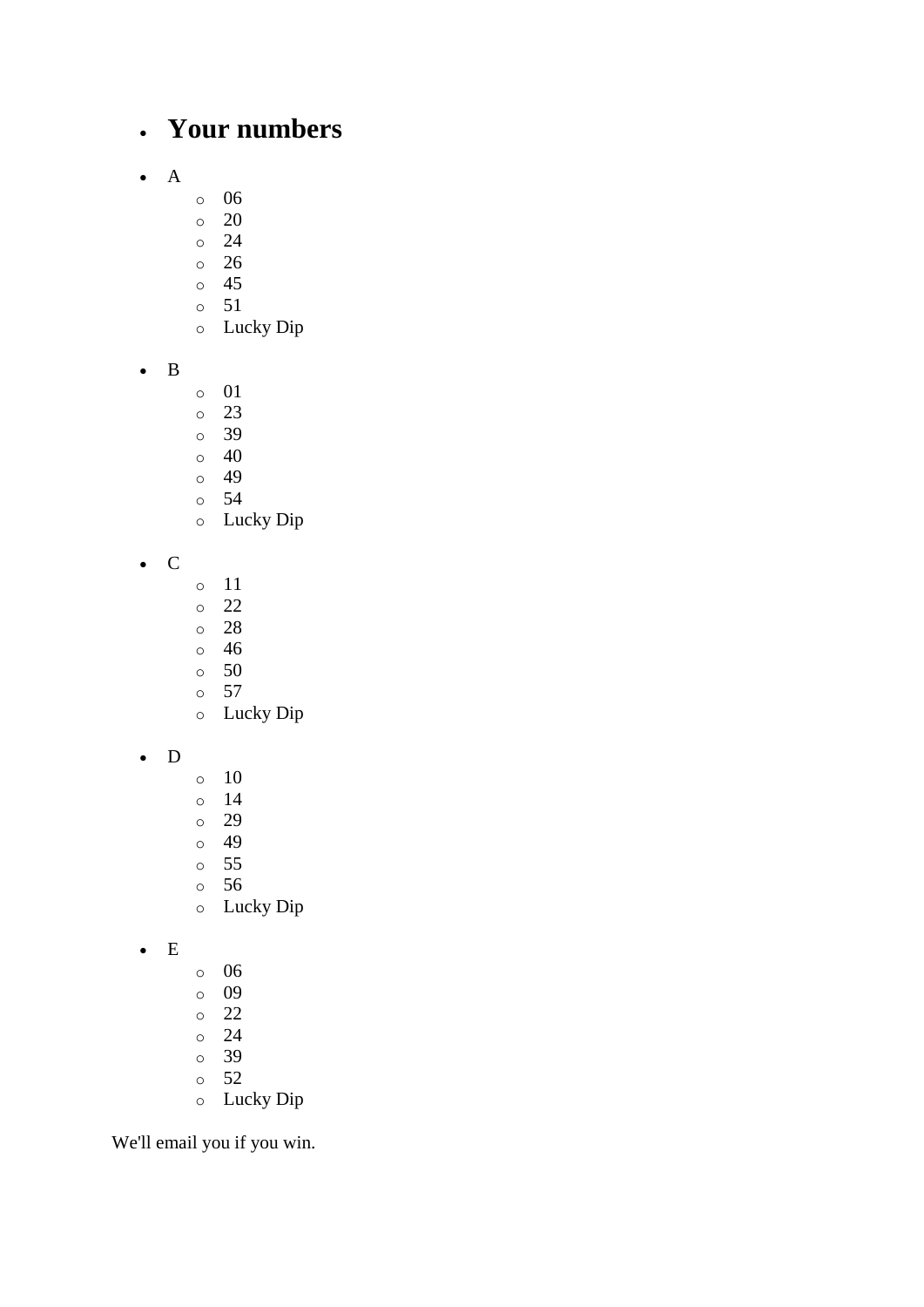## **Draws summary**

**Draws: SatSaturday Weeks:** 1

## **Draw summary**

Sat 04 Jun 2022

## **Draw dates**

• Sat 04 Jun 2022

**Cost:**  $5$  plays x £2.00 for 1 draw = £10.00

# **Total:**

£10.00

Ticket 2 of 10

Ticket number: 1113-043193351-088779 Purchase date and time: Sat 4 Jun 2022 at 7:33

## • **Your numbers**

- A
- o 05
- o 06
- o 08
- o 12
- o 18
- o 38
- o Lucky Dip
- B
- o 04
- $\circ$  26
- o 32
- o 35
- o 46
- $\circ$  47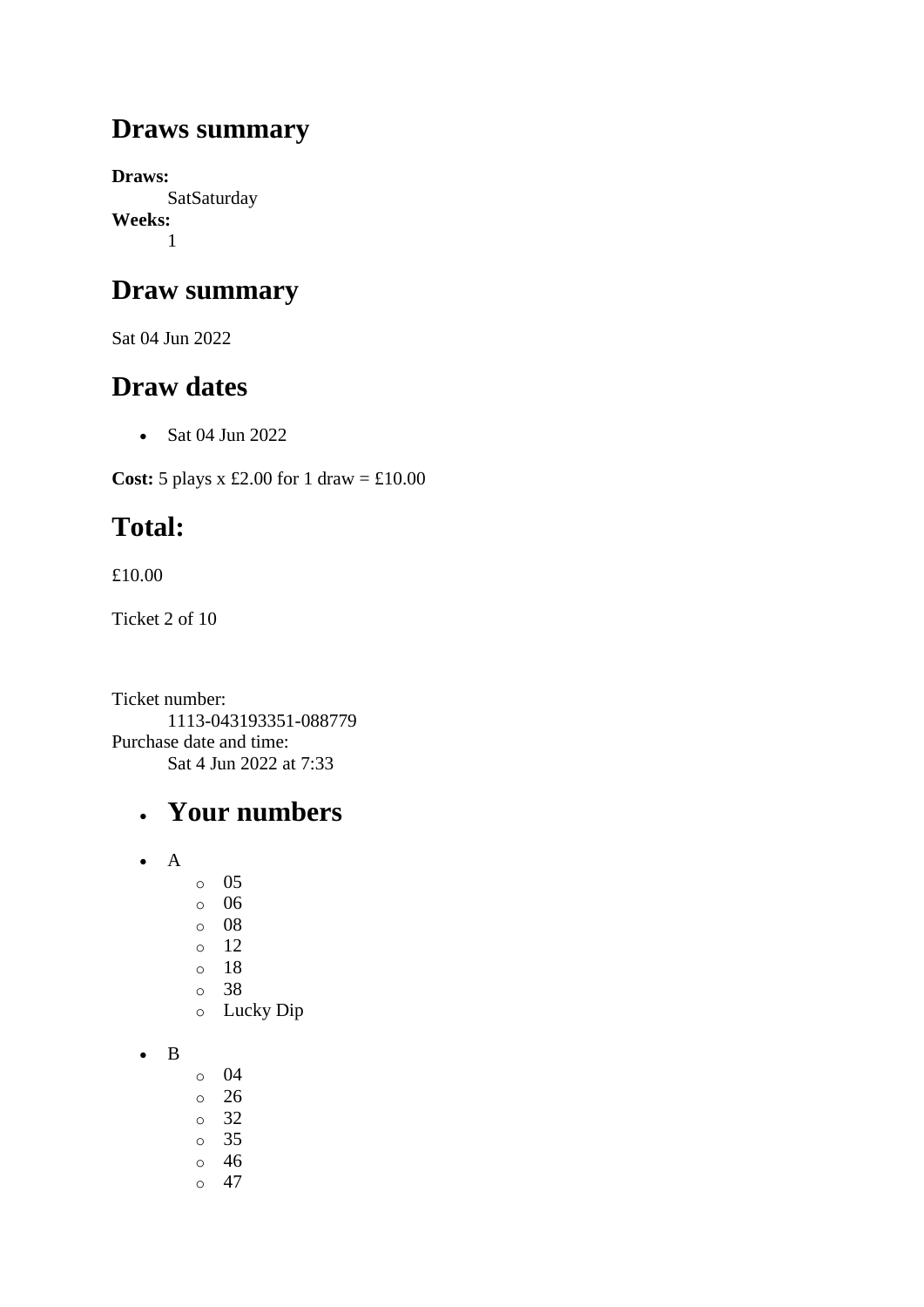- o Lucky Dip
- C
- o 02
- o 17
- o 30
- o 44 o 46
- o 55
- o Lucky Dip
- D
- o 03
- o 22
- o 24
- o 28
- o 29
- o 38 o Lucky Dip
- E
- $\circ$  04
- o 08
- o 18 o 26
- o 34
- o 50
- o Lucky Dip

## **Draws summary**

**Draws: SatSaturday Weeks:** 1

#### **Draw summary**

Sat 04 Jun 2022

## **Draw dates**

• Sat 04 Jun 2022

**Cost:** 5 plays x £2.00 for 1 draw = £10.00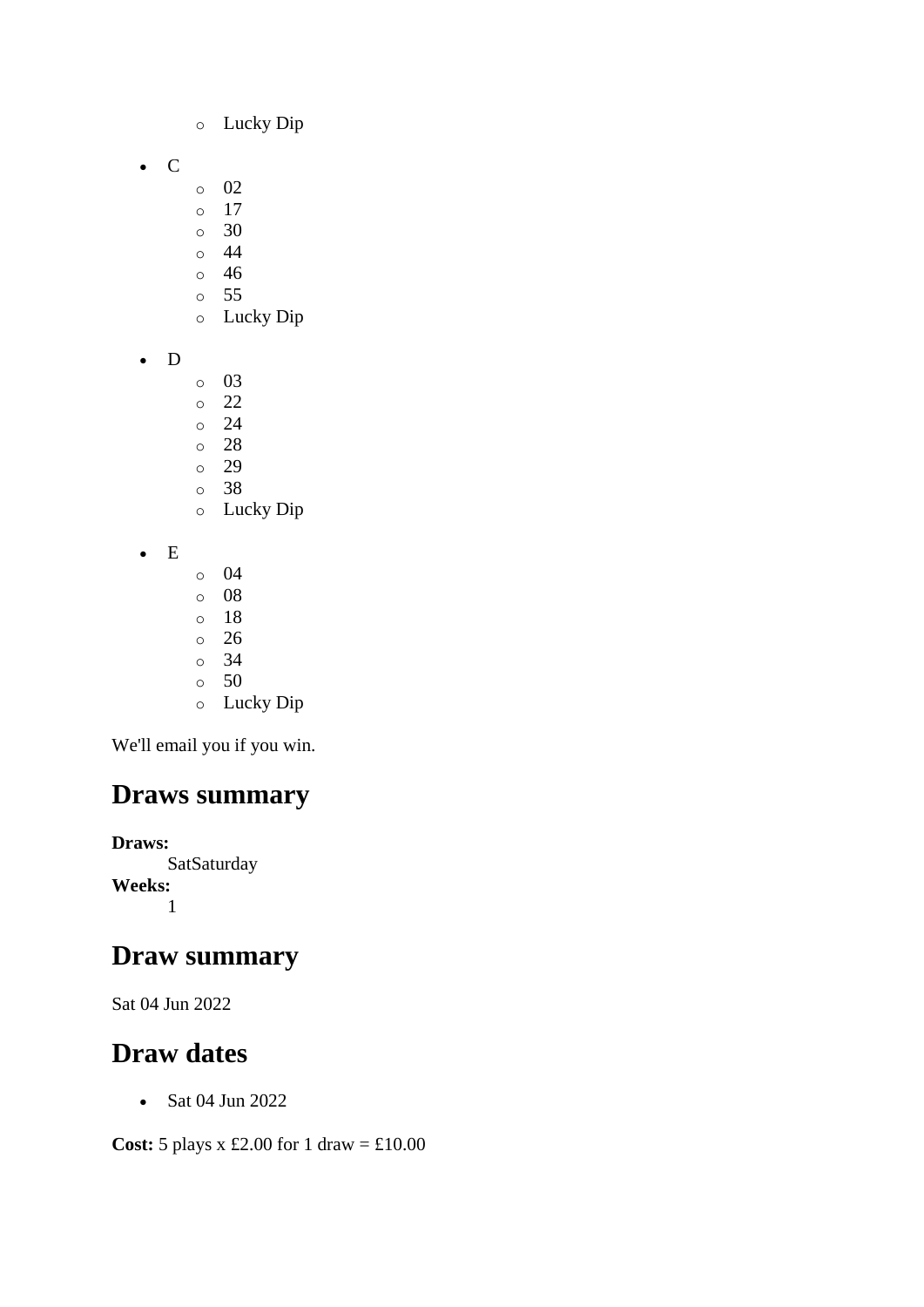## **Total:**

£10.00

*-----------------------------------------------------*

*Lottery Syndicate Group 7 1) Ro26C28, 2) Jo54V2, 3) Sh37P01, 4) Ma98A17,5) Ju06M25, 6) Mi02L17, 7) Sa43B16, 8) Ch94O10, 9) To23S12 (TGS),10) Da27R40, 11) An76D15, 12) Pe64G41, 13) RO98H60, 14) Wi22M02, 15) Do12P04, 16) PH30B19, 17) Si12G05 , 18) Je58M18, 19) La66B40, 20) Sa65C13, 21) Be11V1*

Ticket 3 of 10

Ticket number: 1113-030564359-082779 Purchase date and time: Sat 4 Jun 2022 at 7:33

#### • **Your numbers**

- A
	- $\circ$  06  $\circ$  14
	- o 15
	- o 25
	- $\circ$  34
	- o 59
	- o Lucky Dip

• B

- o 11
- o 19
- o 34
- o 43
- o 54
- o 56
- o Lucky Dip
- C
- o 06
- $\circ$  20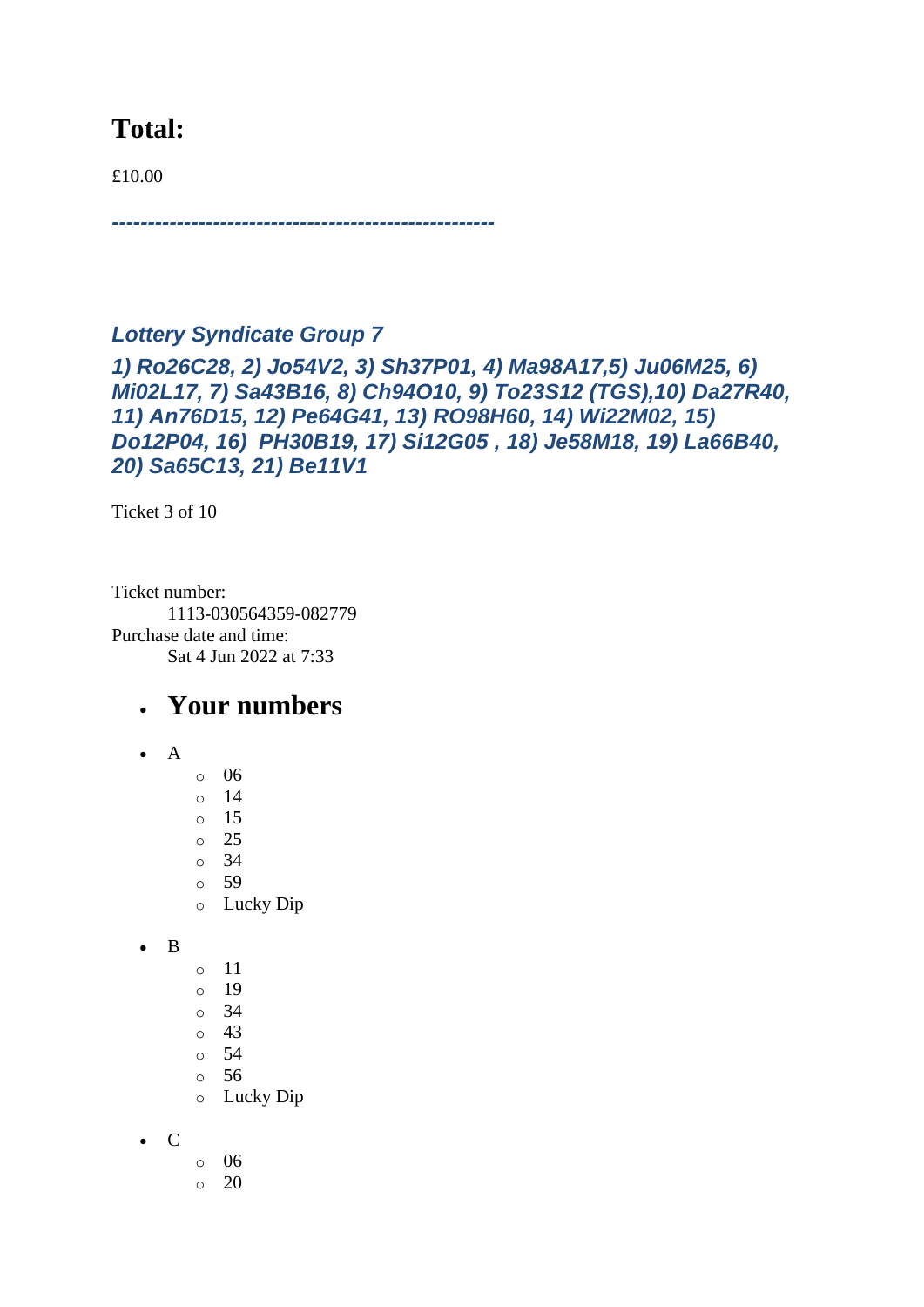- o 34 o 46
- o 48
- o 53
- o Lucky Dip
- D
- o 07
- o 11
- $\circ$  14
- $\circ$  47 o 50
- o 56
- o Lucky Dip
- E
- o 02 o 04
- o 06
- o 18  $\circ$  40
- o 59
- o Lucky Dip

## **Draws summary**

**Draws: SatSaturday Weeks:** 1

## **Draw summary**

Sat 04 Jun 2022

## **Draw dates**

• Sat 04 Jun 2022

**Cost:** 5 plays x £2.00 for 1 draw = £10.00

## **Total:**

£10.00

Ticket 4 of 10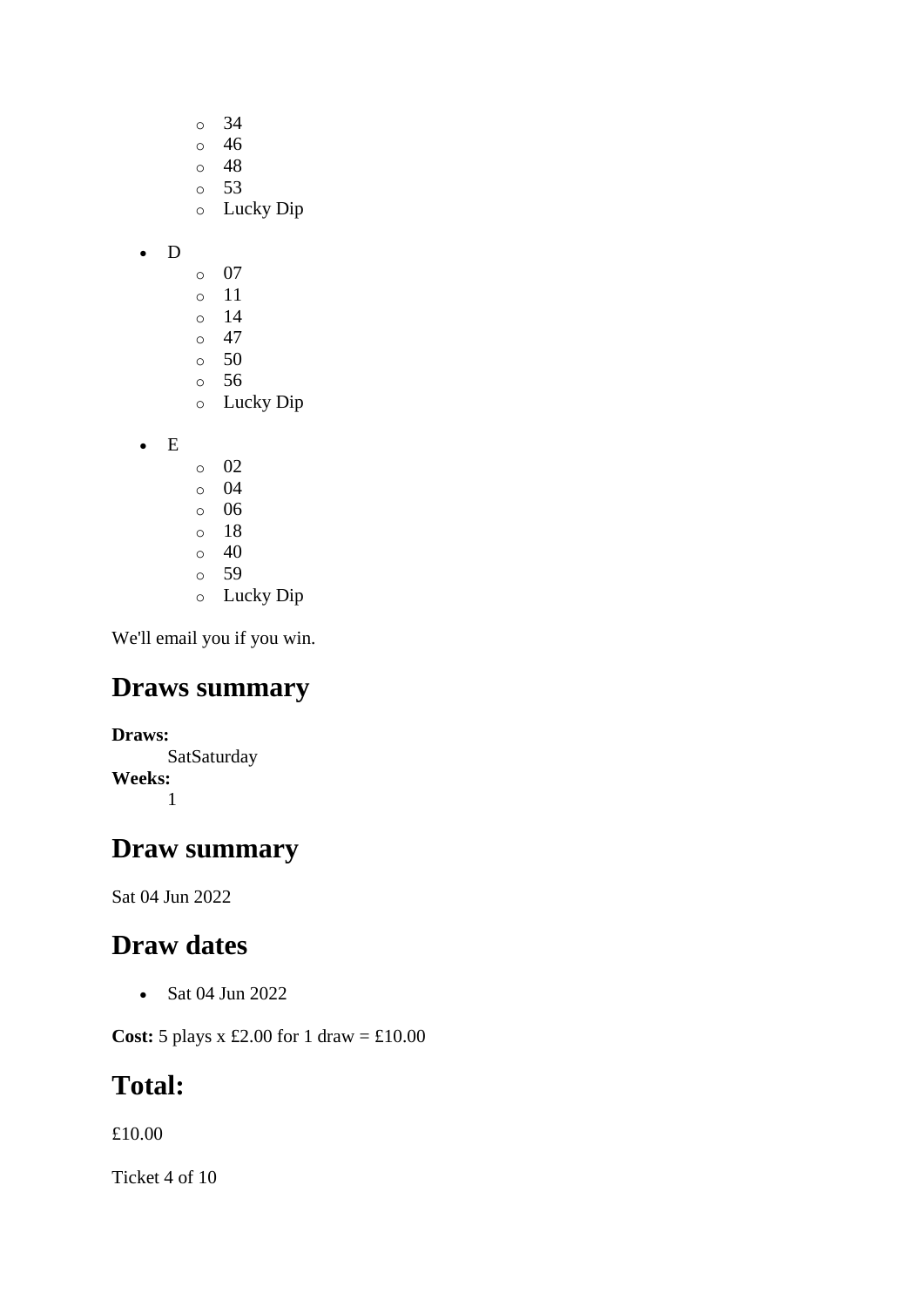Ticket number: 1113-034542850-081679 Purchase date and time: Sat 4 Jun 2022 at 7:33

## • **Your numbers**

- A
- o 01
- o 03 o 21
- o 33
- o 37
- o 57
- o Lucky Dip

• B

- o 05
- o 19
- o 21
- o 38
- o 46 o 49
- o Lucky Dip
- C
- o 03
- o 11
- o 23
- o 26
- o 29
- o 40
- o Lucky Dip

• D

- o 01
- o 22
- o 30
- o 43
- o 50
- o 52
- o Lucky Dip
- E
- o 15
- o 25
- o 30
- o 42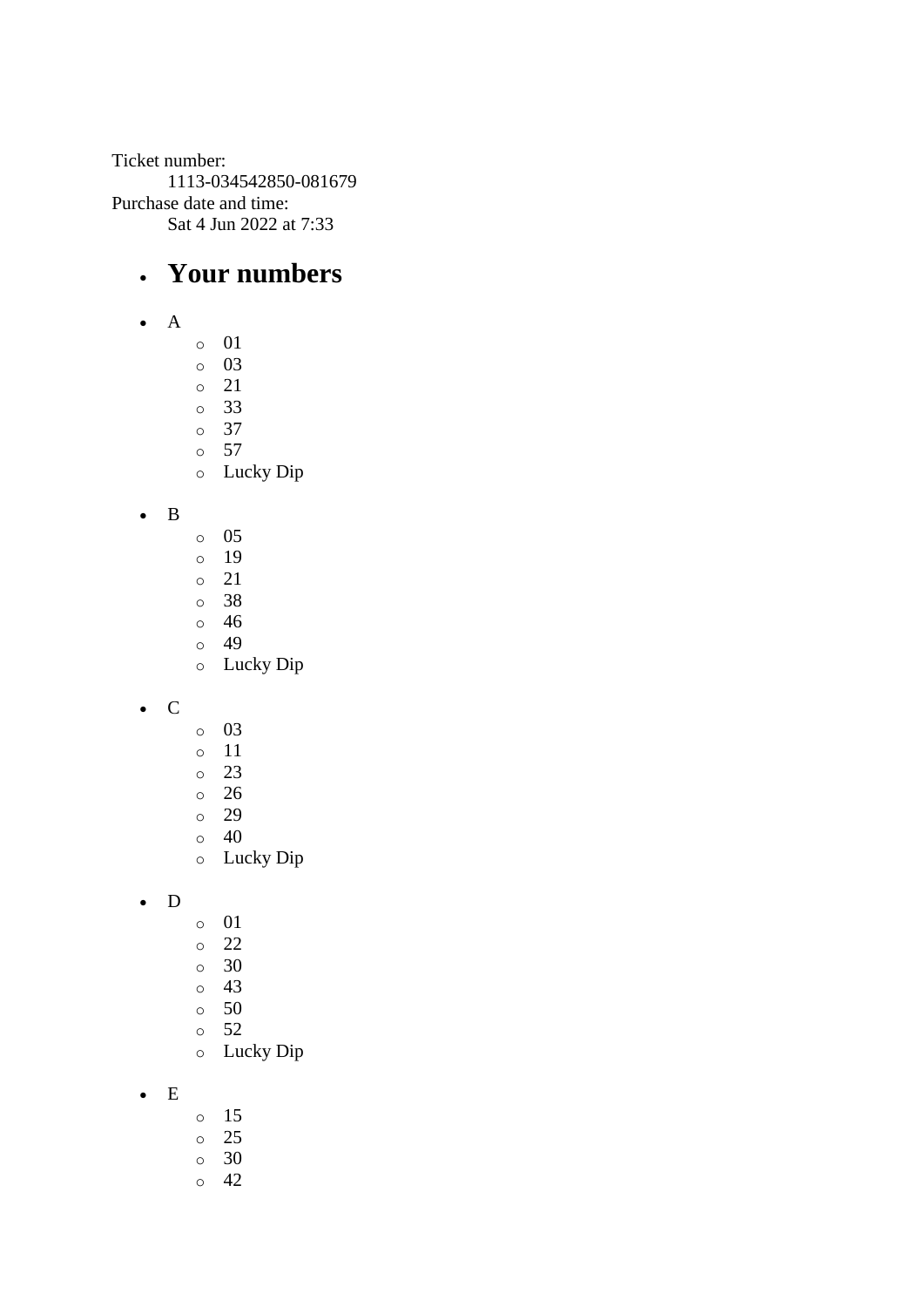$\circ$  50 o 52 o Lucky Dip

We'll email you if you win.

## **Draws summary**

**Draws:** SatSaturday **Weeks:** 1

#### **Draw summary**

Sat 04 Jun 2022

## **Draw dates**

• Sat 04 Jun 2022

**Cost:** 5 plays x £2.00 for 1 draw =  $\text{\textsterling}10.00$ 

## **Total:**

£10.00

*-----------------------------------------------------*

#### *Lottery Syndicate Group 8*

```
1) Ro26C28, 2) Ch94O10, 3) Sh37P01, 4) St81P02,5) Ad34Y2, 6) 
Si12G05 , 7) Sa43B16, 8) Ma52A71, 9) To23S12 (TGS),10) Da27R40, 
11) An76D15, 12) TH94L16, 13) Ri28L30, 14) Wi22M02, 15) 
Pa52W81, 16) PH30B19, 17) Pe64G41, 18) Je58M18, 19) La66B40, 
20) Sa65C13, 21) RO98H60
```
Ticket 5 of 10

Ticket number: 1113-005131522-088479 Purchase date and time: Sat 4 Jun 2022 at 7:33

## • **Your numbers**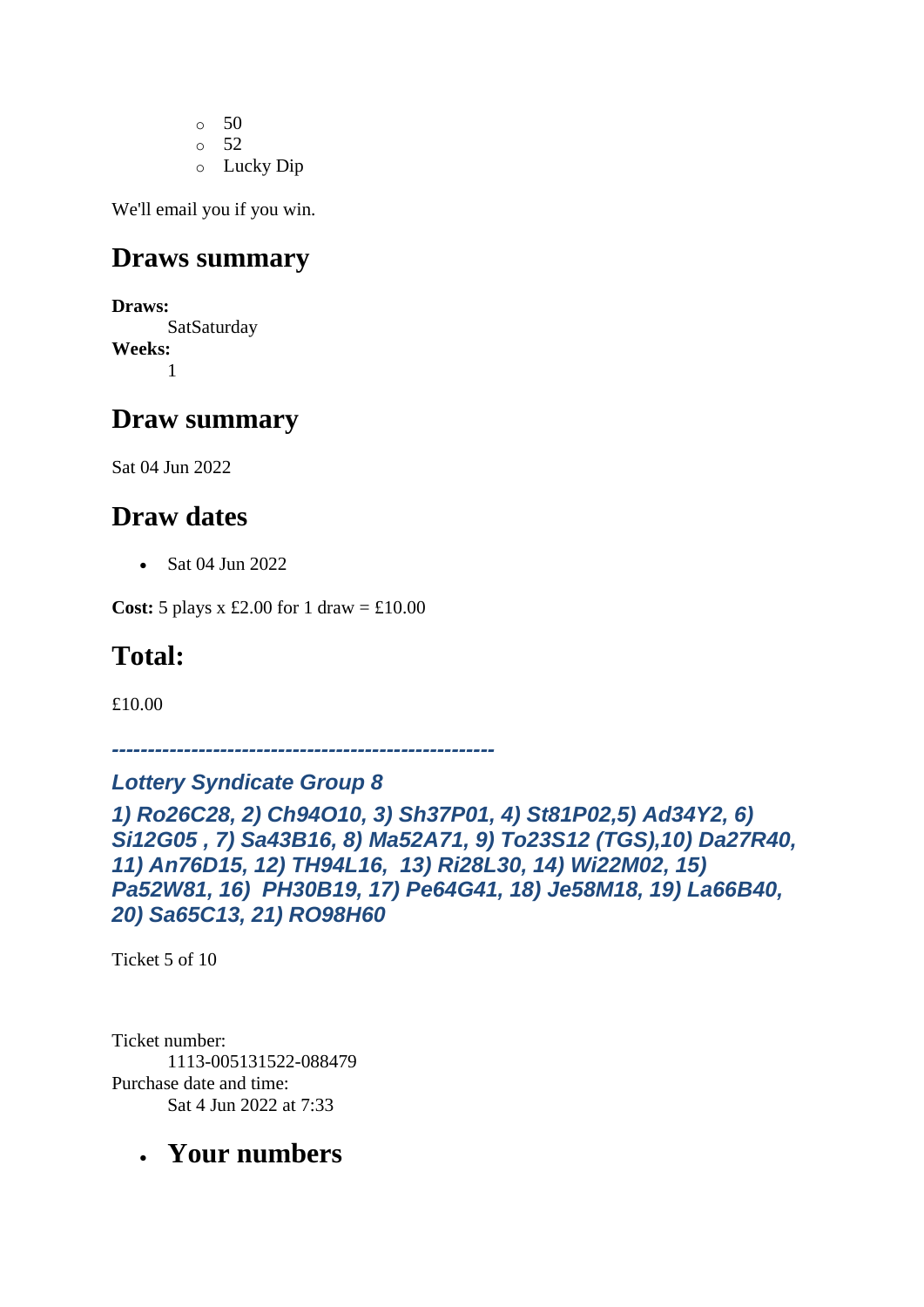- A
- o 18
- o 24
- o 28
- o 33
- o 35
- o 56
- o Lucky Dip
- B
- o 01
- o 06
- o 12
- o 25
- o 37 o 58
- o Lucky Dip

• C

- o 03
- o 36
- o 49
- o 52 o 54
- o 59
- o Lucky Dip
- D
- o 08
- o 09
- o 23
- o 35
- o 45
- o 48
- o Lucky Dip
- E
- o 04
- o 22
- o 28
- o 53
- o 58
- o 59
- o Lucky Dip

We'll email you if you win.

## **Draws summary**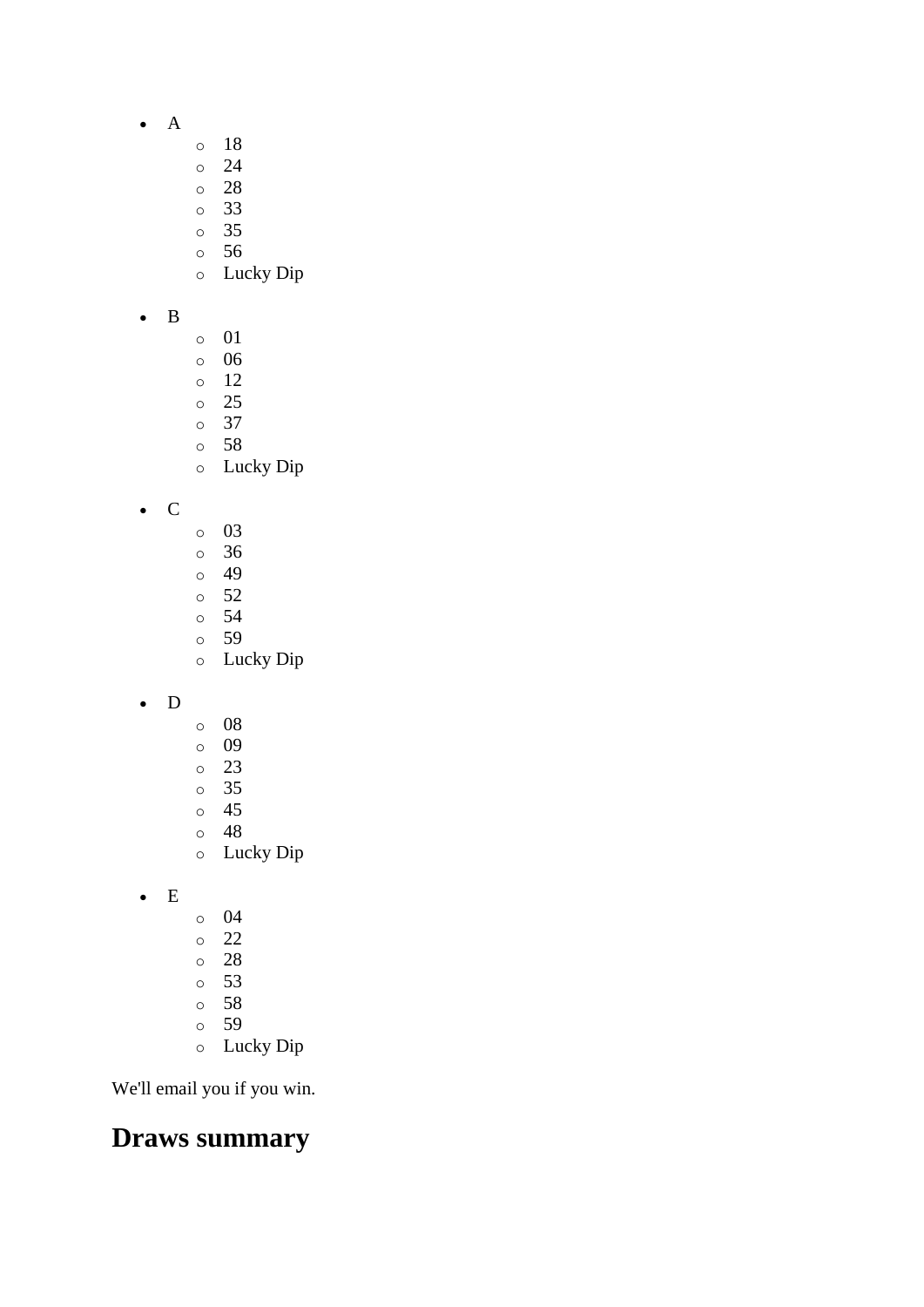**Draws: SatSaturday Weeks:** 1

#### **Draw summary**

Sat 04 Jun 2022

## **Draw dates**

• Sat 04 Jun 2022

**Cost:** 5 plays x £2.00 for 1 draw = £10.00

## **Total:**

£10.00

Ticket 6 of 10

Ticket number: 1113-021979394-086479 Purchase date and time: Sat 4 Jun 2022 at 7:33

## • **Your numbers**

- A
- o 02
- o 07
- o 18
- o 34
- $\circ$  47
- o 58
- o Lucky Dip
- B
- o 22
- o 27
- o 38
- o 50
- o 52
- o 56

• C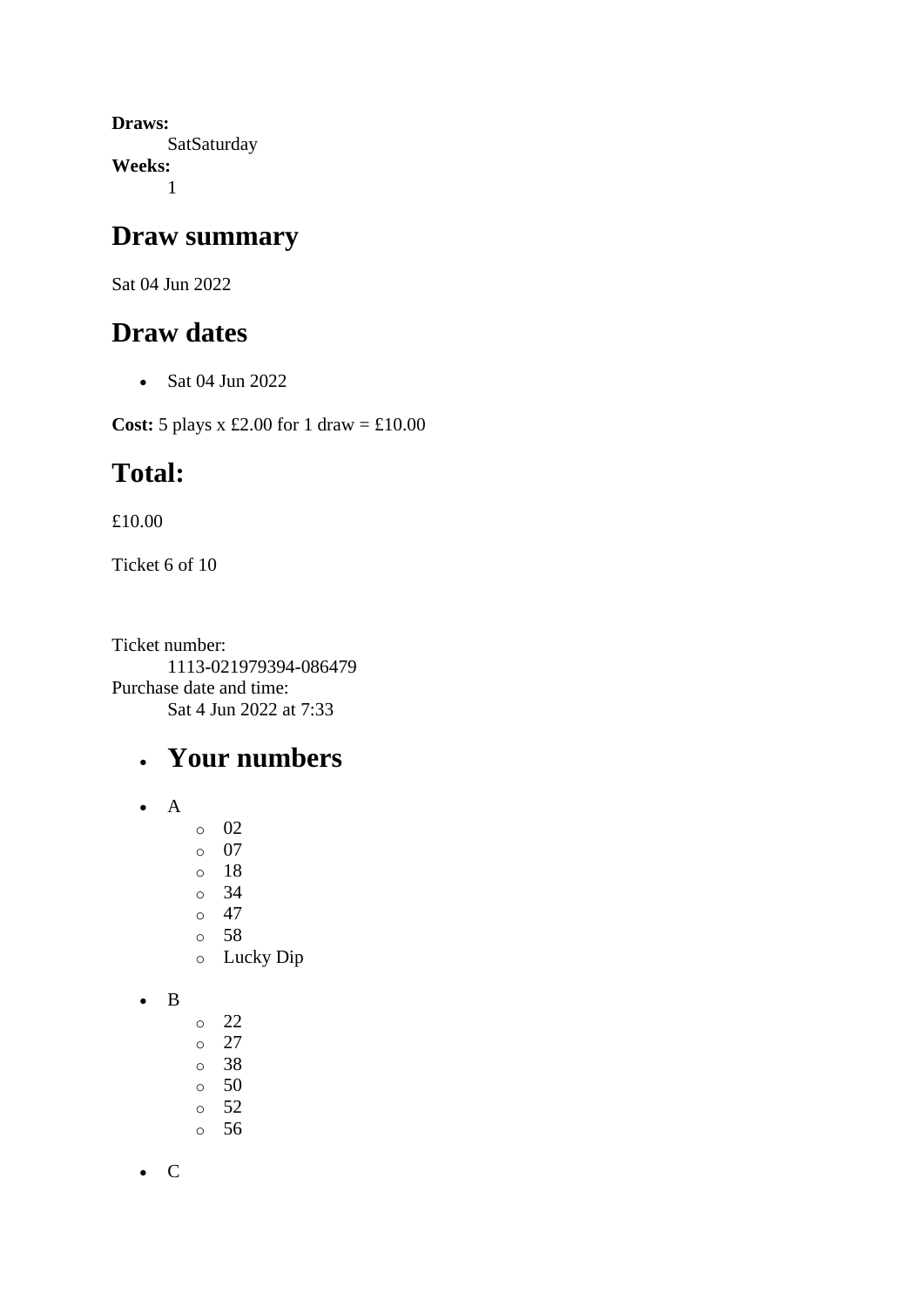- o 15 o 18 o 19
	- o 33
	- o 49 o 59
- 
- D
	- o 27 o 29 o 41  $\circ$  42 o 53 o 54
- E
	- o 20  $\circ$  27 o 32 o 41 o 49 o 54

# **Draws summary**

**Draws: SatSaturday Weeks:** 1

# **Draw summary**

Sat 04 Jun 2022

# **Draw dates**

• Sat 04 Jun 2022

**Cost:** 5 plays x £2.00 for 1 draw = £10.00

# **Total:**

£10.00

*-----------------------------------------------------*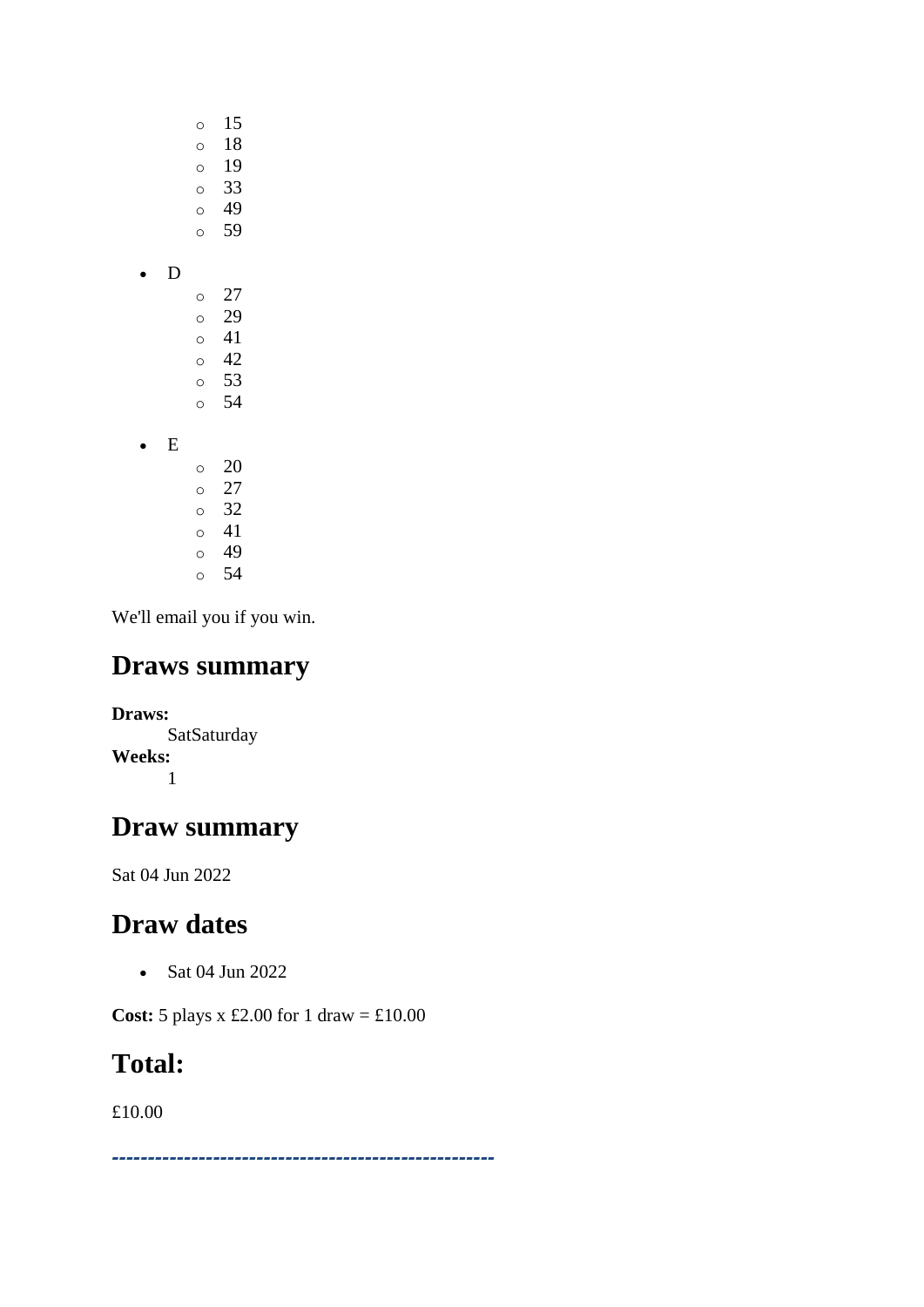#### *Lottery Syndicate Group 9*

*1) Ro26C28, 2) Ch94O10, 3) Sh37P01, 4) Da10N11Norcup, 5) RO98H60, 6) No15L30, 7) Sa43B16, 8) Do1V1, 9) To23S12 (TGS),10) Da27R40, 11) Co09G02, 12) Ed15H21, 13) CE76J05, 14) Wi22M02, 15) Ra95K11, 16) PH30B19, 17) Jo54V2, 18) Je58M18, 19) La66B40, 20) Sa65C13, 21) Jo64A34*

Ticket 7 of 10

Ticket number: 1113-035853571-083979 Purchase date and time: Sat 4 Jun 2022 at 7:33

#### • **Your numbers**

- A
	- o 12
	- o 18
	- $\circ$  20 o 24
	- o 42
	- o 49
- B
- o 11
- o 15  $\circ$  17
- $\circ$  51
- $\circ$  52
- o 58
- C
- o 14 o 18 o 32 o 38 o 41
- $\circ$  42

#### • D

- o 16
- o 19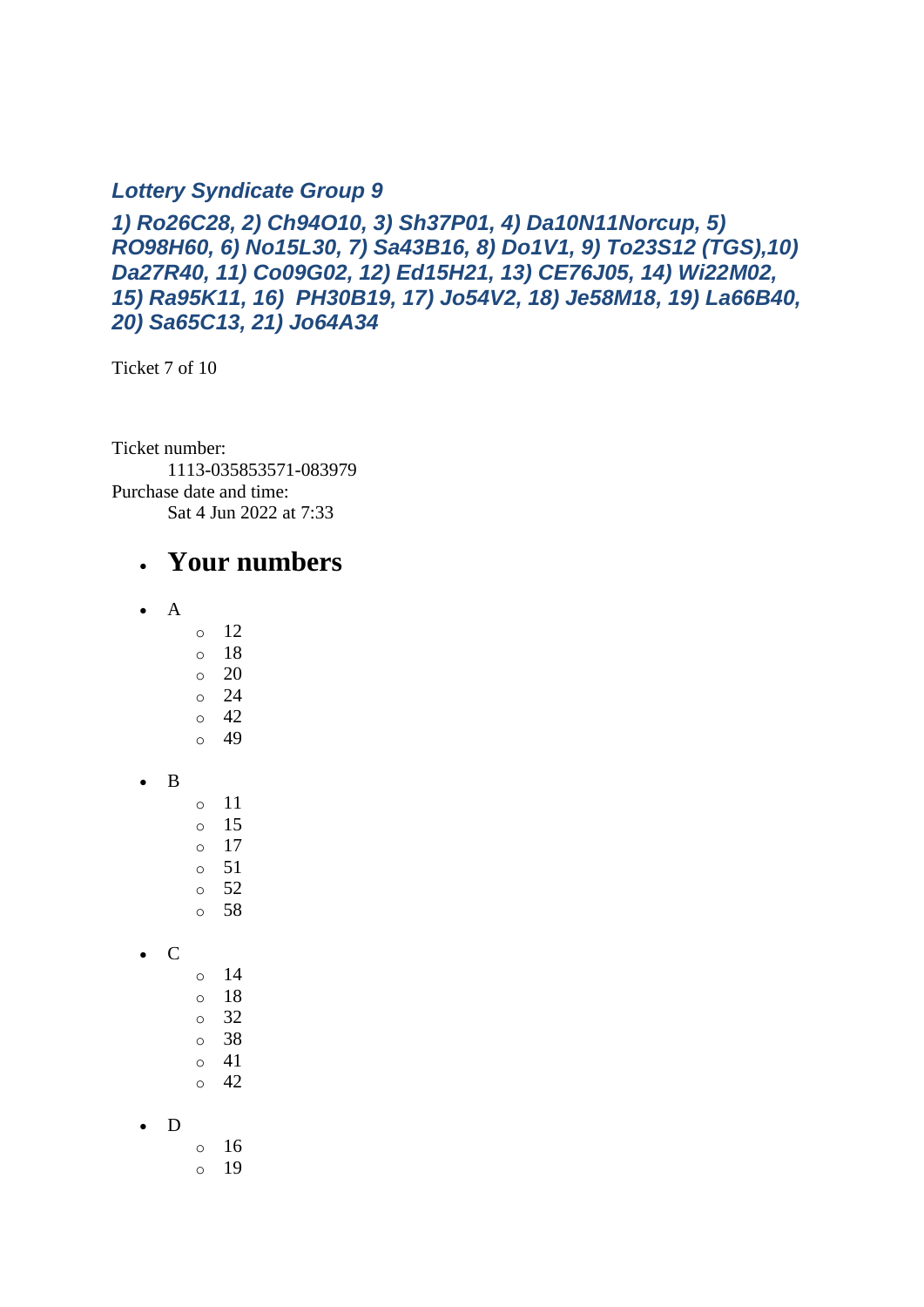|   | O | 25 |
|---|---|----|
|   | O | 35 |
|   | O | 49 |
|   | Ò | 56 |
| E |   |    |
|   |   |    |
|   | O | 12 |
|   | O | 15 |
|   | Ó | 23 |
|   | O | 29 |
|   | Ó | 35 |

## **Draws summary**

**Draws: SatSaturday Weeks:** 1

## **Draw summary**

Sat 04 Jun 2022

## **Draw dates**

• Sat 04 Jun 2022

**Cost:** 5 plays x £2.00 for 1 draw = £10.00

## **Total:**

£10.00

Ticket 8 of 10

Ticket number: 1113-013782279-086679 Purchase date and time: Sat 4 Jun 2022 at 7:33

## • **Your numbers**

• A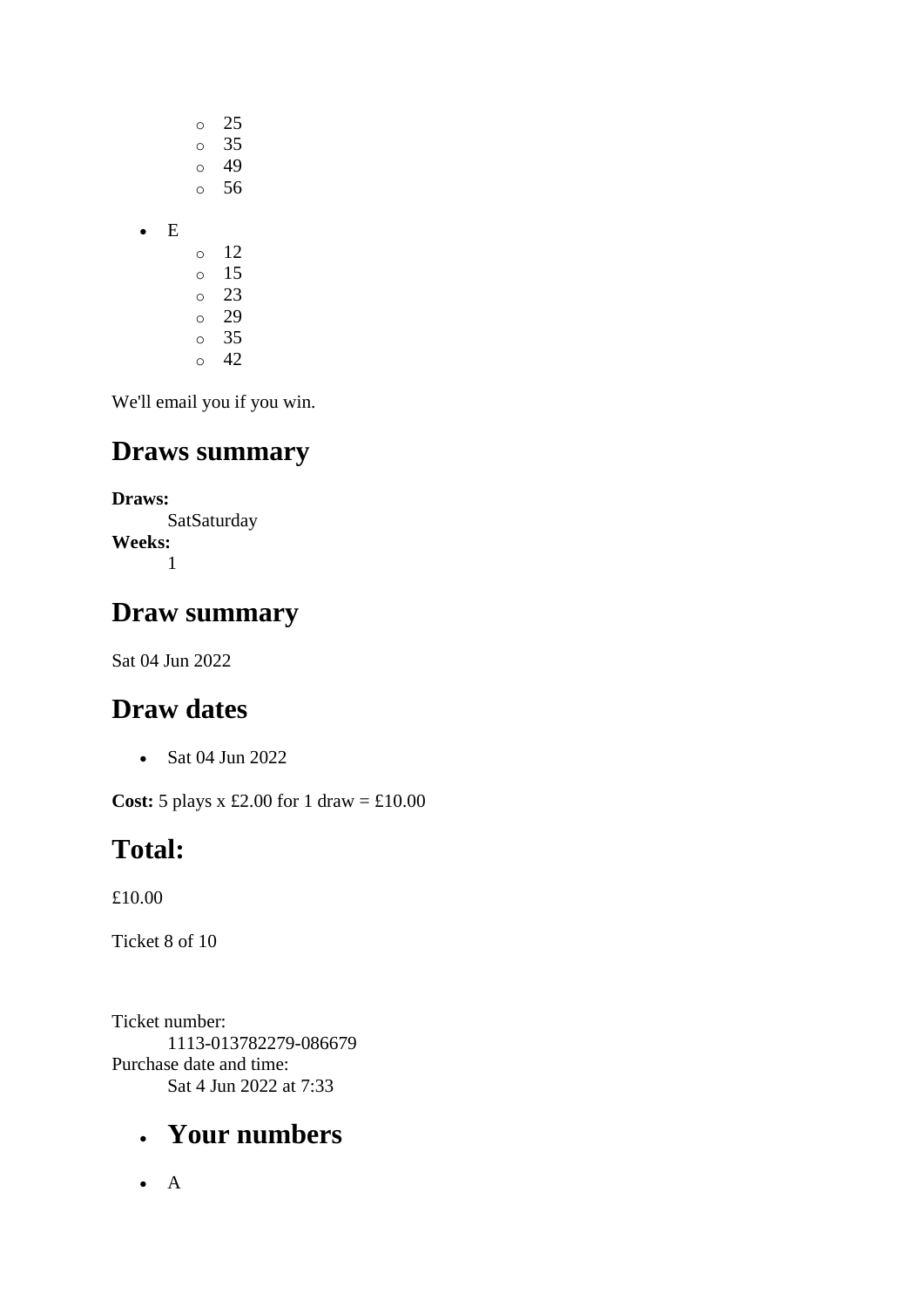- o 22 o 42
- o 43
- o 46
- o 51
- o 56
- B
- o 15 o 22 o 33 o 40 o 44
- o 54
- C
- o 18 o 29 o 35 o 44 o 46 o 52
- D
- o 11 o 15 o 17 o 40 o 42 o 51 • E o 31 o 33 o 41
	- o 45 o 49
	- o 51
	- o Lucky Dip

# **Draws summary**

**Draws:** SatSaturday **Weeks:** 1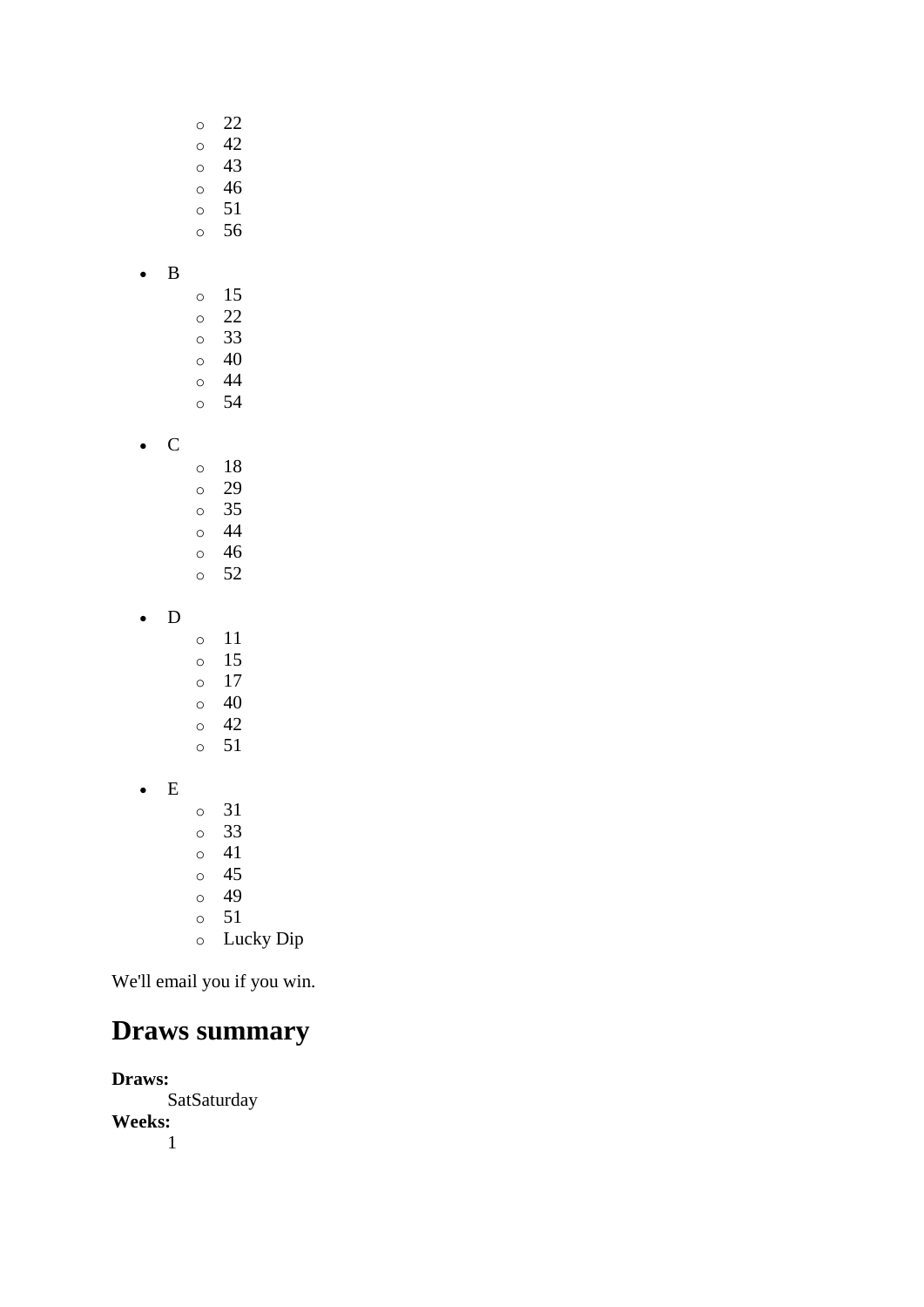## **Draw summary**

Sat 04 Jun 2022

## **Draw dates**

• Sat 04 Jun 2022

**Cost:** 5 plays x £2.00 for 1 draw = £10.00

## **Total:**

£10.00

*-----------------------------------------------------*

#### *Lottery Syndicate Group 10*

*1) Ro26C28, 2) Ch94O10, 3) Sh37P01, 4) Ma98A17,5) Be11V1, 6) Ad34Y2, 7) Sa43B16, 8) Ma56S01, 9) To23S12 (TGS),10) Da27R40, 11) Lo82S20, 12) Da04G06, 13) RO98H60, 14) Wi22M02, 15) St07S04, 16) PH30B19, 17) Ni07M01, 18) Je58M18, 19) Ra95K11, 20) Sa65C13, 21) De47C03*

Ticket 9 of 10

Ticket number: 1113-030630151-084679 Purchase date and time: Sat 4 Jun 2022 at 7:33

## • **Your numbers**

- $\bullet$  A
- o 24 o 28
- o 45
- o 46
- o 48
- o 56
- o Lucky Dip

• B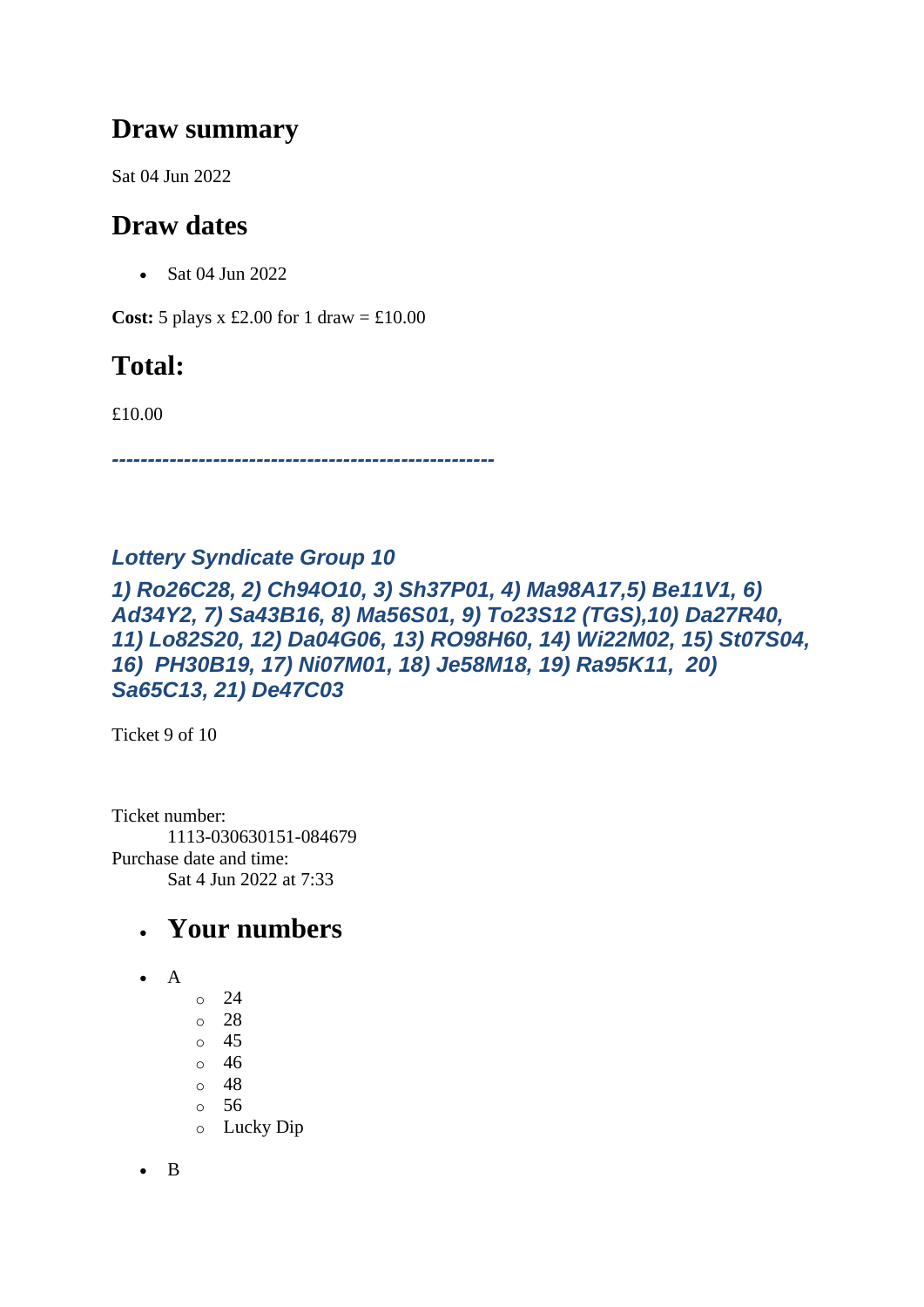- o 33
- o 35
- o 42
- $\circ$  47
- o 50
- o 51
- o Lucky Dip
- C
- o 02
- o 21
- o 23
- o 31 o 32
- o 46
- o Lucky Dip
- D
- o 01
- o 07
- o 10
- $\circ$  30
- o 49 o 53
- o Lucky Dip
- E
- o 15
- o 18
- o 19
- o 25
- o 34  $\circ$  42
- o Lucky Dip

## **Draws summary**

#### **Draws:**

**SatSaturday Weeks:** 1

## **Draw summary**

Sat 04 Jun 2022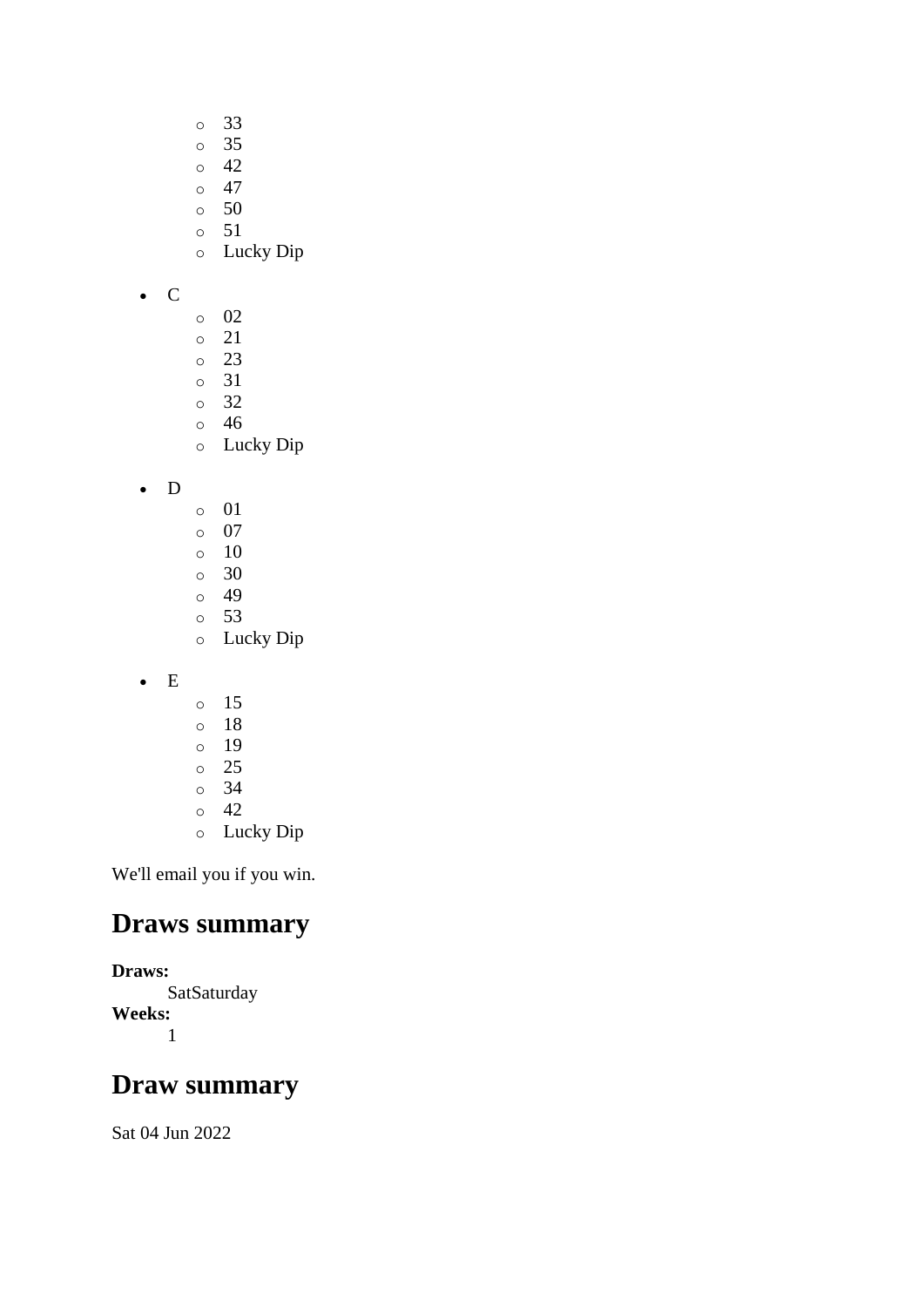#### **Draw dates**

• Sat 04 Jun 2022

**Cost:** 5 plays x £2.00 for 1 draw = £10.00

## **Total:**

£10.00

Ticket 10 of 10

Ticket number: 1113-034347522-082379 Purchase date and time: Sat 4 Jun 2022 at 7:33

## • **Your numbers**

- A
	- o 07
	- o 11
	- o 18
	- o 20
	- o 34 o 43
	- o Lucky Dip
- B
- o 07
- o 08
- o 15
- o 25
- o 32
- o 35
- o Lucky Dip
- C
- o 08
- o 15
- o 19
- o 21
- o 30
- o 32 o Lucky Dip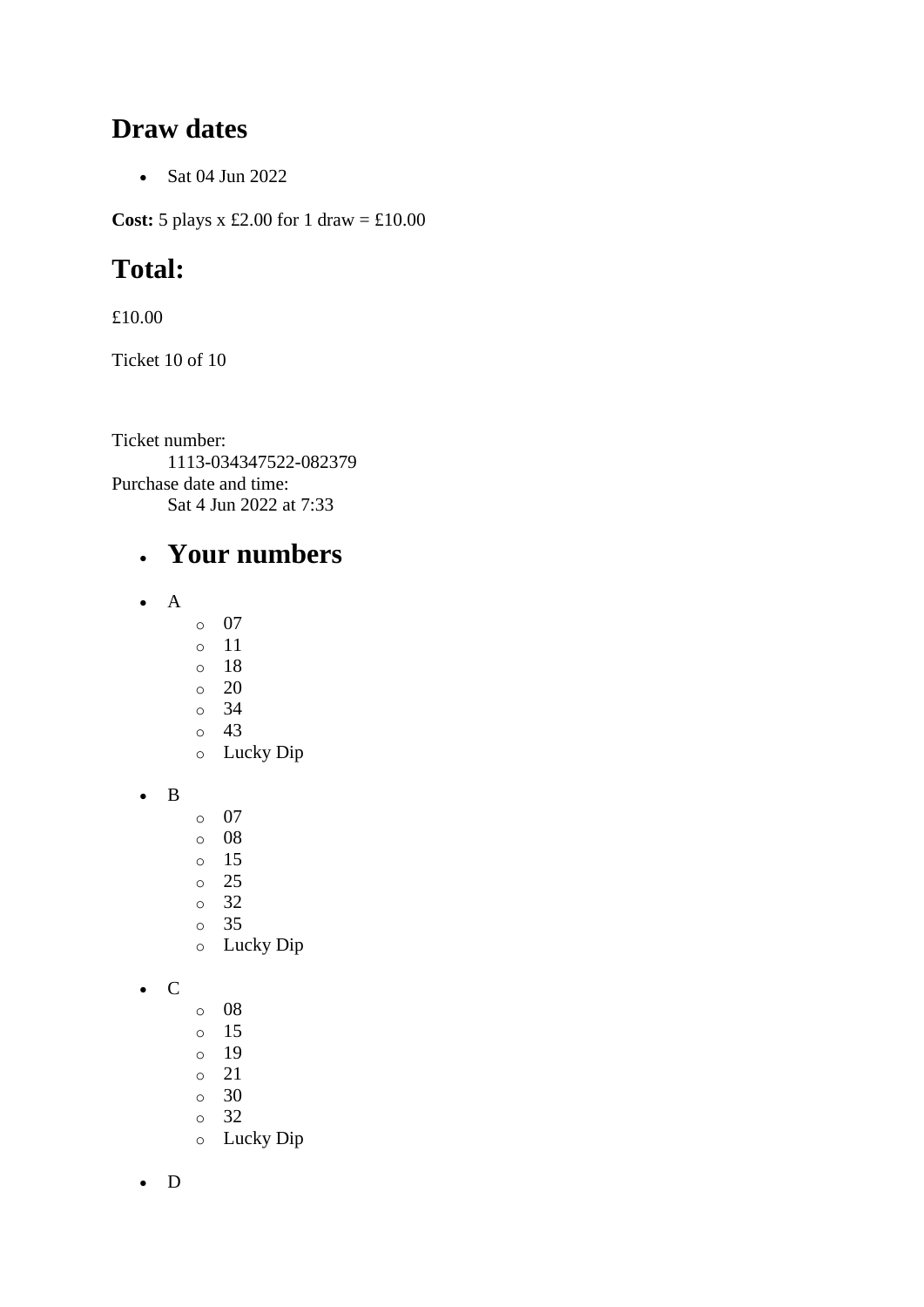- o 06
- o 21
- o 32
- o 38
- o 39 o 46
- o Lucky Dip
- E
- o 11 o 26 o 29 o 50
- o 52
- o 54
- o Lucky Dip

## **Draws summary**

**Draws: SatSaturday Weeks:** 1

## **Draw summary**

Sat 04 Jun 2022

## **Draw dates**

• Sat 04 Jun 2022

**Cost:** 5 plays x £2.00 for 1 draw = £10.00

## **Total:**

£10.0

*-----------------------------------------------------*

#### *Lottery Syndicate Group 11 1) Ni07M01, 2) Te51W21, 3) Jo16V36, 4) Te19B30,5) Ma98A17,6) Fl57W09, 7) Be31D04, 8) Br28M07, 9) Sh37P01, 10) Ly92M15, 11)*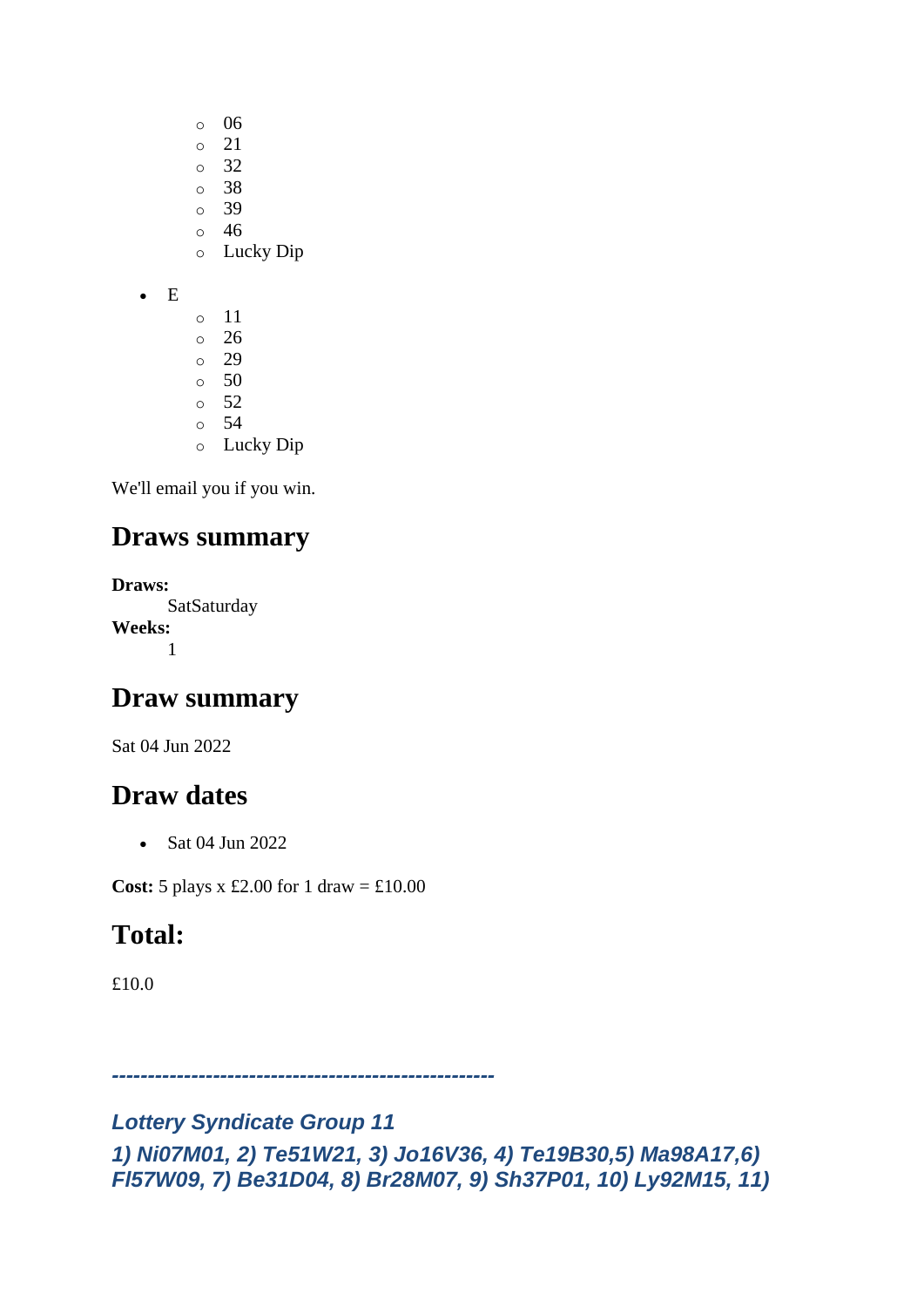#### *Ro30C06, 12) Go30A21, 13) Al30F18, 14) Ad34Y2, 15) Ma06H02, 16) Ma06M32, 17) Je58M18, 18) De05M22, 19) Ly77D26, 20) Jo64A34 21) FR30E17*

Ticket 1 of 10

Ticket number: 1113-056620296-085479 Purchase date and time: Sat 4 Jun 2022 at 7:34

#### • **Your numbers**

- A
- o 03
- o 07
- o 15
- o 21
- o 55
- o 56
- o Lucky Dip
- B
- o 06
- o 13
- o 29
- o 38
- o 44
- o 59
- o Lucky Dip

• C

- o 06
- o 21
- o 25
- $\circ$  27
- o 29
- o 34
- o Lucky Dip

• D

- o 16
- o 35
- o 41
- o 43
- o 53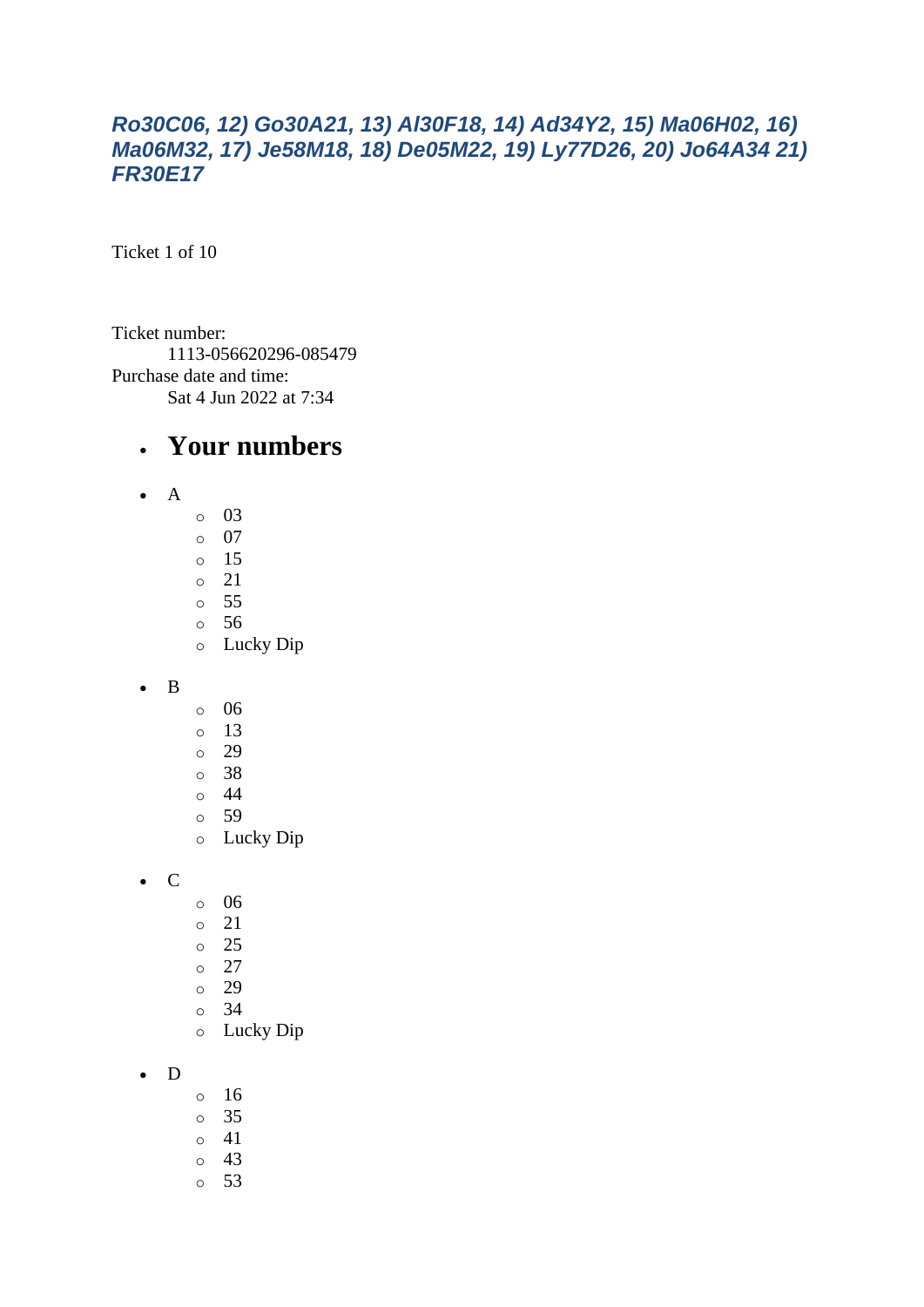- o 54 o Lucky Dip o 04
- o 09

• E

- o 19
- $\circ$  44
- o 46  $\circ$  57
- o Lucky Dip

We'll email you if you win.

# **Draws summary**

**Draws: SatSaturday Weeks:** 1

# **Draw summary**

Sat 04 Jun 2022

# **Draw dates**

• Sat 04 Jun 2022

**Cost:** 5 plays x £2.00 for 1 draw = £10.00

# **Total:**

£10.00

Ticket 2 of 10

Ticket number: 1113-053736713-085279 Purchase date and time: Sat 4 Jun 2022 at 7:34

# • **Your numbers**

• A o 22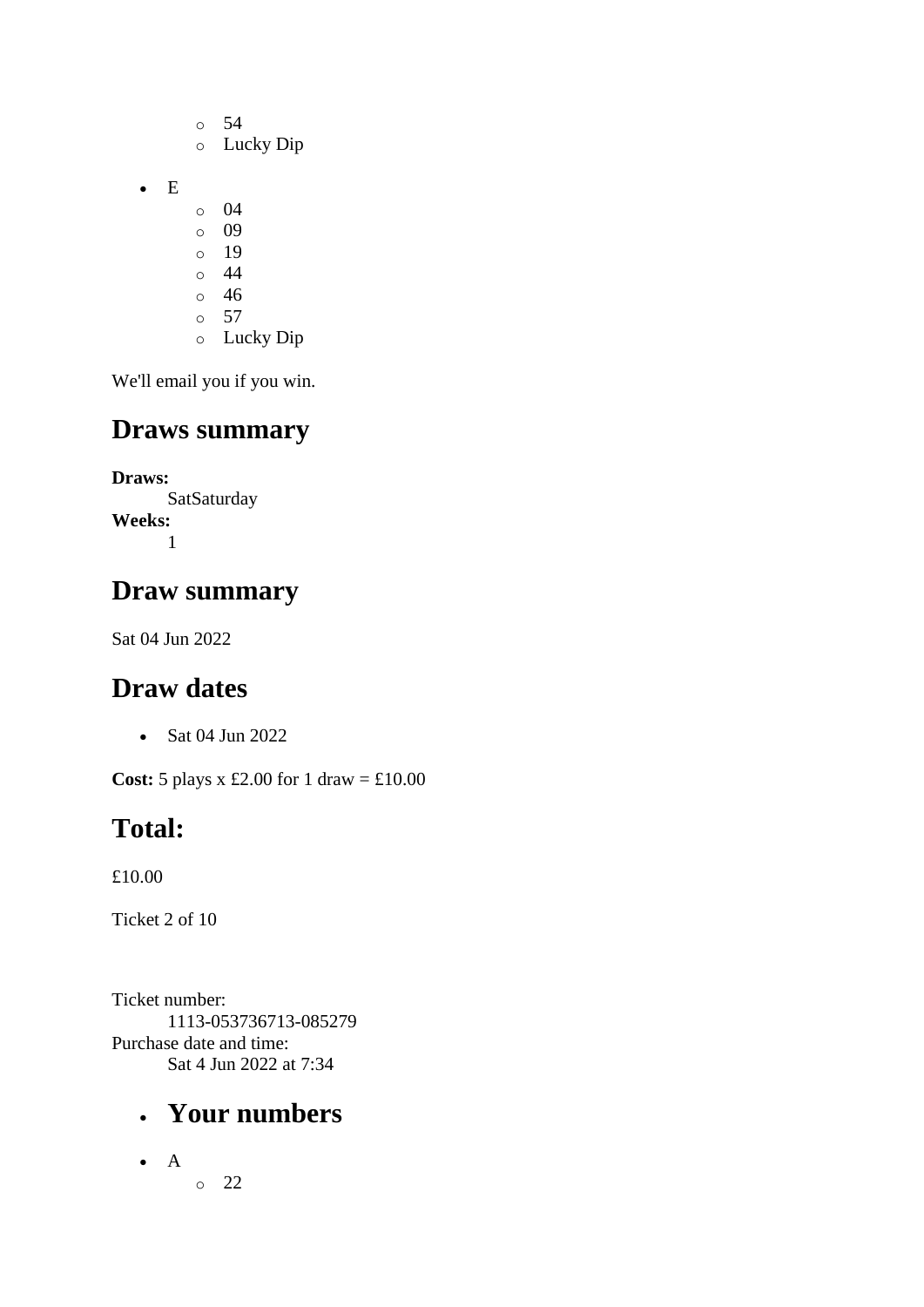- o 32
- o 39
- o 45
- o 55
- o 56
- o Lucky Dip
- B
- o 03
- o 09
- o 28
- o 31
- o 35 o 36
- o Lucky Dip

• C

- o 02
- o 05
- o 27
- $\circ$  40  $\circ$  42
- o 50
- o Lucky Dip
- D
- o 01
- o 06
- o 17
- o 31
- o 48
- o 58
- o Lucky Dip
- E
- o 01
- o 02
- o 08
- o 14
- o 26
- o 43
- o Lucky Dip

We'll email you if you win.

### **Draws summary**

**Draws:**

**SatSaturday**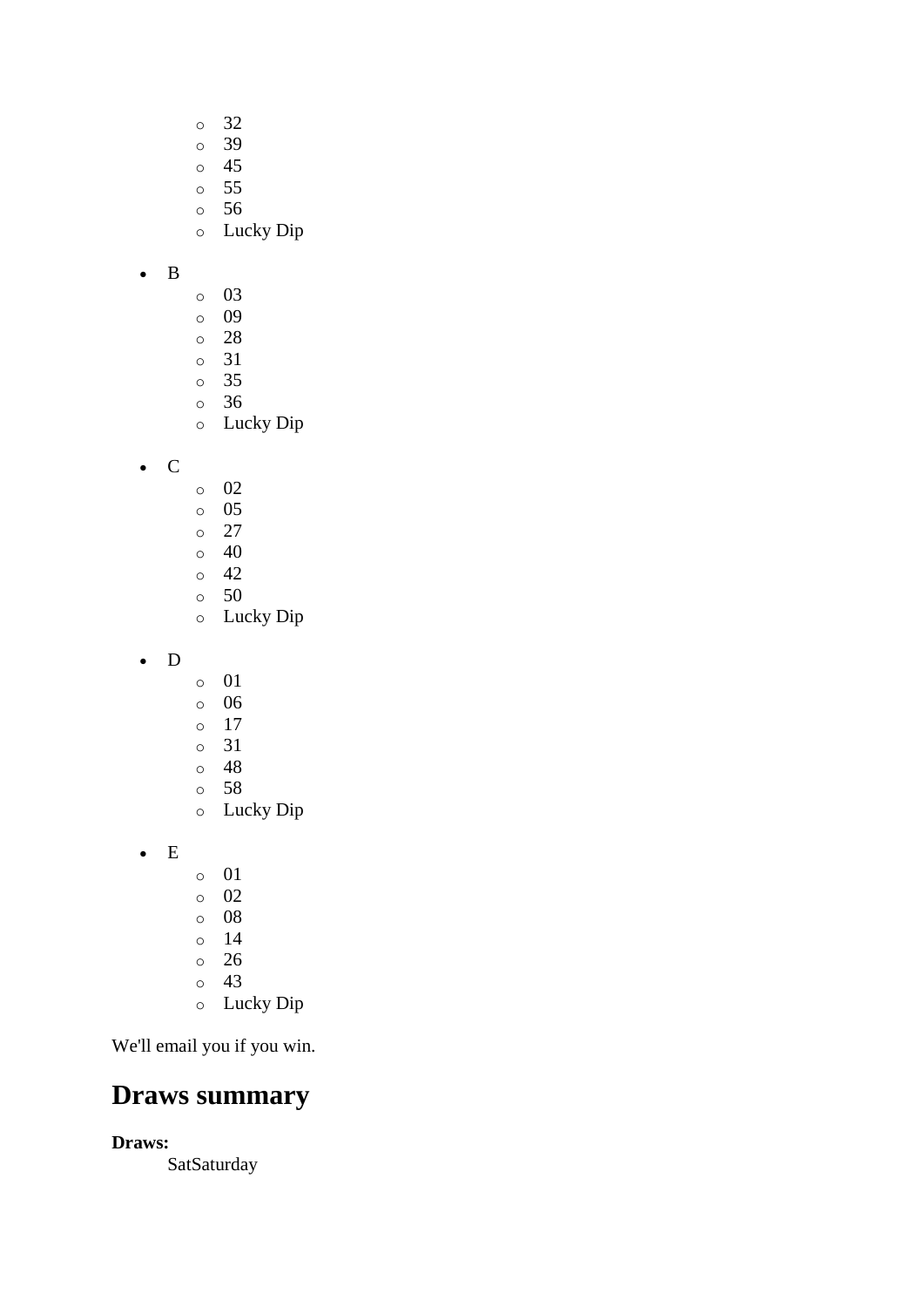**Weeks:** 1

#### **Draw summary**

Sat 04 Jun 2022

#### **Draw dates**

• Sat 04 Jun 2022

**Cost:** 5 plays x £2.00 for 1 draw =  $\text{\textsterling}10.00$ 

### **Total:**

£10.00

*-----------------------------------------------------*

#### *Lottery Syndicate Group 12*

*1) Ro98H60, 2) Te51W21, 3) Fl57W09, 4) Ly92M15,5) Do12P04,6) De05M22, 7) Be31D04, 8) Br28M07, 9) Ly77D26, 10) Pr06H11, 11) Ro30C06, 12) Go30A21, 13) Al30F18, 14) Jo54V2, 15) Be11V1, 16) Ma80B01, 17) Rh06T24, 18) Ma06H02, 19) Ni07M01, 20) Jo64A34 21) AL01C21*

Ticket 3 of 10

Ticket number: 1113-001998856-084379 Purchase date and time: Sat 4 Jun 2022 at 7:34

- $\bullet$  A
- o 11 o 13 o 18 o 20
- o 34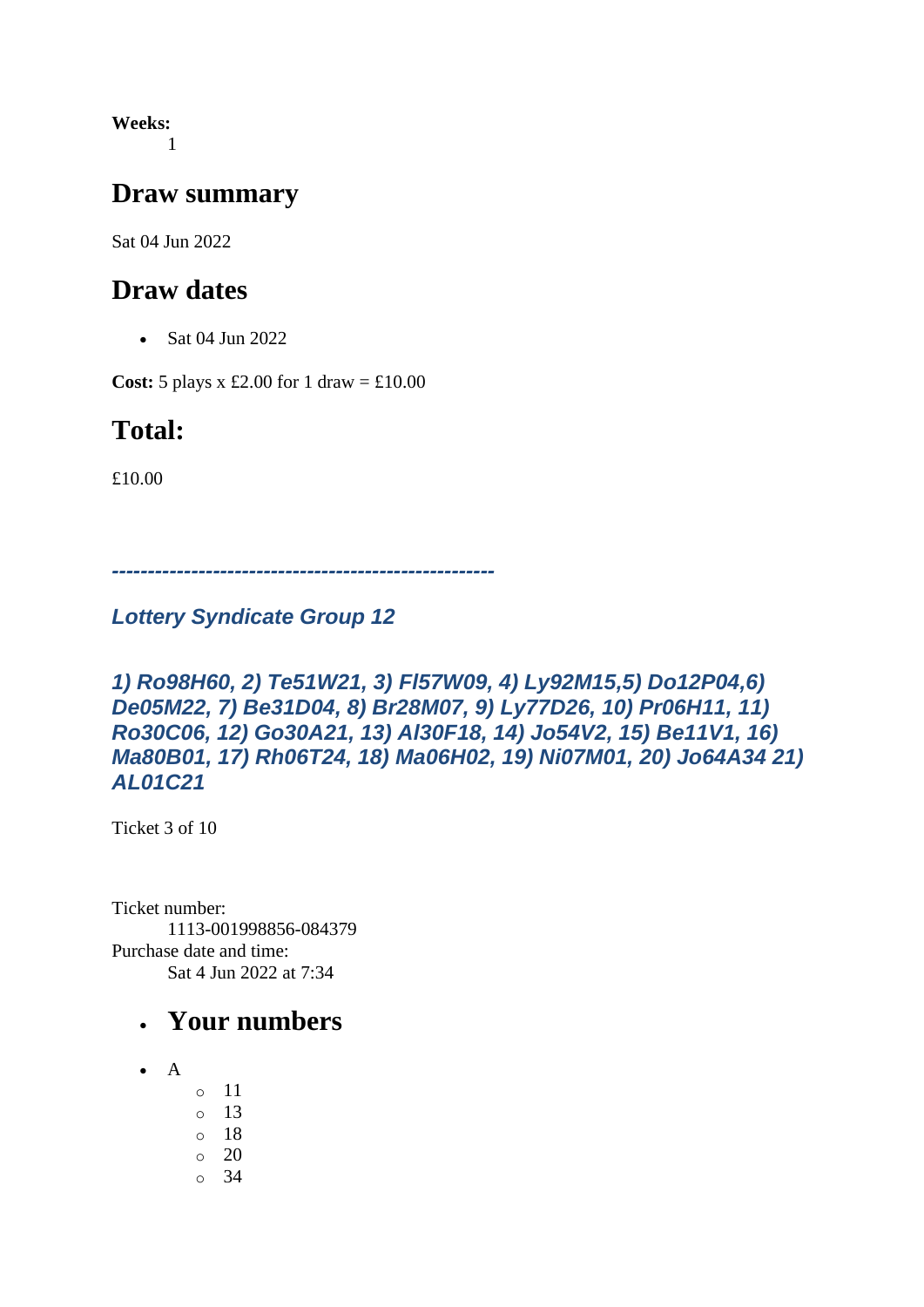- $\circ$  47
- o Lucky Dip
- B
- o 09
- $\circ$  10
- o 25
- o 39
- o 50
- $\circ$  52 o Lucky Dip
- C
- o 11
- o 18
- o 19
- o 33
- o 48
- o 52 o Lucky Dip
- D
- o 06
- o 31
- o 45
- o 49
- o 50
- o 55 o Lucky Dip
- E
- o 01  $\circ$  10 o 14 o 15 o 23 o 41
- o Lucky Dip

# **Draws summary**

**Draws: SatSaturday Weeks:** 1

### **Draw summary**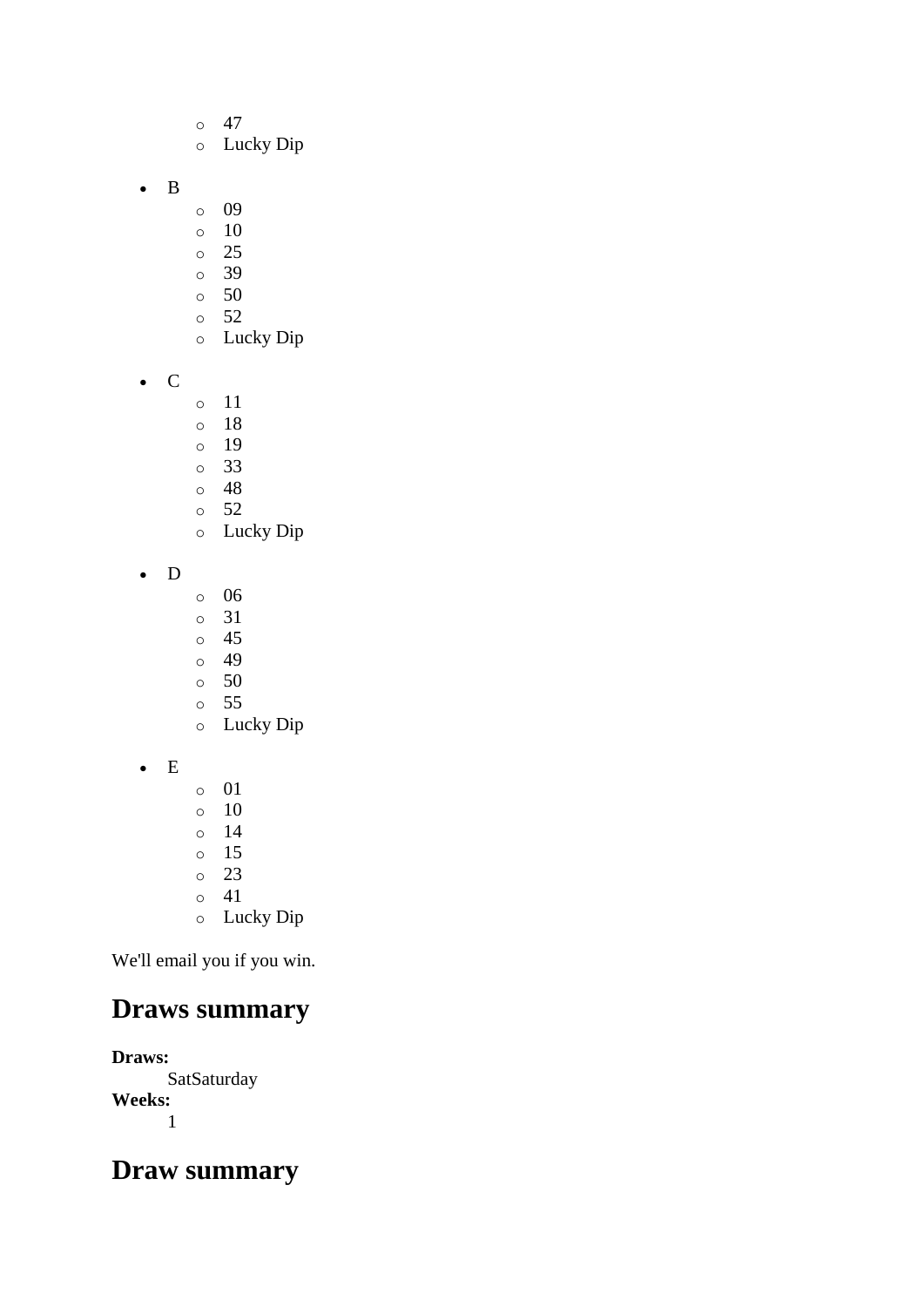Sat 04 Jun 2022

#### **Draw dates**

• Sat 04 Jun 2022

**Cost:** 5 plays x £2.00 for 1 draw =  $\text{\textsterling}10.00$ 

## **Total:**

£10.00

Ticket 4 of 10

Ticket number: 1113-061862924-084179 Purchase date and time: Sat 4 Jun 2022 at 7:34

- A
- o 12
- o 22
- o 31
- o 38
- $\circ$  52  $\circ$  57
- o Lucky Dip
- B
- o 03
- o 06
- o 08
- o 15
- o 22
- o 59
- o Lucky Dip
- C
- o 09
- o 21
- o 29
- o 37
- o 44
- o 45
- o Lucky Dip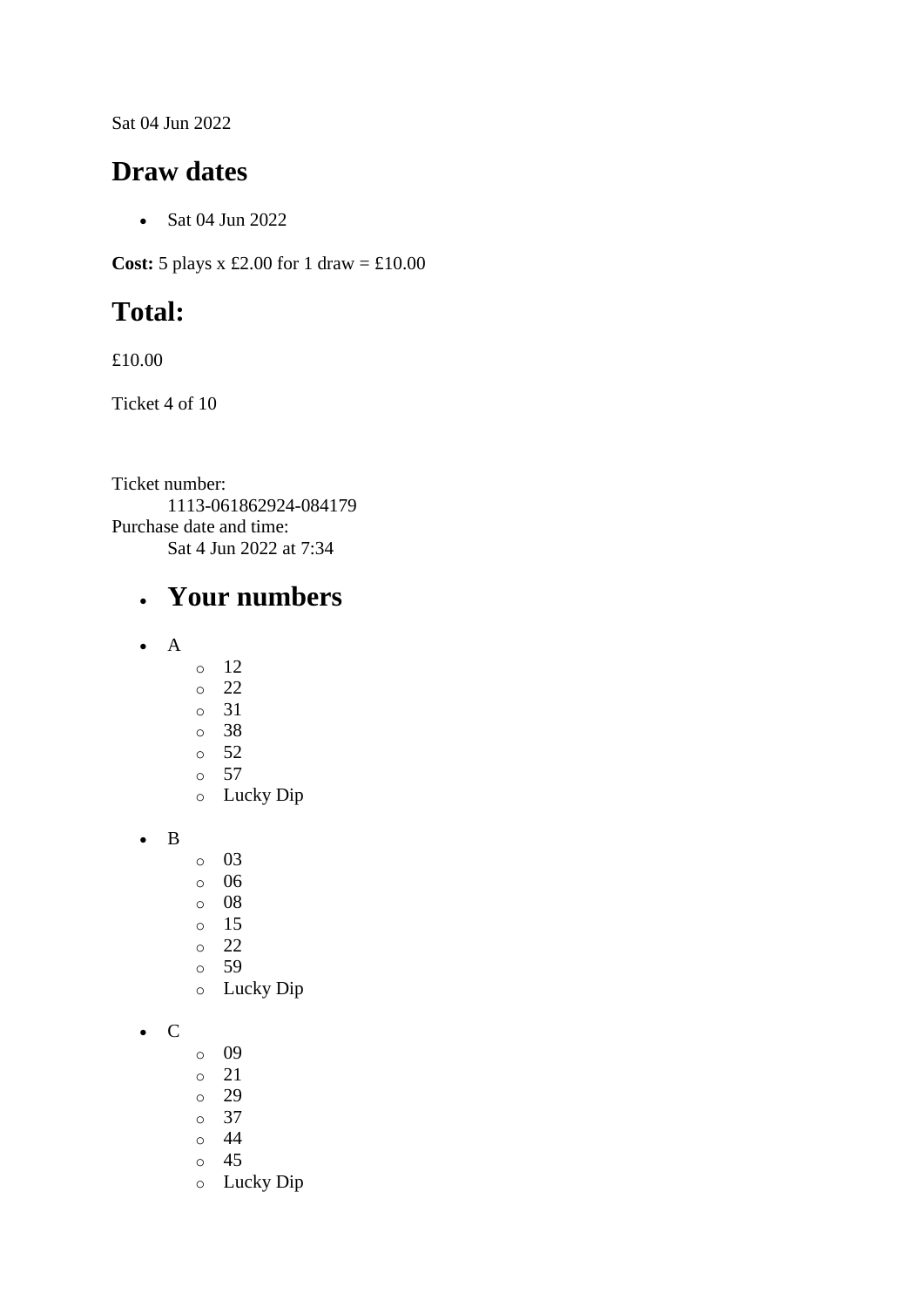- D
	- o 07
	- o 34
	- $\circ$  40
	- o 43  $\circ$  47
	- $\circ$  50
	- o Lucky Dip
- E
	- $\circ$  05 o 07 o 19  $\circ$  21  $\circ$  40 o 53 o Lucky Dip

### **Draws summary**

**Draws:** SatSaturday **Weeks:** 1

### **Draw summary**

Sat 04 Jun 2022

### **Draw dates**

• Sat 04 Jun 2022

**Cost:** 5 plays x £2.00 for 1 draw =  $\text{\textsterling}10.00$ 

## **Total:**

£10.00

*-----------------------------------------------------*

#### *Lottery Syndicate Group 13*

*1) AL01C21, 2) Te51W21, 3) Fl57W09, 4) Ly77D26,5) Ma06M32, 6) Ni07M01, 7) Be31D04, 8) Br28M07, 9) An78T01,10) Rh06T24, 11) Ro30C06, 12) Go30A21, 13) Al30F18, 14) Ro98H60, 15) Ad34Y2, 16)*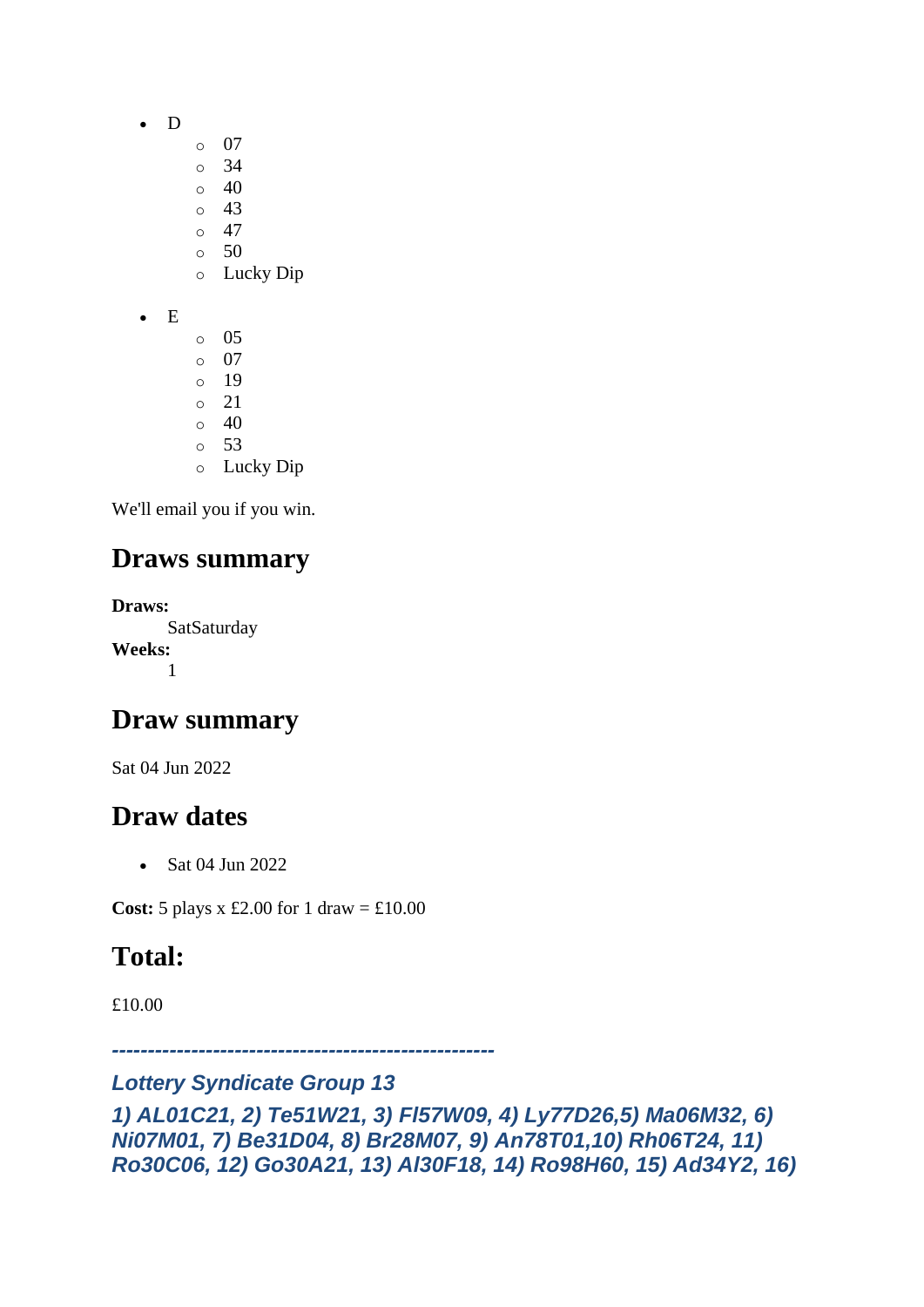#### *Ma80B01, 17) Ja77J10, 18) Be11V1, 19) Ly92M15, 20) De05M22, 21) Se32M12*

Ticket 5 of 10

Ticket number: 1113-065991692-085579 Purchase date and time: Sat 4 Jun 2022 at 7:34

#### • **Your numbers**

- A
- o 23
- o 37
- o 38
- o 43  $\circ$  49
- o 54
- o Lucky Dip

• B

- o 05
- o 07
- o 14
- o 23
- o 29
- o 57 o Lucky Dip
- C
- $\circ$  27
- o 31
- $\circ$  40
- o 41
- $\circ$  42
- o 57
- o Lucky Dip

#### • D

- o 12
- o 31
- o 38
- o 44
- o 46
- o 54
- o Lucky Dip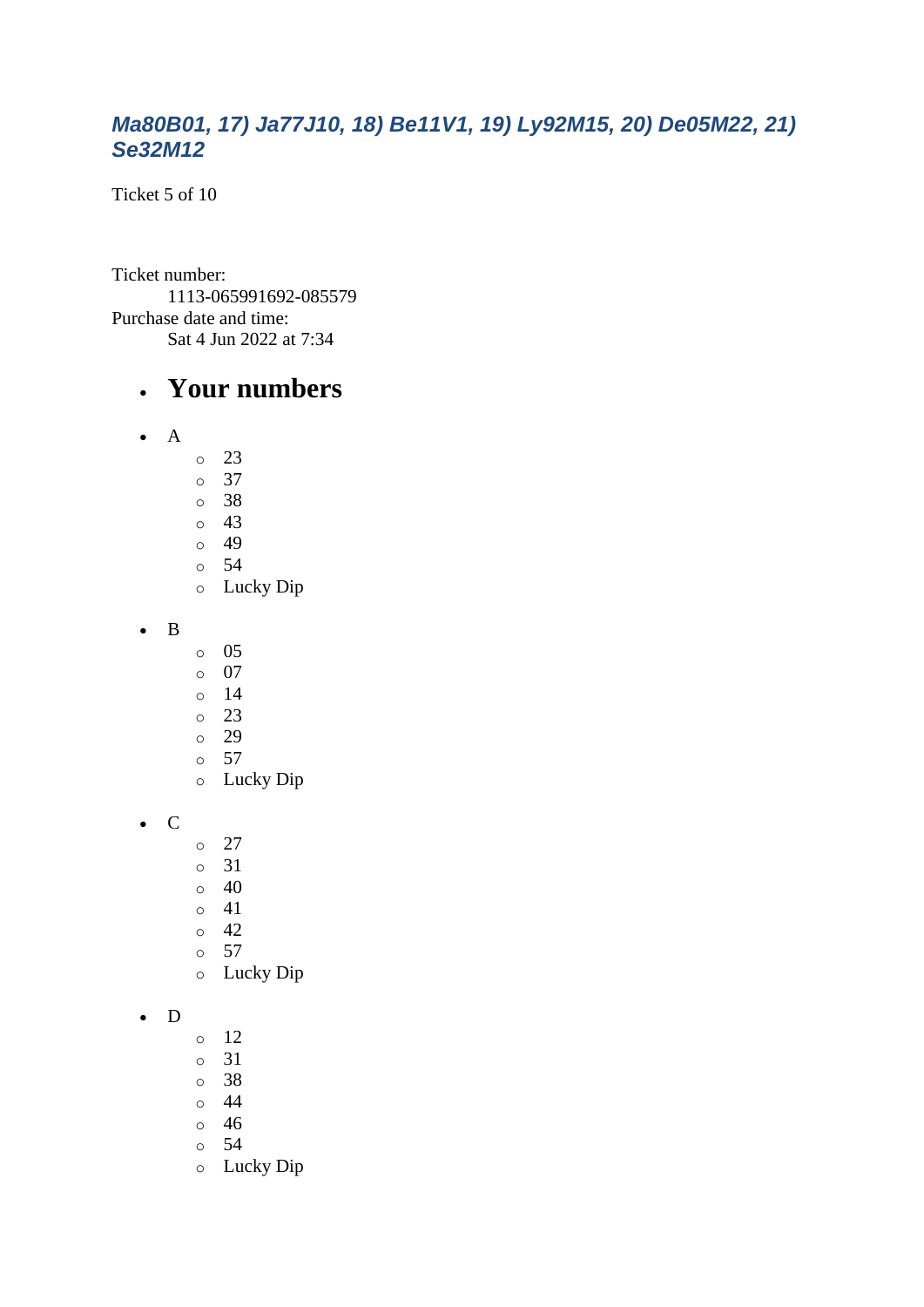- E
- o 08
- o 13 o 37
- $\circ$  40
- $\circ$  43
- o 56
- o Lucky Dip

### **Draws summary**

**Draws: SatSaturday Weeks:** 1

### **Draw summary**

Sat 04 Jun 2022

### **Draw dates**

• Sat 04 Jun 2022

**Cost:** 5 plays x £2.00 for 1 draw = £10.00

# **Total:**

£10.00

Ticket 6 of 10

Ticket number: 1113-025340941-082879 Purchase date and time: Sat 4 Jun 2022 at 7:34

- A
- o 07 o 16 o 21
- o 23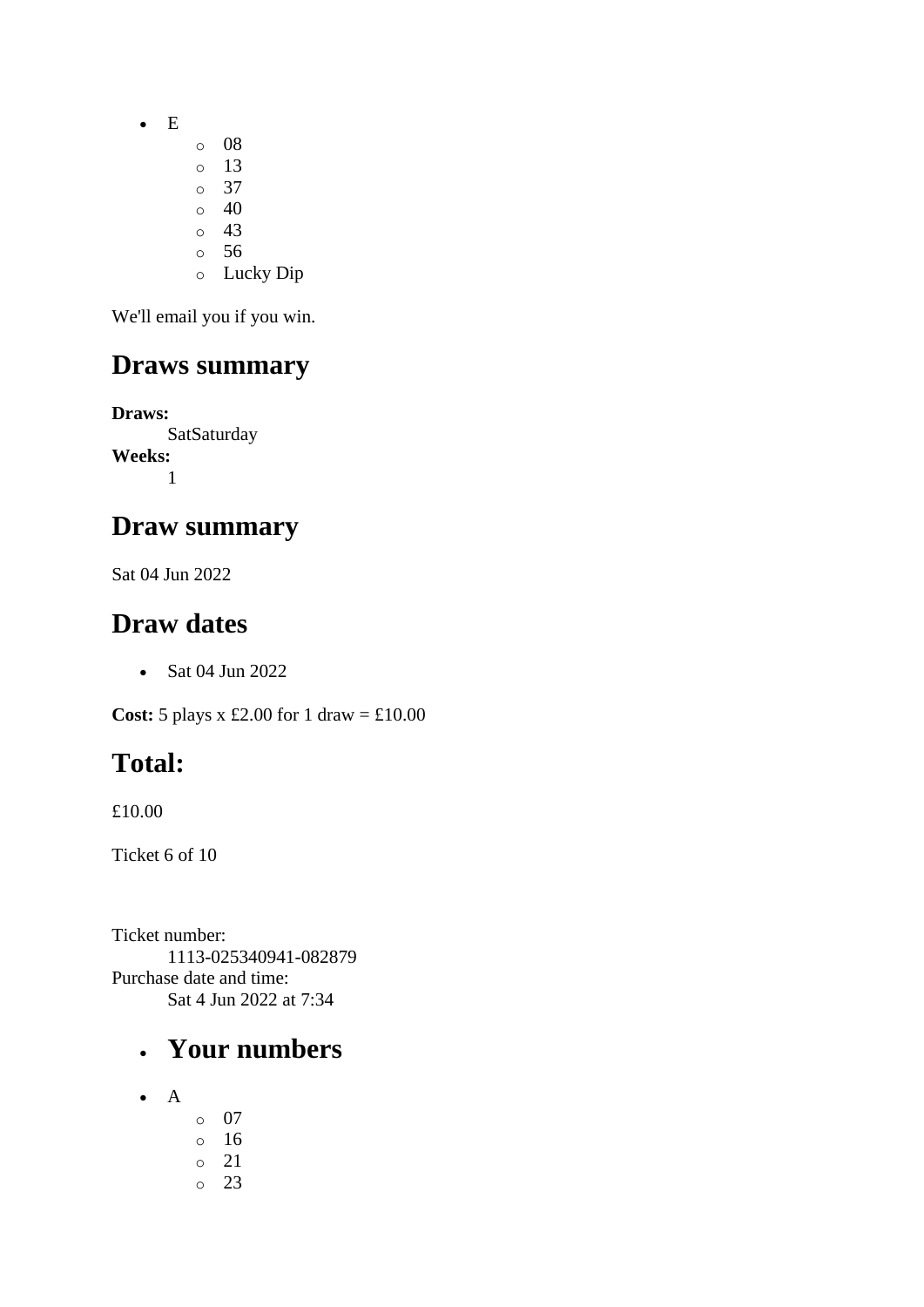- $\circ$  27
- o 31
- o Lucky Dip
- B
- o 16
- o 19
- o 20
- o 33
- o 35
- o 38
- o Lucky Dip
- C
- o 11
- o 21
- $\circ$  27
- o 38
- o 52 o 55
- o Lucky Dip
- D
- o 09
- o 21
- o 24
- o 30
- o 43 o 53
- o Lucky Dip
- E
- o 08
- o 10
- o 16 o 33
- o 35
- o 57
- o Lucky Dip

## **Draws summary**

**Draws:** SatSaturday **Weeks:** 1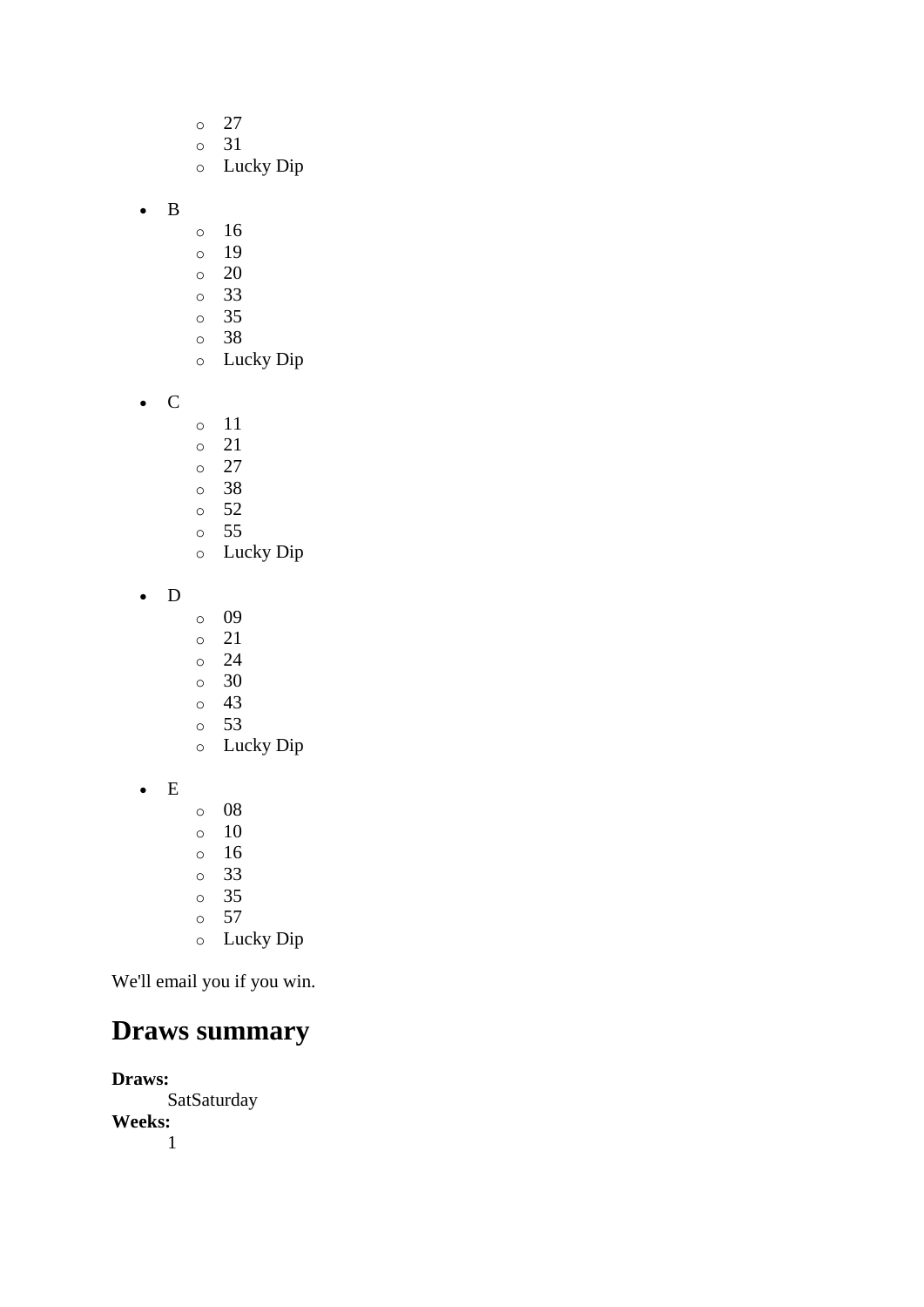#### **Draw summary**

Sat 04 Jun 2022

### **Draw dates**

• Sat 04 Jun 2022

**Cost:**  $5$  plays x £2.00 for 1 draw = £10.00

## **Total:**

£10.00

*-----------------------------------------------------*

#### *Lottery Syndicate Group 14*

*1) Jo16V36, 2) Te51W21, 3) La66B40 , 4) Ly92M15,5) De05M22,6) Ja77J10 , 7) Be31D04, 8) Br28M07, 9) Ma06M32,10) Ly77D26, 11) Ro30C06, 12) Go30A21, 13) Al30F18, 14) Ro98H60, 15) Ni07M01, 16) Lo82S20, 17) Be55G77, 18) Be11V1, 19) Fl57W09, 20) Jo64A34, 21) Ja98D72*

Ticket 7 of 10

Ticket number: 1113-012812301-089779 Purchase date and time: Sat 4 Jun 2022 at 7:34

- $\bullet$  A
- o 01 o 06 o 10  $\circ$  23 o 51 o 54
- o Lucky Dip
- B
- o 09
- o 31
- $\circ$  44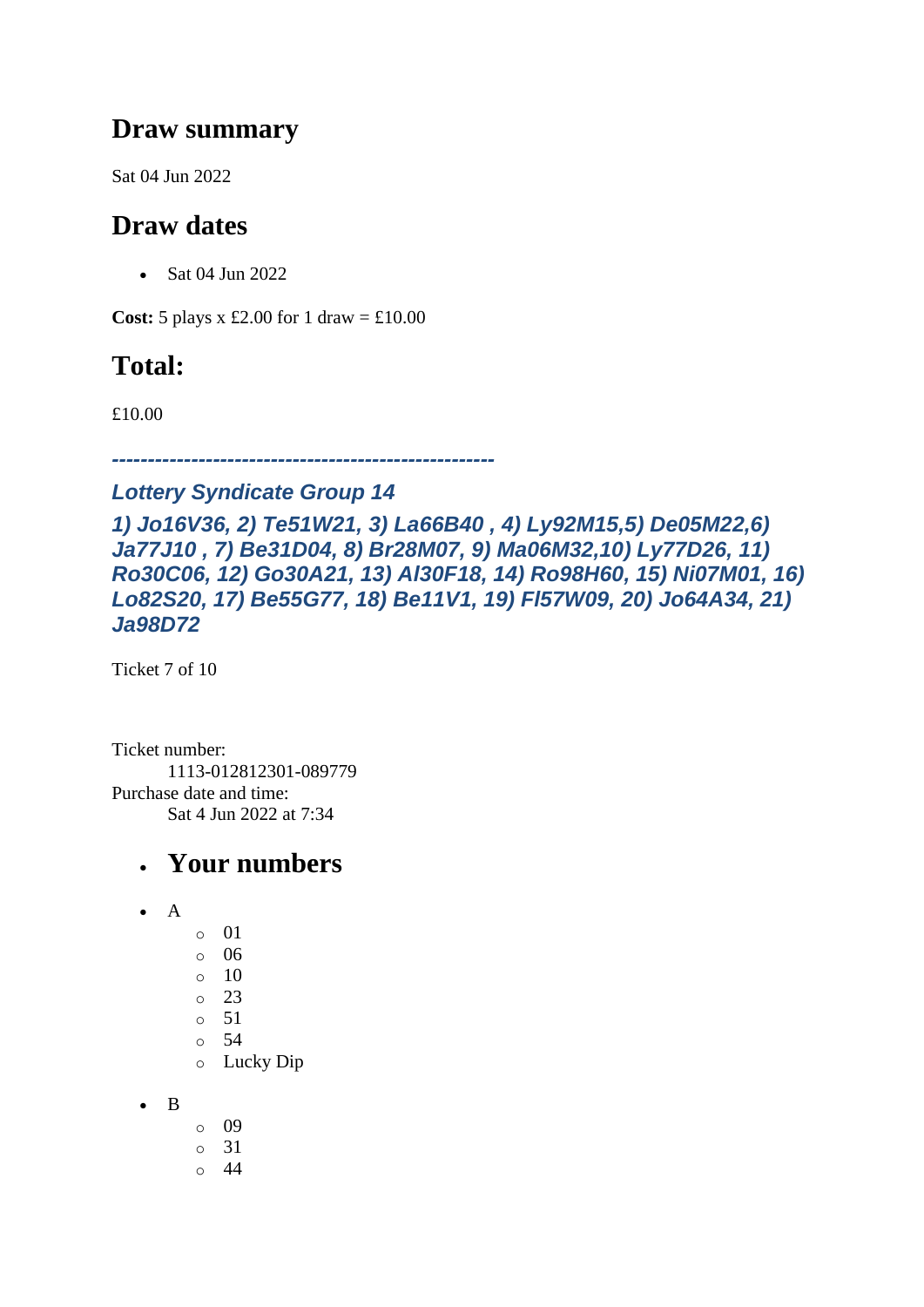- o 45 o 52 o 57 o Lucky Dip
- C
- o 07
- $\circ$  20
- o 23
- o 48  $\circ$  49
- o 53
- o Lucky Dip
- D
- o 01
- o 12
- o 26
- o 39
- $\circ$  47 o 59
- o Lucky Dip
- E
- o 05
- o 11
- o 13
- o 22
- o 43
- o 56
- o Lucky Dip

### **Draws summary**

**Draws: SatSaturday Weeks:** 1

### **Draw summary**

Sat 04 Jun 2022

## **Draw dates**

• Sat 04 Jun 2022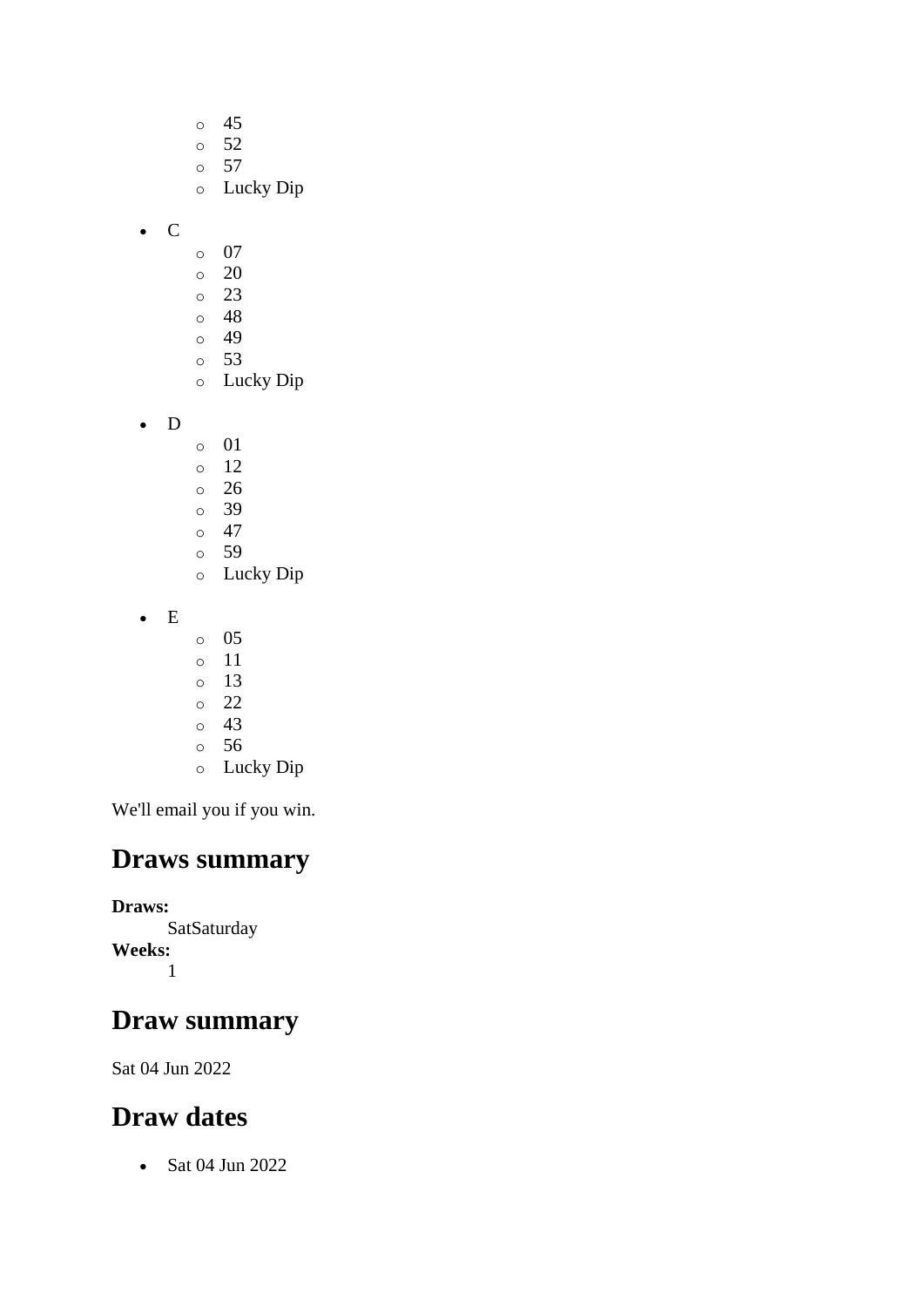**Cost:** 5 plays x £2.00 for 1 draw = £10.00

## **Total:**

£10.00

Ticket 8 of 10

Ticket number: 1113-063173645-086479 Purchase date and time: Sat 4 Jun 2022 at 7:34

- A
- o 02
- o 11
- $\circ$  12
- o 14
- o 22 o 28
- o Lucky Dip
- B
- o 06
- $\circ$  10
- o 29
- o 34
- o 50
- o 58
- o Lucky Dip
- C
- o 02
- o 24
- o 29
- o 48
- o 56
- o 59
- o Lucky Dip
- D
- o 41
- o 43
- $\circ$  47
- o 52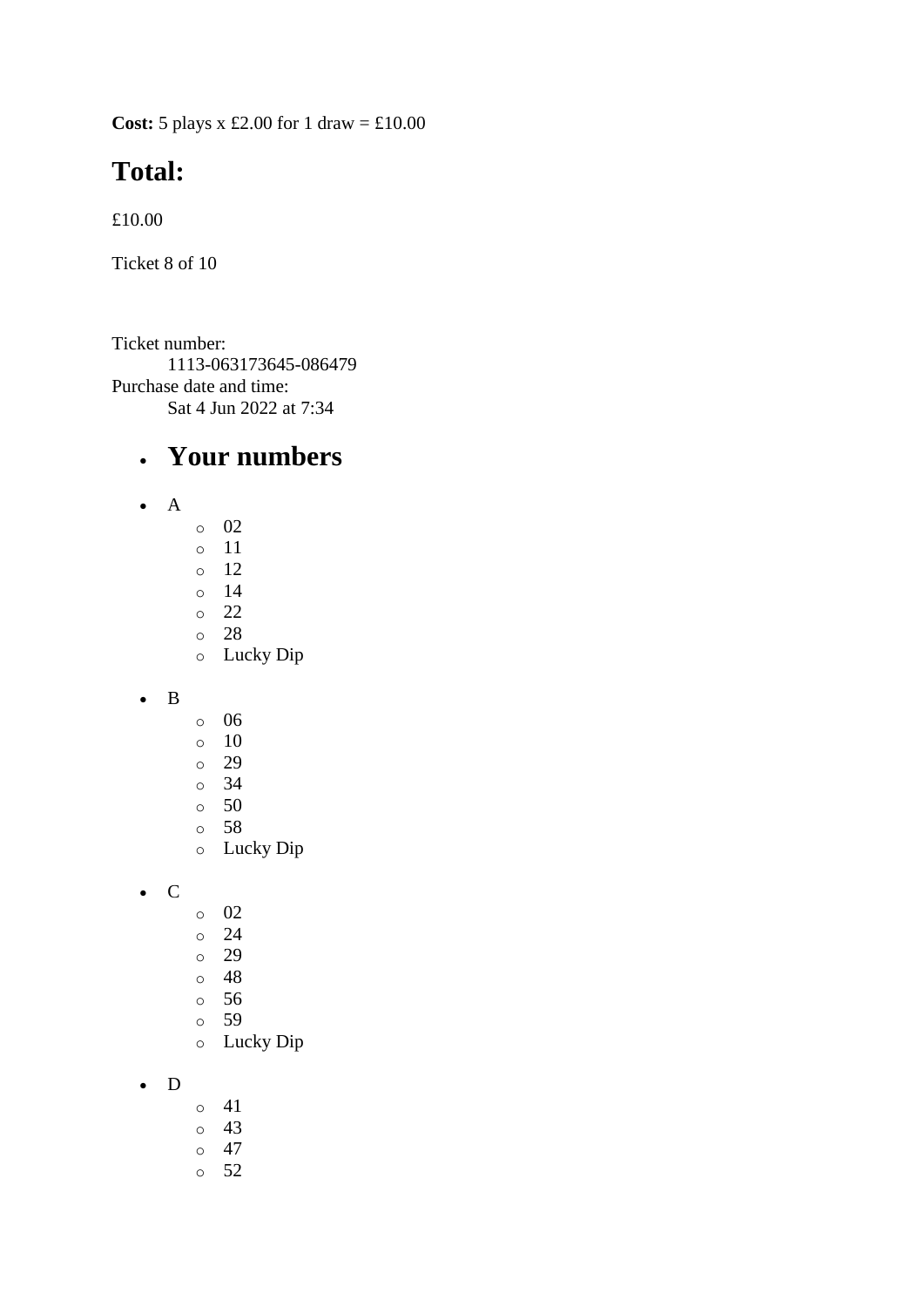o 55  $\circ$  57 o Lucky Dip • E  $\circ$  17 o 18 o 20 o 29  $\circ$  40  $\circ$  42 o Lucky Dip

We'll email you if you win.

### **Draws summary**

**Draws: SatSaturday Weeks:** 1

### **Draw summary**

Sat 04 Jun 2022

### **Draw dates**

• Sat 04 Jun 2022

**Cost:**  $5$  plays x £2.00 for 1 draw = £10.00

## **Total:**

£10.00

*-----------------------------------------------------*

#### *Lottery Syndicate Group 15*

*1) Jo16V36, 2) Te51W21, 3) Jo64A34, 4) Ma06M32,5) De05M22,6) Ja77J10, 7) Be31D04, 8) Br28M07, 9) Be55G77, 10) Rh06T24,11) Ro30C06, 12) Go30A21, 13) Al30F18, 14) Ad34Y2, 15) Ph31W16, 16) Ly92M15, 17) St11L07, 18) Da04G06, 19) Ly77D26, 20) Ja98D72, 21) Vi53J31*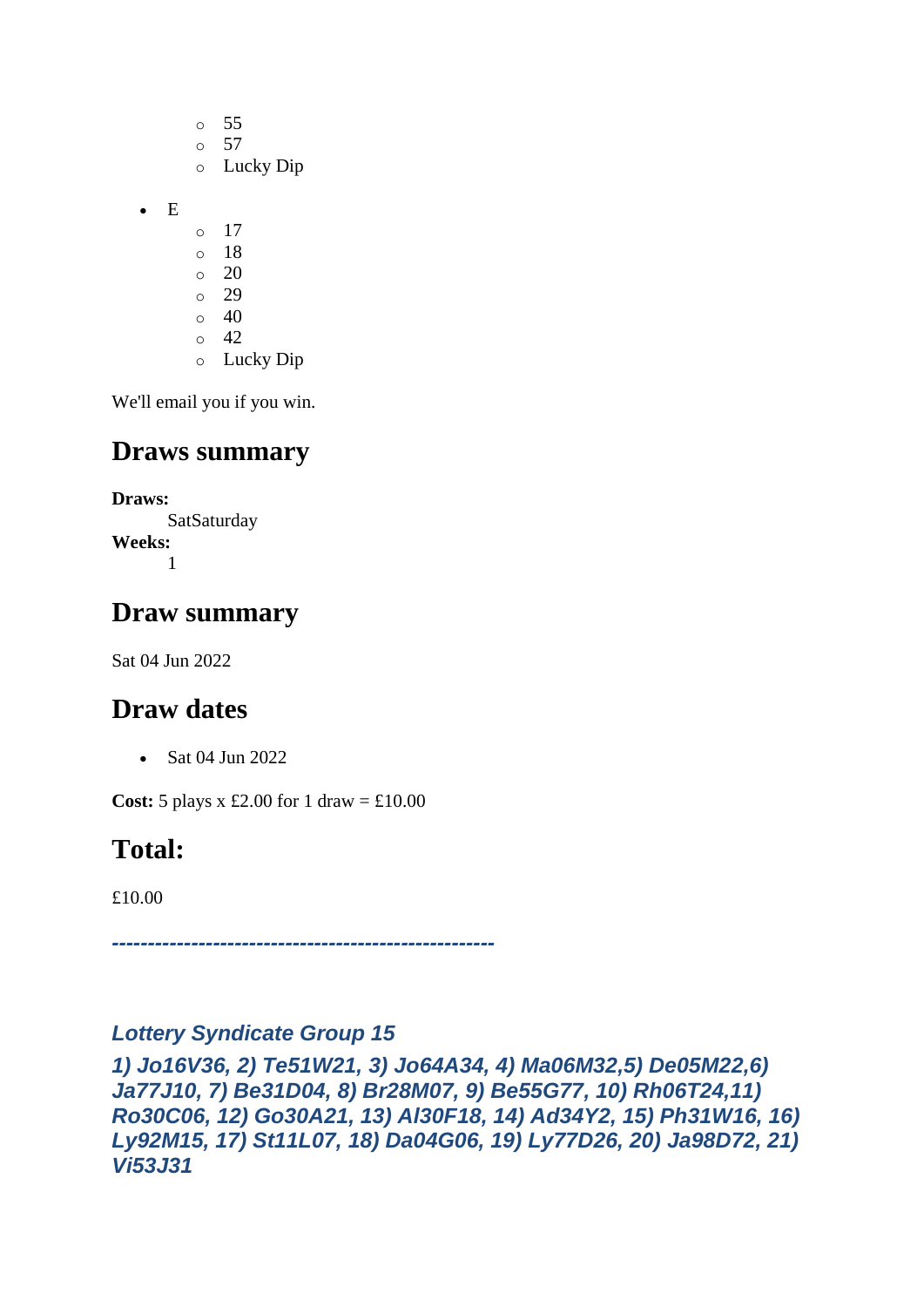Ticket 9 of 10

Ticket number: 1113-006194952-082779 Purchase date and time: Sat 4 Jun 2022 at 7:34

#### • **Your numbers**

- A
	- o 08
	- o 31
	- o 35
	- o 43  $\circ$  50
	- o 55
	- o Lucky Dip
- B
- o 03
- o 04
- o 17
- o 35
- o 39
- o 53
- o Lucky Dip
- C
- o 22
- o 30
- o 32
- o 36
- o 50
- o 59
- o Lucky Dip

#### • D

- o 08
- o 15
- o 38
- o 49
- o 50
- o 53
- o Lucky Dip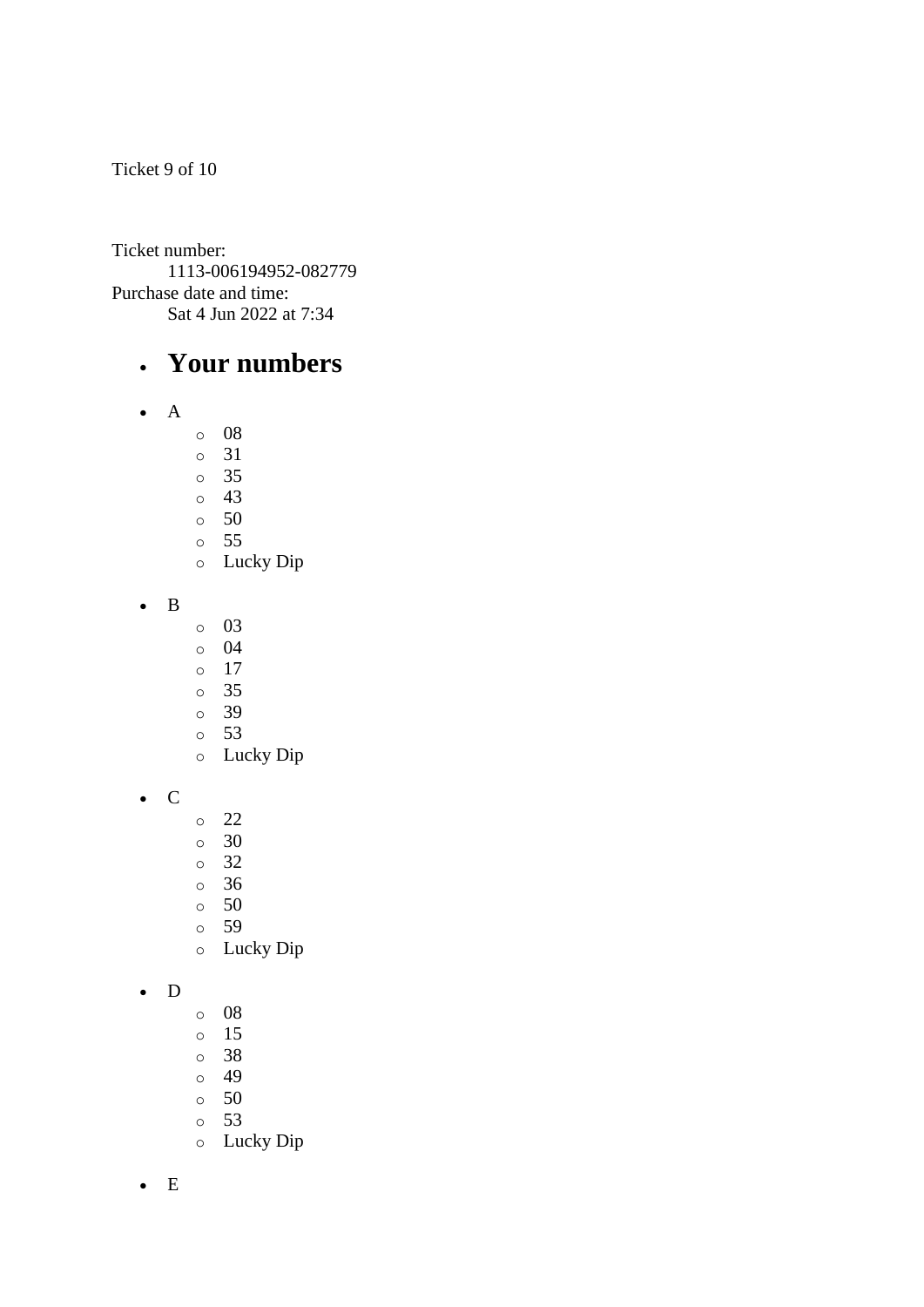o 02 o 08 o 16 o 19 o 38 o 50 o Lucky Dip

We'll email you if you win.

### **Draws summary**

**Draws: SatSaturday Weeks:** 1

### **Draw summary**

Sat 04 Jun 2022

#### **Draw dates**

• Sat 04 Jun 2022

**Cost:** 5 plays x £2.00 for 1 draw = £10.00

## **Total:**

£10.00

Ticket 10 of 10

Ticket number: 1113-056619784-083879 Purchase date and time: Sat 4 Jun 2022 at 7:34

- A
- o 16 o 21 o 23  $\circ$  40 o 53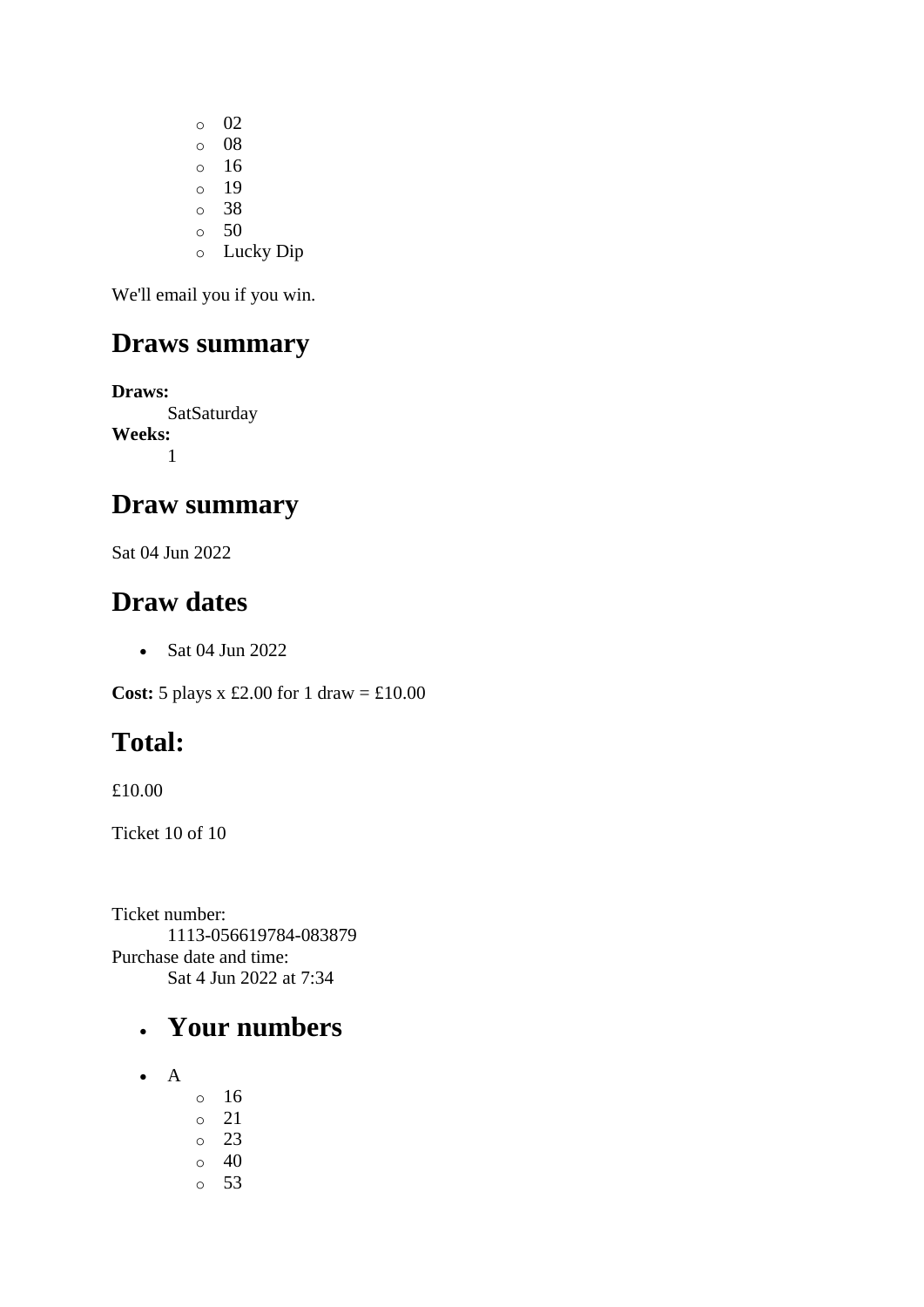- o 58
- o Lucky Dip
- B
- o 08
- o 12
- o 16
- o 17
- o 22
- $\circ$  57 o Lucky Dip
- C
- o 07
- o 15
- o 16
- o 37
- o 54 o 55
- o Lucky Dip
- D
- o 09
- o 23
- o 34
- o 37
- o 48 o 55
- o Lucky Dip
- E
- o 05 o 13 o 16 o 18 o 21
- o 36
- o Lucky Dip

## **Draws summary**

**Draws: SatSaturday Weeks:** 1

### **Draw summary**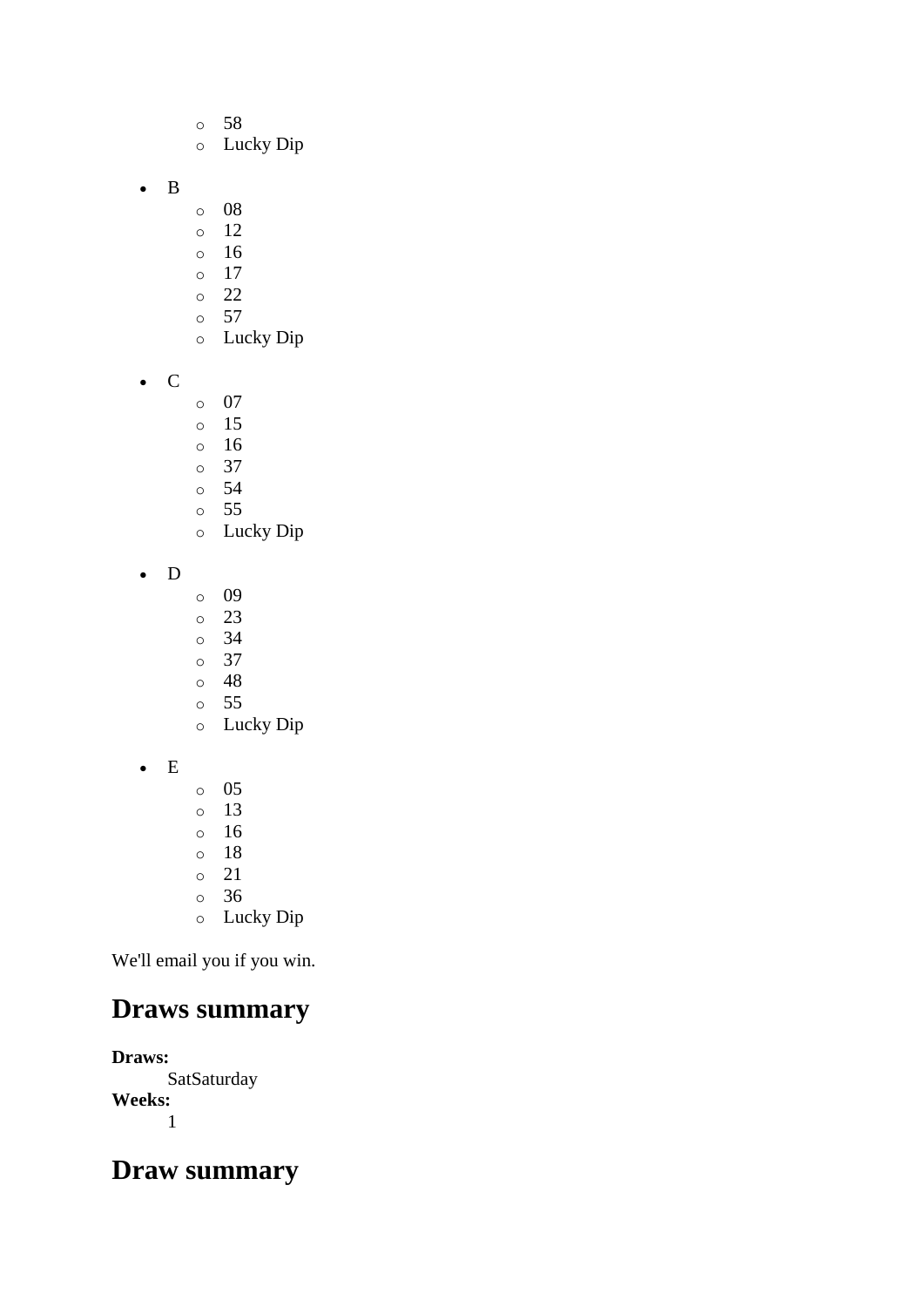Sat 04 Jun 2022

### **Draw dates**

• Sat 04 Jun 2022

**Cost:** 5 plays x £2.00 for 1 draw =  $\text{\textsterling}10.00$ 

## **Total:**

£10.0

*-----------------------------------------------------*

#### *Lottery Syndicate Group 16*

#### *1) Ju86G11, 2) Ne03F12, 3) LE29H09, 4) Ja98D72, 5) Be55G77,6) Vi53J31, 7) Op64C23, 8) Ad34Y2, 9) Ph17C15,10) Ja77J10 , 11) La63A15, 12) DA28P08, 13) An78T01, 14) Mo29O15, 15) Ea21M03, 16) Da09B20, 17) Ra95K11, 18) Al57S13, 19) Jo54V2, 20) Do12P04, 21) St11L07*

Ticket 1 of 10

Ticket number: 1113-041570817-083579 Purchase date and time: Sat 4 Jun 2022 at 7:14

- $\bullet$  A
- o 37
- o 39
- o 43
- o 48
- o 49
- o 56
- o Lucky Dip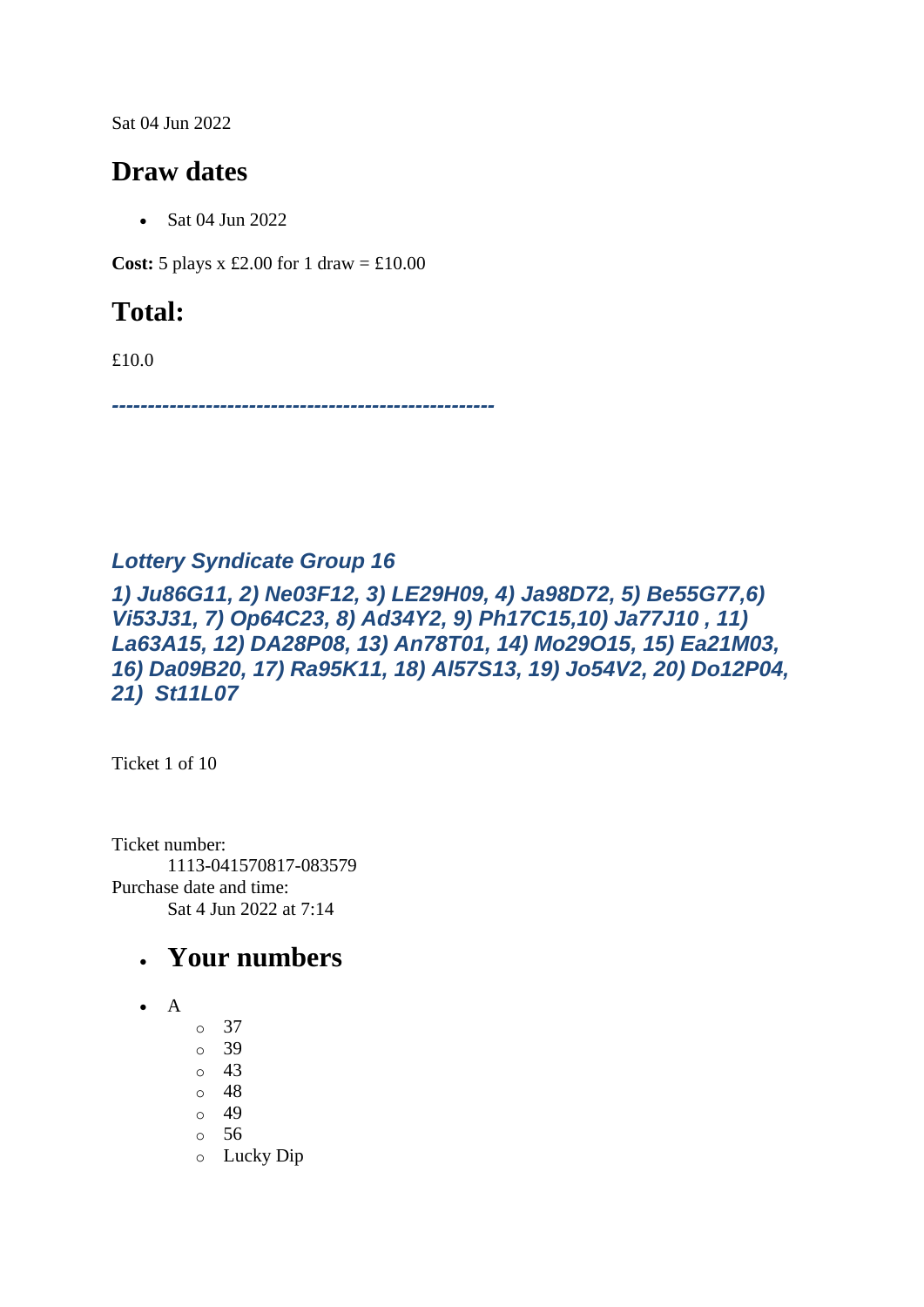- B
- o 12
- o 31
- o 32
- o 35
- o 41
- o 46
- o Lucky Dip
- C
- o 06
- o 13
- o 23
- o 36
- o 47
- o 57 o Lucky Dip
- D
- o 11
- o 21
- o 33
- o 42
- $\circ$  47 o 48
- o Lucky Dip
- E
- o 03
- o 04
- o 08
- o 12
- o 30
- o 39
- o Lucky Dip

### **Draws summary**

**Draws: SatSaturday Weeks:** 1

### **Draw summary**

Sat 04 Jun 2022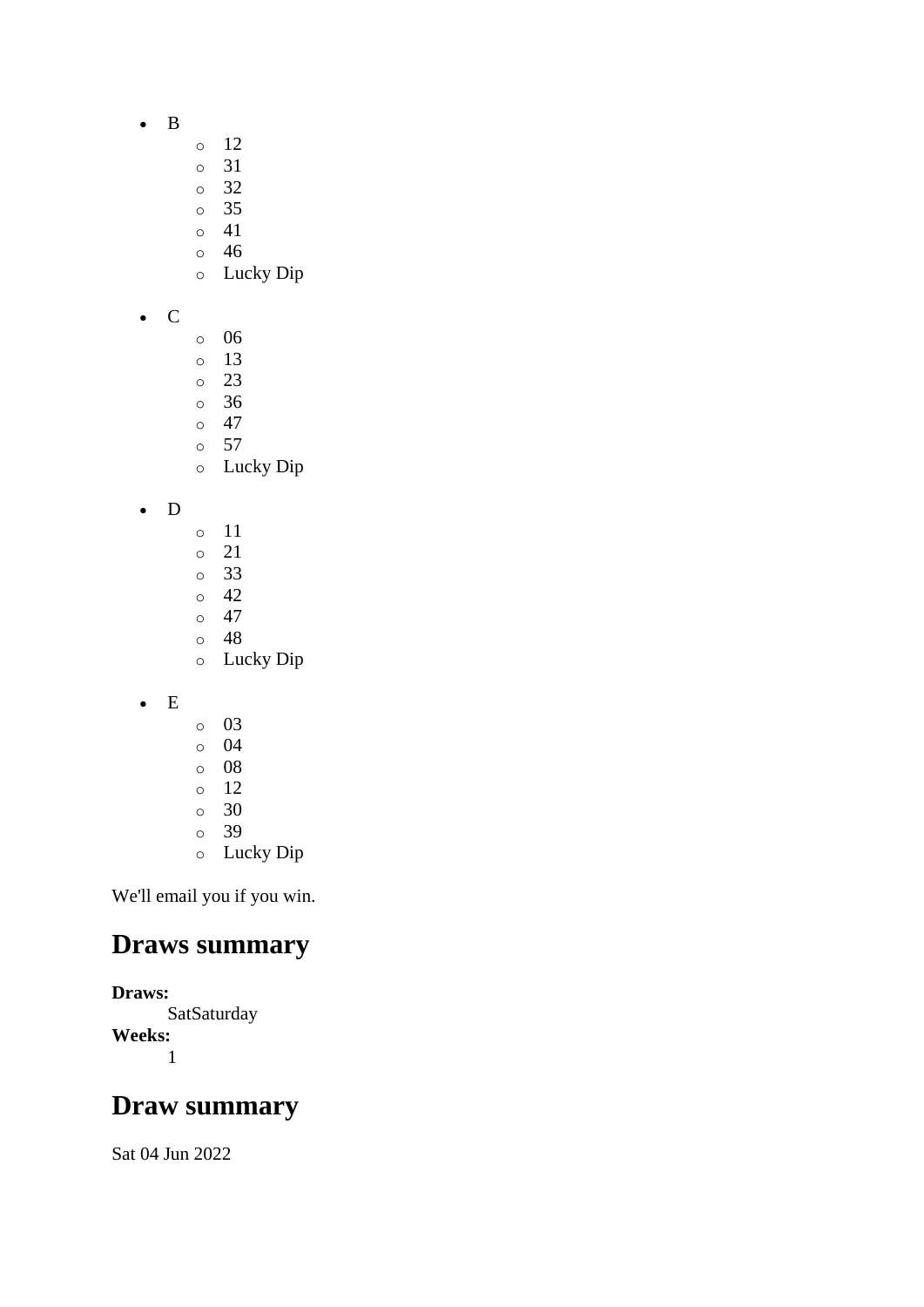#### **Draw dates**

• Sat 04 Jun 2022

**Cost:** 5 plays x £2.00 for 1 draw = £10.00

## **Total:**

£10.00

Ticket 2 of 10

Ticket number: 1113-030025221-086379 Purchase date and time: Sat 4 Jun 2022 at 7:14

### • **Your numbers**

- A
- o 04
- o 32
- o 34
- o 35
- o 44 o 51
- o Lucky Dip

• B

- o 04
- o 22
- o 30
- o 35
- o 39
- o 42
- o Lucky Dip

• C

- o 07
- o 12
- o 28
- o 34
- o 46
- o 50
- o Lucky Dip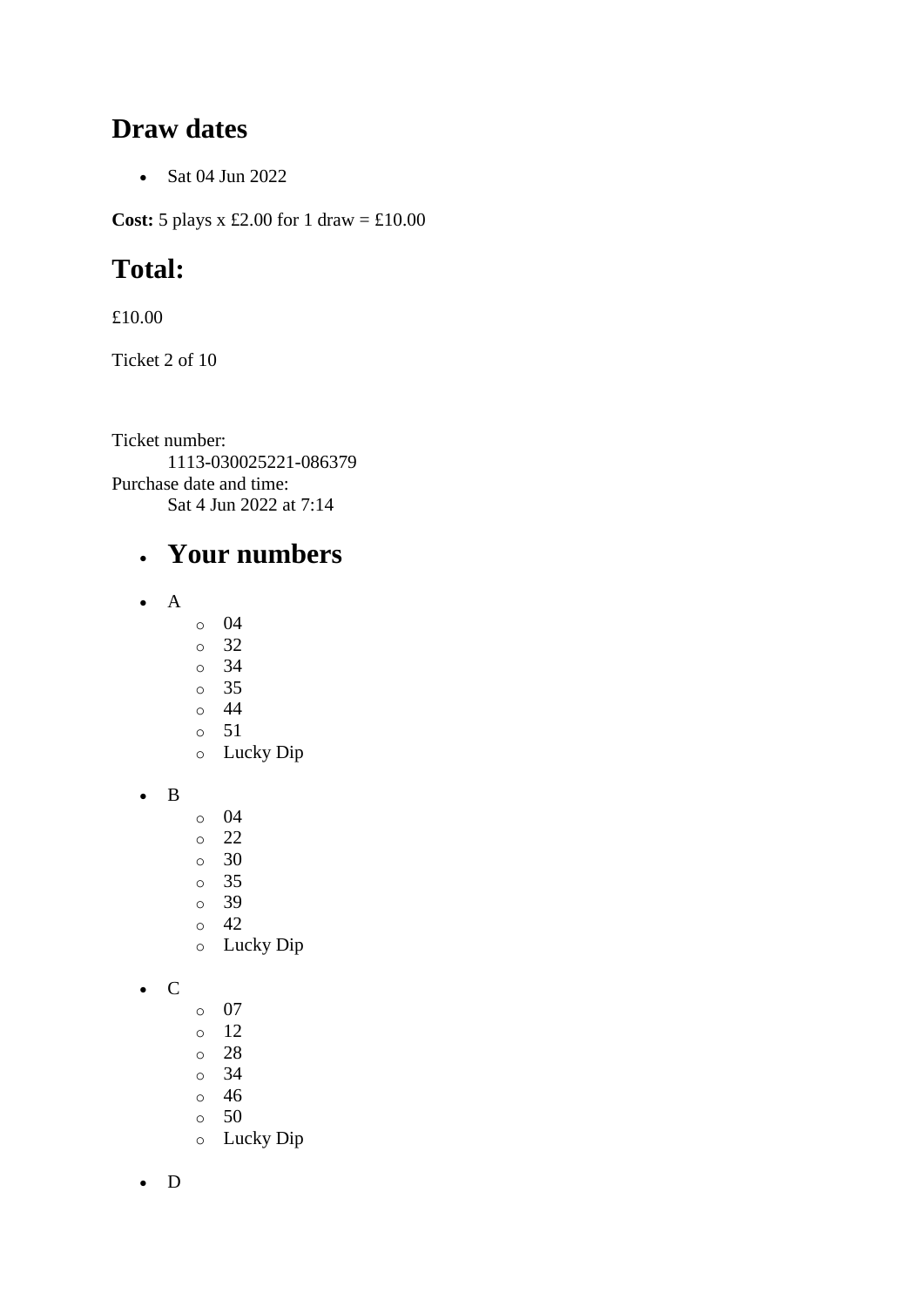- o 05
- o 22
- o 43
- $\circ$  49
- o 58 o 59
- o Lucky Dip
- E
- o 01 o 07 o 25  $\circ$  27  $\circ$  42
- o 44
- o Lucky Dip

## **Draws summary**

**Draws:** SatSaturday **Weeks:** 1

## **Draw summary**

Sat 04 Jun 2022

## **Draw dates**

• Sat 04 Jun 2022

**Cost:**  $5$  plays x £2.00 for 1 draw = £10.00

# **Total:**

£10.00

*-------------------------------------------------------------*

#### *Lottery Syndicate Group 17*

*1) Vi53J31, 2) -----------------, 3) Jo54V2, 4) Ra95K11, 5) MA88C05 ,6) Ju46C20, 7) Ma06M32, 8) Ma03N09, 9) Ph17C15,10) Cs98M2, 11) La63A15, 12) Ju86G11, 13) Al57S13, 14) Mo29O15, 15) Ea21M03, 16)*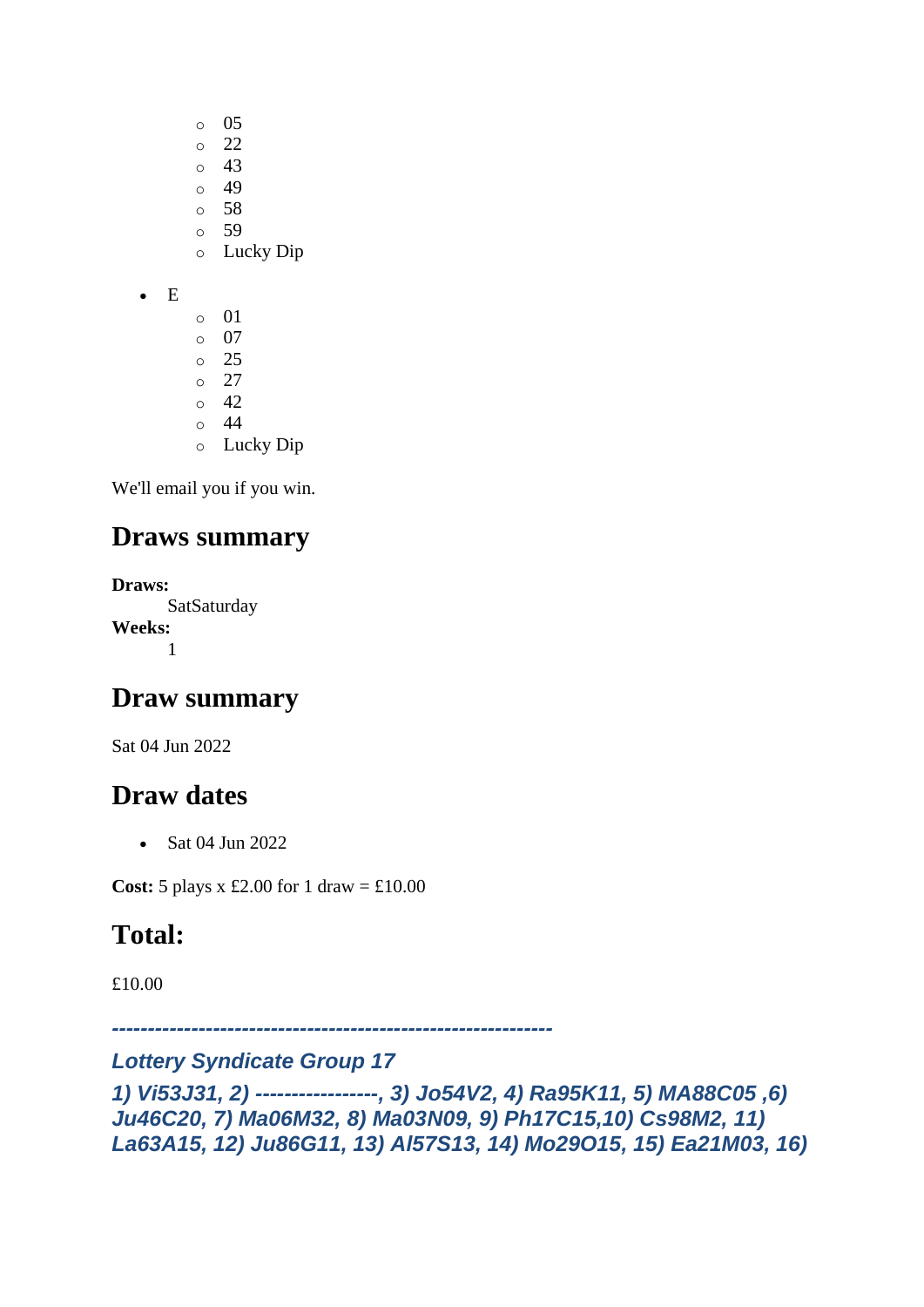#### *DA28P08, 17) Sa65C13, 18) Ri28L30, 19) Ja98D72, 20) Ja77J10, 21) St11L07*

Ticket 3 of 10

Ticket number: 1113-003869185-082179 Purchase date and time: Sat 4 Jun 2022 at 7:14

#### • **Your numbers**

- A
- o 07
- o 09
- o 15
- o 37
- o 38 o 51
- o Lucky Dip

• B

- o 06
- o 12
- o 13
- o 27
- $\circ$  41
- o 59
- o Lucky Dip

• C

- o 01
- o 05
- o 11
- o 12
- o 39
- o 41
- o Lucky Dip

#### • D

- o 24
- o 25
- $\circ$  30
- $\circ$  40
- o 43
- o 48
- o Lucky Dip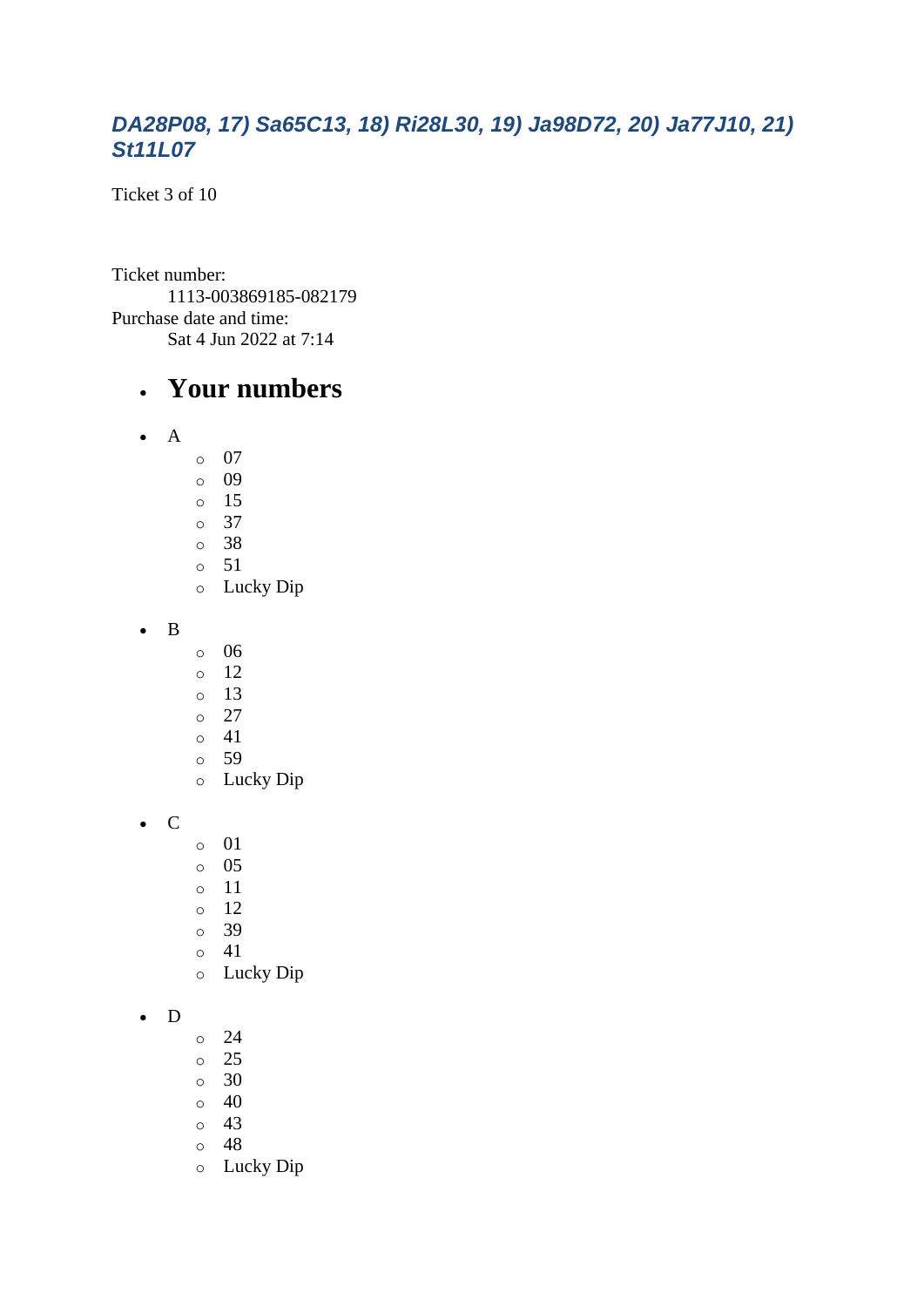• E

- o 12
- o 13 o 15
- $\circ$  40
- $\circ$  50
- o 54
- o Lucky Dip

We'll email you if you win.

### **Draws summary**

**Draws: SatSaturday Weeks:** 1

### **Draw summary**

Sat 04 Jun 2022

### **Draw dates**

• Sat 04 Jun 2022

**Cost:** 5 plays x £2.00 for 1 draw = £10.00

# **Total:**

£10.00

Ticket 4 of 10

Ticket number: 1113-020653569-085479 Purchase date and time: Sat 4 Jun 2022 at 7:14

- A
- o 08 o 13 o 21 o 22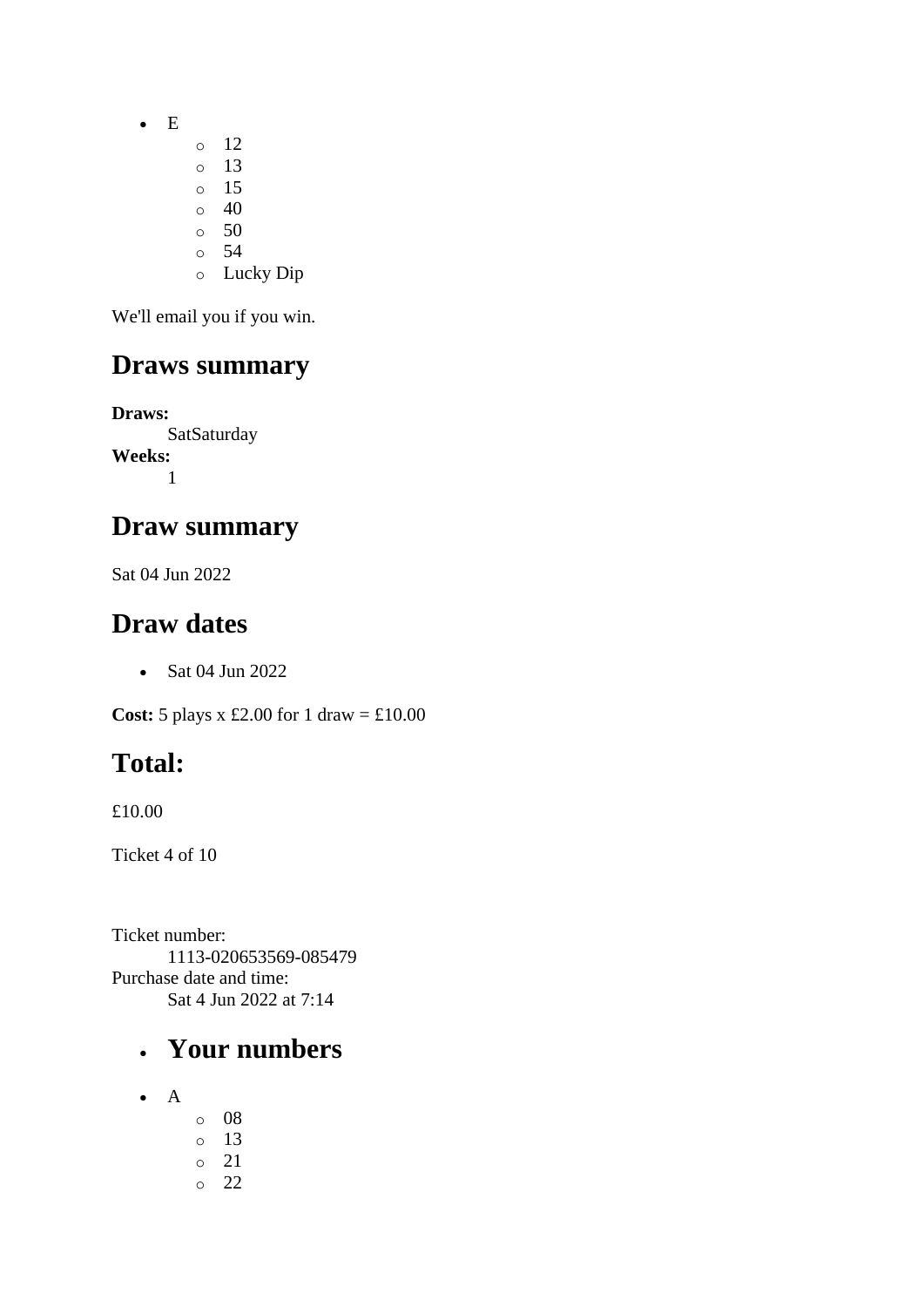- $\circ$  40
- o 56
- o Lucky Dip
- B
- o 11
- o 23
- o 26
- o 37
- o 51
- o 52
- o Lucky Dip
- C
- o 02
- o 21
- o 24
- o 32
- o 51 o 59
- o Lucky Dip
- D
- o 02
- o 12
- o 23
- o 29
- o 42  $\circ$  47
- o Lucky Dip
- E
- o 04
- o 33
- o 38
- o 41 o 51
- o 53
- o Lucky Dip

## **Draws summary**

**Draws:** SatSaturday **Weeks:** 1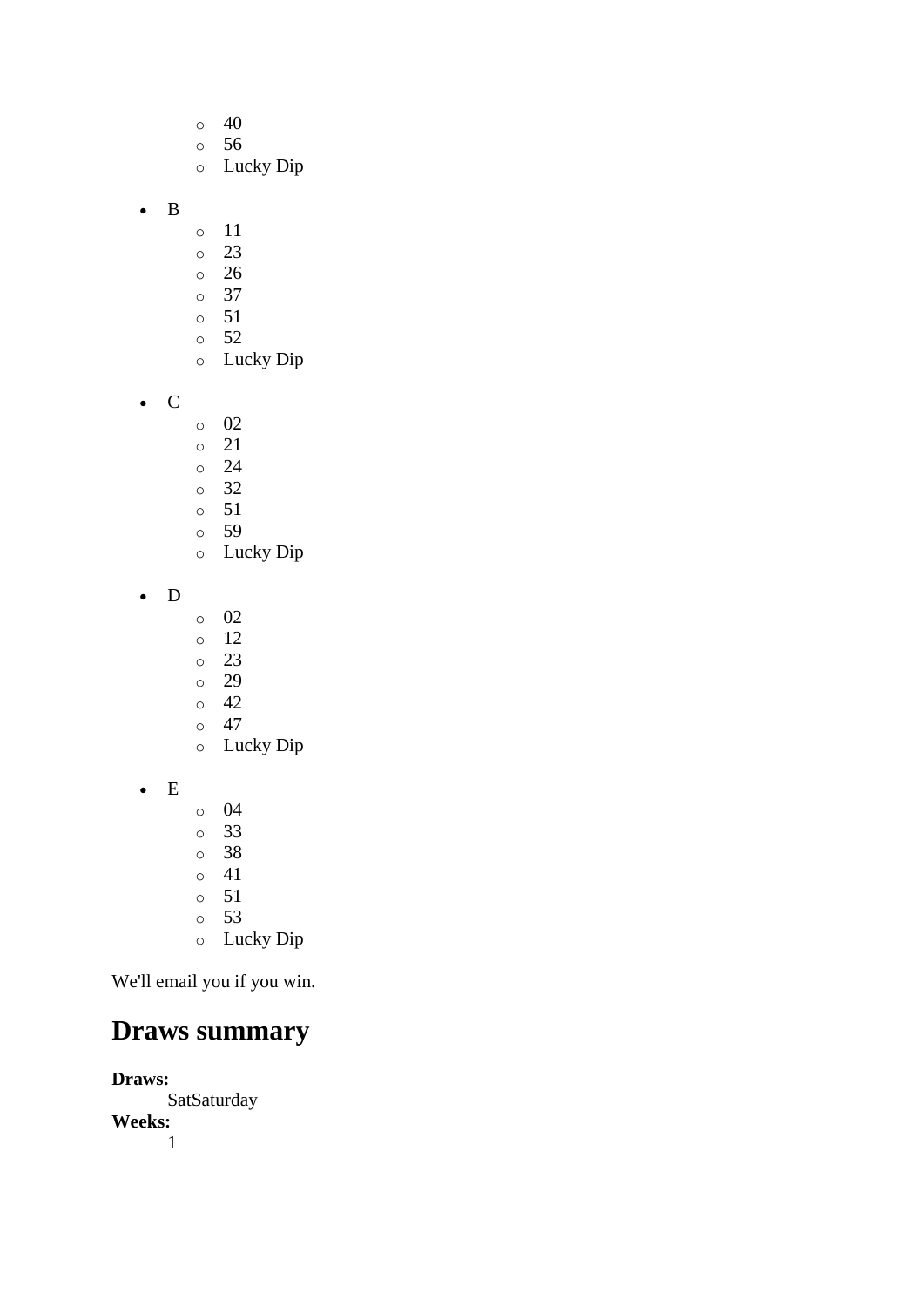### **Draw summary**

Sat 04 Jun 2022

### **Draw dates**

• Sat 04 Jun 2022

**Cost:**  $5$  plays x £2.00 for 1 draw = £10.00

## **Total:**

£10.00

*------------------------------------------------------------*

#### *Lottery Syndicate Group 18*

*1) La63A15, 2) Da09B20, 3) Wi61F02, 4) Ma8S23,5) Ad34Y2, 6) Do12P04, 7) Ju46C20, 8) Al57S13, 9) Ph17C15,10) Ma06H02, 11) Ju51G23, 12) Ro52P07, 13) MA88C05, 14) Mo29O15, 15) Ea21M03, 16) DA28P08, 17) Ra95K11, 18) Ro09C26, 19) Da12S11, 20) Be11V1, 21) Ju86G11*

Ticket 5 of 10

Ticket number: 1113-056000256-080579 Purchase date and time: Sat 4 Jun 2022 at 7:14

- A
- o 02 o 21 o 24 o 32 o 49 o 55 o Lucky Dip
- B
- o 04 o 15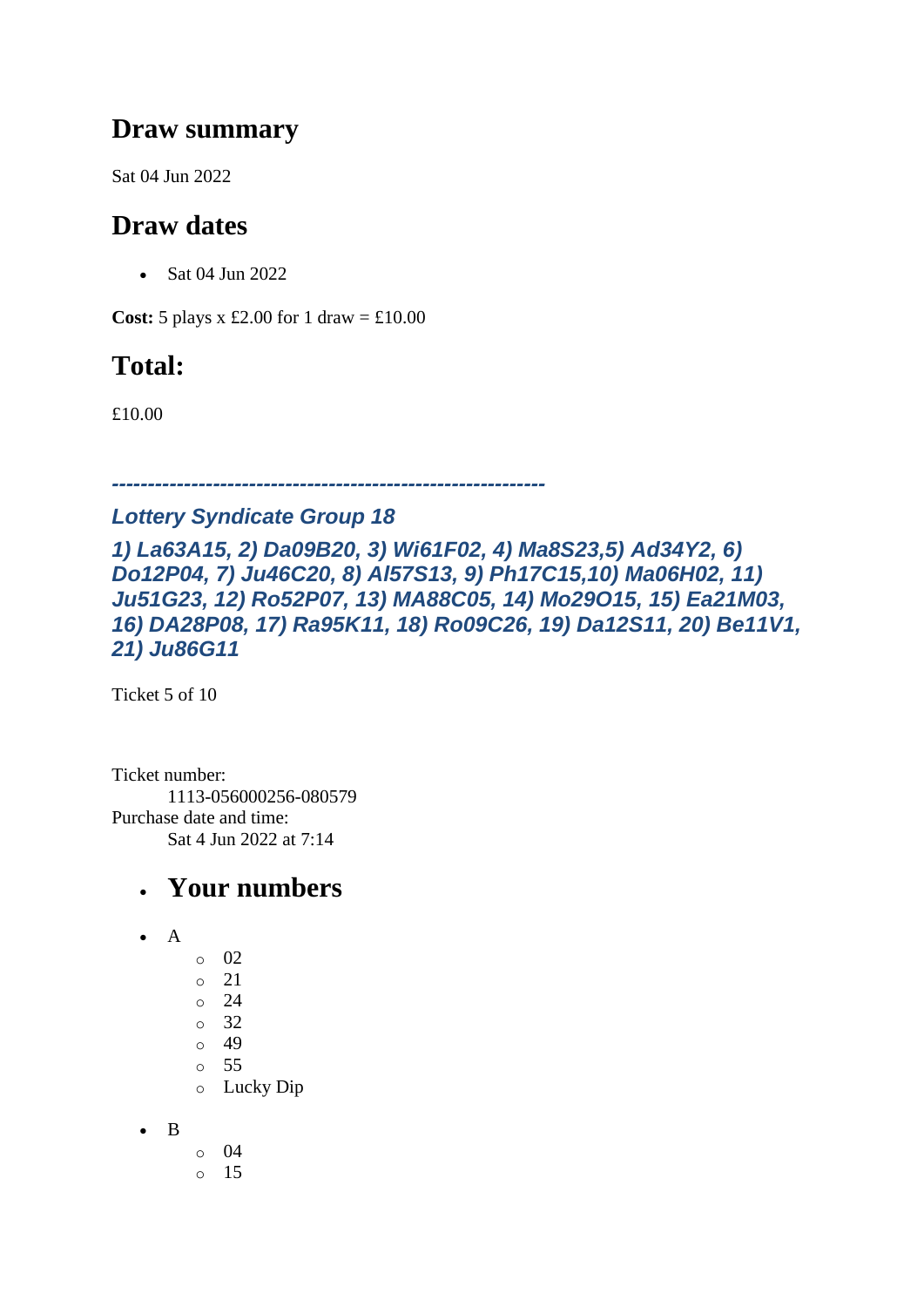- o 25
- $\circ$  27
- o 30
- o 37
- o Lucky Dip
- C
- o 03
- o 18
- o 23
- o 24
- o 35 o 55
- o Lucky Dip
- D
- o 05
- o 11
- o 19
- o 25
- o 51
- o 57 o Lucky Dip
- E
- $\circ$  14
- o 26
- o 28
- o 30
- o 31
- o 45
- o Lucky Dip

## **Draws summary**

**Draws: SatSaturday Weeks:** 1

## **Draw summary**

Sat 04 Jun 2022

## **Draw dates**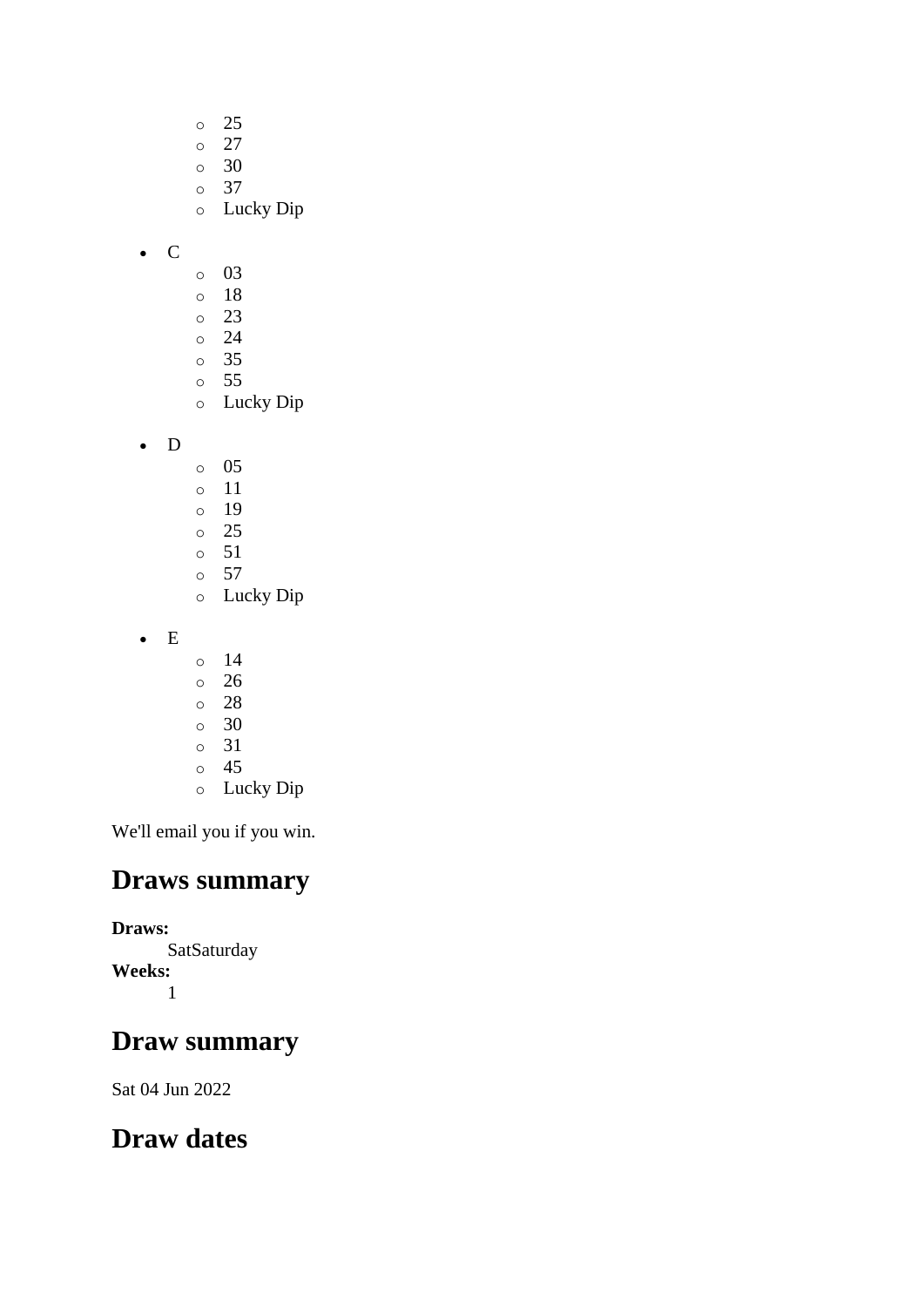• Sat 04 Jun 2022

**Cost:**  $5$  plays x £2.00 for 1 draw = £10.00

#### **Total:**

£10.00

Ticket 6 of 10

Ticket number: 1113-051805952-087779 Purchase date and time: Sat 4 Jun 2022 at 7:14

- A
- o 31
- o 35
- o 40 o 48
- o 53
- o 56
- B
- o 04 o 08 o 10 o 22 o 33
- o 38
- C
	- o 01 o 11 o 27
		- o 41 o 42 o 45
- D
- o 06
- o 07
- o 18
- o 19
- o 31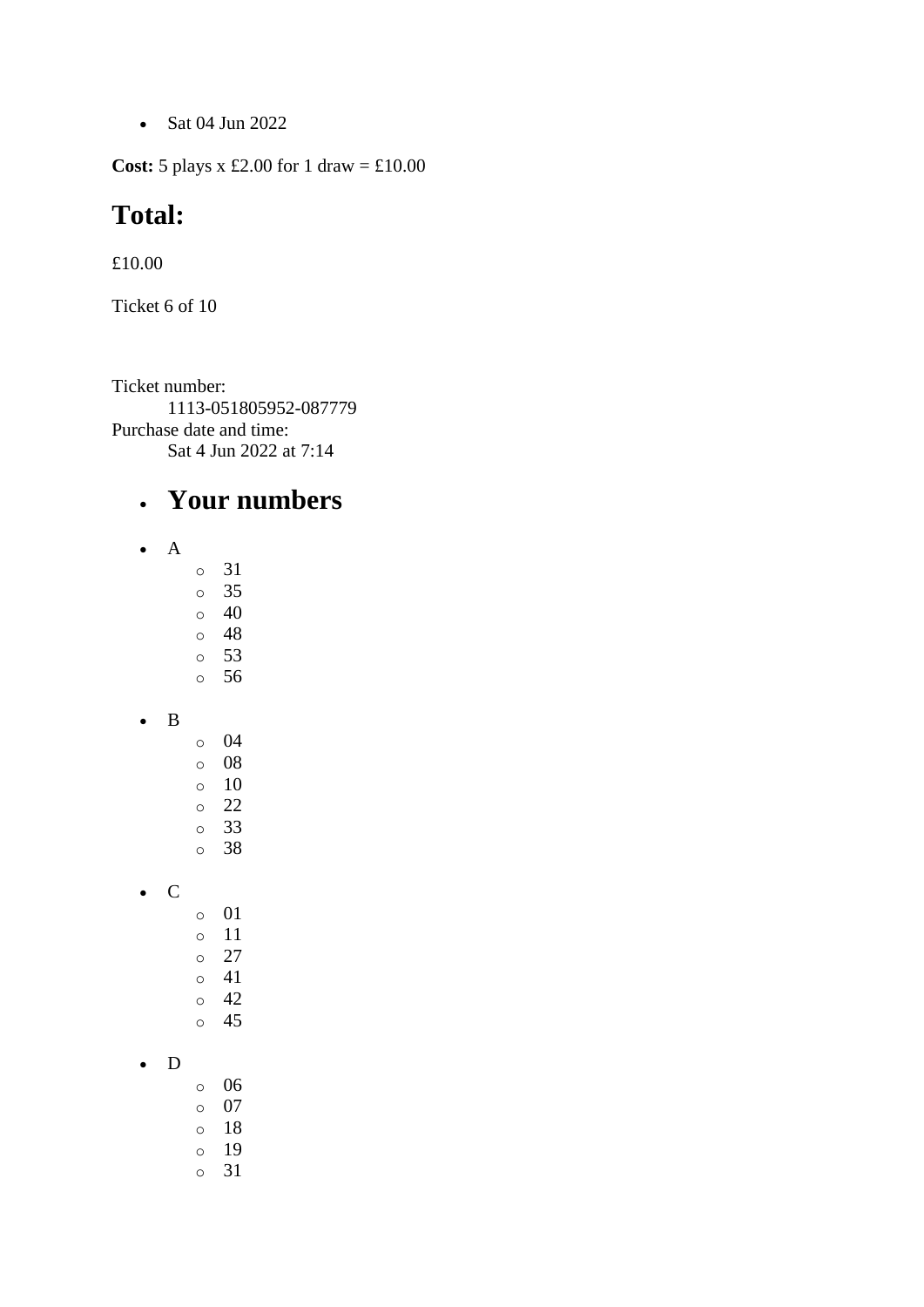- o 33 • E o 06 o 11 o 19
	- o 28
	- o 33  $\circ$  40

### **Draws summary**

**Draws: SatSaturday Weeks:** 1

### **Draw summary**

Sat 04 Jun 2022

### **Draw dates**

• Sat 04 Jun 2022

**Cost:**  $5$  plays x £2.00 for 1 draw = £10.00

## **Total:**

£10.00

*---------------------------------------------------------*

#### *Lottery Syndicate Group 19*

*1) Ry98M51, 2) Jo16V36, 3) Wi61F02, 4) Ad34Y2, 5) Ju51G23,6) Ra95K11,7) DA28P08, 8) De87M01, 9) Ja34T15,10) Ch75T16, 11) Ma06H02, 12) St07S04, 13) Ro09C26, 14) Ro52P07, 15) Ph31W16, 16) Mi68H03/MI68H03, 17) La63A15, 18) Ge08D01, 19) Ka10K21, 20Da09B20, 21) Da12S11*

Ticket 7 of 10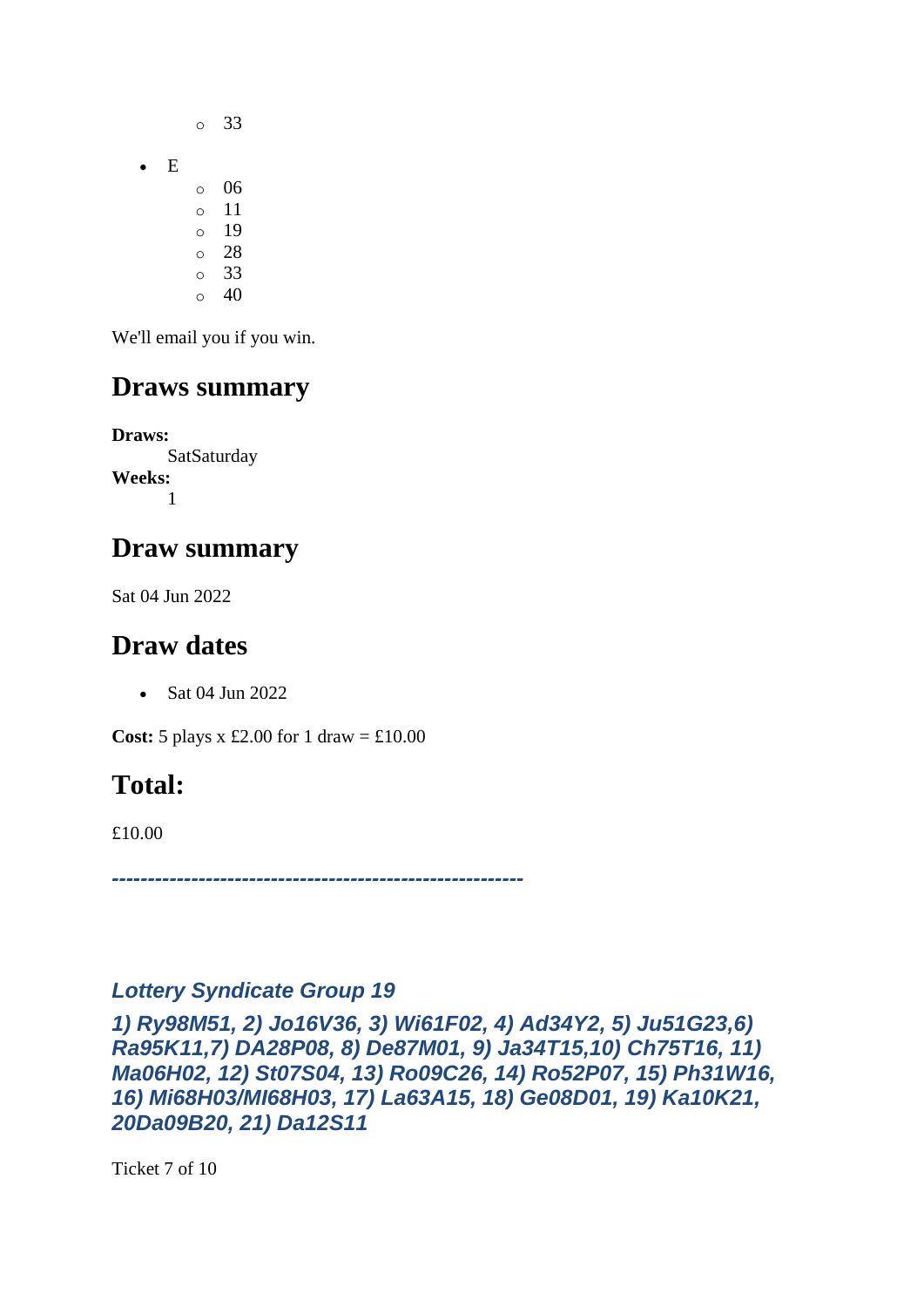Ticket number: 1113-046879493-084979 Purchase date and time: Sat 4 Jun 2022 at 7:14

### • **Your numbers**

• A

o 11 o 18

o 36

- $\circ$  40
- o 42
- o 48
- B
- o 02 o 18 o 19
- o 43 o 45
- o 49
- C
- o 18 o 19
- o 22 o 28
- o 42 o 46
- D
	- o 04 o 11
		- o 25 o 35
		- o 41
		- o 44
- E
- o 18 o 25 o 31
- o 37
- o 45
- o 48

We'll email you if you win.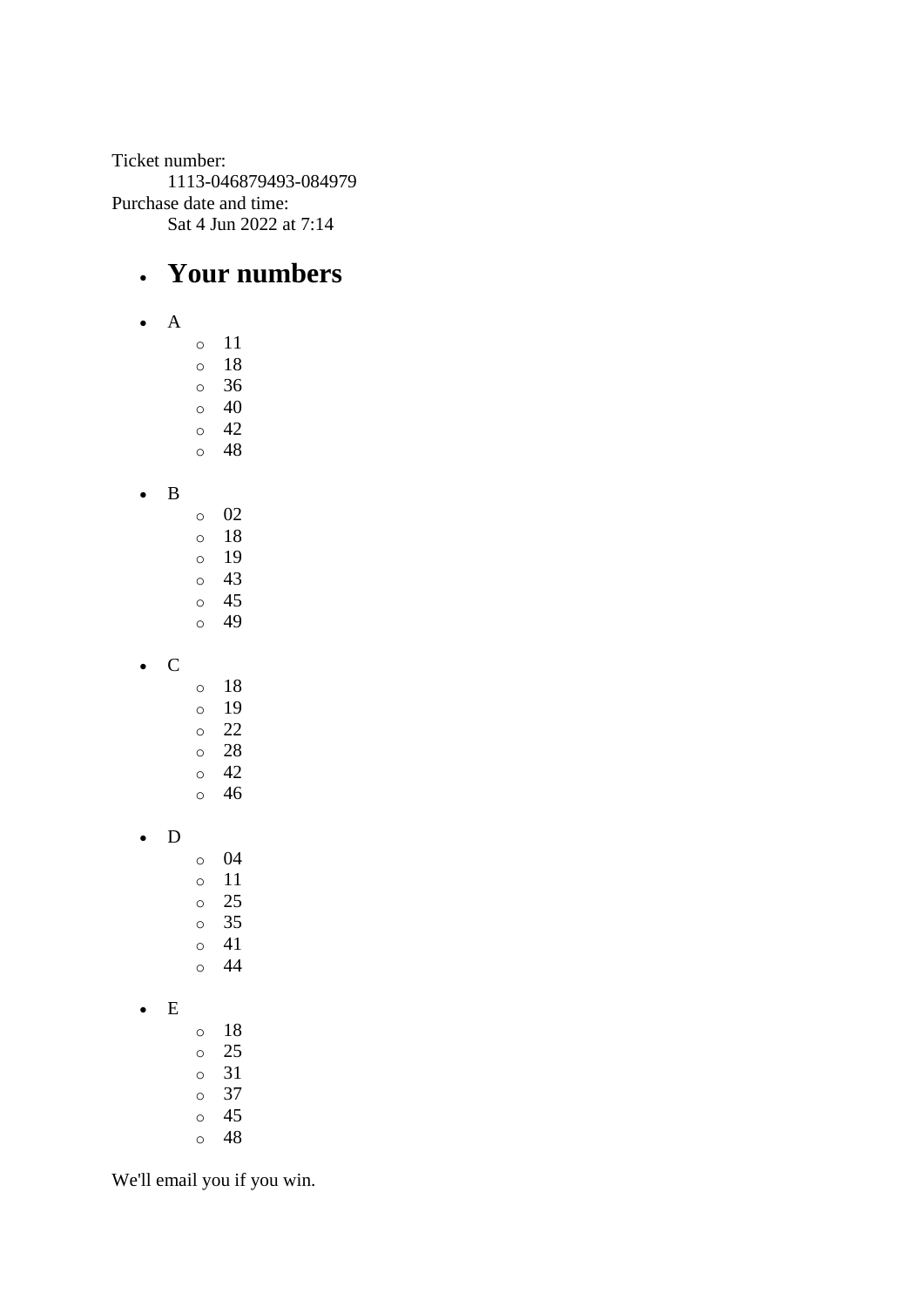### **Draws summary**

**Draws: SatSaturday Weeks:** 1

### **Draw summary**

Sat 04 Jun 2022

### **Draw dates**

• Sat 04 Jun 2022

**Cost:** 5 plays x £2.00 for 1 draw = £10.00

# **Total:**

£10.00

Ticket 8 of 10

Ticket number: 1113-003869441-082979 Purchase date and time: Sat 4 Jun 2022 at 7:14

- A
- o 04 o 09 o 14 o 17
- 
- o 18
- o 38
- B
- o 06 o 16  $\circ$  20  $\circ$  27
- o 38 o 45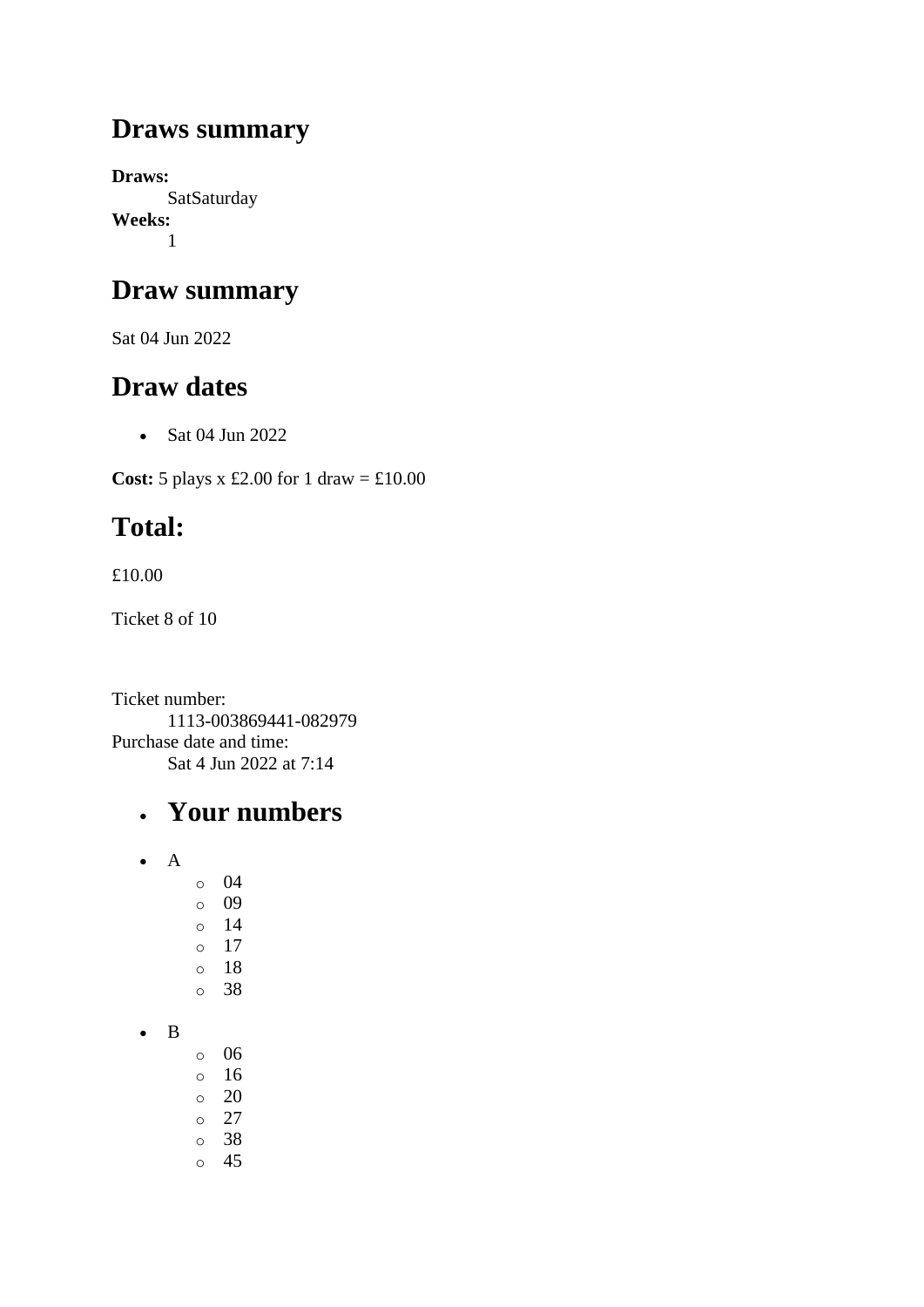- C
	- o 08
		- o 14
		- o 16 o 25
		- o 31
		- o 42
- D
- o 09 o 18 o 20 o 43 o 45 o 49
- E
- o 03 o 07 o 31 o 37 o 38 o 44
- o Lucky Dip

### **Draws summary**

**Draws: SatSaturday Weeks:** 1

#### **Draw summary**

Sat 04 Jun 2022

## **Draw dates**

• Sat 04 Jun 2022

**Cost:** 5 plays x £2.00 for 1 draw = £10.00

## **Total:**

£10.00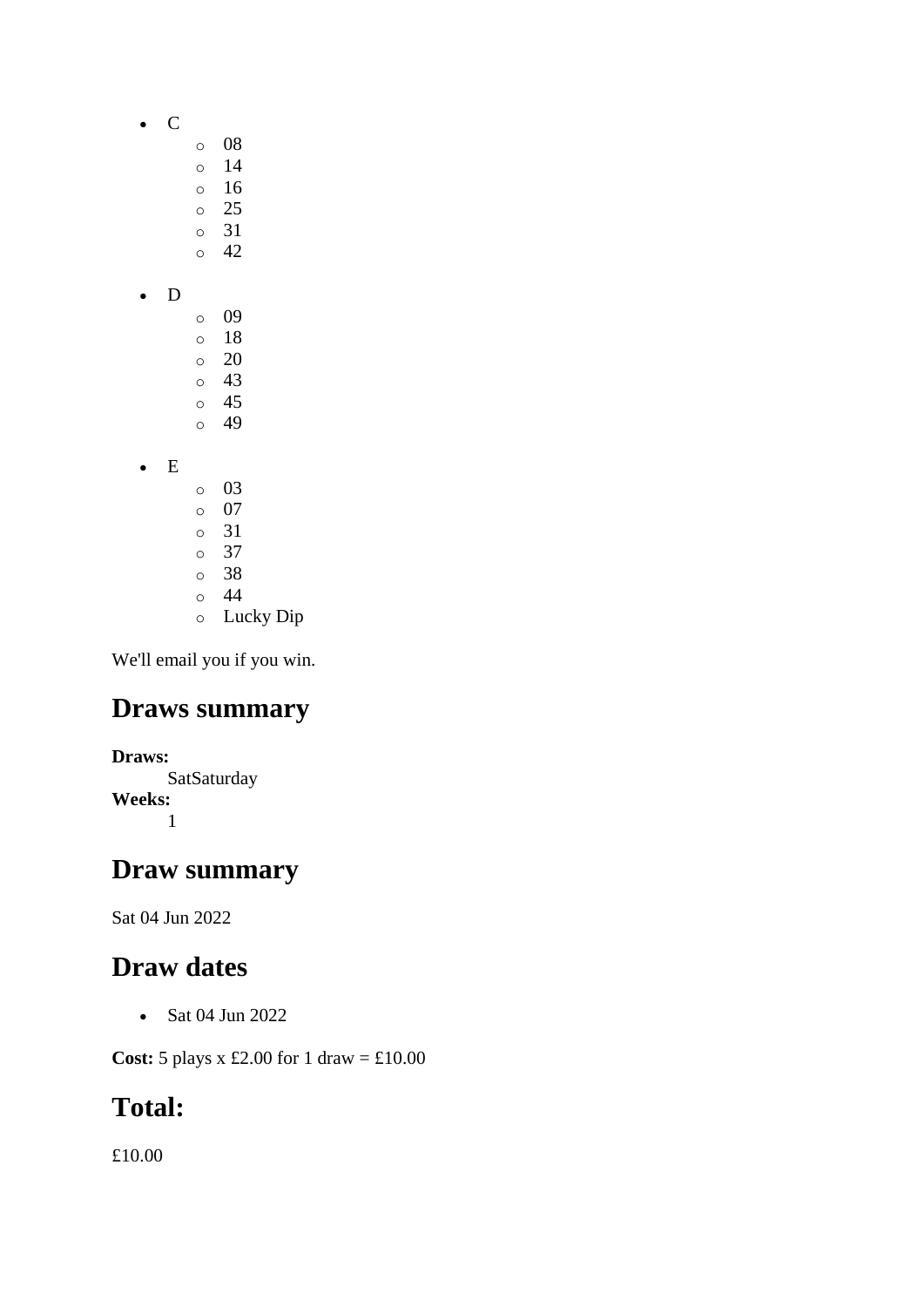#### *Lottery Syndicate Group 20*

*--------------------------------------------------------*

#### *1) Ry98M51, 2) Ri28L30, 3) DA28P08, 4) Ka10K21,5) Ch75T16,6) Lo82S20,7) La63A15, 8) Ra95K11, 9) Ja34T15,10) De87M01, 11) Ro52P07, 12) Ad05R11, 13) Da84S01, 14) Ad34Y2, 15) Ph12O16, 16) Mi68H03/MI68H03, 17) Ga58S03 (G. Schmidt), 18) Ju06M25, 19) Ro98H60, 20) Ju51G23, 21) Cs98M20*

Ticket 9 of 10

Ticket number: 1113-059408133-087779 Purchase date and time: Sat 4 Jun 2022 at 7:14

#### • **Your numbers**

- A
	- o 35
	- o 46
	- $\circ$  47
	- o 49 o 56
	- o 59
- B
- o 01
- o 15
- o 23
- o 35
- $\circ$  40 o 49
- 
- o Lucky Dip
- C
- o 05
- o 09
- $\circ$  15
- $\circ$  40
- o 43
- o 57
- o Lucky Dip

• D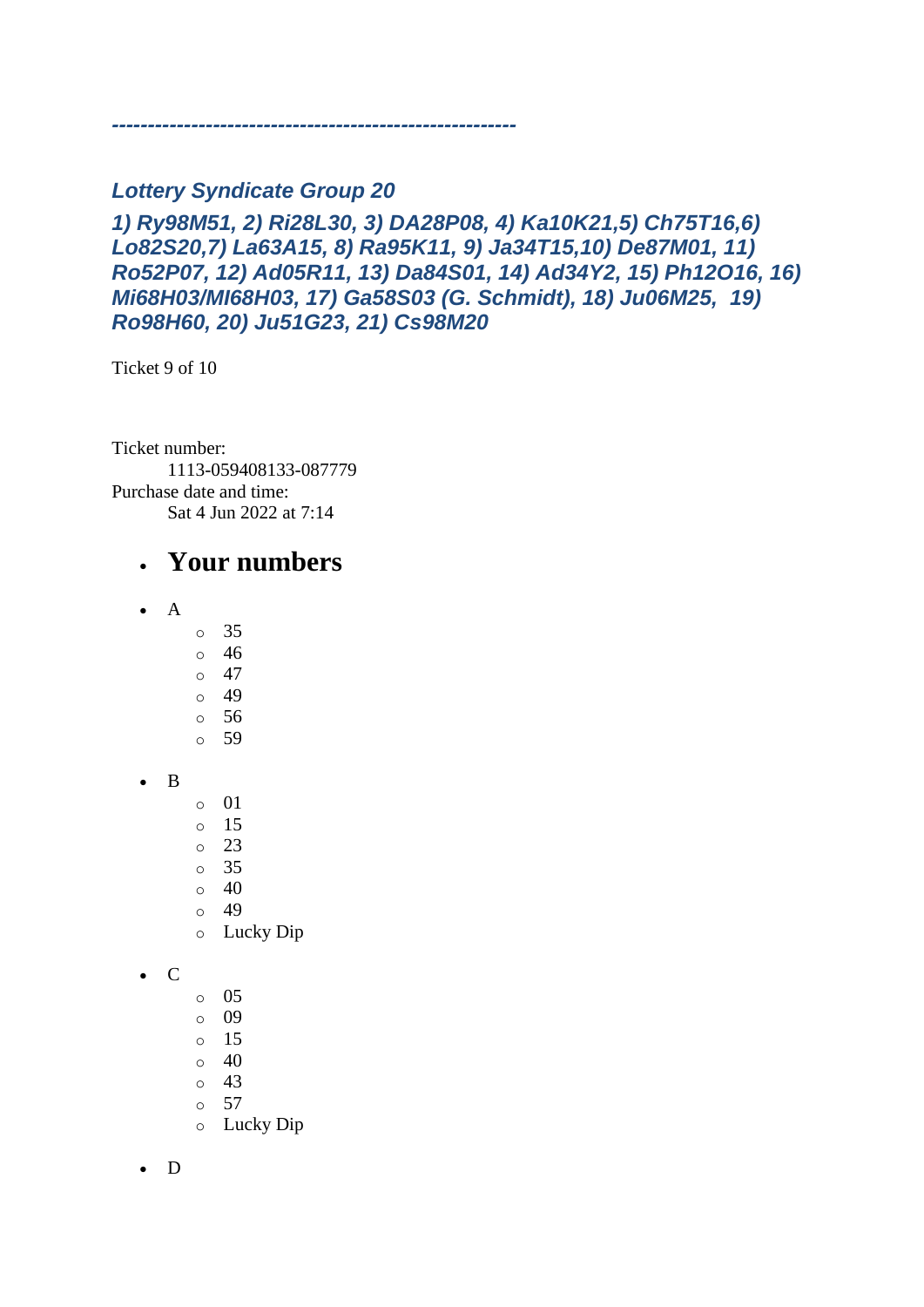- o 03
- o 12
- o 32
- o 36 o 46
- o 54
- o Lucky Dip
- E
- o 01 o 11 o 15 o 22 o 28 o 31 o Lucky Dip

### **Draws summary**

**Draws: SatSaturday Weeks:** 1

### **Draw summary**

Sat 04 Jun 2022

### **Draw dates**

• Sat 04 Jun 2022

**Cost:** 5 plays x £2.00 for 1 draw = £10.00

## **Total:**

£10.00

Ticket 10 of 10

Ticket number: 1113-056065024-088979 Purchase date and time: Sat 4 Jun 2022 at 7:14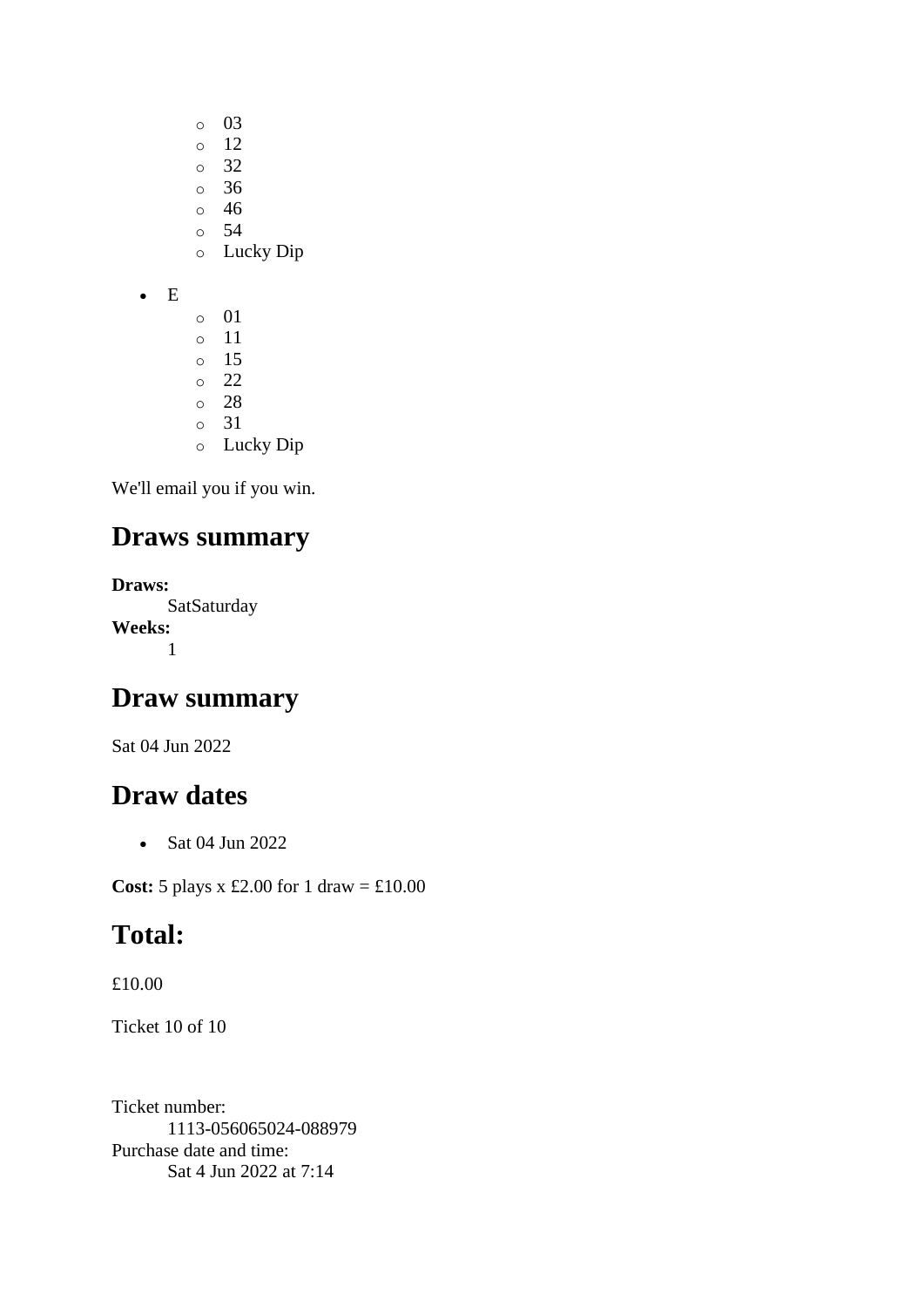### • **Your numbers**

- A
- o 01
- o 02
- o 23
- o 24
- o 39
- o 51
- o Lucky Dip
- B
- o 14
- o 23
- o 28
- o 29
- o 38
- o 40
- o Lucky Dip
- C
- o 07
- o 11
- o 16
- o 18
- o 48
- o 52 o Lucky Dip
- 
- D
- o 03 o 08
- o 18
- o 44
- o 45
- o 55
- o Lucky Dip
- E
- o 01
- o 07
- o 13
- o 33 o 43
- o 44
- o Lucky Dip

We'll email you if you win.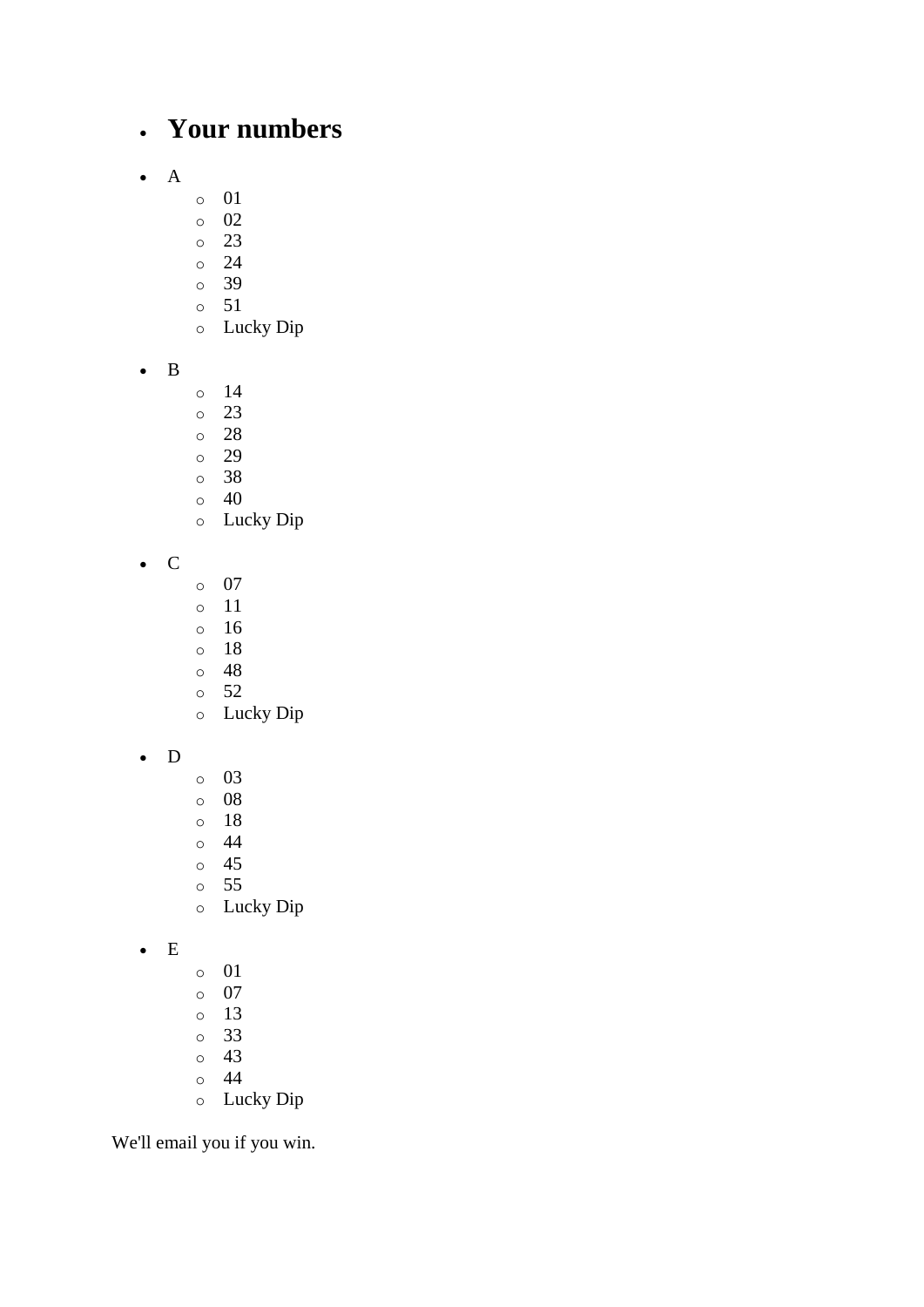### **Draws summary**

**Draws: SatSaturday Weeks:** 1

### **Draw summary**

Sat 04 Jun 2022

## **Draw dates**

• Sat 04 Jun 2022

**Cost:** 5 plays x £2.00 for 1 draw =  $\text{\textsterling}10.00$ 

# **Total:**

£10.0

*----------------------------------------------------------*

### *Lottery Syndicate Group 21*

*1) An57P10, 2) An58P14, 3) Te68W11, 4) Jo16V36, 5) Go54H16,6) If33O7, 7) Ka30M09, 8) Da84S01, 9) Ga58S03 (G. Schmidt),10) Te21W11, 11) Ro52P07, 12) Mo08K09, 13) Ry98M51, 14) Ri28L30, 15) Mi02L17, 16) Ro98H60, 17) Ar35L11, 18) -----------, 19) AD25W12, 20) Cs98M20, 21) Ph12O16*

Ticket 1 of 10

Ticket number: 1113-063697669-087179 Purchase date and time: Sat 4 Jun 2022 at 7:10

- A
- o 05 o 06 o 15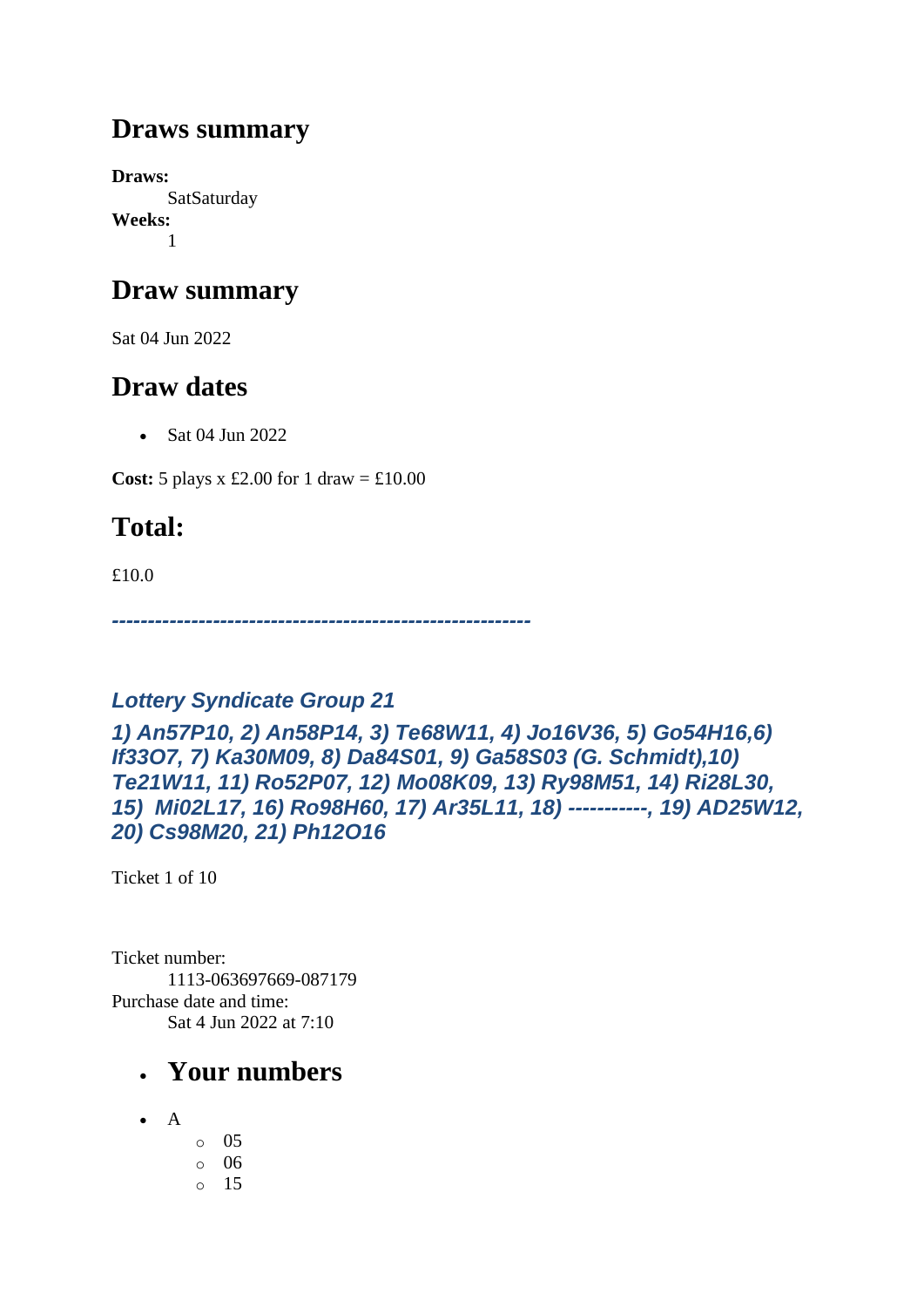- o 28 o 30 o 55 o Lucky Dip o 18
- B
	- o 20
	- o 25
	- o 32
	- o 36
	- o 56
	- o Lucky Dip
- C
- o 22
- o 28
- o 32
- o 33
- o 58
- o 59
- o Lucky Dip
- D
- o 02
- o 21
- o 27
- o 32
- o 51
- o 53
- o Lucky Dip
- E
- o 26
- o 34
- o 39
- o 44
- o 51
- o 55
- o Lucky Dip

### **Draws summary**

**Draws: SatSaturday Weeks:** 1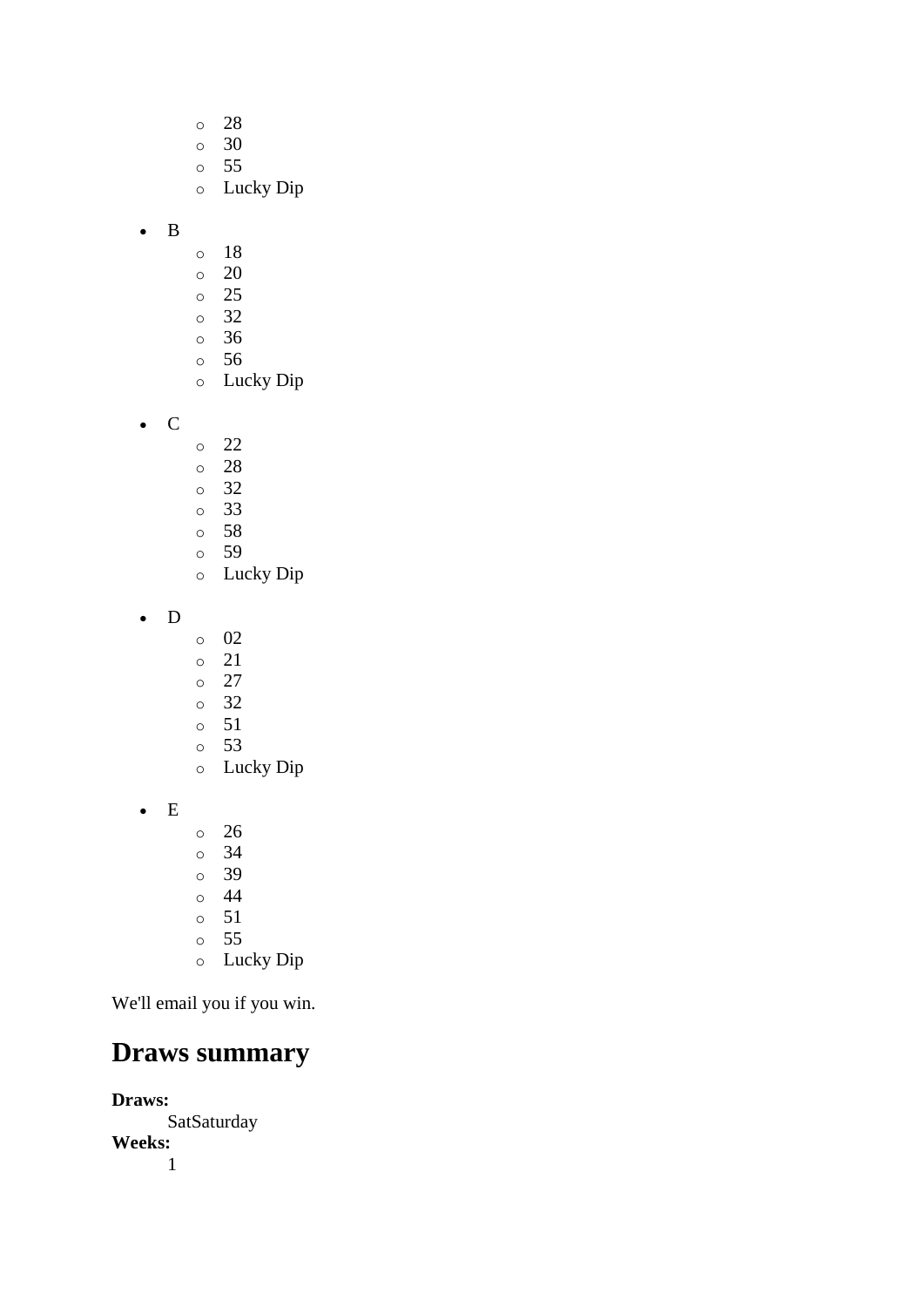#### **Draw summary**

Sat 04 Jun 2022

## **Draw dates**

• Sat 04 Jun 2022

**Cost:**  $5$  plays x £2.00 for 1 draw = £10.00

## **Total:**

£10.00

Ticket 2 of 10

Ticket number: 1113-059437829-083579 Purchase date and time: Sat 4 Jun 2022 at 7:10

#### • **Your numbers**

- A
- o 08
- o 11
- o 16
- o 18
- o 42
- o 51
- o Lucky Dip
- B
- o 02
- o 05
- o 18
- o 34
- $\circ$  57
- o 59
- o Lucky Dip

• C

- o 02
- o 18
- o 24
- o 26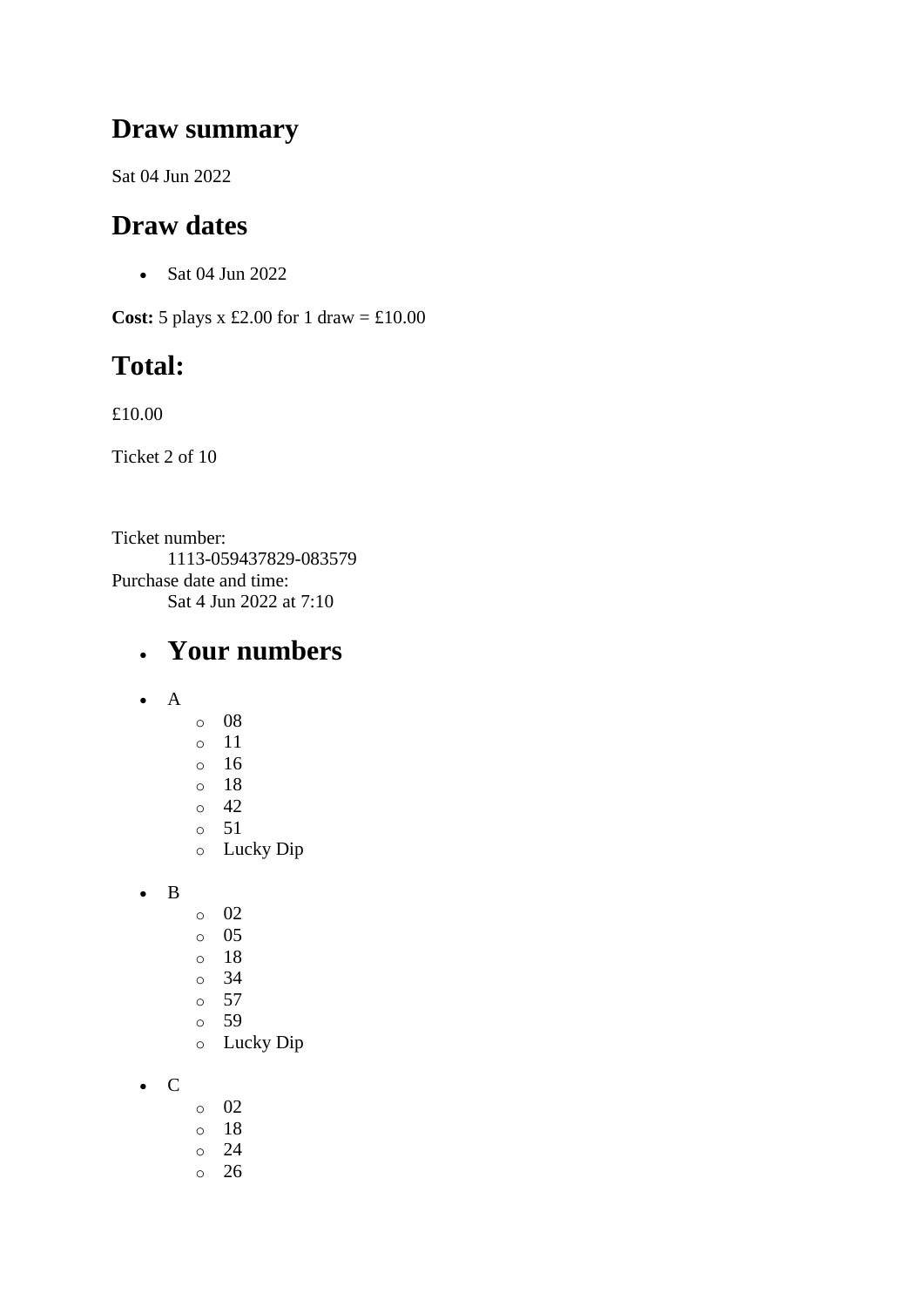- o 45
- $\circ$  50
- o Lucky Dip
- D
- $\circ$  10
- o 15
- o 18
- o 34
- o 38 o 58
- o Lucky Dip
- E
- o 14
- o 16
- o 24
- o 34
- o 39 o 57
- o Lucky Dip

## **Draws summary**

**Draws: SatSaturday Weeks:** 1

# **Draw summary**

Sat 04 Jun 2022

# **Draw dates**

• Sat 04 Jun 2022

**Cost:**  $5$  plays x £2.00 for 1 draw = £10.00

# **Total:**

£10.00

*------------------------------------------------------------*

### *Lottery Syndicate Group 22*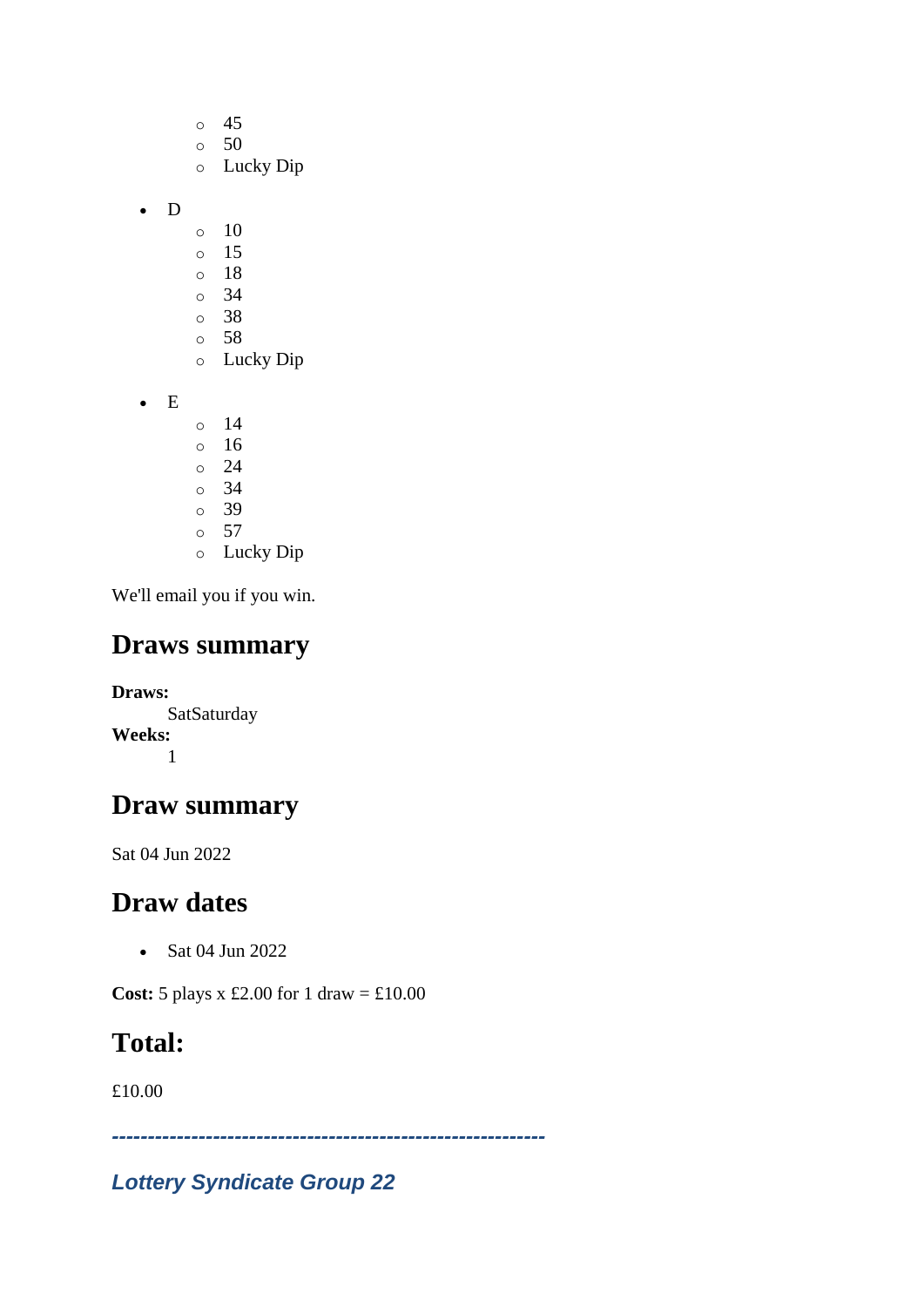#### *1) An57P10, 2) Jo54V2, 3) Ph12O16, 4) MI04J16, 5) Go54H16,6) If33O77, 7) Da10N11Norcup , 8) Da84S01, 9) Ga58S03 (G. Schmidt),10) Te21W11, 11) Vi53J31, 12) Mi68H03/MI68H03, 13) Ed15H21, 14) Op64C23, 15) Jo16V36, 16) Ar35L11, 17) Pe20L31, 18) An67B17, 19) AD25W12, 20) Se32M12, 21) Jo92Y20*

Ticket 3 of 10

Ticket number: 1113-031893508-085679 Purchase date and time: Sat 4 Jun 2022 at 7:10

#### • **Your numbers**

- $\bullet$  A
- o 19
- o 21
- o 41 o 45
- o 55
- o 59
- o Lucky Dip
- B
- o 02
- o 09
- o 20
- o 24
- o 35
- o 55
- o Lucky Dip

• C

- o 03
- o 06
- $\circ$  07
- $\circ$  15
- o 35
- o 51
- o Lucky Dip
- D
- o 10
- o 26
- o 27
- o 36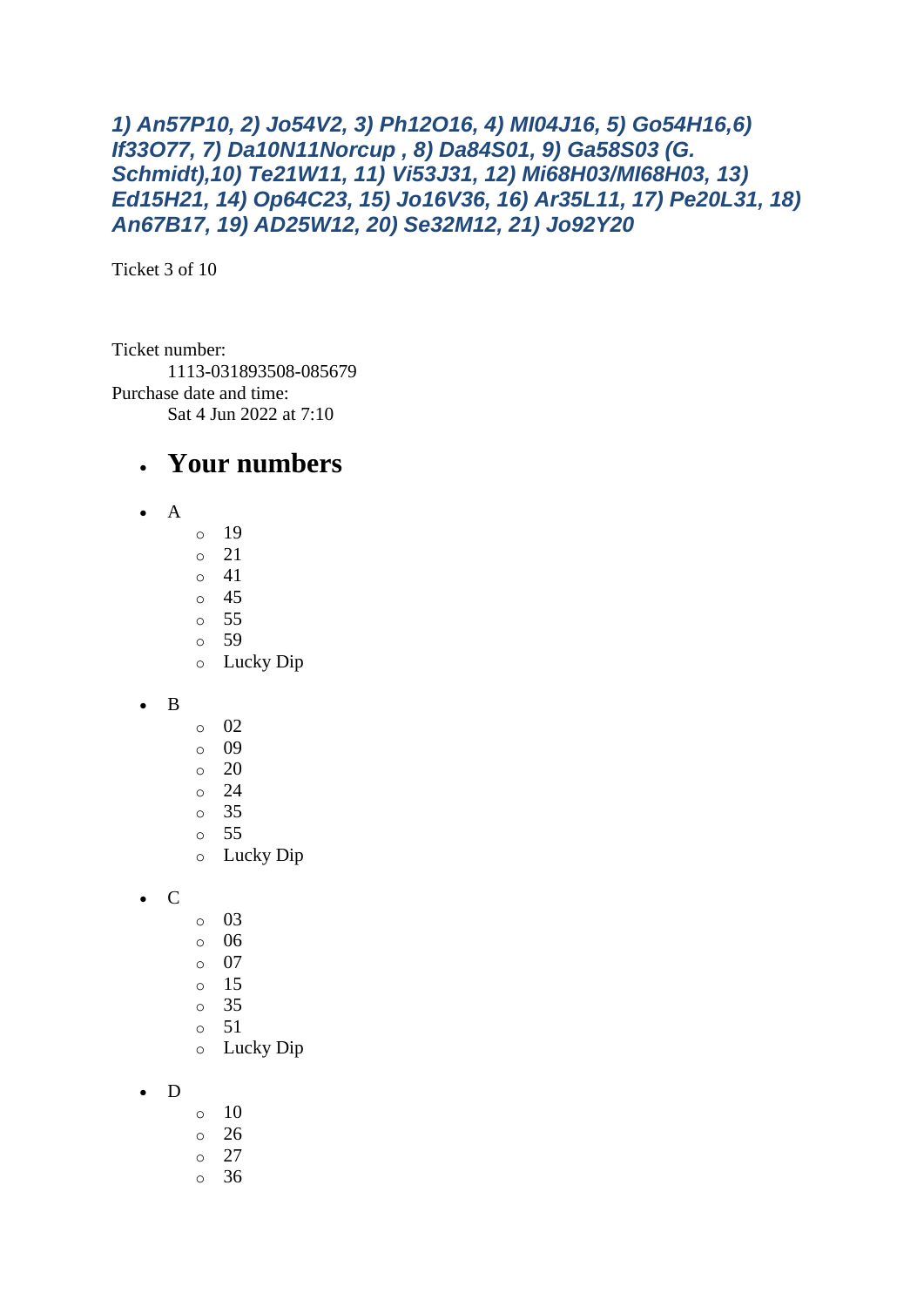- o 54 o 56 o Lucky Dip • E o 01 o 09 o 17 o 38 o 43  $\circ$  47
	- o Lucky Dip

#### **Draws summary**

**Draws:**

**SatSaturday Weeks:** 1

#### **Draw summary**

Sat 04 Jun 2022

#### **Draw dates**

• Sat 04 Jun 2022

**Cost:** 5 plays x £2.00 for 1 draw = £10.00

### **Total:**

£10.00

Ticket 4 of 10

Ticket number: 1113-001475584-081179 Purchase date and time: Sat 4 Jun 2022 at 7:10

## • **Your numbers**

• A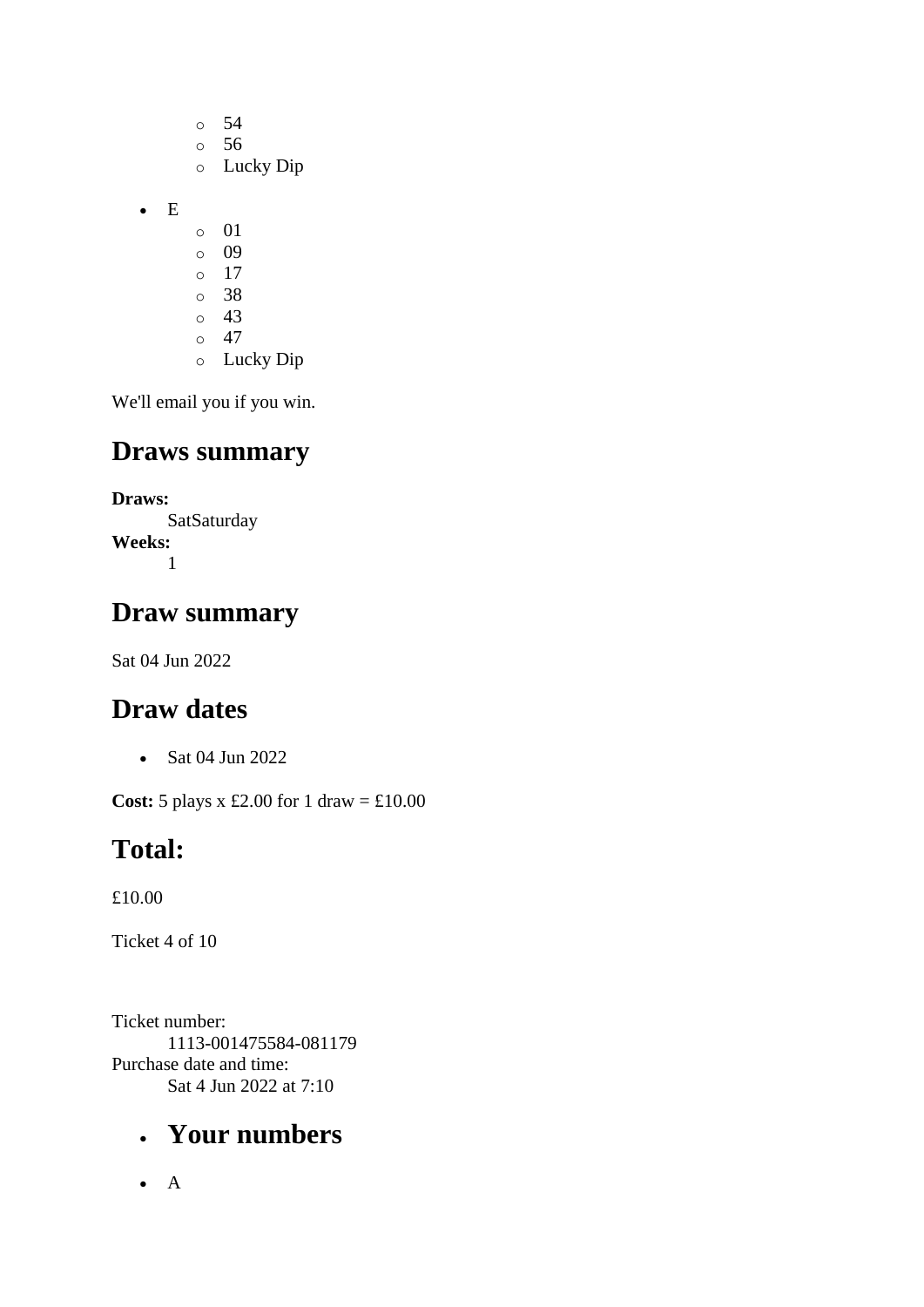- o 07
- $\circ$  10
- o 11
- o 21
- o 31
- o 37
- o Lucky Dip

#### • B

- o 13
- o 27
- o 42
- o 45
- o 55 o 59
- o Lucky Dip
- C
- o 01
- o 07
- o 13
- $\circ$  40
- o 42  $\circ$  47
- o Lucky Dip
- D
- o 09
- o 31
- o 43
- o 45
- o 47 o 54
- o Lucky Dip
- E
- o 08
- o 09
- o 29
- o 31
- o 47
- o 57
- o Lucky Dip

We'll email you if you win.

### **Draws summary**

**Draws:**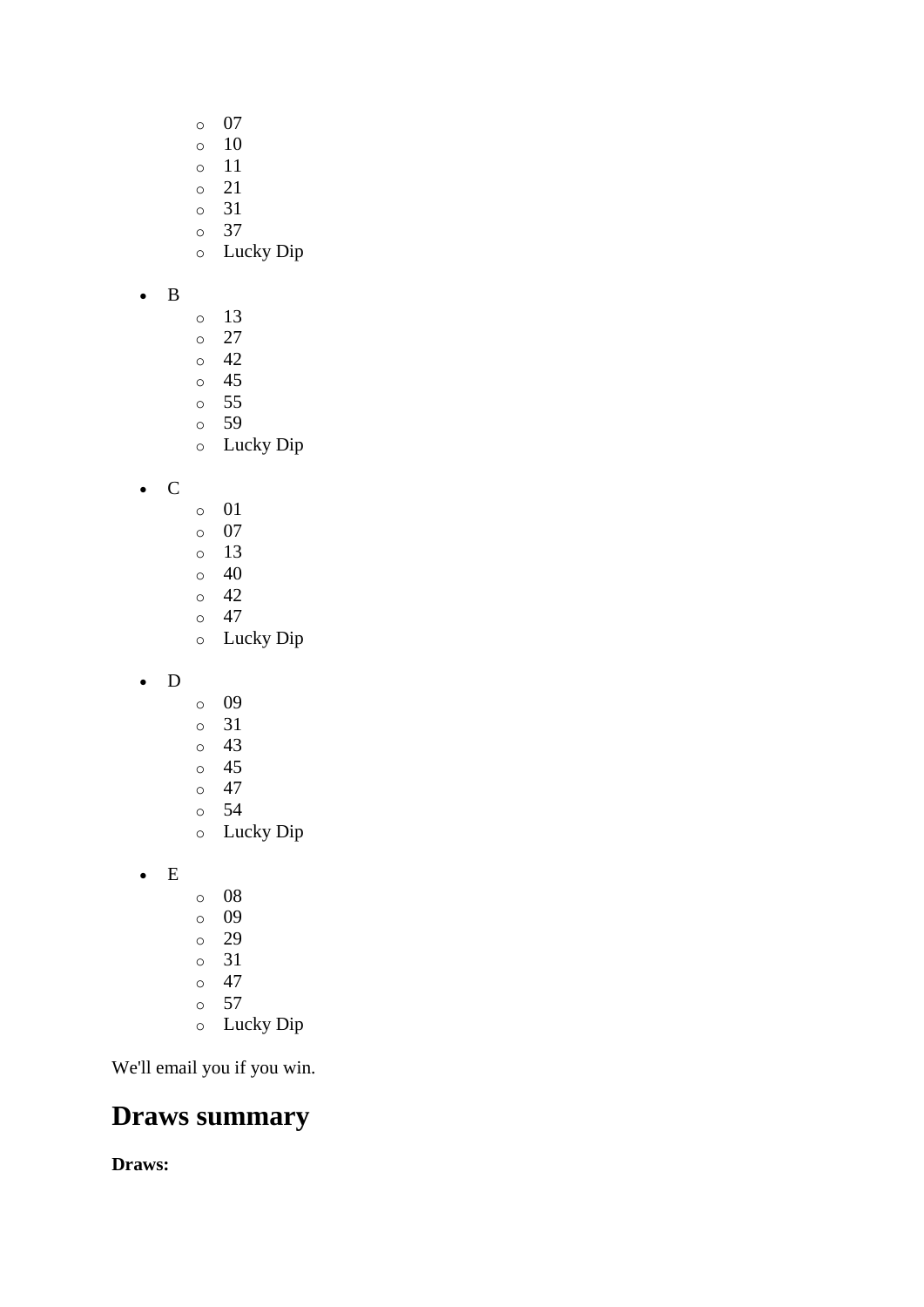SatSaturday **Weeks:** 1

#### **Draw summary**

Sat 04 Jun 2022

#### **Draw dates**

• Sat 04 Jun 2022

**Cost:**  $5$  plays x £2.00 for 1 draw = £10.00

### **Total:**

£10.00

*---------------------------------------------------*

#### *Lottery Syndicate Group 23*

#### *1) Jo54V2, 2) An58P14, 3) Pr06H11, 4) Da84S01, 5) Ha98S01, 6) PE67S20, 7) Wi90H05, 8) Rh06T24, 9) Ga58S03 (G. Schmidt),10) Gr27B30, 11) Ma16W01, 12) Be11V1, 13) Ad05R11, 14) Ab01A01, 15) Ph12O16, 16) He18T10, 17) MI04J16, 18) Mi68H03/MI68H03, 19) Sa52D05, 20) Pe20L31, 21) Jo92Y20*

Ticket 5 of 10

Ticket number: 1113-051834880-081179 Purchase date and time: Sat 4 Jun 2022 at 7:10

#### • **Your numbers**

- A
- o 01
- o 08
- o 15
- o 19
- o 32
- $\circ$  34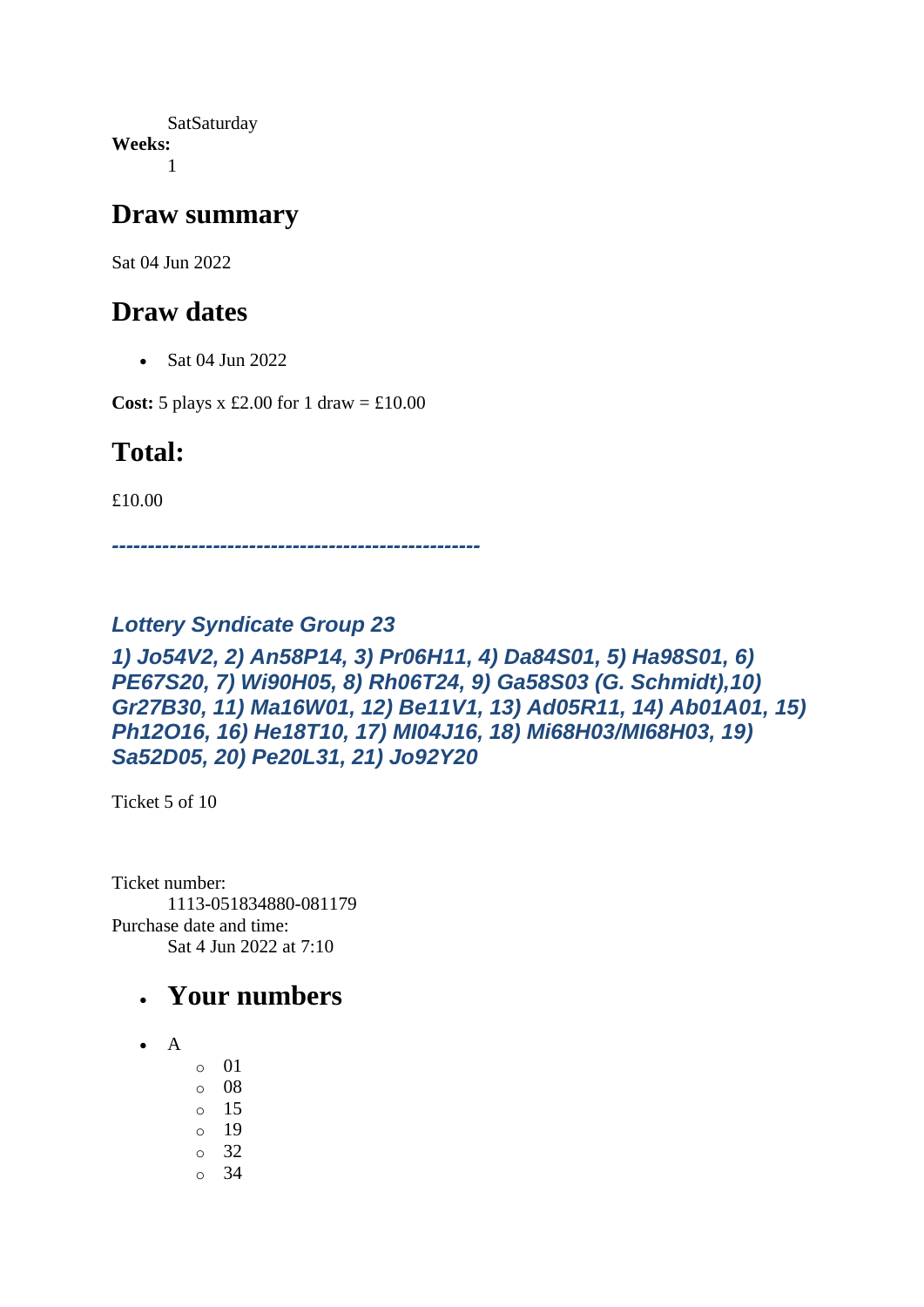- o Lucky Dip
- B
- o 03
- o 08
- o 13
- o 16 o 21
- o 36
- o Lucky Dip
- C
- o 05
- o 06
- o 12
- o 36
- o 38
- o 46 o Lucky Dip
- D
- o 06
- o 07
- o 09
- o 15 o 28
- o 45
- o Lucky Dip
- E
- o 06 o 08 o 26 o 33 o 54 o 57 o Lucky Dip
- We'll email you if you win.

# **Draws summary**

**Draws: SatSaturday Weeks:** 1

### **Draw summary**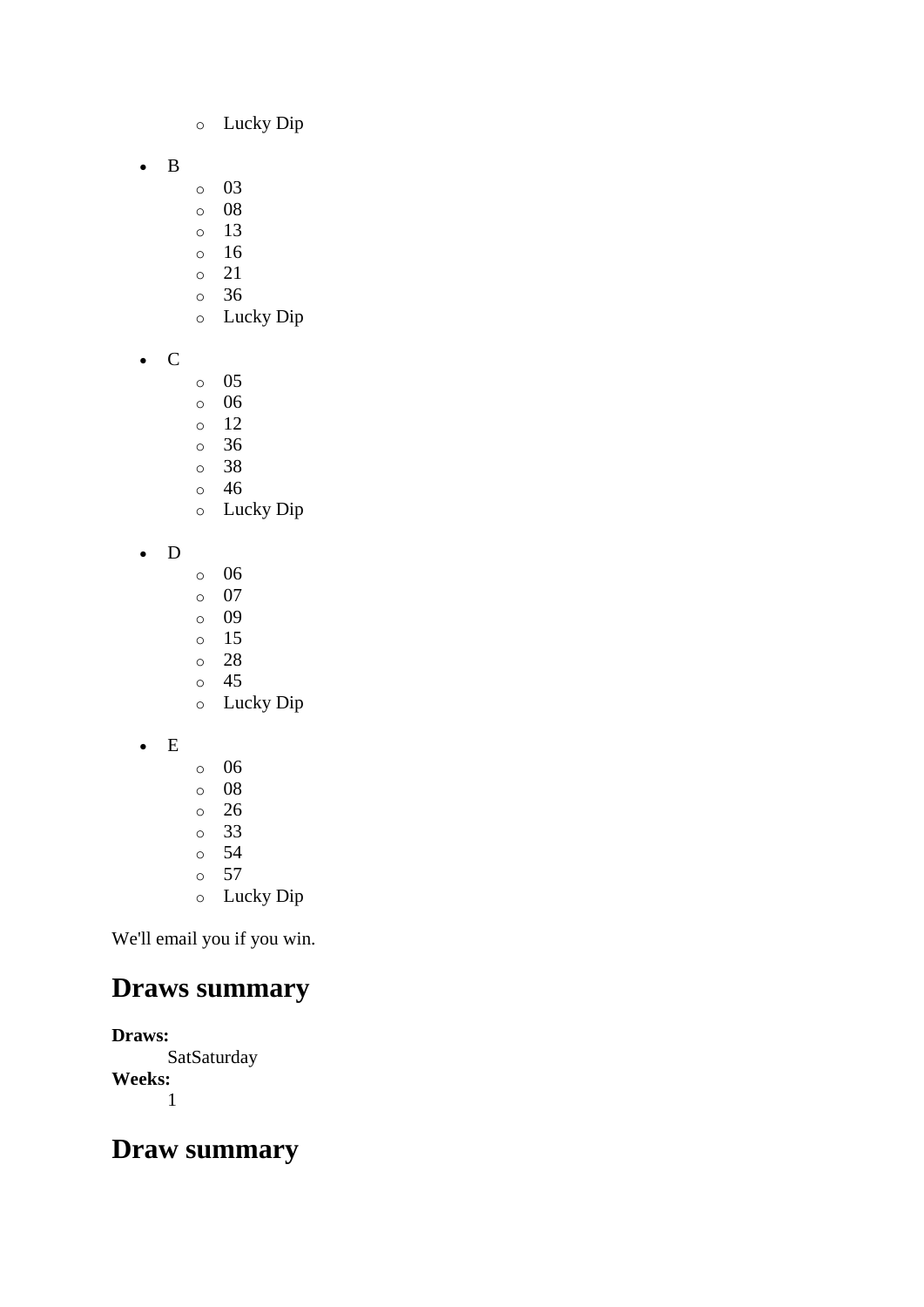Sat 04 Jun 2022

#### **Draw dates**

• Sat 04 Jun 2022

**Cost:** 5 plays x £2.00 for 1 draw =  $\text{\textsterling}10.00$ 

# **Total:**

£10.00

Ticket 6 of 10

Ticket number: 1113-013337605-084779 Purchase date and time: Sat 4 Jun 2022 at 7:10

## • **Your numbers**

- A
- o 29
- o 32
- o 38
- $\circ$  40
- o 55
- o 56 o Lucky Dip
- B
- o 01
- o 03
- o 18
- o 37
- o 51
- o 57
- o Lucky Dip
- C
- o 24
- o 30
- o 33
- o 43
- o 44
- o 48
- o Lucky Dip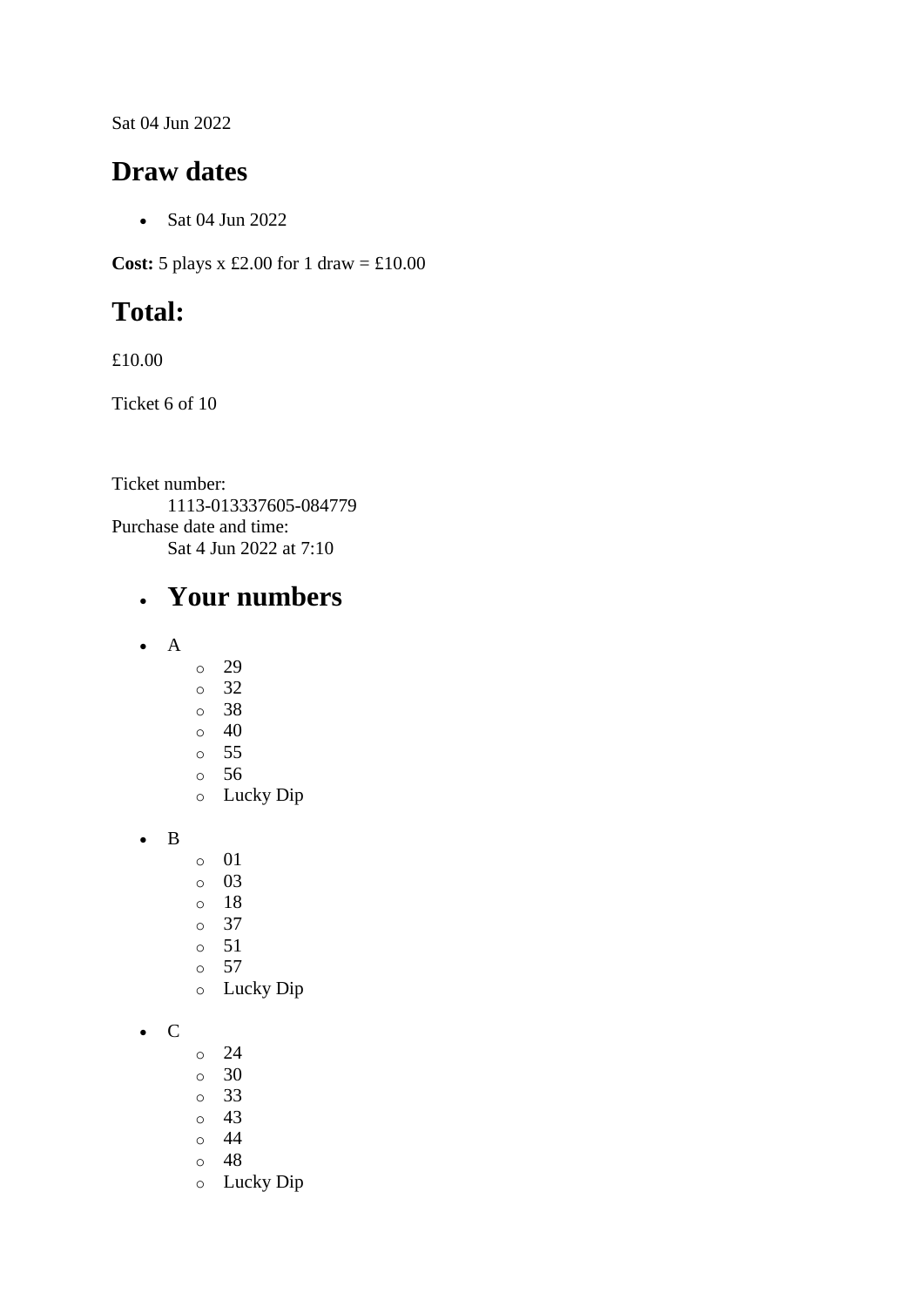- D
- o 04
- o 06
- o 18
- o 23 o 33
- $\circ$  50
- o Lucky Dip
- E
- $\circ$  10 o 16  $\circ$  22 o 30 o 39 o 53 o Lucky Dip

## **Draws summary**

**Draws:** SatSaturday **Weeks:** 1

### **Draw summary**

Sat 04 Jun 2022

## **Draw dates**

• Sat 04 Jun 2022

**Cost:** 5 plays x £2.00 for 1 draw =  $\text{\textsterling}10.00$ 

# **Total:**

£10.00

*----------------------------------------------------*

#### *Lottery Syndicate Group 24*

```
1) Sa52D05, 2) Wi90H05, 3) Ma8S23, 4) Pe20L31,5) CA42S01,6) 
Ph12O16, 7) Pe03S23, 8) Eu12R03, 9) Ga58S03 (G. Schmidt),10) 
Sh20S29, 11) Ma16W01, 12) Fr02B01, 13) Ma98D73, 14) Te68W11,
```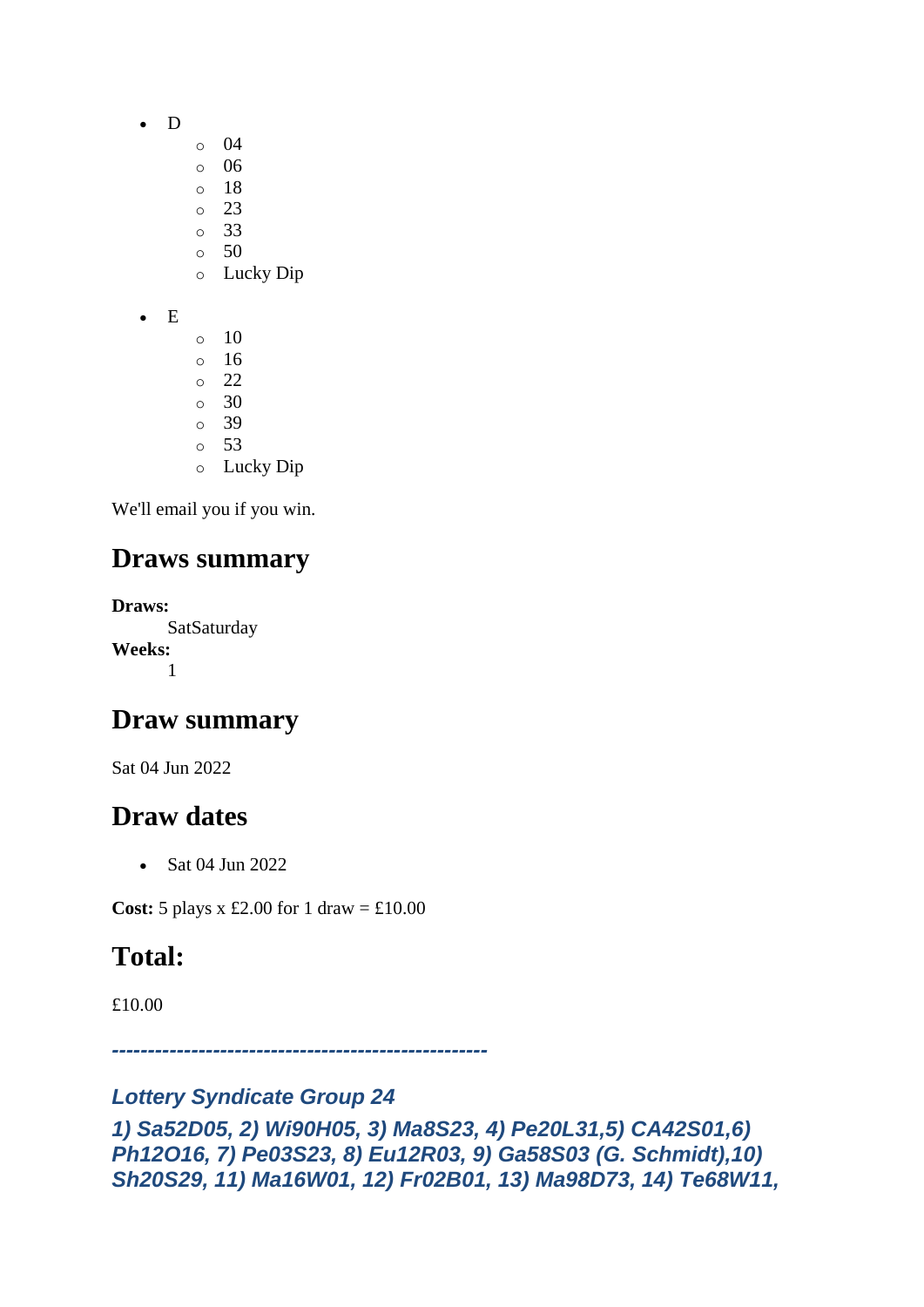#### *15) Da84S01, 16) He18T10, 17) MI04J16, 18) PE67S20, 19) Ri28L30, 20) Jo54V2, 21) Jo92Y20*

Ticket 7 of 10

Ticket number: 1113-003834881-081679 Purchase date and time: Sat 4 Jun 2022 at 7:10

#### • **Your numbers**

- A
- o 02
- o 13
- o 29
- o 45
- o 48 o 59
- o Lucky Dip
- B
- o 04
- o 19
- o 27
- o 32
- o 33
- o 40
- o Lucky Dip
- C
- o 15
- o 16
- o 30
- o 53
- o 55
- o 57
- o Lucky Dip

#### • D

- o 01
- o 06
- $\circ$  17
- o 24
- o 32
- o 36
- o Lucky Dip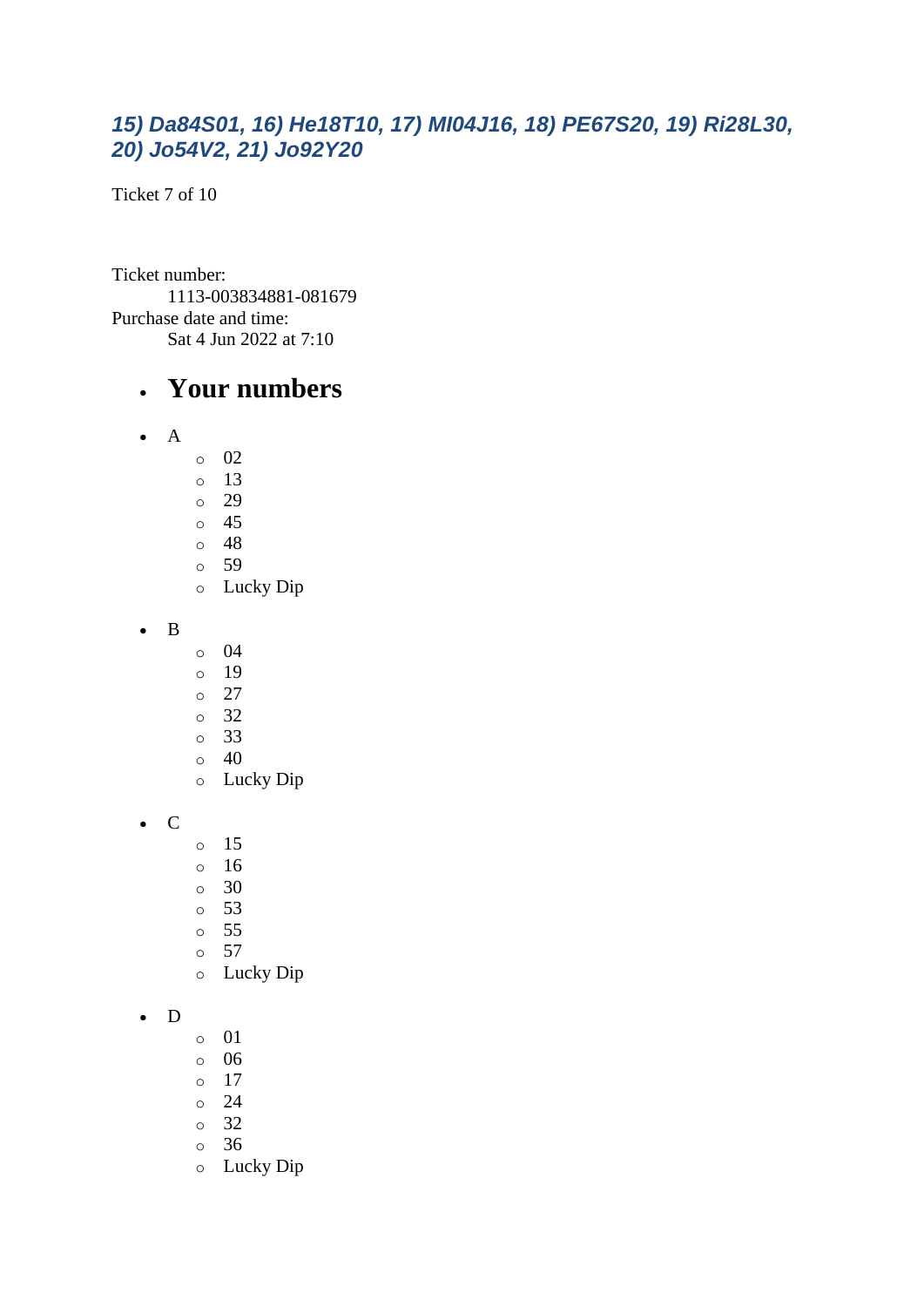• E

- o 17
- o 24
- o 33 o 46
- $\circ$  53
- $\circ$  57
- o Lucky Dip

We'll email you if you win.

# **Draws summary**

**Draws: SatSaturday Weeks:** 1

## **Draw summary**

Sat 04 Jun 2022

## **Draw dates**

• Sat 04 Jun 2022

**Cost:** 5 plays x £2.00 for 1 draw = £10.00

# **Total:**

£10.00

Ticket 8 of 10

Ticket number: 1113-020621313-081679 Purchase date and time: Sat 4 Jun 2022 at 7:10

# • **Your numbers**

- A
- o 26 o 28 o 31 o 37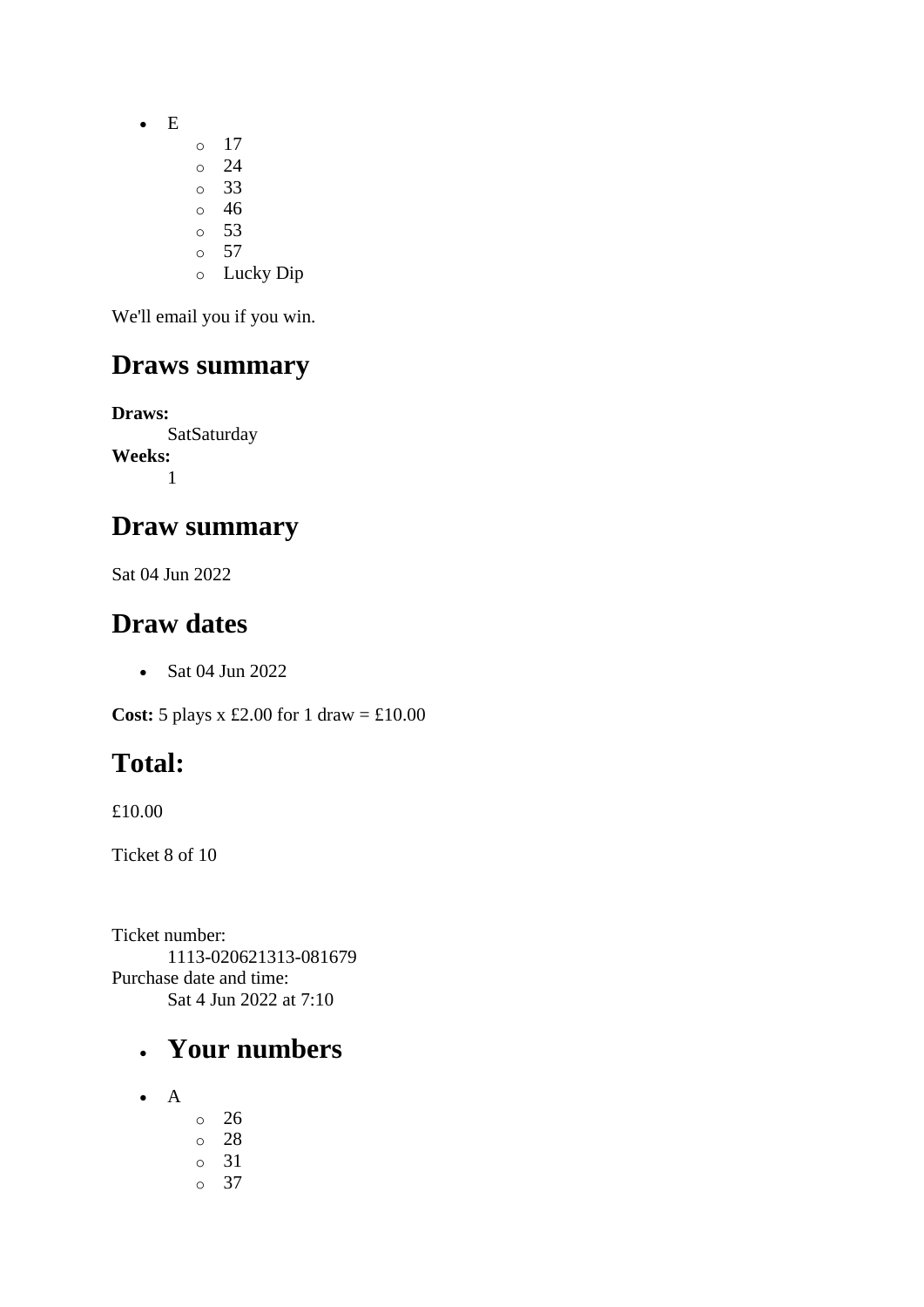- o 52
- o 59
- o Lucky Dip
- B
- o 02
- o 03
- o 10
- o 16
- o 37
- o 55 o Lucky Dip
- C
- o 08
- o 17
- o 31
- o 33
- $\circ$  47
- o 50
- o Lucky Dip
- D
- o 03
- o 04
- o 06
- o 08
- o 10 o 55
- o Lucky Dip
- E
- o 01
- o 26
- o 27
- o 39
- o 43 o 54
- o Lucky Dip

# **Draws summary**

**Draws:** SatSaturday **Weeks:** 1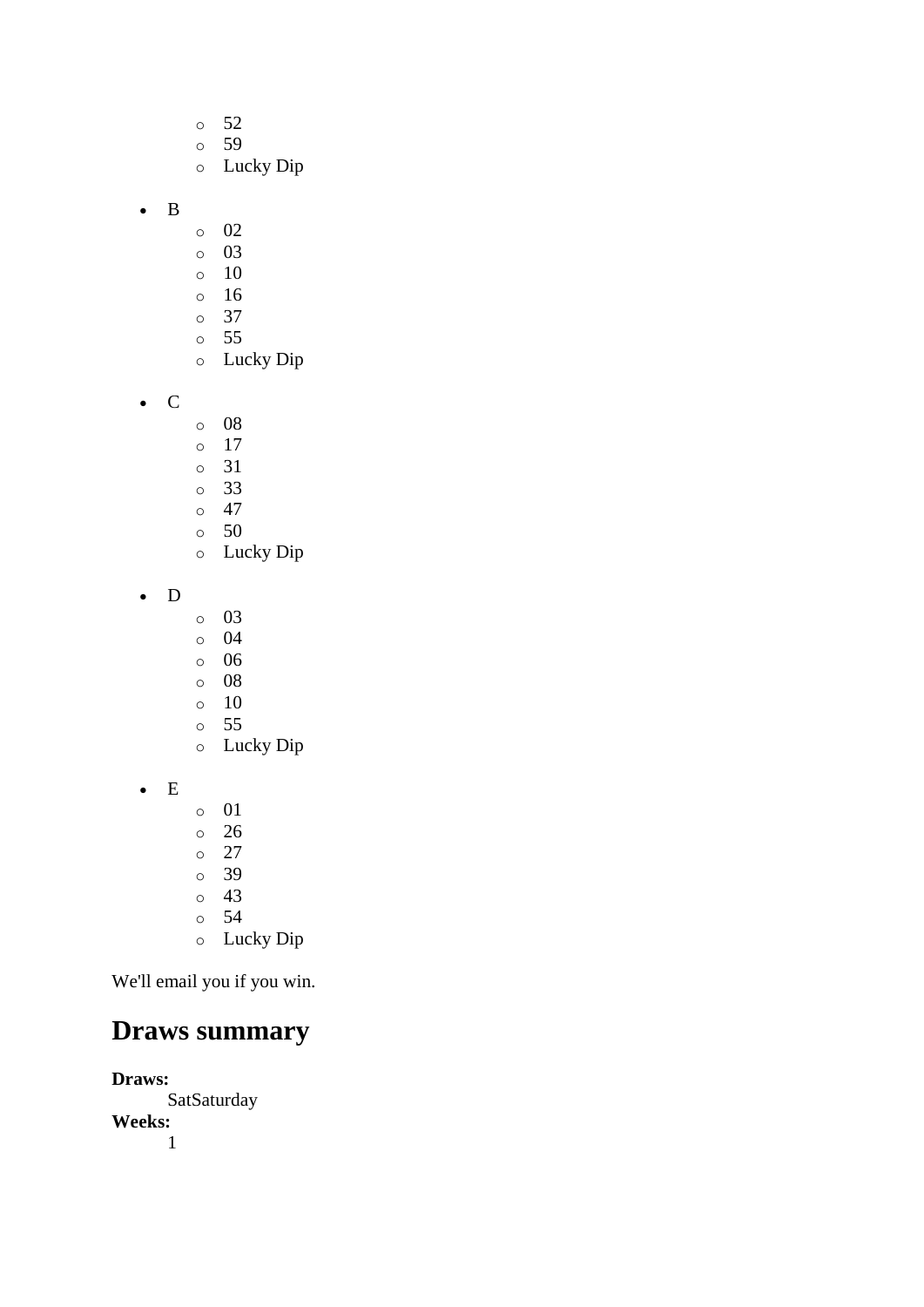### **Draw summary**

Sat 04 Jun 2022

## **Draw dates**

• Sat 04 Jun 2022

**Cost:**  $5$  plays x £2.00 for 1 draw = £10.00

## **Total:**

£10.00

*----------------------------------------------------------*

#### *Lottery Syndicate Group 25*

*1) Sa52D05, 2) Ju86G11, 3) Jo57F06, 4) Jo16V36,5) Ry98M51, 6) CA42S01, 7) Wi90H05, 8) Fr02B01, 9) Te19B30,10) TH94L16, 11) Ma86M06, 12) De47C03, 13) MI04J16, 14) Sh20S29, 15) Te68W11,16) Ma8S23, 17) St81P02, 18) Ha98S01, 19) Ma94N21, 20) Be11V1, 21) Eu12R03*

Ticket 9 of 10

Ticket number: 1113-022522112-085579 Purchase date and time: Sat 4 Jun 2022 at 7:10

## • **Your numbers**

- A
- o 04
- o 21
- o 22
- o 34
- o 50
- o 54
- o Lucky Dip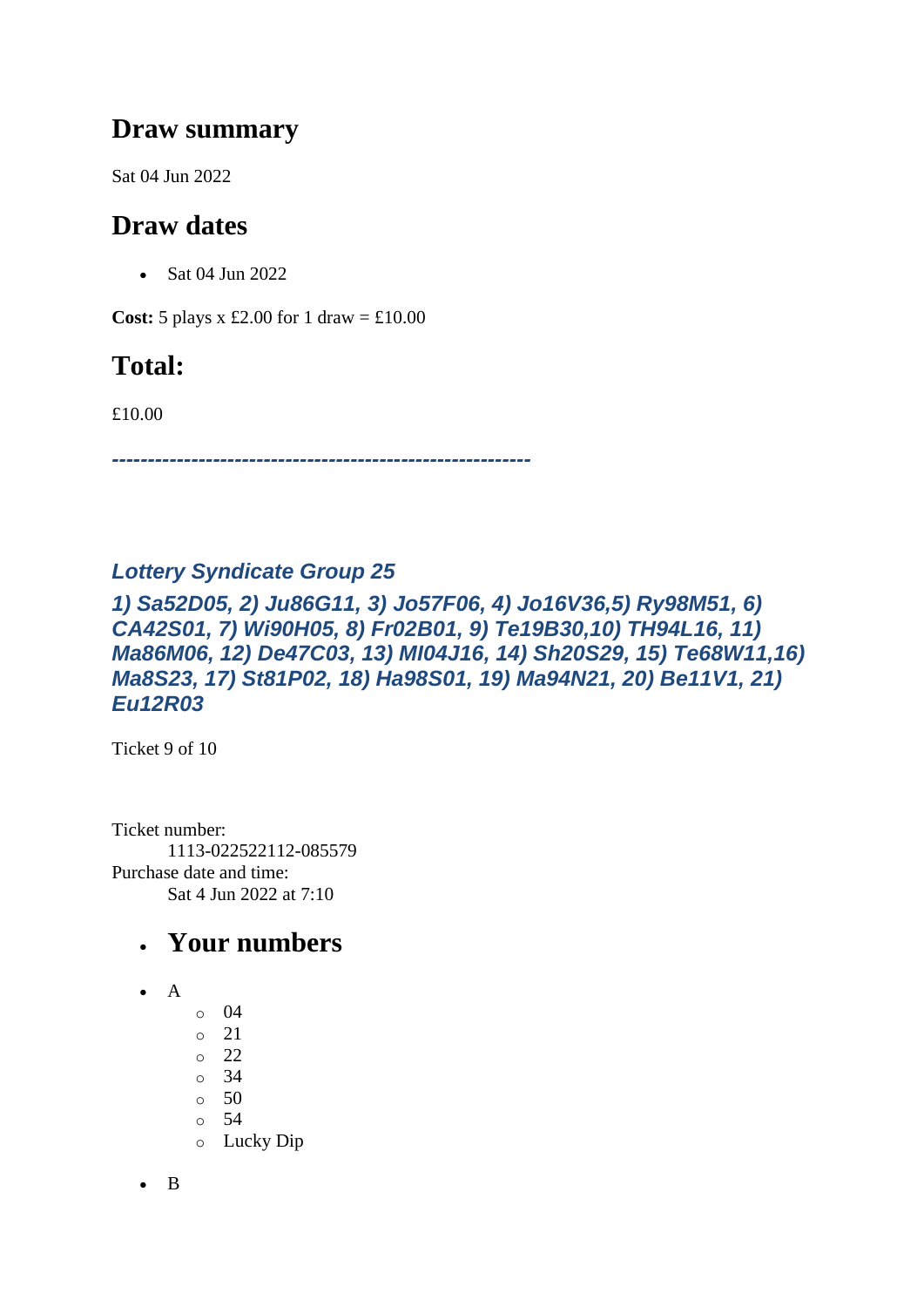- o 04
- o 13
- o 26
- o 34
- o 36
- $\circ$  52
- o Lucky Dip

• C

- o 01
- o 05
- o 10
- o 12
- $\circ$  41 o 43
- o Lucky Dip
- D
- o 31
- o 36
- o 45
- $\circ$  47
- o 48 o 50
- o Lucky Dip
- E
- o 06
- o 18
- o 35
- o 37
- o 43
- o 55 o Lucky Dip
- We'll email you if you win.

### **Draws summary**

#### **Draws:**

**SatSaturday Weeks:** 1

# **Draw summary**

Sat 04 Jun 2022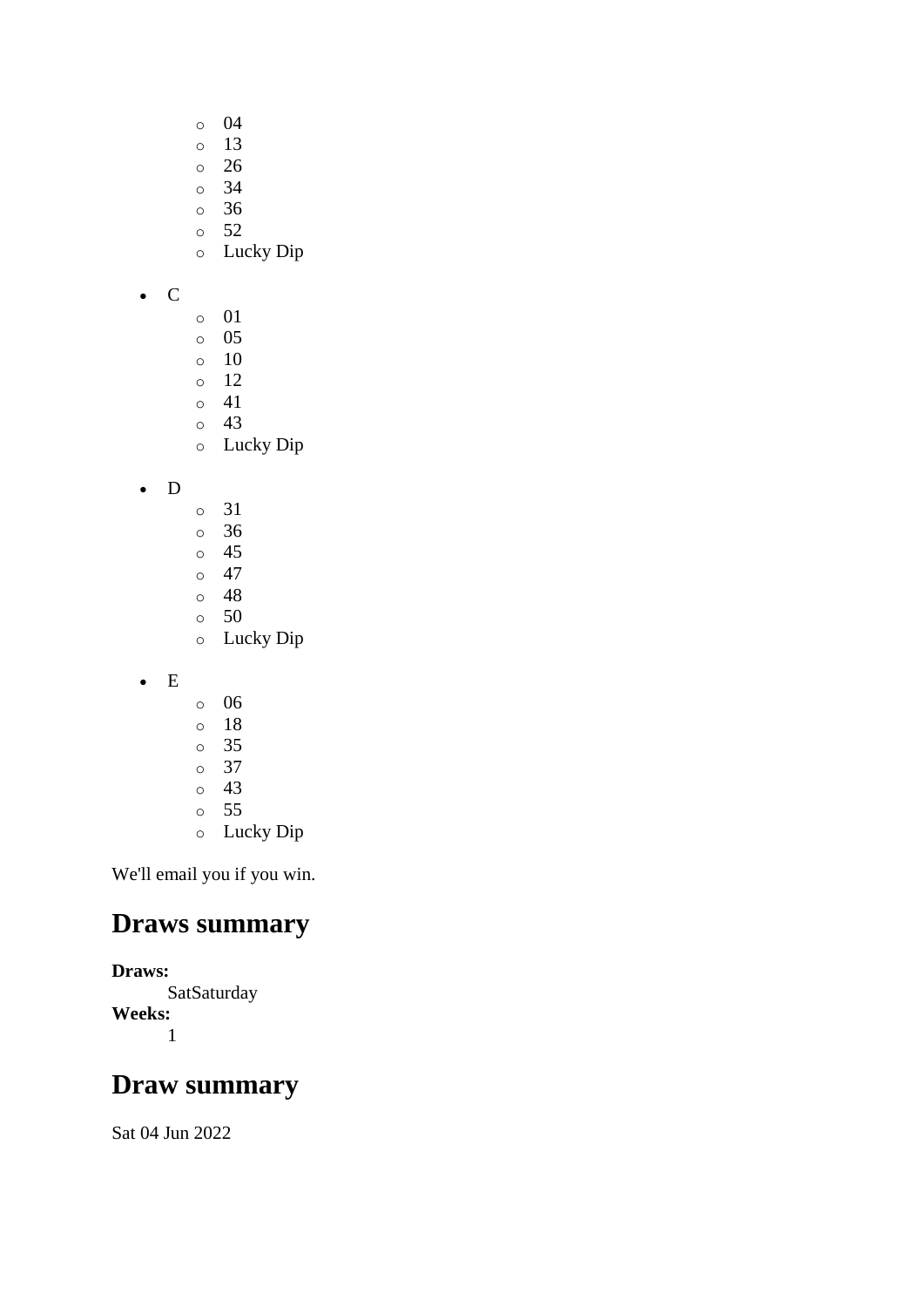#### **Draw dates**

• Sat 04 Jun 2022

**Cost:** 5 plays x £2.00 for 1 draw = £10.00

# **Total:**

£10.00

Ticket 10 of 10

Ticket number: 1113-035118336-086179 Purchase date and time: Sat 4 Jun 2022 at 7:10

## • **Your numbers**

- A
- $\circ$  10
- o 14
- o 17
- $\circ$  50
- o 56 o 59
- o Lucky Dip

• B

- o 12
- o 19
- o 30
- o 32
- o 34
- o 53
- o Lucky Dip

• C

- o 02
- o 05
- o 14
- o 32
- o 42 o 49
- o Lucky Dip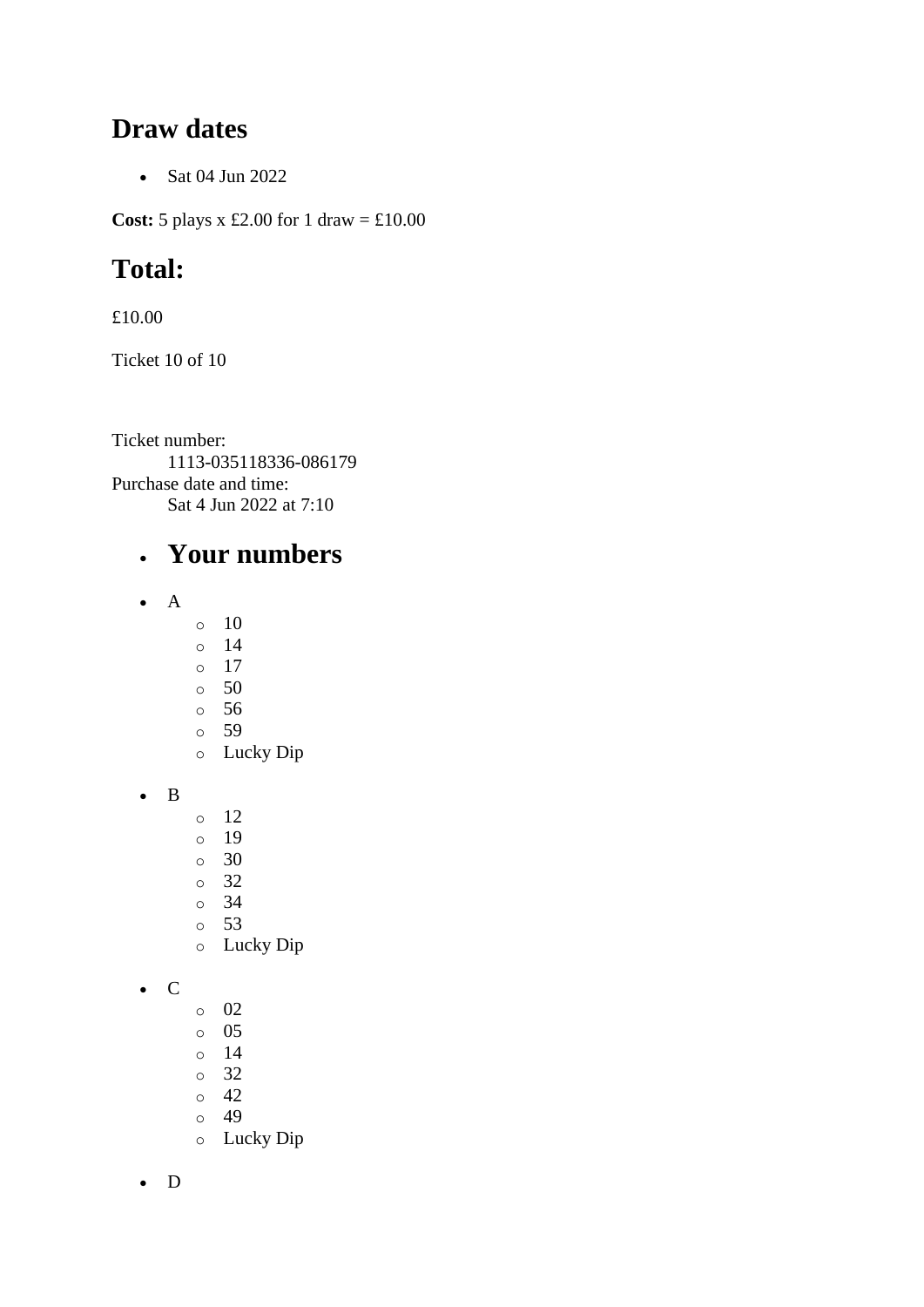- o 02
- o 11
- $\circ$  19
- $\circ$  24 o 33
- $\circ$  34
- o Lucky Dip
- E
	- $\circ$  02 o 11  $\circ$  41 o 43  $\circ$  50 o 58 o Lucky Dip

## **Draws summary**

**Draws: SatSaturday Weeks:** 1

## **Draw summary**

Sat 04 Jun 2022

## **Draw dates**

• Sat 04 Jun 2022

**Cost:** 5 plays x £2.00 for 1 draw = £10.00

# **Total:**

£10.0

*-------------------------------------------------*

#### *Lottery Syndicate Group 26*

*1) Ry98M51, 2) Te68W11, 3) Be55G77, 4) Sh20S29,5) Ri28L30,6) CA42S01, 7) Jo16V36, 8) Al57S13, 9) Te19B30,10) Pe03S23, 11)*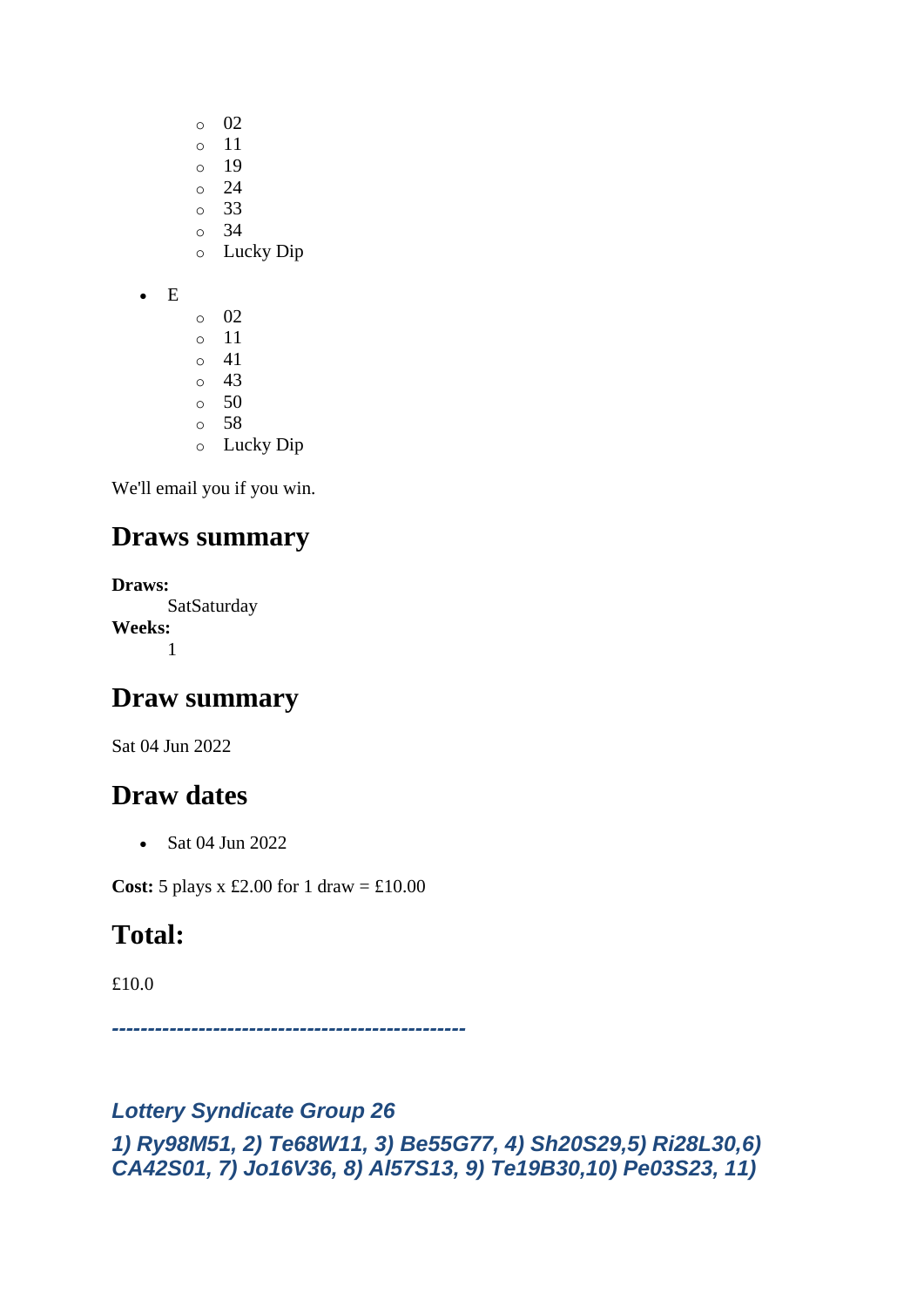#### *Pa65A06, 12) De47C03, 13) Ka30M09, 14) Ha90S03, 15) Ma52A71,16) Ma86M06 17) Ed55T02, 18) St81P02, 19) TH94L16, 20) Ma56S01, 21) Jo92Y20*

Ticket 1 of 10

Ticket number: 1113-029953029-083879 Purchase date and time: Sat 4 Jun 2022 at 7:16

#### • **Your numbers**

- $\bullet$  A
	- o 04
	- $\circ$  13
	- o 14
	- $\circ$  20
	- o 23
	- $\circ$  40
	- o Lucky Dip
- B
- o 05
- o 07
- o 26
- o 46
- $\circ$  51
- o 56
- o Lucky Dip

• C

- o 01
- o 25
- $\circ$  27
- o 32
- o 48
- o 54
- o Lucky Dip

#### • D

- o 08
- o 30
- o 34
- o 37
- $\circ$  40
- o 56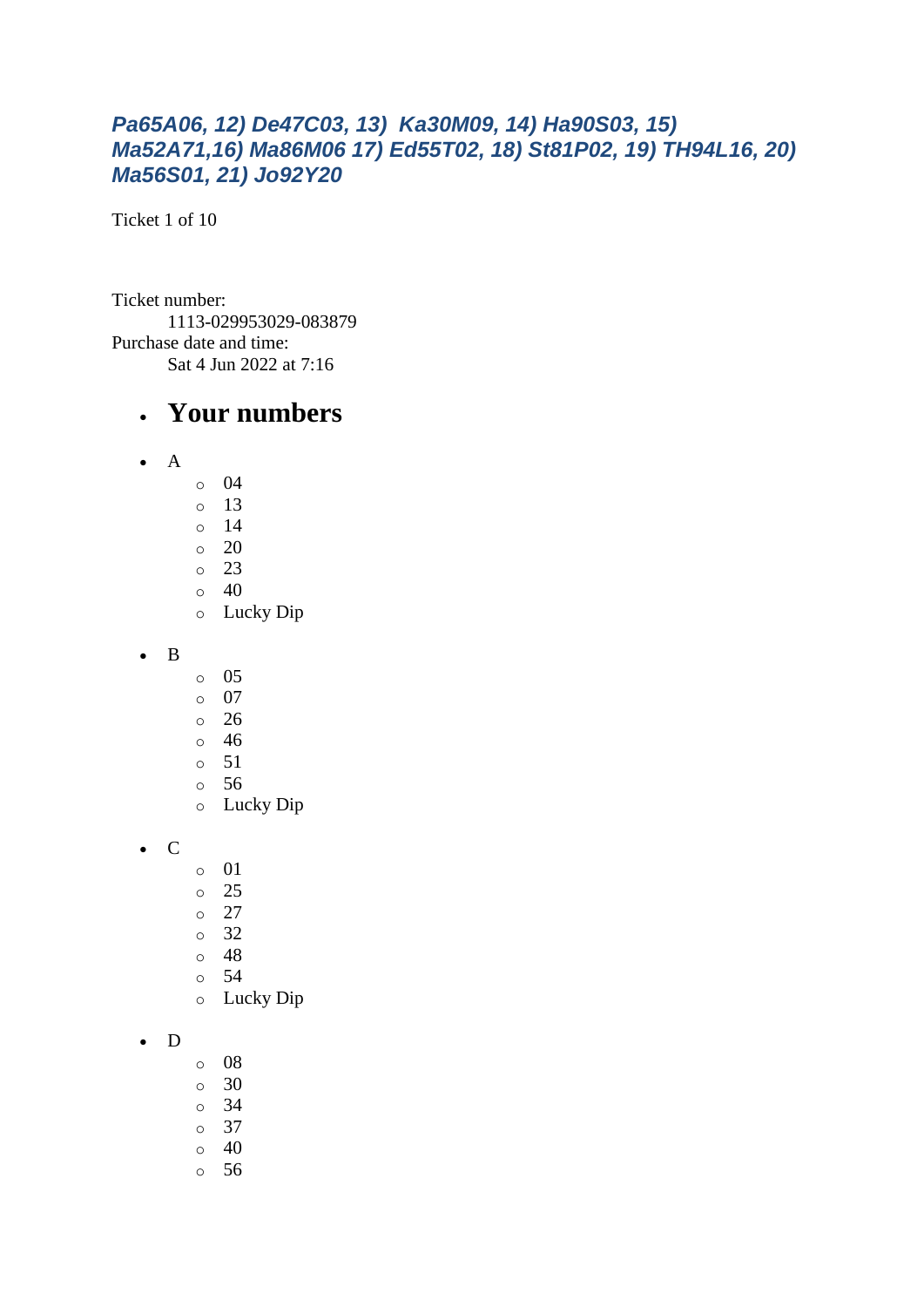- o Lucky Dip
- E
- $\circ$  17
- o 21
- o 34
- $\circ$  44  $\circ$  47
- $\circ$  50
- o Lucky Dip

# **Draws summary**

**Draws: SatSaturday Weeks:** 1

## **Draw summary**

Sat 04 Jun 2022

# **Draw dates**

• Sat 04 Jun 2022

**Cost:**  $5$  plays x £2.00 for 1 draw = £10.00

# **Total:**

£10.00

Ticket 2 of 10

Ticket number: 1113-037255169-080179 Purchase date and time: Sat 4 Jun 2022 at 7:16

### • **Your numbers**

 $\bullet$  A o 16 o 21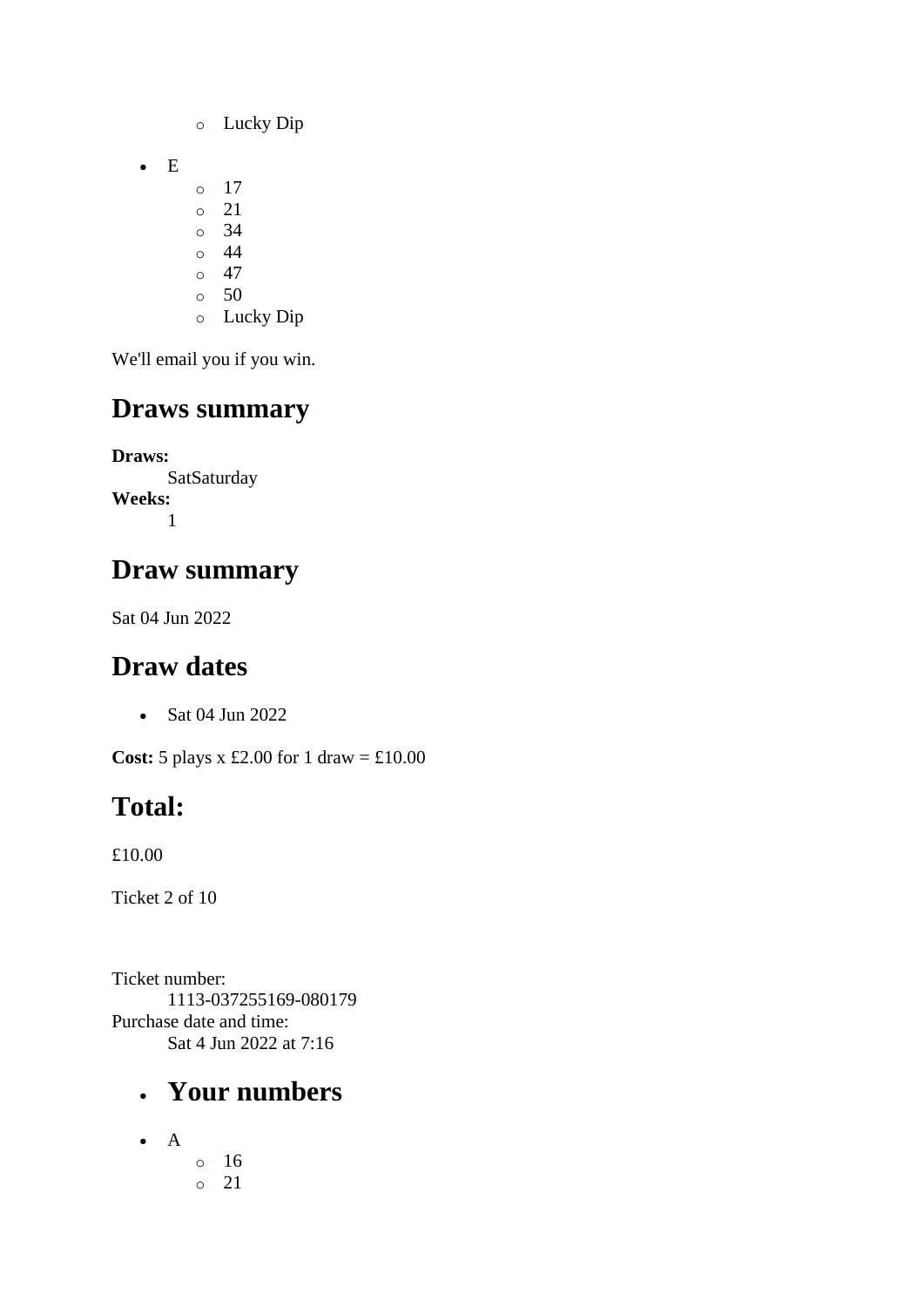- o 27
- o 48
- o 51
- o 57
- o Lucky Dip

#### • B

- o 05
- o 09
- o 12
- o 45 o 51
- o 55
- o Lucky Dip
- C
- o 02
- o 10
- o 27
- $\circ$  47
- o 53 o 55
- o Lucky Dip
- D
- o 07
- o 09
- o 28
- $\circ$  40
- o 42
- o 54
- o Lucky Dip
- E
- o 01
- o 03
- o 11
- o 14
- o 15
- o 54 o Lucky Dip

We'll email you if you win.

### **Draws summary**

**Draws: SatSaturday Weeks:**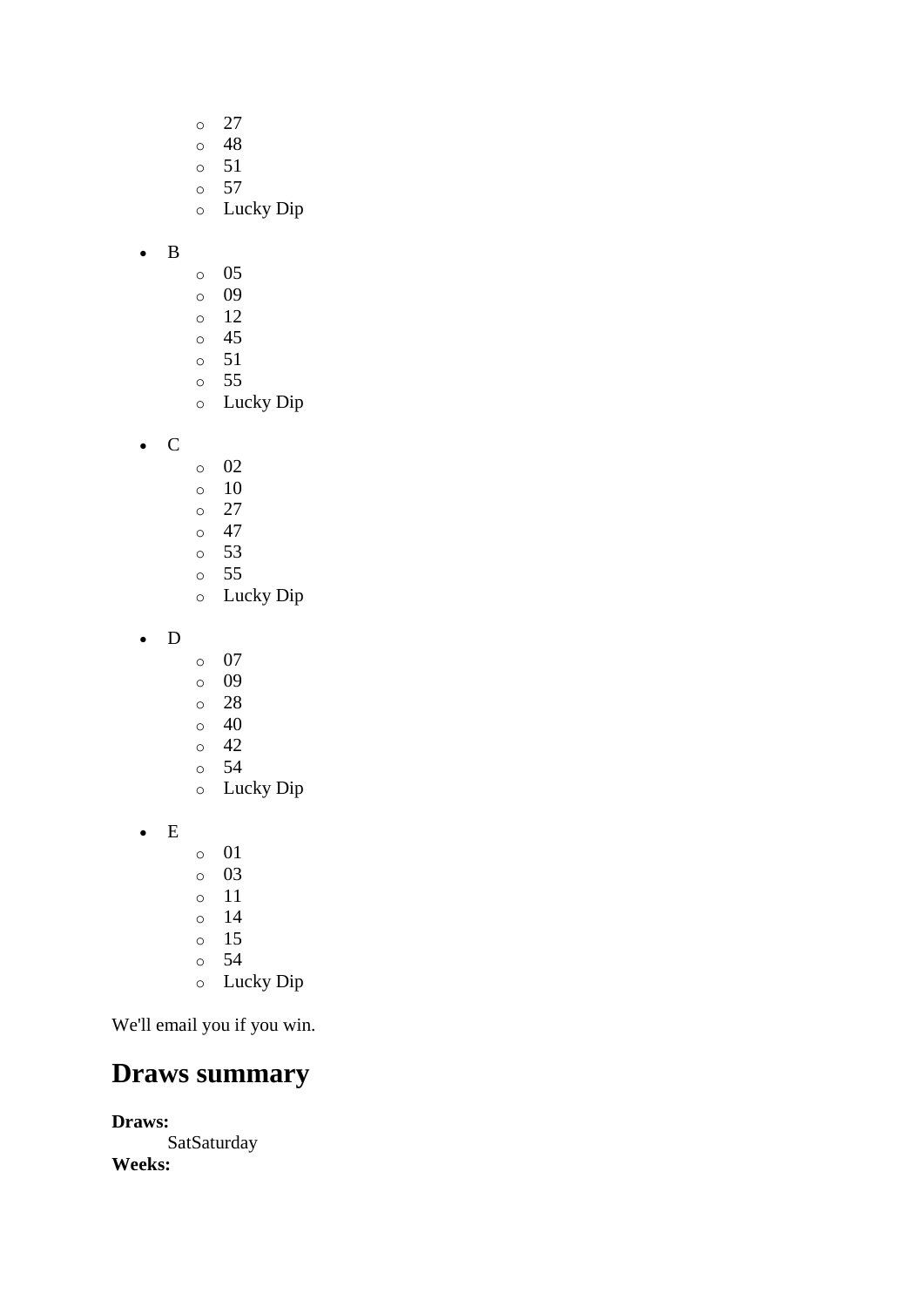1

### **Draw summary**

Sat 04 Jun 2022

## **Draw dates**

• Sat 04 Jun 2022

**Cost:**  $5$  plays x £2.00 for 1 draw = £10.00

# **Total:**

£10.00

*---------------------------------------------------- Lottery Syndicate Group 27*

#### *1) Al57S13, 2) CE76J05, 3) Be55G77, 4) Sh20S29,5) Mo08K09,6) CA42S01, 7) Pa65A06, 8) Ha90S03, 9) Te19B30,10) Te68W11, 11) Mi68H03/MI68H03, 12) De47C03, 13) Gr27B30, 14) St81P02, 15) Ro57M05, 16) LE29H09, 17) Ma56S01, 18) Ra51N11, 19) Do1V1, 20) Ni02G12, 21) Jo92Y20*

Ticket 3 of 10

Ticket number: 1113-025693189-080279 Purchase date and time: Sat 4 Jun 2022 at 7:16

## • **Your numbers**

- $\bullet$  A
- o 02
- o 04
- o 16
- o 26
- o 46
- o 48
- o Lucky Dip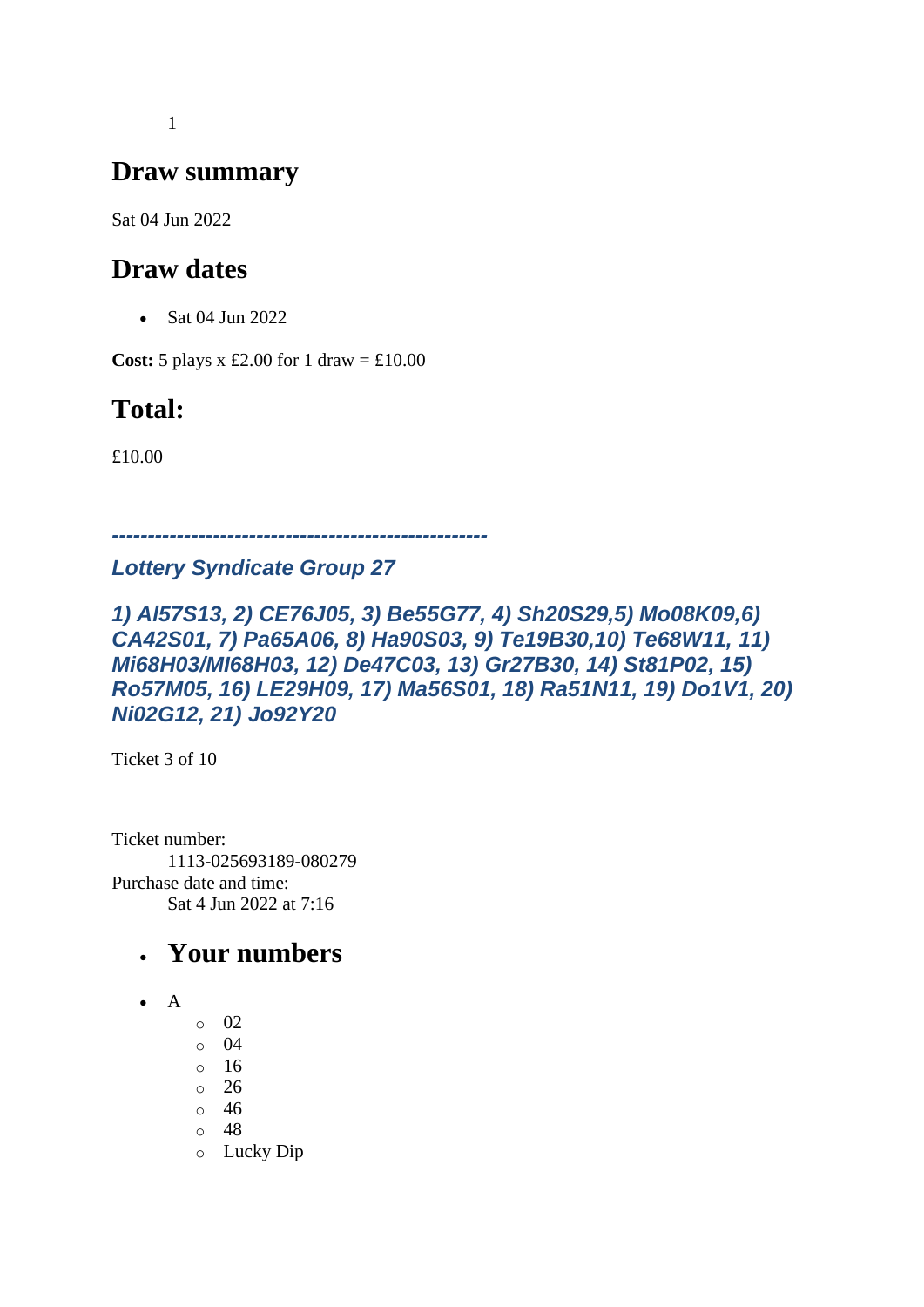- B
- o 21
- o 23
- o 34
- $\circ$  47
- o 56
- $\circ$  57
- o Lucky Dip
- C
- o 11
- o 27
- o 34
- o 35
- o 39 o 57
- o Lucky Dip

#### • D

- o 20
- o 31
- o 34
- o 42 o 48
- o 49
- o Lucky Dip
- E
- o 03
- o 15
- o 16
- o 22
- o 24
- $\circ$  57
- o Lucky Dip

We'll email you if you win.

## **Draws summary**

**Draws: SatSaturday Weeks:** 1

# **Draw summary**

Sat 04 Jun 2022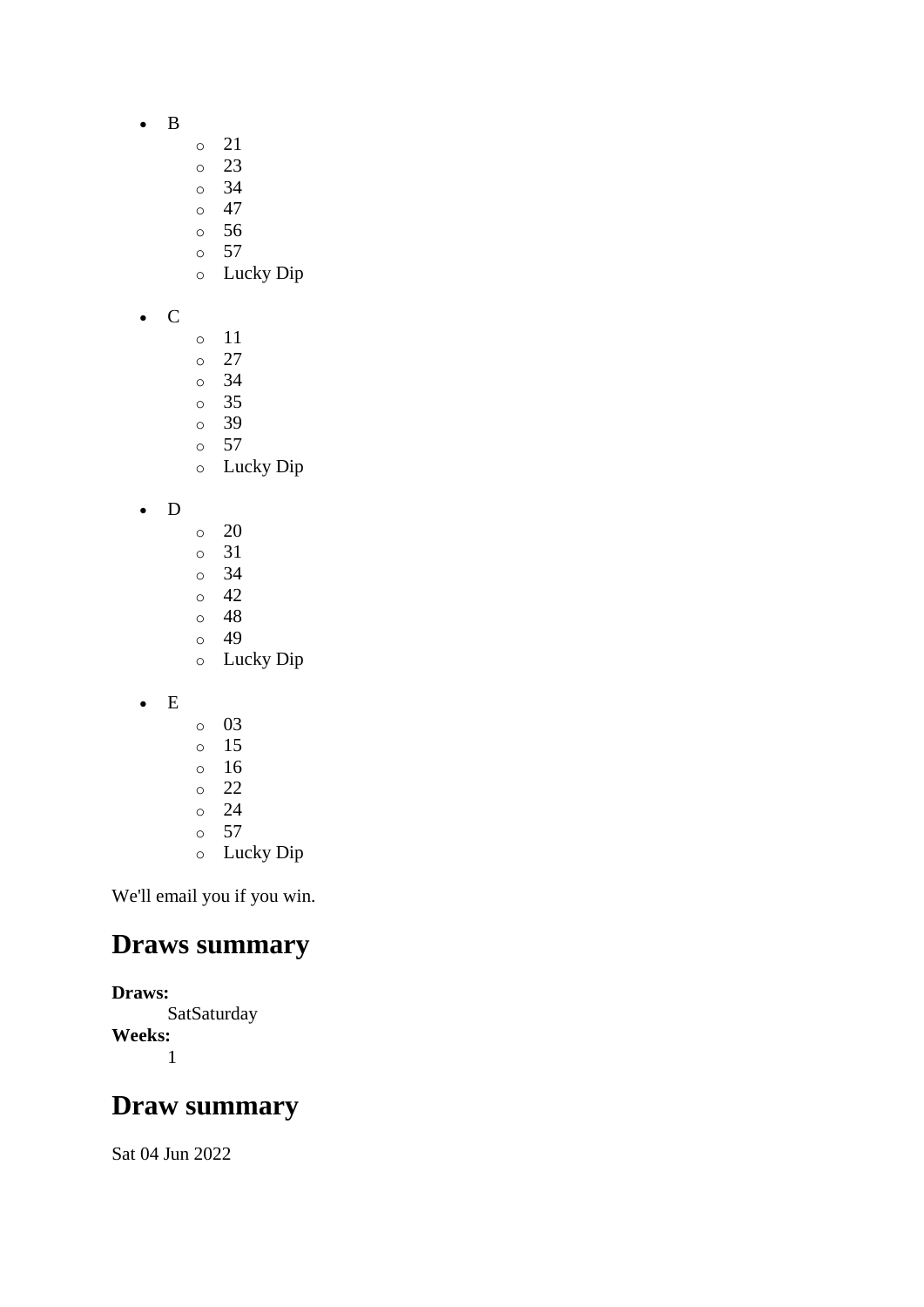#### **Draw dates**

• Sat 04 Jun 2022

**Cost:** 5 plays x £2.00 for 1 draw = £10.00

# **Total:**

£10.00

Ticket 4 of 10

Ticket number: 1113-015016196-082979 Purchase date and time: Sat 4 Jun 2022 at 7:16

## • **Your numbers**

- A
- o 12
- o 16
- o 18
- o 19
- o 23 o 53
- o Lucky Dip
- B
- o 28
- o 31
- $\circ$  47
- o 48
- o 51
- o 56
- o Lucky Dip

• C

- o 07
- o 16
- o 17
- o 24
- o 25 o 59
- o Lucky Dip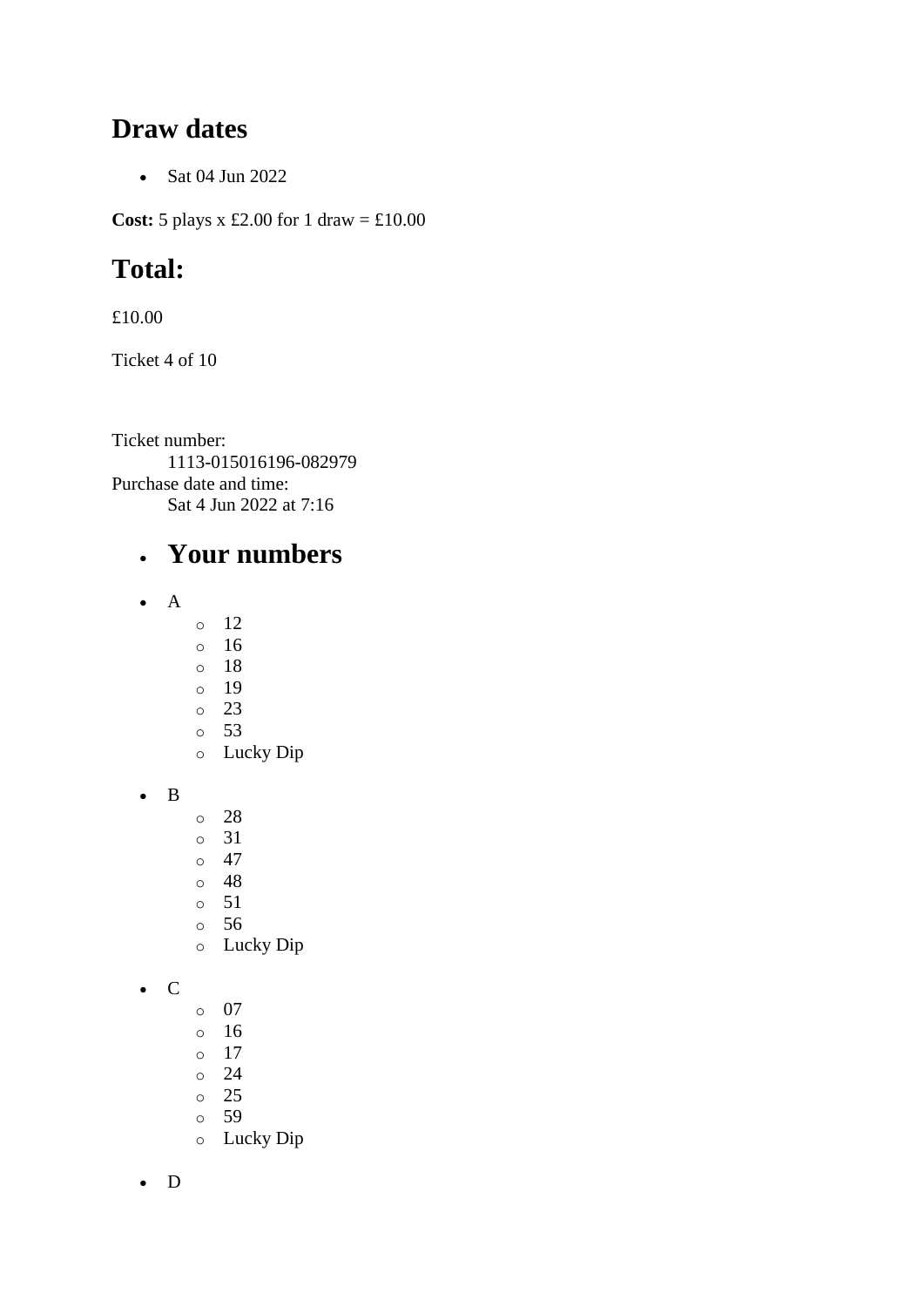- o 16
- o 17
- o 25
- $\circ$  26
- o 27 o 39
- o Lucky Dip
- E
- o 08 o 15 o 27 o 37 o 56
- o 59
- o Lucky Dip

## **Draws summary**

**Draws: SatSaturday Weeks:** 1

## **Draw summary**

Sat 04 Jun 2022

## **Draw dates**

• Sat 04 Jun 2022

**Cost:** 5 plays x £2.00 for 1 draw = £10.00

# **Total:**

£10.00

*----------------------------------------------------*

#### *Lottery Syndicate Group 28*

*1) Ti53W41, 2) Ra51N11, 3) Ma52A71, 4) Mo08K09, 5) Ma98D73,6) Ro57M05, 7) AL06S23, 8) Pe57L11, 9) De05M22, 10) Ne03F12, 11)*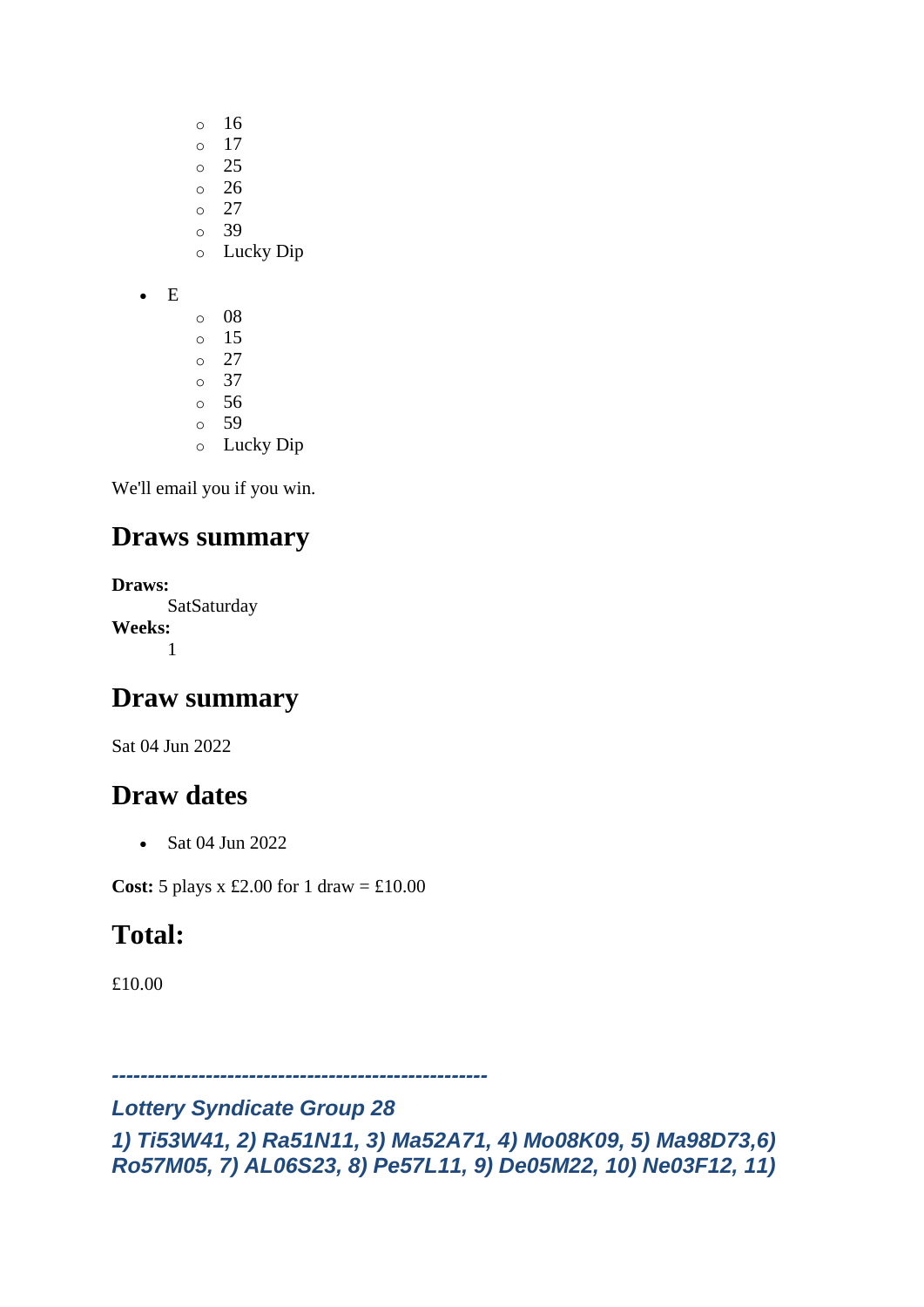#### *Ad34Y2, 12) Ni02G12, 13) Vi53J31, 14) Pe03S23, 15) Jo16V36, 16) --- --------, 17) Jo57F06, 18) Ma56S01, 19) Ra86P02, 20) Ro07W32, 21) Pe21W01*

Ticket 5 of 10

Ticket number: 1113-001319168-087079 Purchase date and time: Sat 4 Jun 2022 at 7:16

#### • **Your numbers**

- A
- o 24
- o 26 o 31
- o 35
- o 41
- o 49
- o Lucky Dip

• B

- o 05
- o 39
- o 45
- o 53
- o 55
- o 56 o Lucky Dip

• C

- o 03
- o 10
- $\circ$  20
- o 36
- o 39
- o 51
- o Lucky Dip

• D

- o 26
- o 37
- o 38
- o 42
- o 44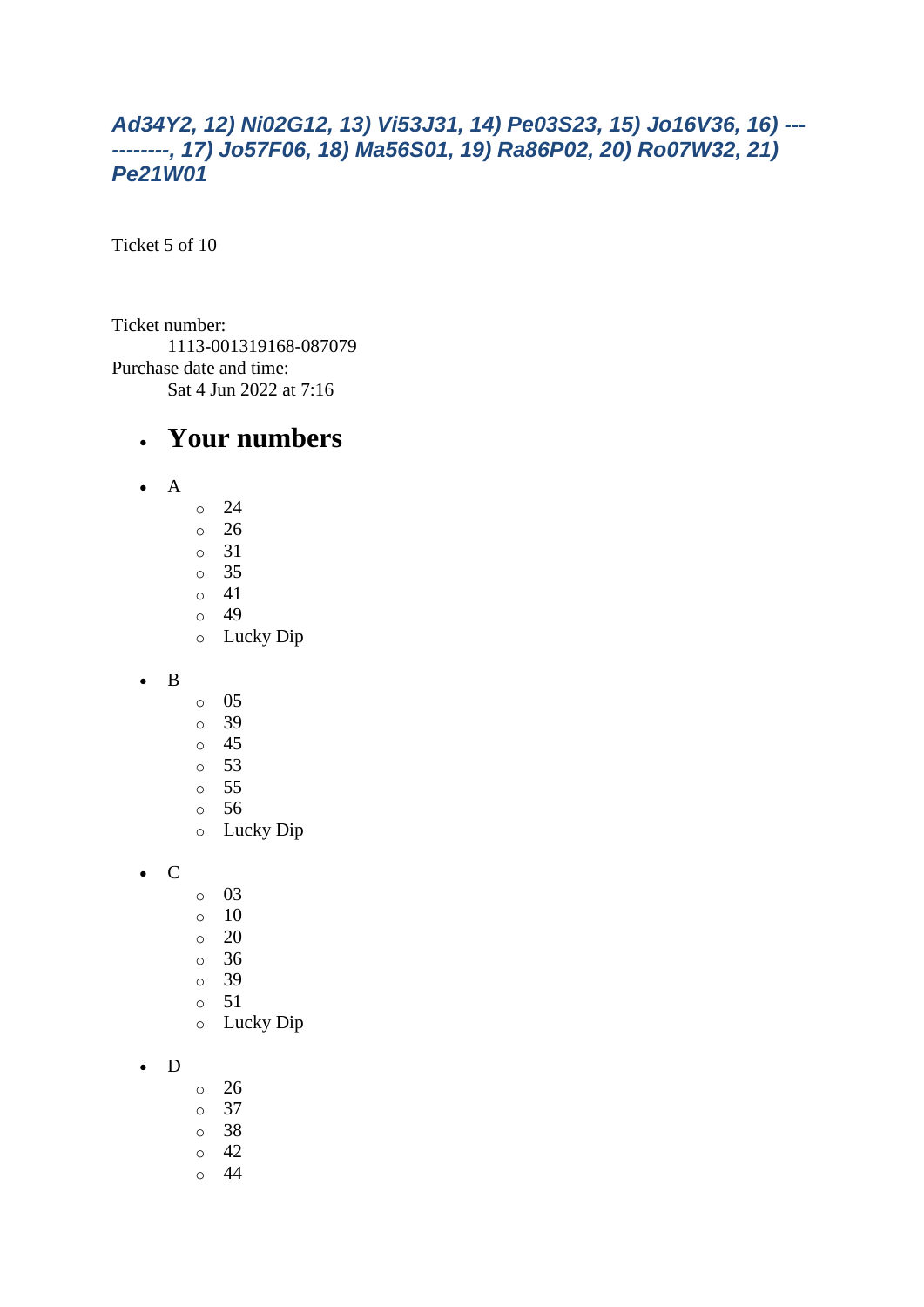- o 52 o Lucky Dip o 09 o 38 o 44 o 45
- o 46

• E

- $\circ$  50
- o Lucky Dip

We'll email you if you win.

## **Draws summary**

**Draws: SatSaturday Weeks:** 1

## **Draw summary**

Sat 04 Jun 2022

# **Draw dates**

• Sat 04 Jun 2022

**Cost:** 5 plays x £2.00 for 1 draw = £10.00

# **Total:**

£10.00

Ticket 6 of 10

Ticket number: 1113-027528452-083079 Purchase date and time: Sat 4 Jun 2022 at 7:16

# • **Your numbers**

• A o 18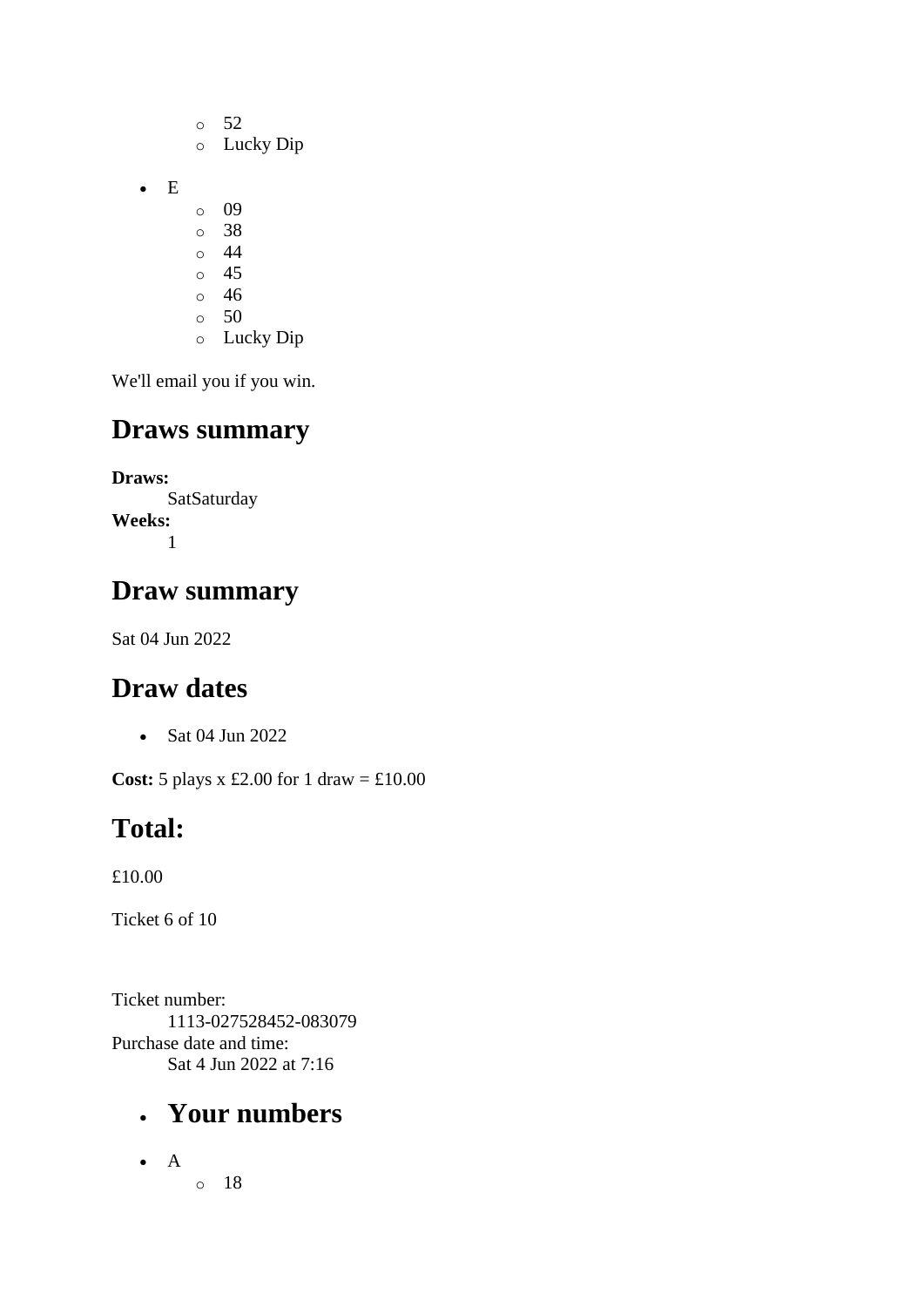- o 23
- o 28
- o 45
- $\circ$  47
- o 53
- o Lucky Dip
- B
- o 09
- o 14
- o 15
- o 40
- o 43 o 58
- o Lucky Dip

• C

- o 02
- o 06
- o 16 o 23
- o 31
- o 43
- o Lucky Dip
- D
- o 05
- o 30
- o 45
- o 48
- o 52
- o 54
- o Lucky Dip

• E

- o 12 o 35 o 36
- o 38
- o 49
- o 53
- o Lucky Dip

We'll email you if you win.

## **Draws summary**

**Draws:**

**SatSaturday**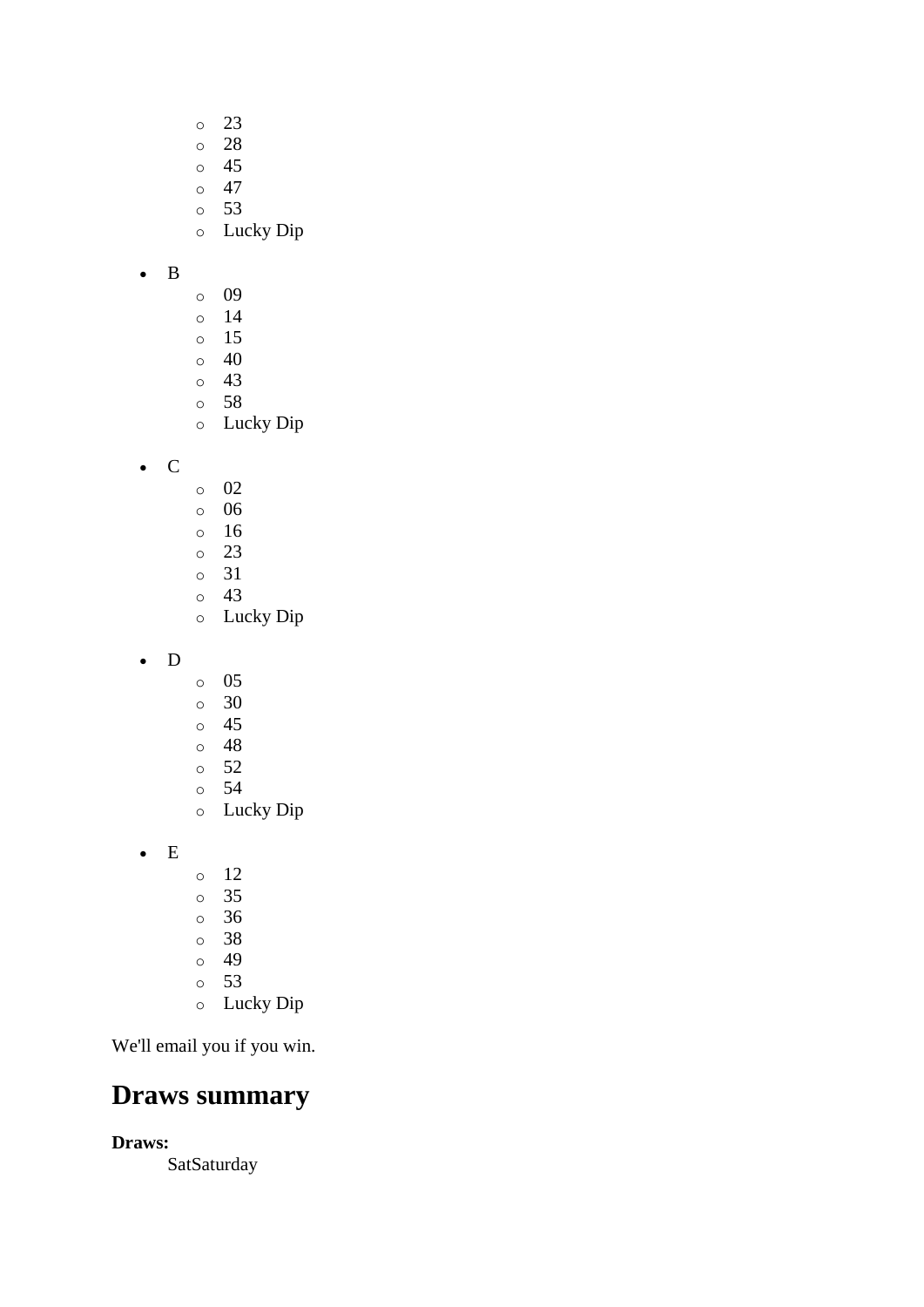**Weeks:** 1

#### **Draw summary**

Sat 04 Jun 2022

#### **Draw dates**

• Sat 04 Jun 2022

**Cost:** 5 plays x £2.00 for 1 draw =  $\text{\textsterling}10.00$ 

## **Total:**

£10.00

*----------------------------------------------------*

#### *Lottery Syndicate Group 29*

*1) FR30E17, 2) Pe03S23, 3) Li08G23, 4) Ri05M06,5) Ad05R11, 6) Pa52W81, 7) Mo08K09, 8) Me21F22, 9) Ra86P02,10) Mi02L17, 11) Ed55T02, 12) De05M22, 13) Jo54V2, 14) Ma56S01, 15) Pe57L11, 16) - David1980, 17) Ju86G11, 18) Jo57F06, 19) Pe20L31, 20) Ma52A71, 21) Pe21W01*

Ticket 7 of 10

Ticket number: 1113-007938305-081479 Purchase date and time: Sat 4 Jun 2022 at 7:16

### • **Your numbers**

- A
	- o 07
	- o 19
	- o 24
	- o 29
	- $\circ$  47
	- o 54
	- o Lucky Dip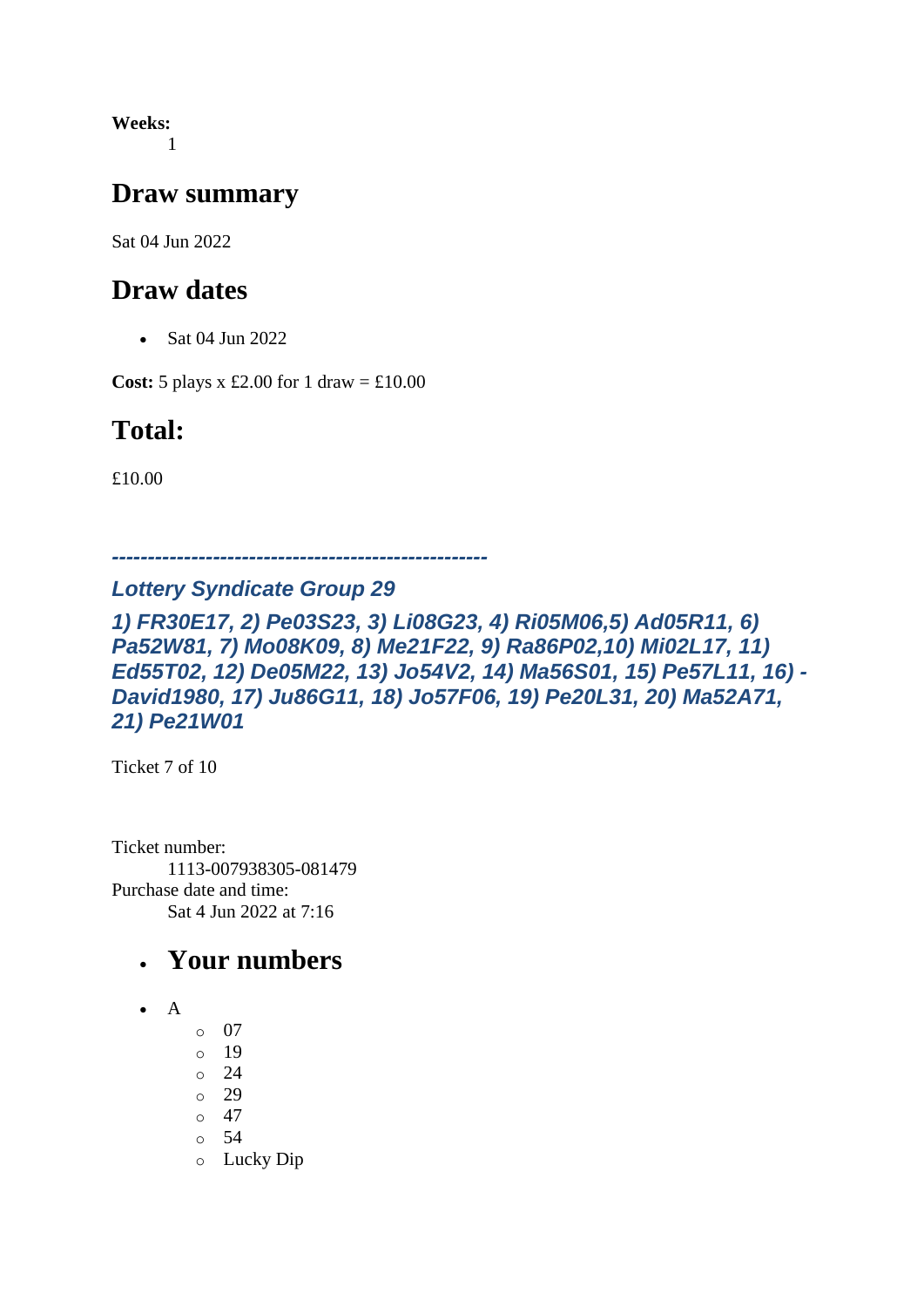- B
- o 01
- o 03
- o 05
- o 17
- o 25
- $\circ$  57
- o Lucky Dip
- C
- o 01
- o 19
- o 21
- o 25
- o 33 o 40
- o Lucky Dip

• D

- o 12
- o 15
- o 25
- o 27 o 36
- o 57
- o Lucky Dip
- E
- $\circ$  10
- o 27
- o 30
- o 50
- o 51
- o 59
- o Lucky Dip

We'll email you if you win.

### **Draws summary**

**Draws: SatSaturday Weeks:** 1

## **Draw summary**

Sat 04 Jun 2022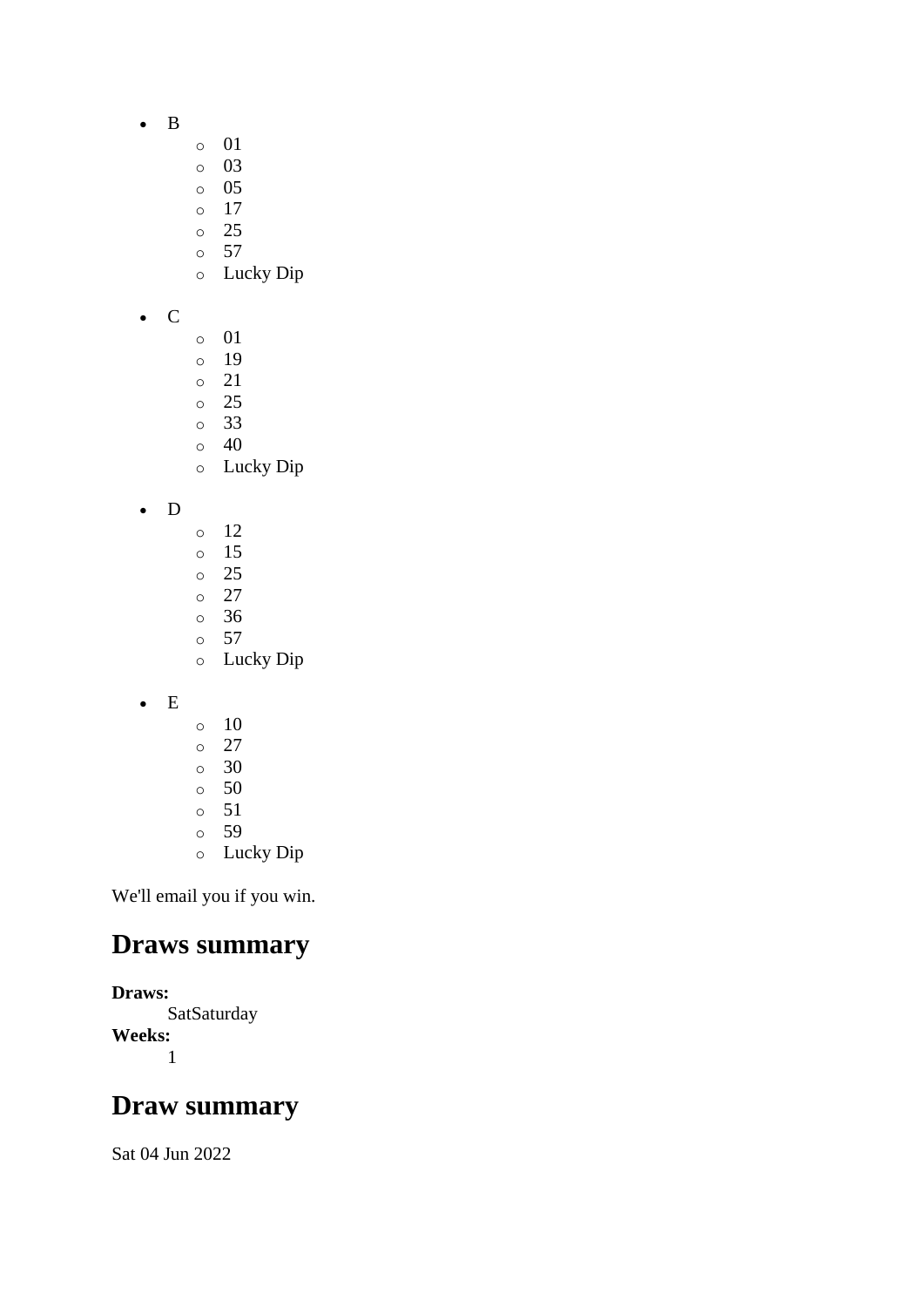#### **Draw dates**

• Sat 04 Jun 2022

**Cost:** 5 plays x £2.00 for 1 draw = £10.00

# **Total:**

£10.00

Ticket 8 of 10

Ticket number: 1113-063460613-083579 Purchase date and time: Sat 4 Jun 2022 at 7:16

## • **Your numbers**

- A
	- o 07
	- o 15
	- o 36
	- o 37
	- o 43 o 44
	- o Lucky Dip

• B

- o 07
- o 12
- o 20
- o 41
- o 42
- o 44
- o Lucky Dip

• C

- o 11
- o 13
- o 22
- o 46
- o 52
- o 54 o Lucky Dip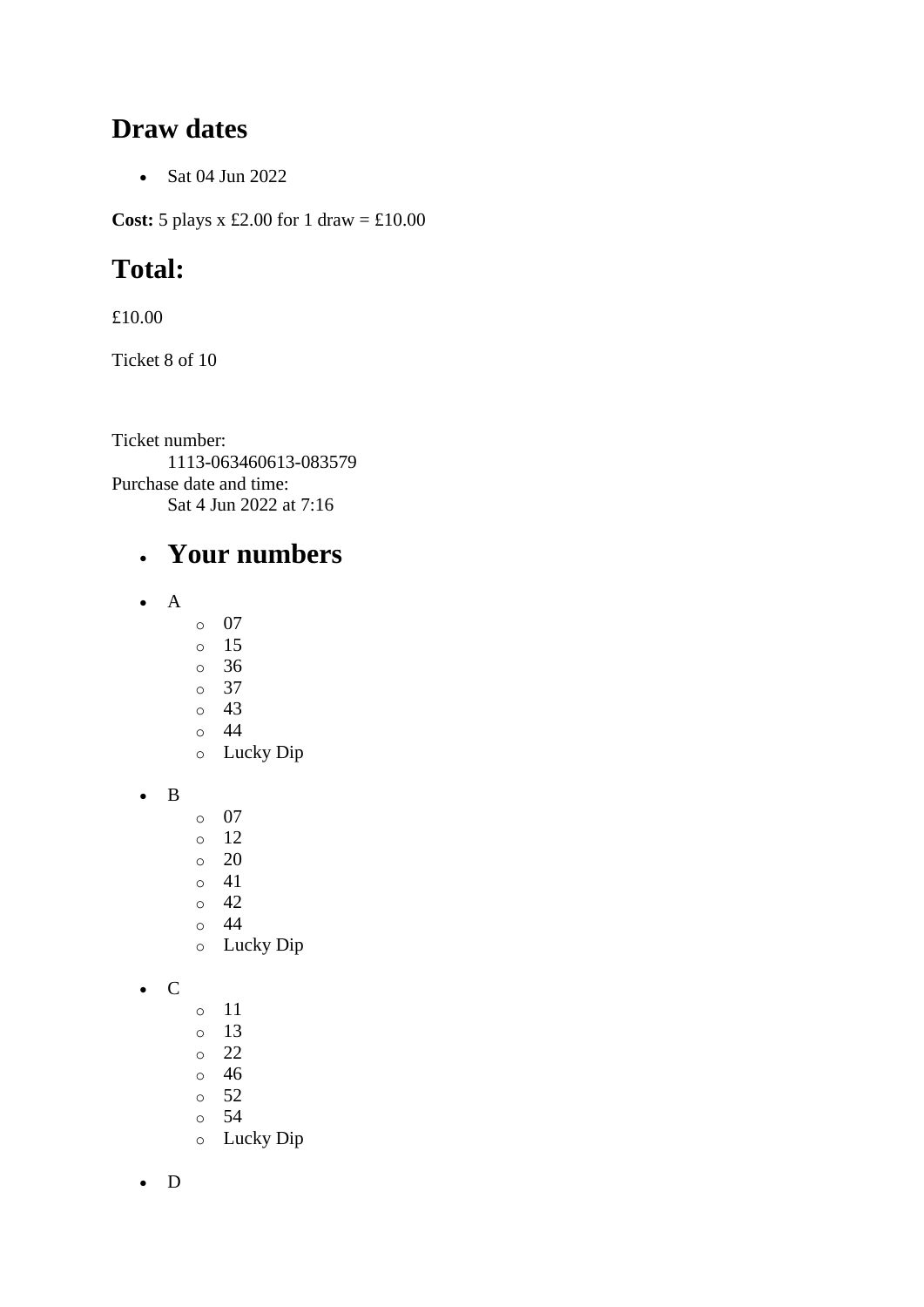- o 04
- o 06
- o 12
- $\degree$  22
- o 23
- $\circ$  44 o Lucky Dip
- E
- o 02 o 12 o 21  $\circ$  30 o 32 o 48
- o Lucky Dip

## **Draws summary**

**Draws: SatSaturday Weeks:** 1

# **Draw summary**

Sat 04 Jun 2022

## **Draw dates**

• Sat 04 Jun 2022

**Cost:**  $5$  plays x £2.00 for 1 draw = £10.00

# **Total:**

£10.00

*----------------------------------------------------*

#### *Lottery Syndicate Group 30*

```
1) Ca05F01, 2) Si12G05, 3) Me21F22, 4) Ad05R11, 5) Pe21W01, 6) 
De05M22, 7) Pe03S23, 8) Li08G23, 9) Dy02J22,10) Jo57F06, 11) 
Ra86P02, 12) To10J23, 13) Sa03M11, 14) BA09K03Basat, 15)
```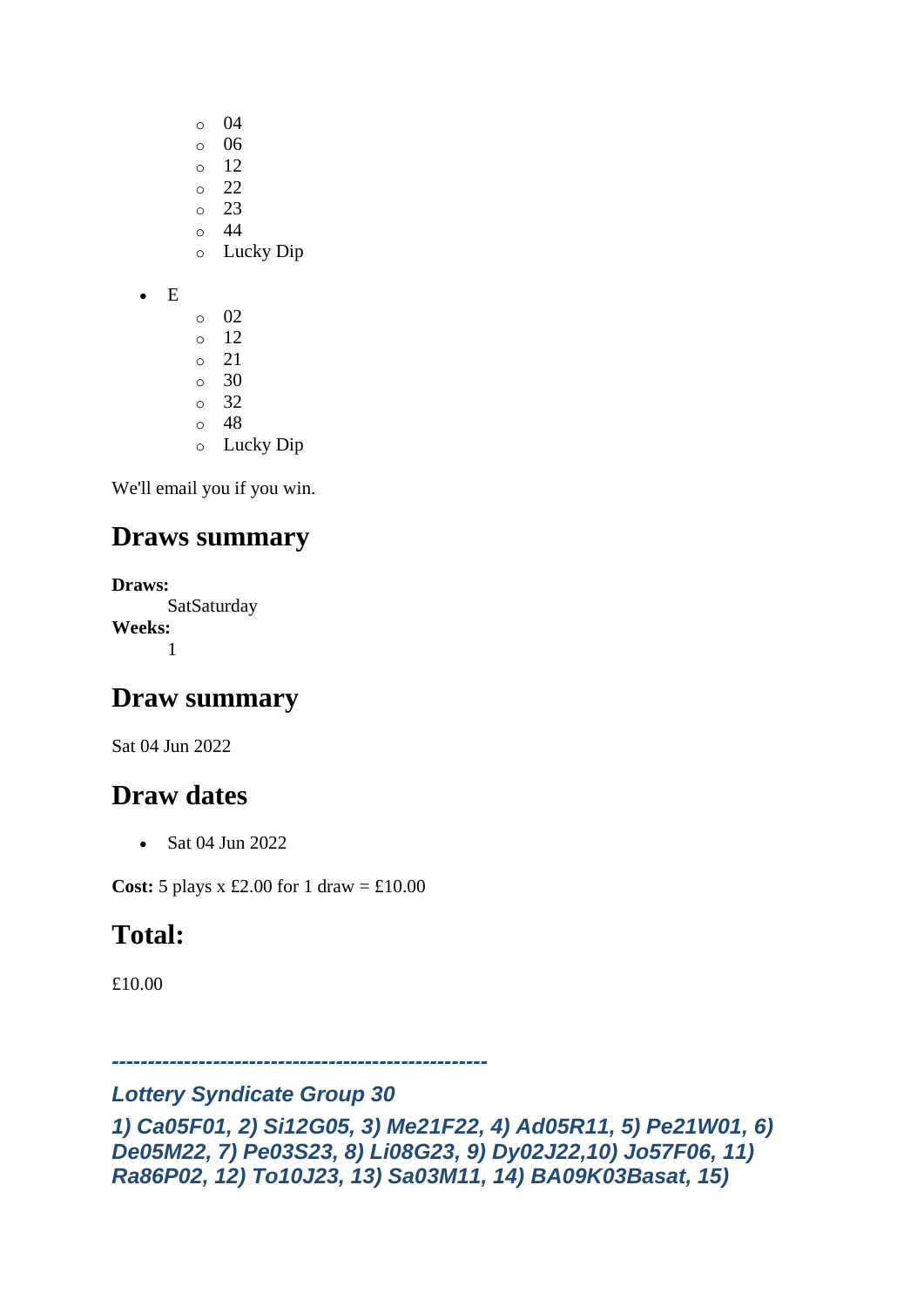#### *AL06S23, 16) Do1V1, 17) Hi06R06, 18) Ri05M06, 19) Pe20L31, 20) Ne03F12, 21) Ge08D01*

Ticket 9 of 10

Ticket number: 1113-037255425-080979 Purchase date and time: Sat 4 Jun 2022 at 7:16

#### • **Your numbers**

- $\bullet$  A
	- o 11
	- o 24
	- o 29
	- o 31
	- $\circ$  40  $\circ$  43
	- o Lucky Dip
- B
- o 18
- o 24
- o 27
- o 32
- o 54
- o 58
- o Lucky Dip

• C

- o 02
- $\circ$  10
- o 29
- o 39
- o 50
- o 54
- o Lucky Dip

#### • D

- $\circ$  02
- o 26
- o 29
- o 39
- o 43
- o 44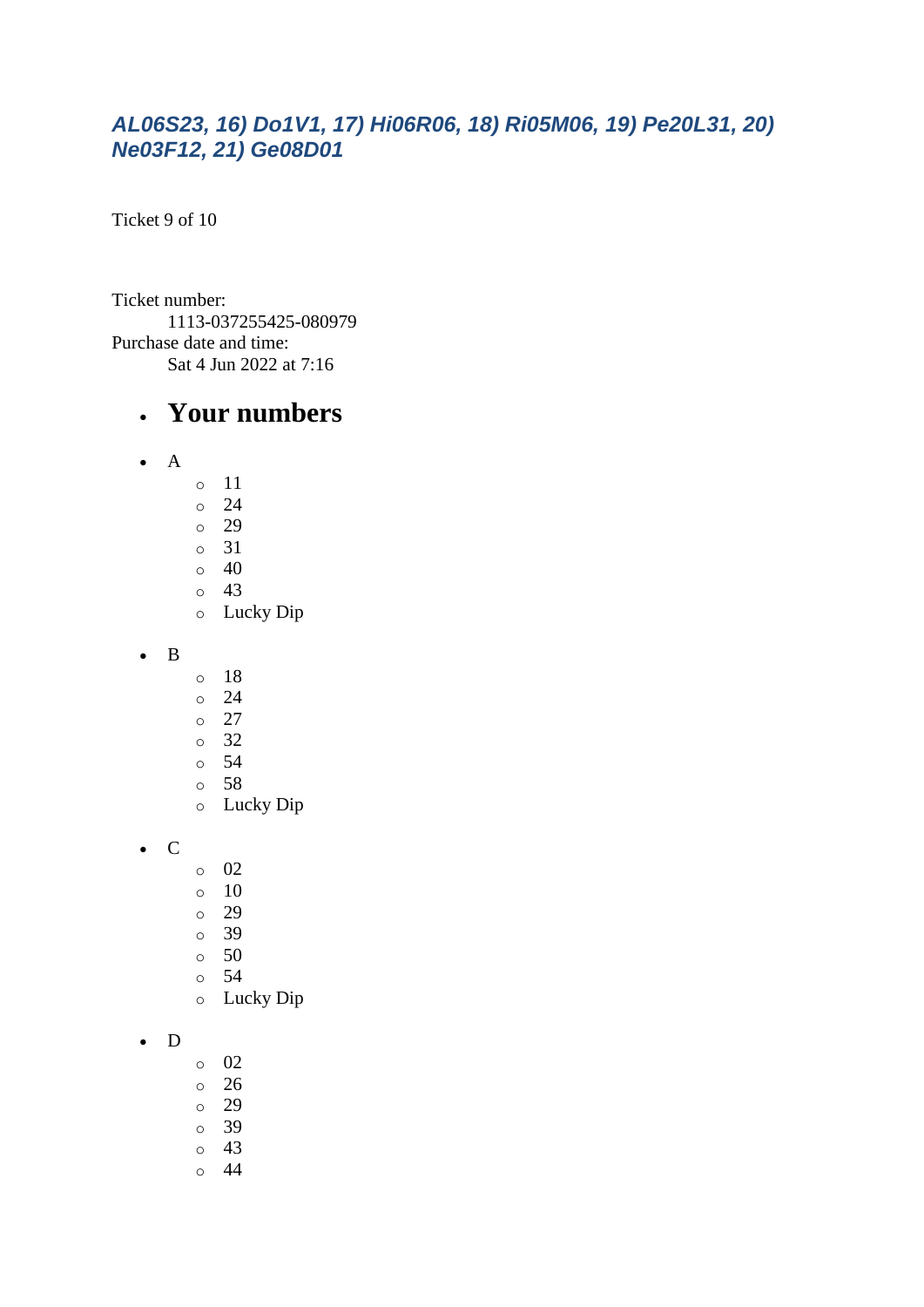- o Lucky Dip
- E
- o 18
- o 28
- o 37
- o 41  $\circ$  49
- o 50
- o Lucky Dip

# **Draws summary**

**Draws: SatSaturday Weeks:** 1

## **Draw summary**

Sat 04 Jun 2022

# **Draw dates**

• Sat 04 Jun 2022

**Cost:**  $5$  plays x £2.00 for 1 draw = £10.00

# **Total:**

£10.00

Ticket 10 of 10

Ticket number: 1113-037320961-082079 Purchase date and time: Sat 4 Jun 2022 at 7:16

### • **Your numbers**

 $\bullet$  A o 17 o 21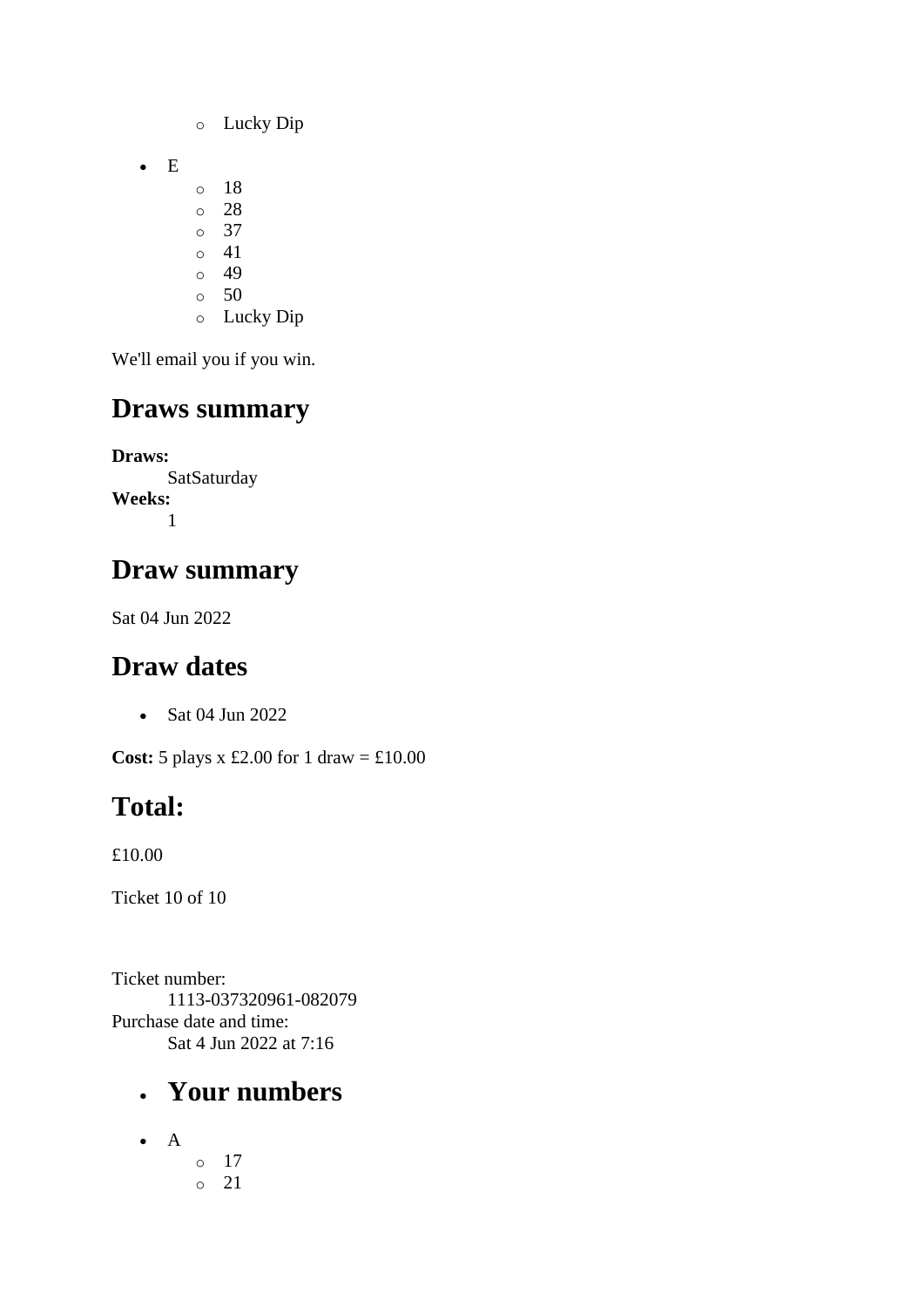- o 35
- $\circ$  47
- $\circ$  50
- o 57
- o Lucky Dip

#### • B

- o 01
- o 05
- o 13
- o 31
- o 42 o 56
- o Lucky Dip
- C
- o 05
- o 06
- o 15
- o 43
- $\circ$  50 o 52
- o Lucky Dip
- D
- $\circ$  10
- o 13
- o 16
- o 36
- o 49
- o 54
- o Lucky Dip
- E
- o 12
- o 14
- o 29
- o 32
- o 51
- o 59
- o Lucky Dip

We'll email you if you win.

### **Draws summary**

**Draws: SatSaturday Weeks:**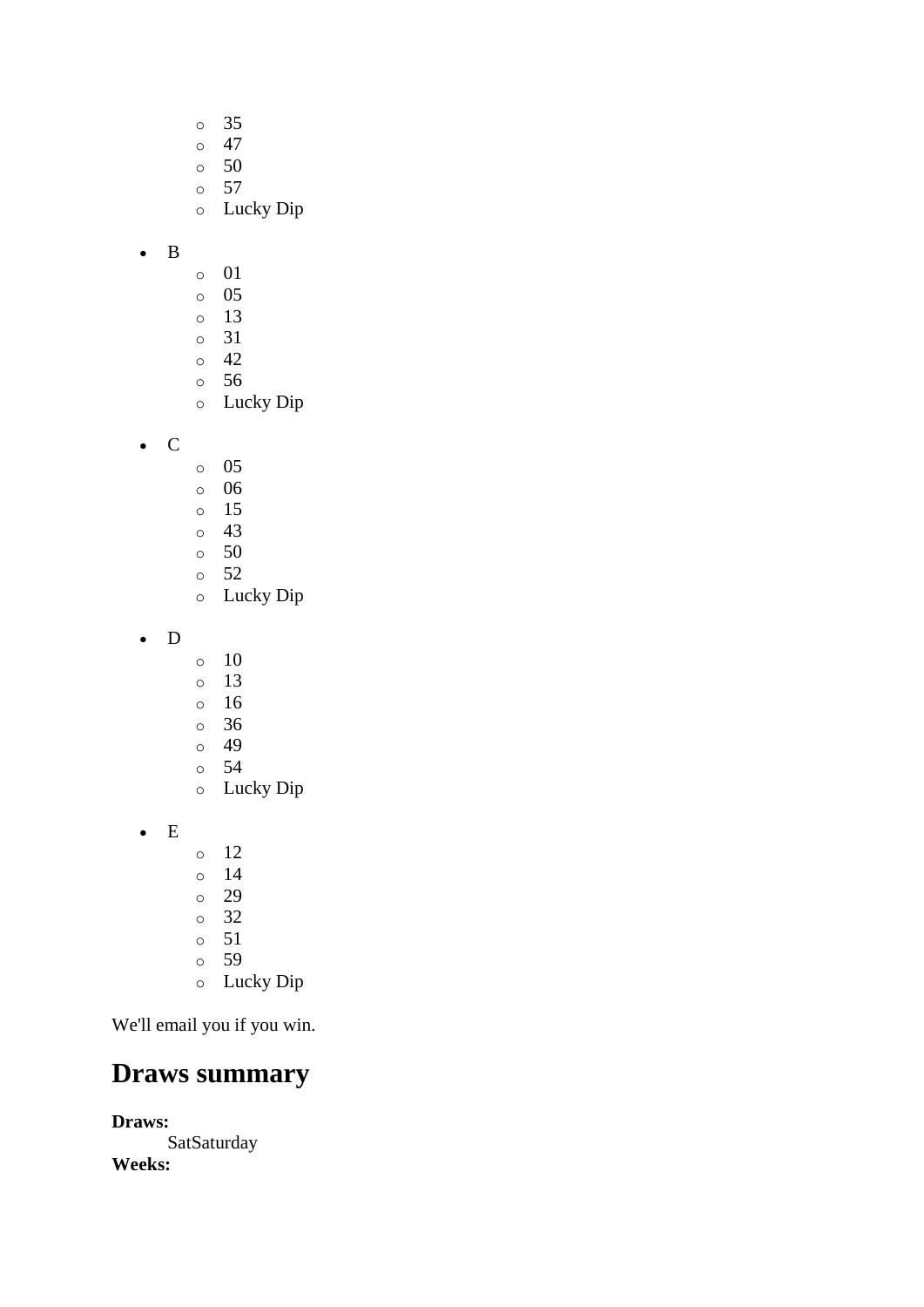1

### **Draw summary**

Sat 04 Jun 2022

## **Draw dates**

• Sat 04 Jun 2022

**Cost:** 5 plays x £2.00 for 1 draw =  $\text{\textsterling}10.00$ 

# **Total:**

£10.0

*----------------------------------------------------*

#### *Lottery Syndicate Group 31*

*1) Ca05F01, 2) To10J23, 3) Dy02J22, 4) Ad05R11, 5) Ne03F12, 6) De05M22, 7) David1980, 8) Li08G23, 9) Sa03M11,10) Jo57F06, 11) Fr02B01, 12) Si12G05, 13) AL06S23, 14) IA05W25, 15) Me21F22, 16) Do1V1, 17) Hi06R06, 18) Ri05M06, 19) Ma02L23, 20) Ka10K21, 21) Ge08D01*

Ticket 1 of 3

Ticket number: 1113-059249157-085679 Purchase date and time: Sat 4 Jun 2022 at 7:18

#### • **Your numbers**

- $\bullet$  A
- o 03
- $\circ$  21
- o 38
- $\circ$  47
- o 56
- o 57 o Lucky Dip
- 

• B

o 04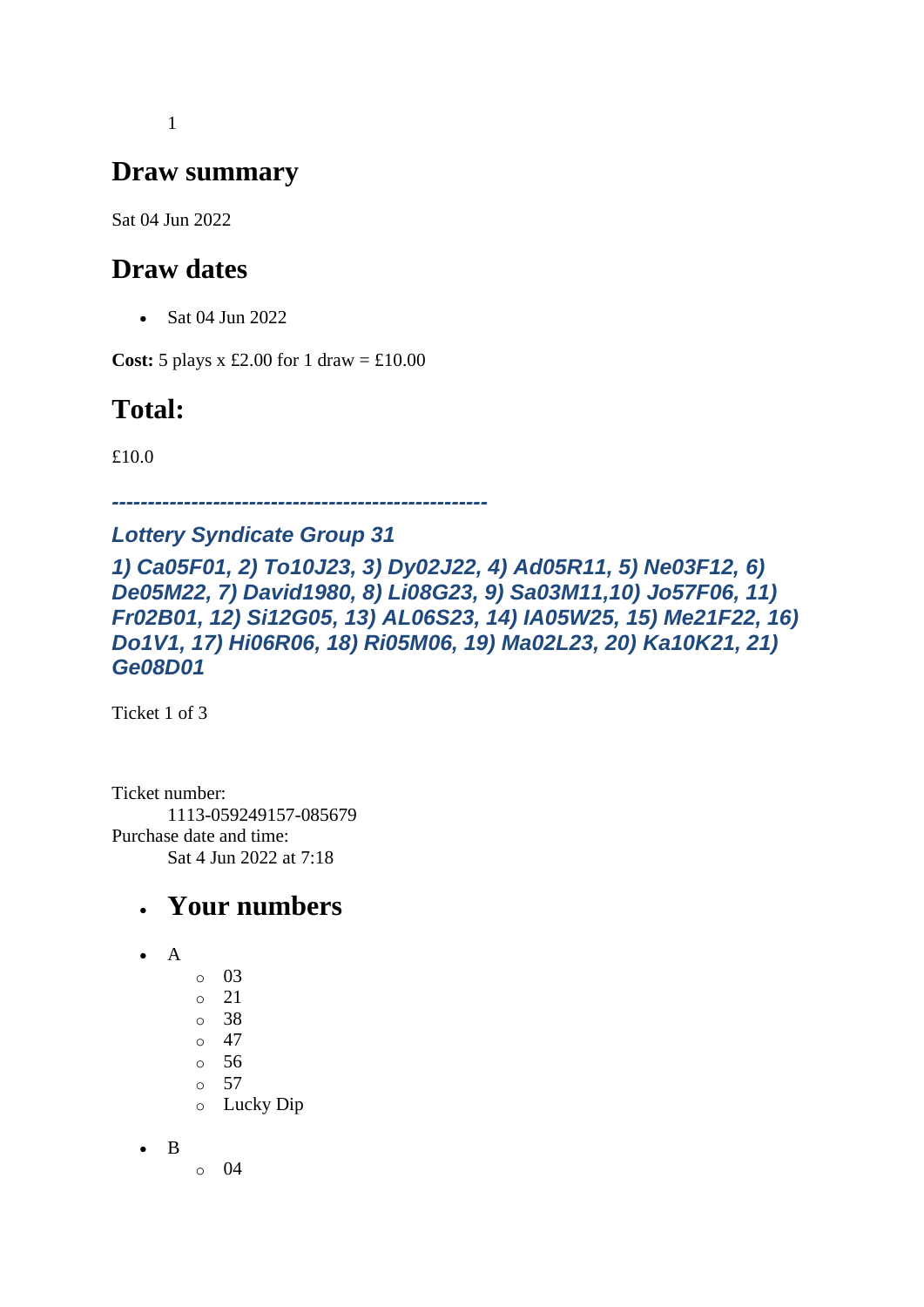- o 17
- $\circ$  20
- o 38
- $\circ$  47 o 58
- o Lucky Dip

• C

- o 03
- o 22
- o 28
- o 45
- o 53 o 57
- o Lucky Dip
- D
- o 02
- o 08
- o 17
- o 30  $\circ$  49
- o 51
- o Lucky Dip
- E
- o 15
- o 30
- o 36
- $\circ$  40
- $\circ$  52 o 55
- o Lucky Dip

We'll email you if you win.

## **Draws summary**

#### **Draws:**

**SatSaturday Weeks:** 1

# **Draw summary**

Sat 04 Jun 2022

# **Draw dates**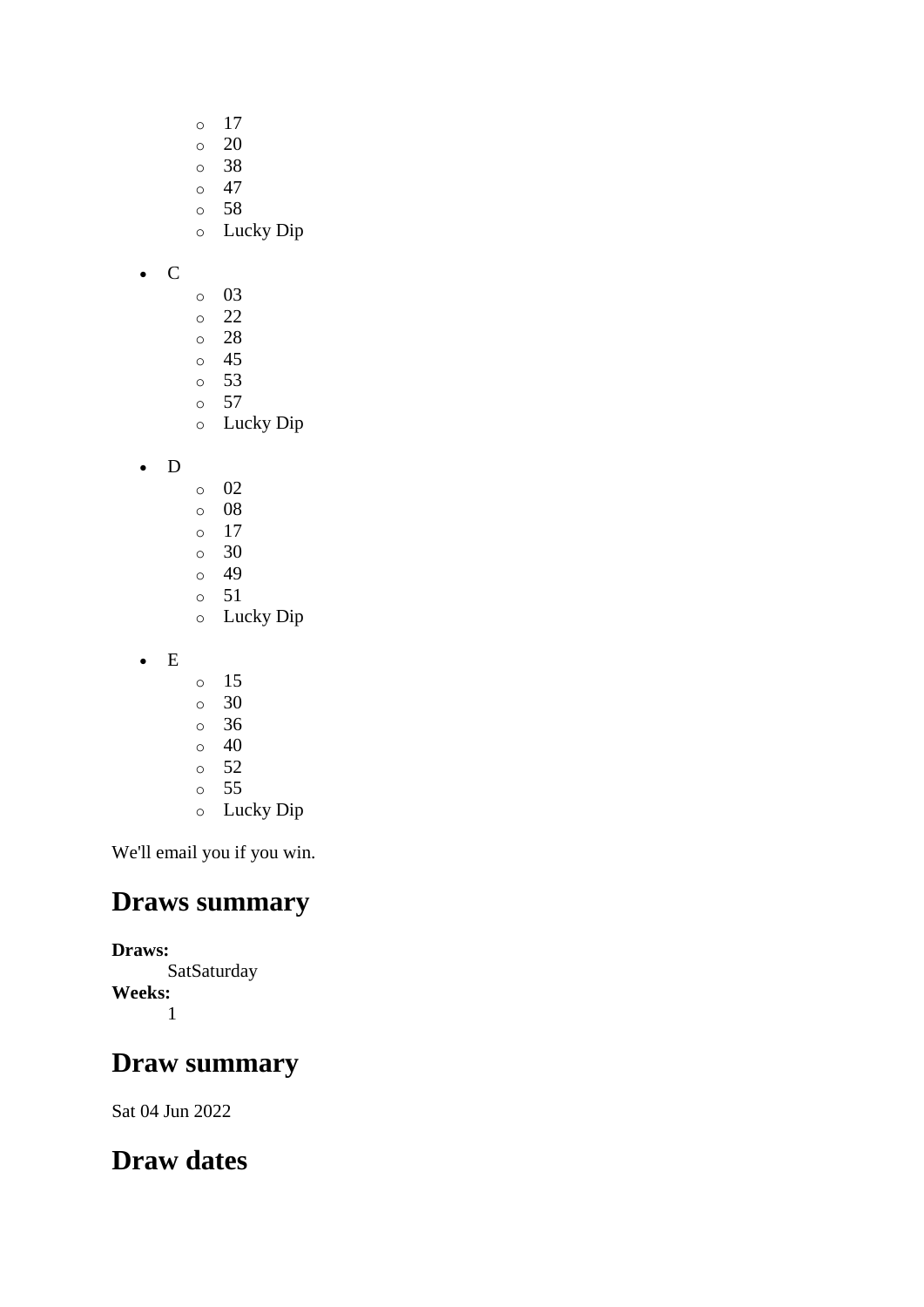• Sat 04 Jun 2022

**Cost:**  $5$  plays x £2.00 for 1 draw = £10.00

#### **Total:**

£10.00

Ticket 2 of 3

Ticket number: 1113-022301440-084679 Purchase date and time: Sat 4 Jun 2022 at 7:18

## • **Your numbers**

- A
- o 21
- $\circ$  30
- o 39  $\circ$  47
- o 52
- o 56
- o Lucky Dip
- B
- o 16 o 22 o 24
- o 32 o 43
- o 49
- o Lucky Dip

• C

- o 16
- o 22
- o 29
- o 45
- o 52
- o 57
- o Lucky Dip
- D
- o 01
- o 02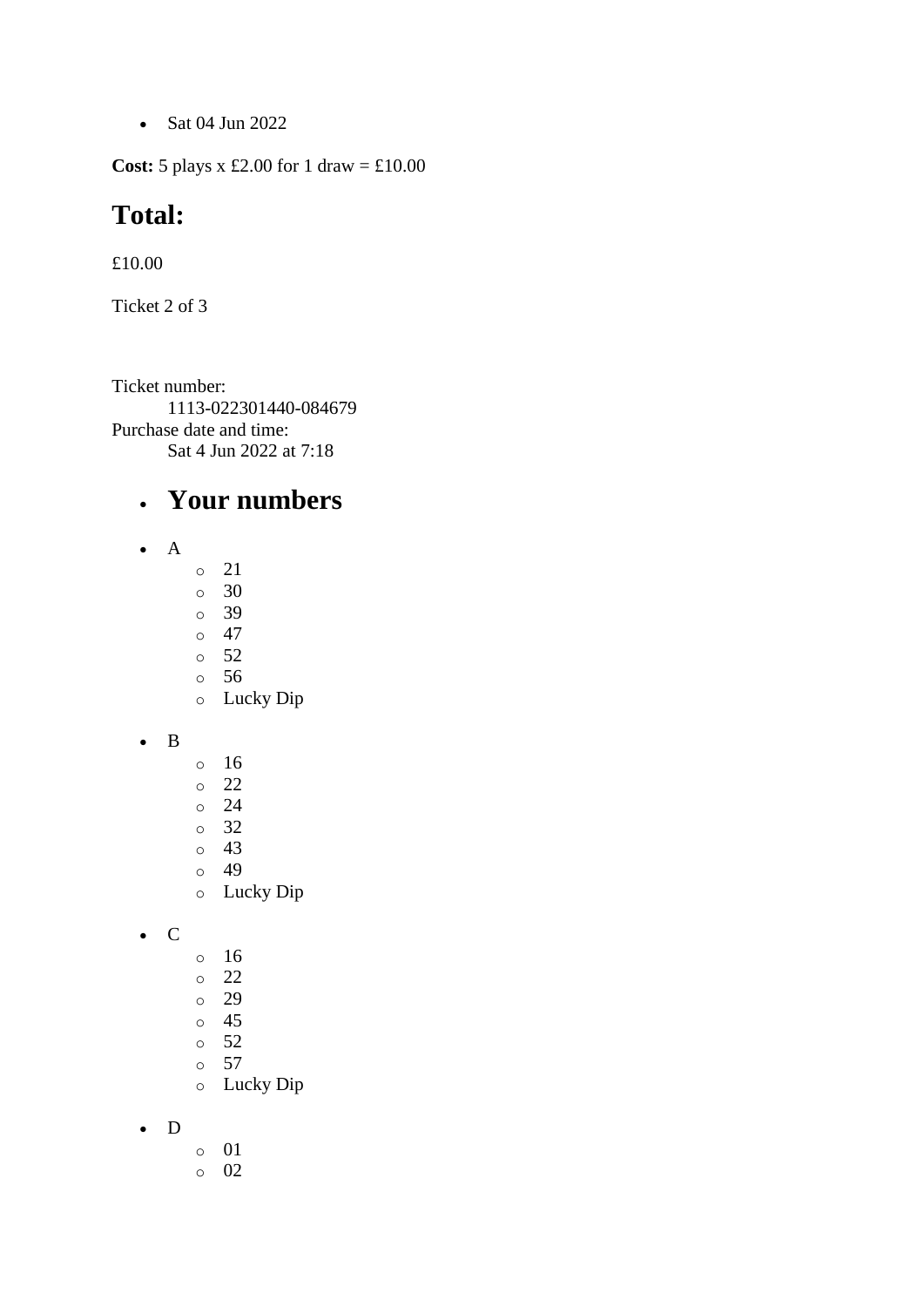o 04 o 12 o 24  $\circ$  45 o Lucky Dip

• E

- o 18 o 24
- o 31
- $\circ$  36 o 48
- o 59
- o Lucky Dip

We'll email you if you win.

#### **Draws summary**

**Draws: SatSaturday Weeks:** 1

#### **Draw summary**

Sat 04 Jun 2022

#### **Draw dates**

• Sat 04 Jun 2022

**Cost:** 5 plays x £2.00 for 1 draw =  $\text{\textsterling}10.00$ 

# **Total:**

£10.00

*----------------------------------------------------*

#### *Lottery Syndicate Group 32*

*1) St07G02, 2) Dy02J22, 3) Am08M22, 4) AL06S23, 5) Fr02B01, 6) Ne03F12, 7) Mi02L17, 8) Rh06T24, 9) Ge08D01,10) BA09K03Basat, 11) Me21F22, 12) Li08G23, 13) IA05W25, 14) TA05W02, 15)*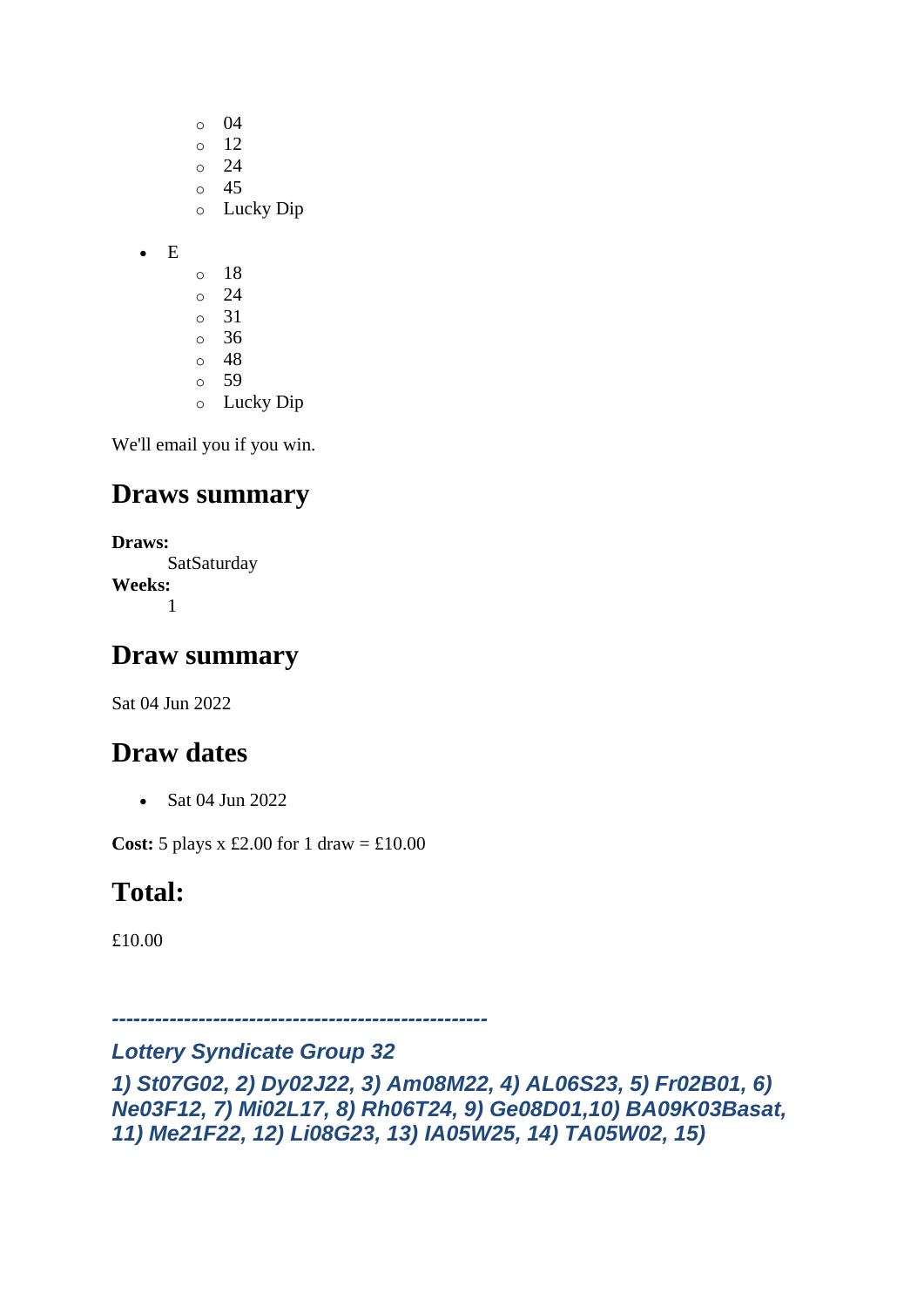#### *Ma20C23, 16) Am06M03, 17) Ka10K21, 18) Ma03N09, 19) Ku06C07, 20) To10J23, 21) Do1V1*

Ticket 3 of 3

Ticket number: 1113-001402624-085979 Purchase date and time: Sat 4 Jun 2022 at 7:18

#### • **Your numbers**

- A
- o 04
- o 14
- o 15
- o 46  $\circ$  52
- o 54
- o Lucky Dip

• B

- o 28
- o 29
- o 30
- o 40
- $\circ$  47
- o 58
- o Lucky Dip

• C

- o 04
- o 26
- o 27
- o 34
- o 45
- o 49
- o Lucky Dip

#### • D

- o 10
- o 14
- o 18
- o 29
- $\circ$  41
- $\circ$  42
- o Lucky Dip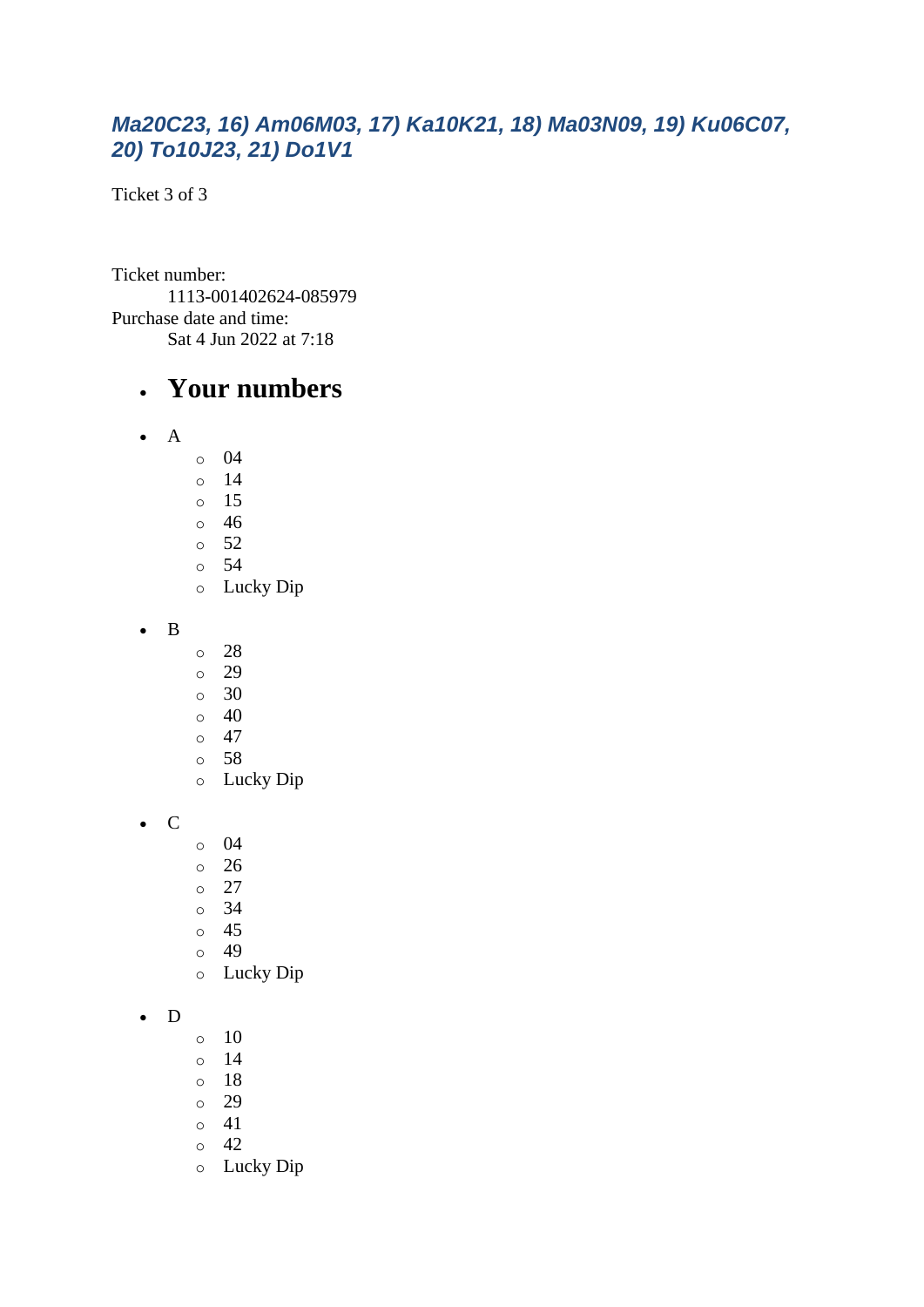- E
	- o 07
	- o 11
	- o 14
	- o 18  $\circ$  51
	- o 58
	- o Lucky Dip

We'll email you if you win.

### **Draws summary**

**Draws: SatSaturday Weeks:** 1

### **Draw summary**

Sat 04 Jun 2022

#### **Draw dates**

• Sat 04 Jun 2022

**Cost:** 5 plays x £2.00 for 1 draw = £10.00

# **Total:**

£10.0

Ticket 1 of 3

Ticket number: 1113-040955913-080179 Purchase date and time: Sat 4 Jun 2022 at 7:36

## • **Your numbers**

- A
- o 17 o 26 o 27
- o 39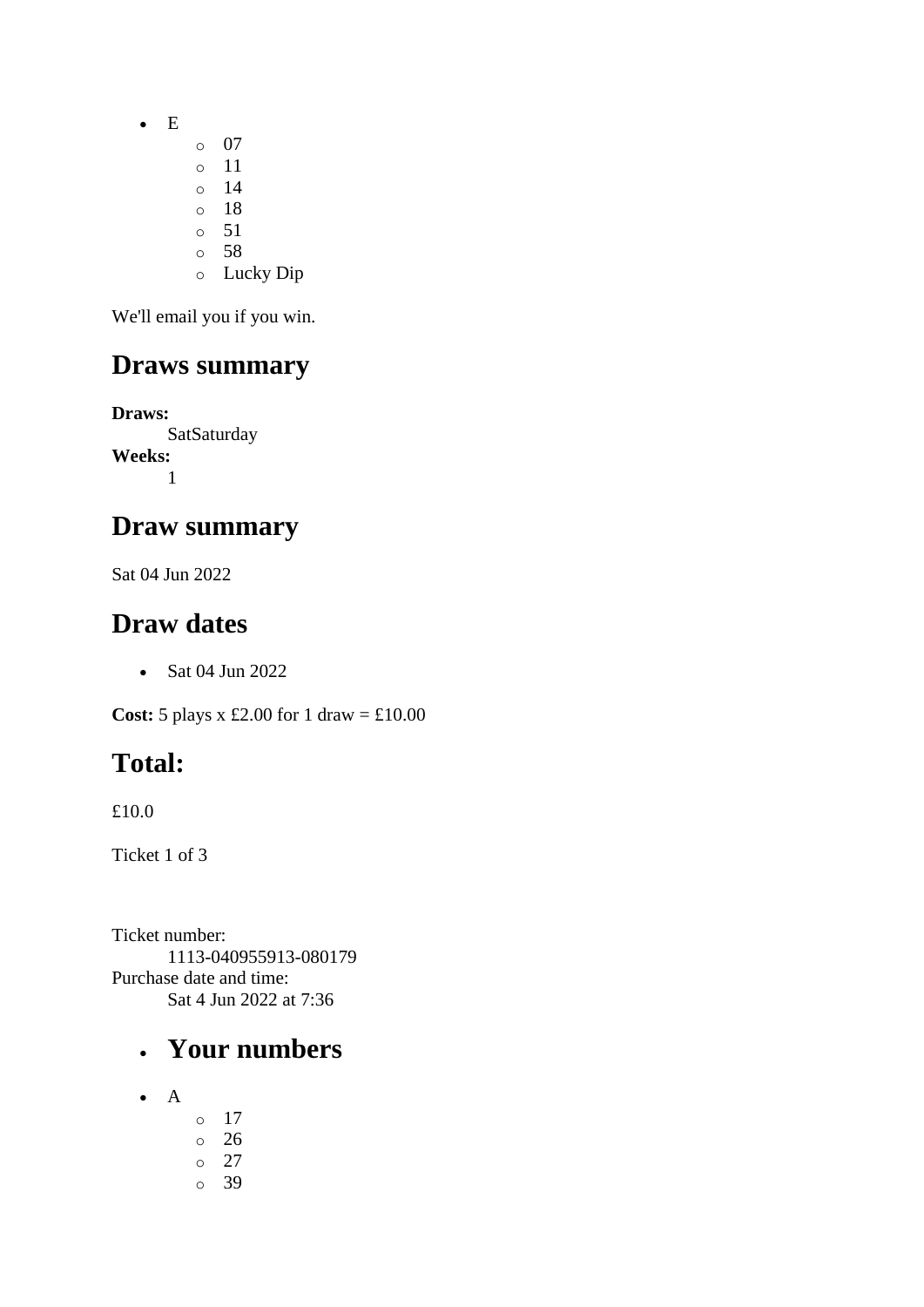- o 43
- o 56
- o Lucky Dip
- B
- o 07
- o 12
- o 20
- o 23
- $\circ$  47
- o 59
- o Lucky Dip
- C
- o 28
- o 35
- o 39
- o 44
- o 48 o 49
- o Lucky Dip
- D
- o 01
- o 30
- o 31
- o 43
- o 54 o 55
- o Lucky Dip
- E
- o 07
- o 08
- o 29 o 50
- o 52
- o 57
- o Lucky Dip

We'll email you if you win.

## **Draws summary**

**Draws: SatSaturday Weeks:** 1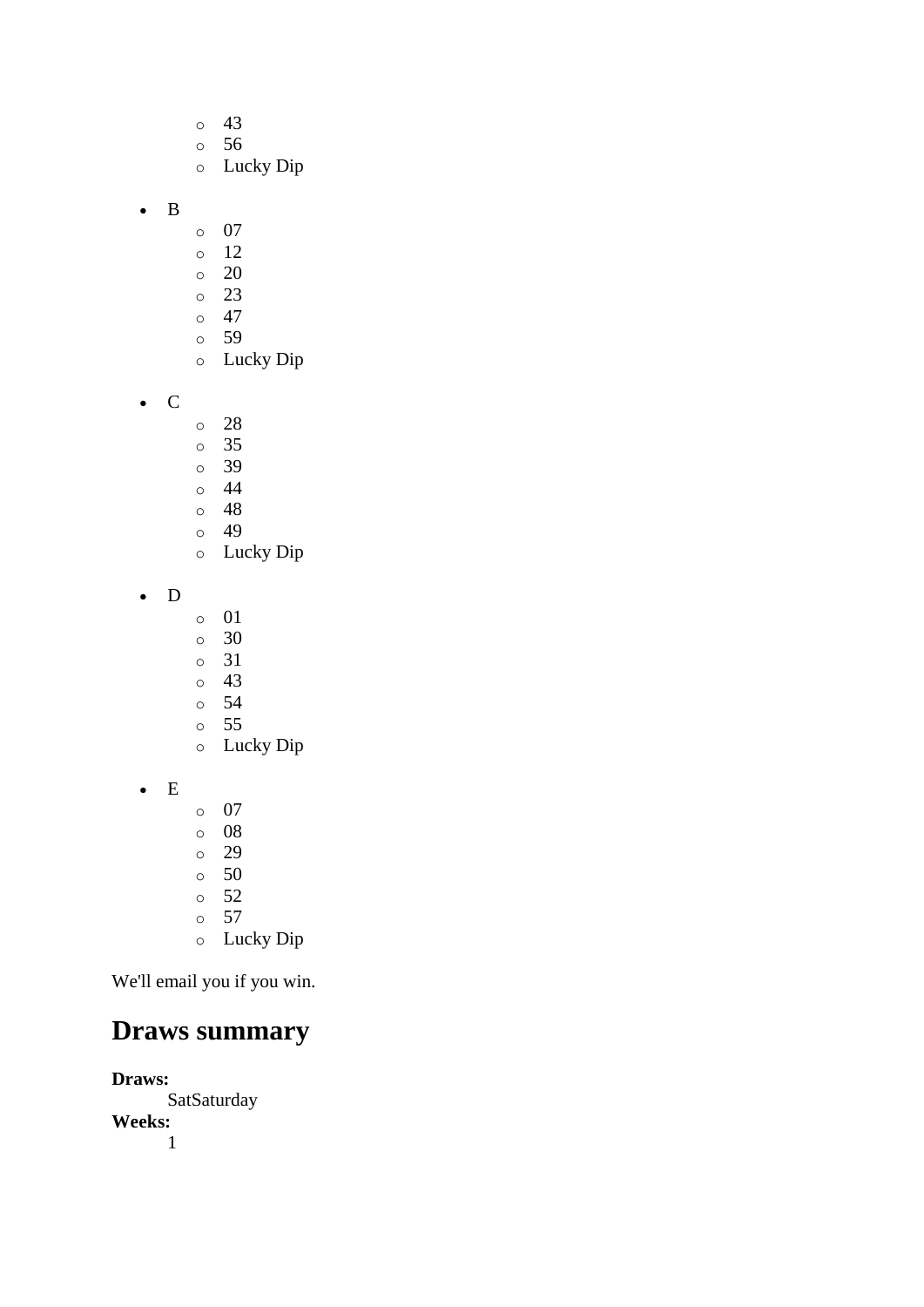#### **Draw summary**

Sat 04 Jun 2022

### **Draw dates**

• Sat 04 Jun 2022

**Cost:**  $5$  plays x £2.00 for 1 draw = £10.00

## **Total:**

£10.00

*----------------------------------------------------*

#### *Lottery Syndicate Group 33*

*1) St07G02, 2) Ro07W32, 3) Co09G02, 4) Am08M22, 5) Ab01A01, 6) Mi02L17, 7) Ma02L23, 8) Fr02B01, 9) Ge08D01,10) BA09K03Basat, 11) TA05W02, 12) Li08G23, 13) Jo16V36, 14) AL06S23, 15) Ma20C23, 16) Am06M03, 17) Ka10K21, 18) ---------, 19) Ku06C07, 20) To10J23, 21) Do1V1*

Ticket 2 of 3

Ticket number: 1113-044889868-082979 Purchase date and time: Sat 4 Jun 2022 at 7:36

## • **Your numbers**

- $\bullet$  A
- o 06 o 07 o 15 o 23 o 28  $\circ$  31 o Lucky Dip

• B

o 02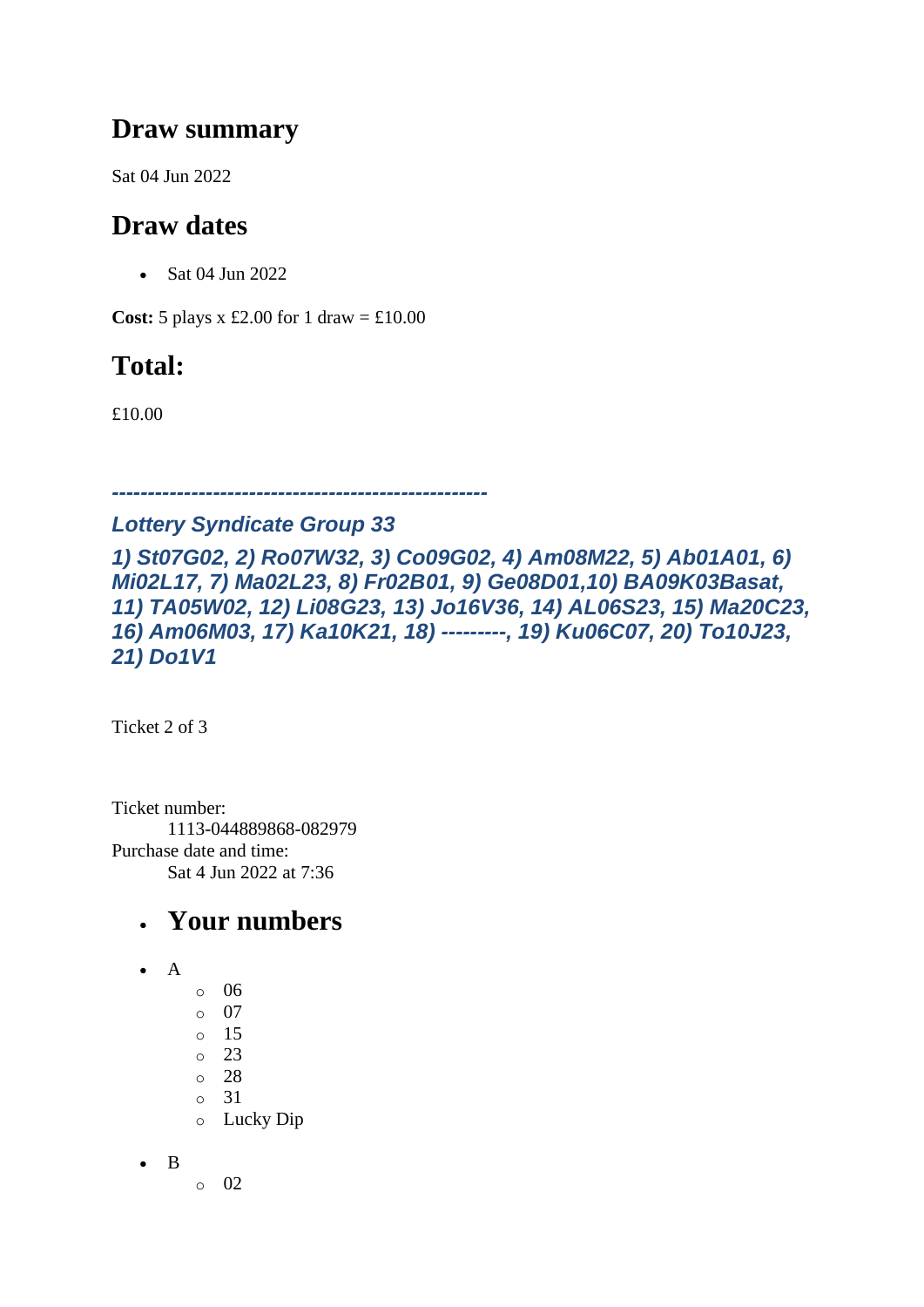- o 07
- o 09
- o 26
- o 38
- o 53
- o Lucky Dip

• C

- o 01
- o 03
- o 06
- o 12
- o 23 o 37
- o Lucky Dip
- D
- o 03
- o 06
- o 35
- o 45 o 54
- o 57
- o Lucky Dip
- E
- o 04
- o 07
- o 12
- o 20
- o 21
- o 24
- o Lucky Dip

We'll email you if you win.

#### **Draws summary**

#### **Draws:**

**SatSaturday Weeks:** 1

## **Draw summary**

Sat 04 Jun 2022

## **Draw dates**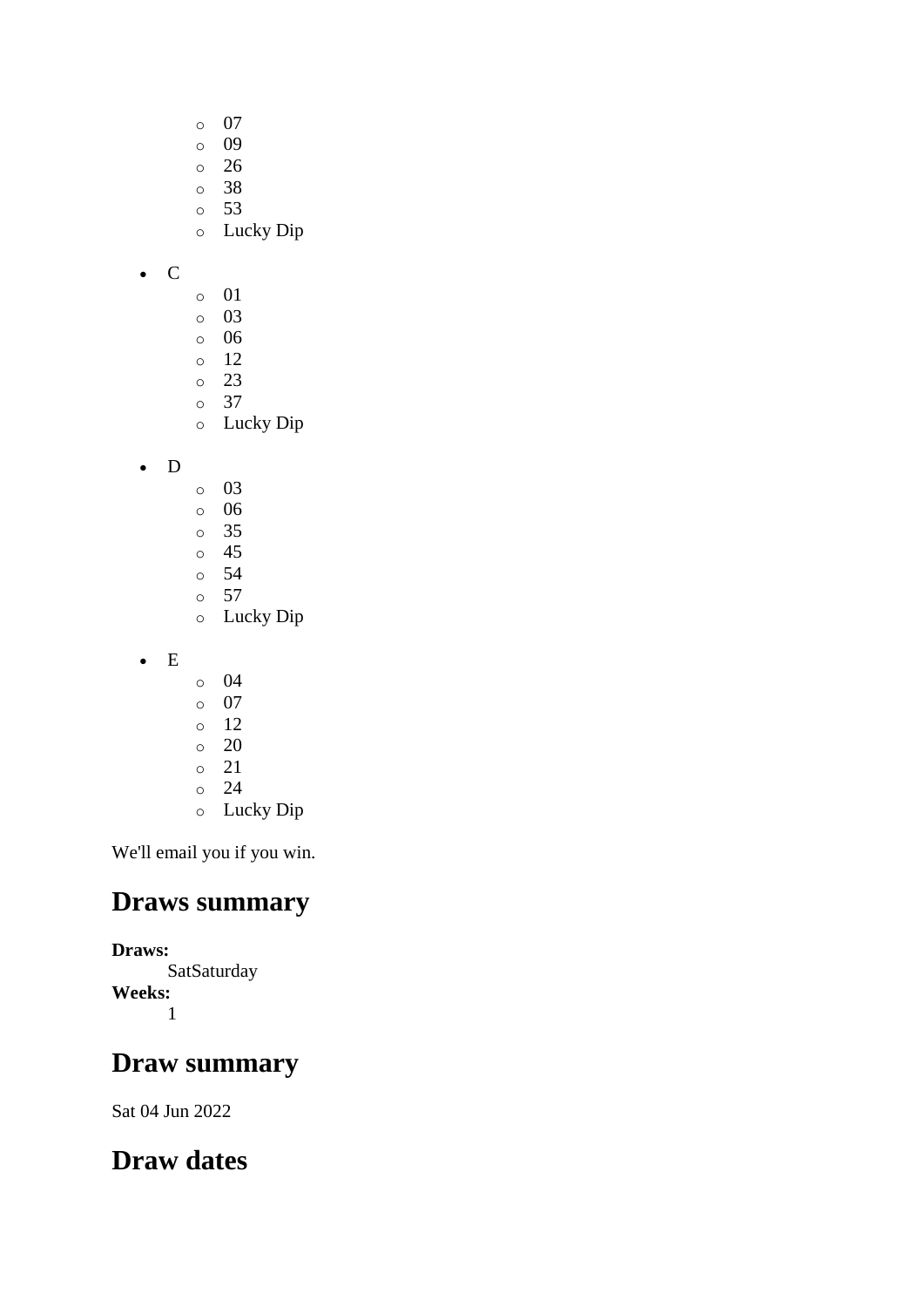• Sat 04 Jun 2022

**Cost:** 5 plays x £2.00 for 1 draw =  $\text{\textsterling}10.00$ 

#### **Total:**

£10.00

Ticket 3 of 3

Ticket number: 1113-028148492-087979 Purchase date and time: Sat 4 Jun 2022 at 7:36

#### • **Your numbers**

- A
- o 05
- o 06
- o 08
- o 22 o 31
- o 46
- o Lucky Dip
- B
- o 10 o 12
- o 22
- o 25
- o 35
- o 44
	- o Lucky Dip
- C
- o 05
- o 10
- o 11
- o 13
- o 30
- o 51
- o Lucky Dip
- D
- o 03
- o 08